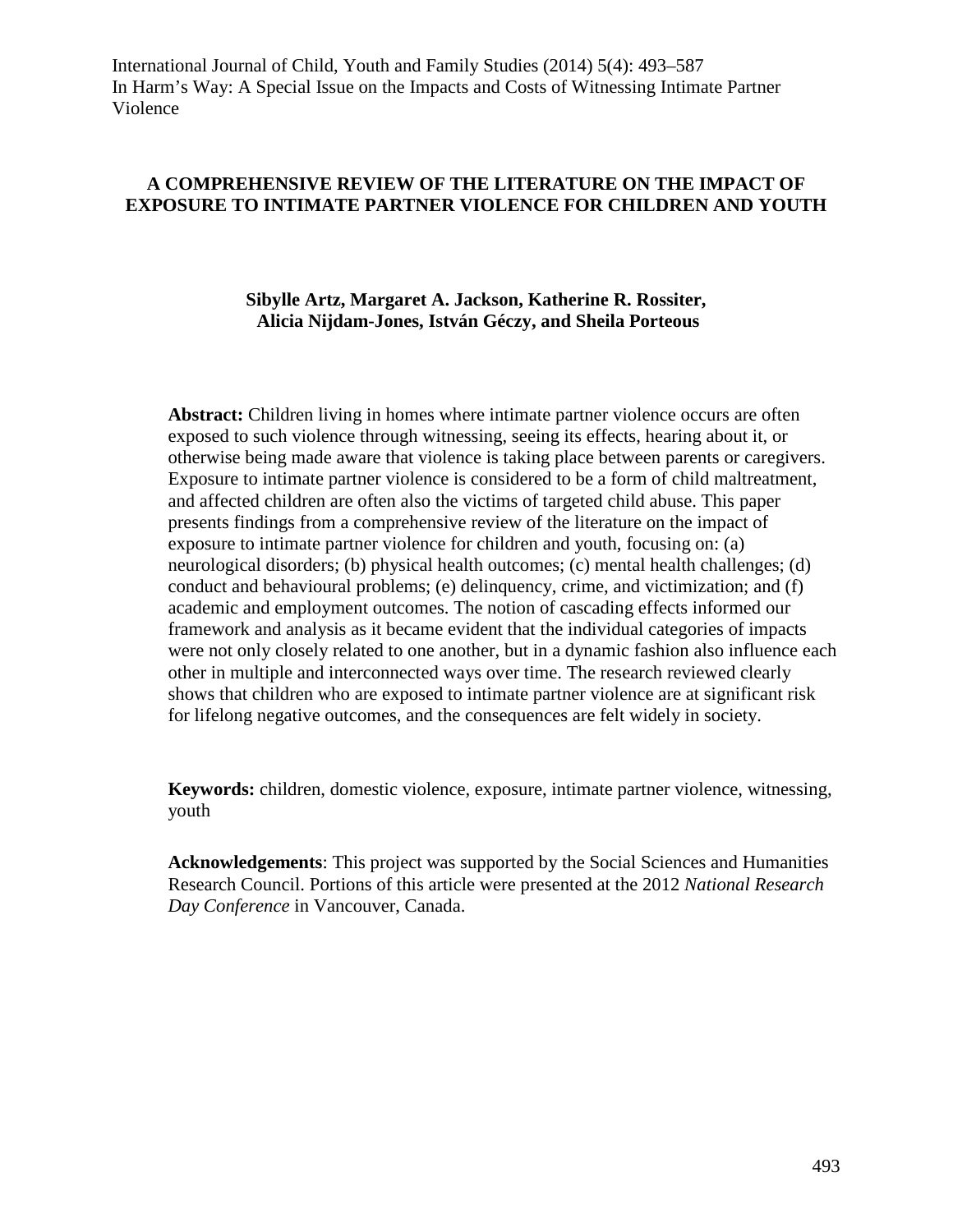**Sibylle Artz, Ph.D.** (the corresponding author) is a Professor in the School of Child and Youth Care at the University of Victoria, P.O. Box 1700, STN CSC, Victoria, British Columbia, Canada, V8W 2Y2. E-mail: [sartz@uvic.ca](mailto:sartz@uvic.ca)

**Margaret A. Jackson, Ph.D.** is a Professor Emerita in the School of Criminology at Simon Fraser University and Director at the FREDA Centre for Research on Violence Against Women and Children, 515 West Hastings Street, Vancouver, British Columbia, Canada, V6B 5K3. Email: margarej@sfu.ca

**Katherine R. Rossiter, Ph.D.** is an Adjunct Professor in the School of Criminology at Simon Fraser University, and Postdoctoral Fellow and Associate Director at the FREDA Centre for Research on Violence Against Women and Children, 515 West Hastings Street, Vancouver, British Columbia, Canada, V6B 5K3. E-mail: rossiter@sfu.ca

**Alicia Nijdam-Jones, M.A.** is a Research Associate at the FREDA Centre for Research on Violence Against Women and Children, 515 West Hastings Street, Vancouver, British Columbia, Canada, V6B 5K3. E-mail: ahn@sfu.ca

**István Géczy, Ph.D.** is a Psychology Instructor at Northern Lights College, 9820 – 120th Avenue, Fort St. John, British Columbia, Canada, V1J 6K1. E-mail: igeczy@nlc.bc.ca

**Sheila Porteous, B.A.** is a Child, Youth, and Family Counsellor at Beacon Community Services and a Master's Student in the School of Child and Youth Care at the University of Victoria, P.O. Box 1700, STN CSC, Victoria, British Columbia, Canada, V8W 2Y2. E-mail: sheilap2@uvic.ca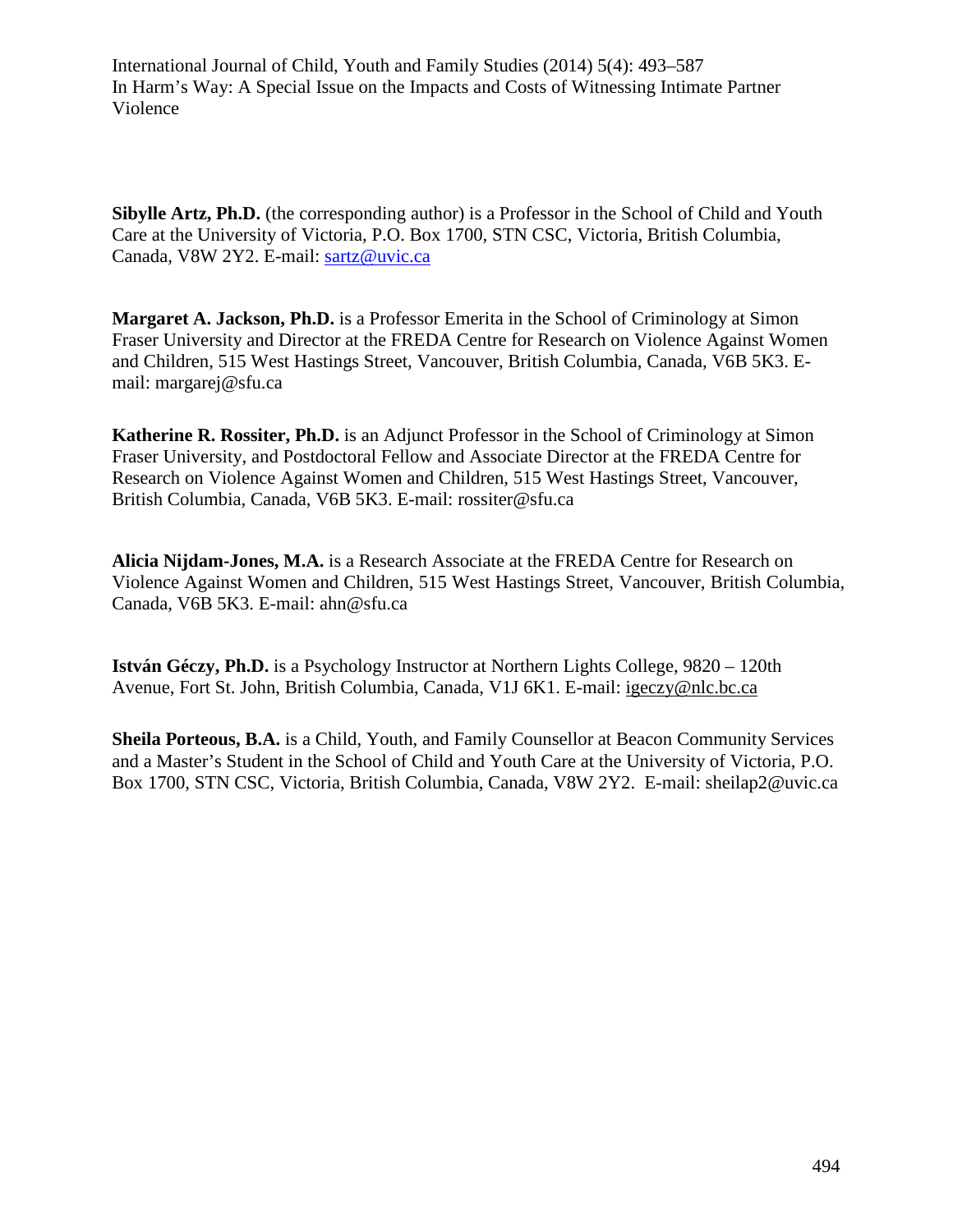# **Table of Contents**

| Mediators in the Relationship Between IPV Exposure and Behaviour Problems521 |  |
|------------------------------------------------------------------------------|--|
|                                                                              |  |
|                                                                              |  |
|                                                                              |  |
|                                                                              |  |
|                                                                              |  |
|                                                                              |  |
|                                                                              |  |
|                                                                              |  |
|                                                                              |  |
|                                                                              |  |
|                                                                              |  |
|                                                                              |  |
|                                                                              |  |
|                                                                              |  |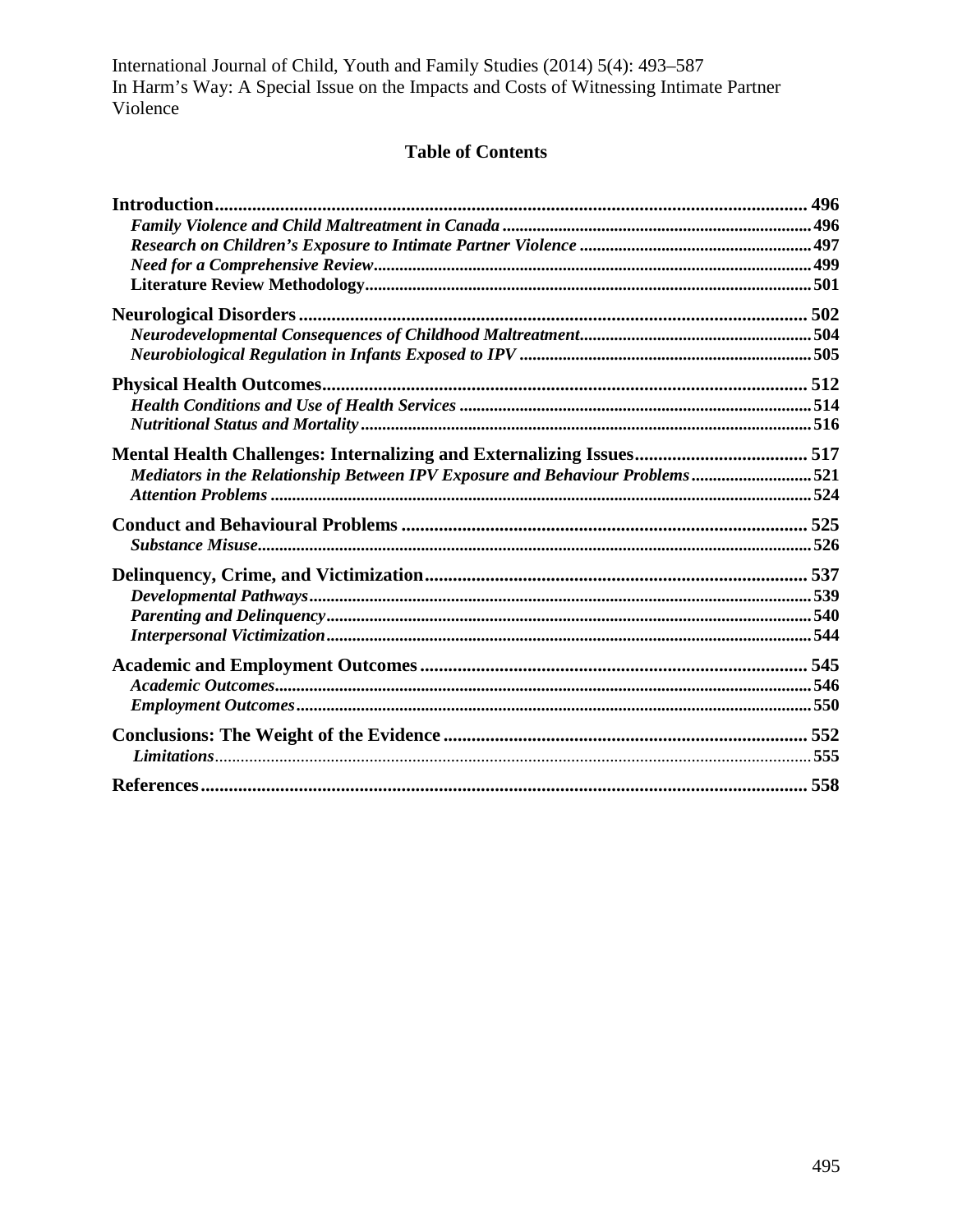#### **Introduction**

In the early 1980s, the Parliament of Canada had established an all-party committee to address the problem of domestic violence and shelters. On May 12, 1982, Margaret Mitchell, NDP Member of Parliament [MP] for Vancouver East, rose in the House of Commons to ask the minister responsible for the Status of Women why there were not more shelters for battered women. She began by noting that the parliamentary report tabled in the House the day before stated that one in 10 women was beaten by their husband. The mostly male House did not take the statement seriously and a ripple of laughter was heard from all sides of the House. One MP declared, "I don't beat my wife". Women across the country were angry, prompting an apology from the House to Canadian women (see House of Commons Debates, 1982, p. 17334).

#### *Family Violence and Child Maltreatment in Canada*

In Canada, as in every country in the world, violence that is committed against family members is seen as a serious and pervasive issue, although this has not always been the case. As recorded in the latest report on family violence released by Statistics Canada (Sinha, 2013), the total number of police-reported family violence crimes (including dating violence) in 2011 was 94,839, a number that constitutes 25.5% of all violent crime for that year. More than 69% of the victims of family violence crimes were female (65,587) rather than male (29,252). Despite the ominous and inescapable presence of family violence in everyday life, it has only been within the past 30 years that the perception of violence, aggression, and threats against family members has changed from being considered a private matter within the family to being recognized as a serious crime (Sinha, 2013).

The link between the experience of abuse by family members, mostly parents, and negative outcomes for children and youth has been under discussion at least since Sheldon and Eleanor Glueck (1950) published their seminal work on the subject in the decade after the end of the Second World War. However, the connection between the abuse of children and youth, the general level of violence in a family, and the perpetration of violence upon intimate partners, most often mothers, was not seen as a core issue until the 1980s. In the aftermath of the second wave of feminism and growing public awareness of the plight of abused women and their children, attention turned specifically to the effects on children of exposure to intimate partner violence (IPV) (Bedi & Goddard, 2007; Carlson, 1984). As Bedi and Goddard (2007) note, "although it has long been recognized that different forms of violence may co-exist […] research addressing the overlap between IPV and child abuse is a relatively recent phenomenon" (p. 67). Bedi and Goddard reviewed 117 research articles on the co-occurrence of IPV and targeted child abuse, examined the possible reasons for the overlap, and summarized the impacts on children of living with IPV and child abuse. They conclude that the "substantial overlap between families in which targeted child abuse occurs and those characterized by IPV has resulted in a population of doubly traumatised children" (p. 72). Based on their findings, they suggest that exposure to IPV is itself a form of child abuse – a position already enshrined in child protection policy in New South Wales, Australia.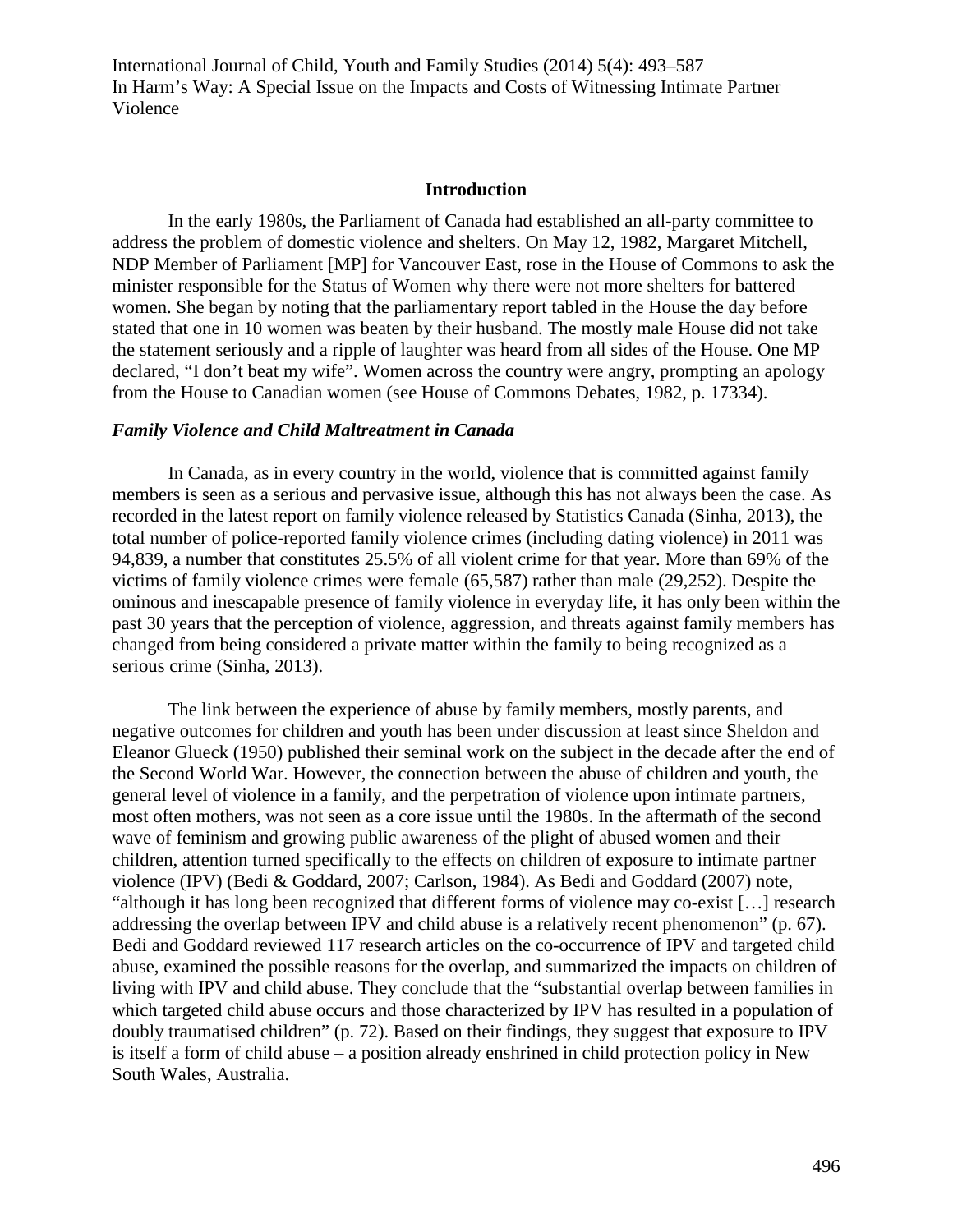Children living in homes with domestic violence are often exposed to this violence, through witnessing physical violence between parents or caregivers, seeing the effects of violence (e.g., injuries, broken furniture), hearing about violence, or otherwise being made aware of this violence. Children's exposure to IPV also includes "being used as a tool of the perpetrator" (Olofsson, Lindqvist, Gådin, Bråbäck, & Danielsson, 2011, p. 89). Research tells us that families experiencing domestic violence are more likely than non-violent families to have children present (Bedi & Goddard, 2007). Young children are especially likely to bear witness to violence in the home, and also to experience abuse and neglect themselves – two problems that often cooccur and may contribute to negative outcomes for children, in a range of arenas (Carpenter & Stacks, 2009; Herrenkohl, Sousa, Tajima, Herrenkohl, & Moylan, 2008). It is increasingly recognized that witnessing family violence is as harmful as experiencing it directly. Often parents believe that they have shielded their children from spousal violence, but research shows that children see or hear some 40% to 80% of it and that these children suffer the same consequences as those who are abused directly (Royal Canadian Mounted Police, 2012). Saltzman, Holden, and Holahan (2005) even drew the conclusion that the "psychological scars" borne by children who are exposed to violent interactions between their parents could be more detrimental than those of children who had been the direct targets of physical abuse by a parent.

#### *Research on Children's Exposure to Intimate Partner Violence*

Research on children's exposure to IPV has grown significantly over the past 30 years, though it is still less developed than research on other problems such as child abuse and maltreatment (Wolfe, Crooks, Lee, McIntyre-Smith, & Jaffe, 2003). The first case studies of the effects of domestic violence exposure on children emerged in the late 1970s, with the initial empirical studies published in the early 1980s. What is referred to as the "first wave" of research in this area has been criticized for its serious methodological limitations, while the "second wave" of research – literature published since the early 1990s – is considered to be much more sophisticated (Evans, Davies, & DiLillo, 2008). A number of early reviews were published on the effects of children's exposure to domestic violence (e.g., Fantuzzo & Lindquist, 1989; Kolbo, Blakely, & Engleman, 1996), with several more published since the year 2000 generally reporting on research from the 1990s or later, though a few include literature dating back as far as the late 1960s and 1970s.

It is clear from the available research that IPV can have an enduring adverse effect on diverse domains of children's development, even if children are only indirectly exposed to domestic conflicts, for example, by observing the incident, experiencing the aftermath, or hearing about the event (Holden, 2003). The pervasive influence of the problem is illustrated by the fact that in the United States alone an estimated 10 million children are exposed to IPV each year, and children under 6 years of age are more likely to be affected than older children (Carpenter & Stacks, 2009). Data collected on 7,865 children and their families by the British Office for National Statistics found that  $4.3\%$  ( $n = 340$ ) of these children had witnessed severe incidents of domestic violence, and that witnessing IPV was the third most frequently reported trauma for children (Meltzer, Doos, Vostanis, Ford, & Goodman, 2009). Of the children who witnessed severe domestic violence, 30% also experienced another traumatic event such as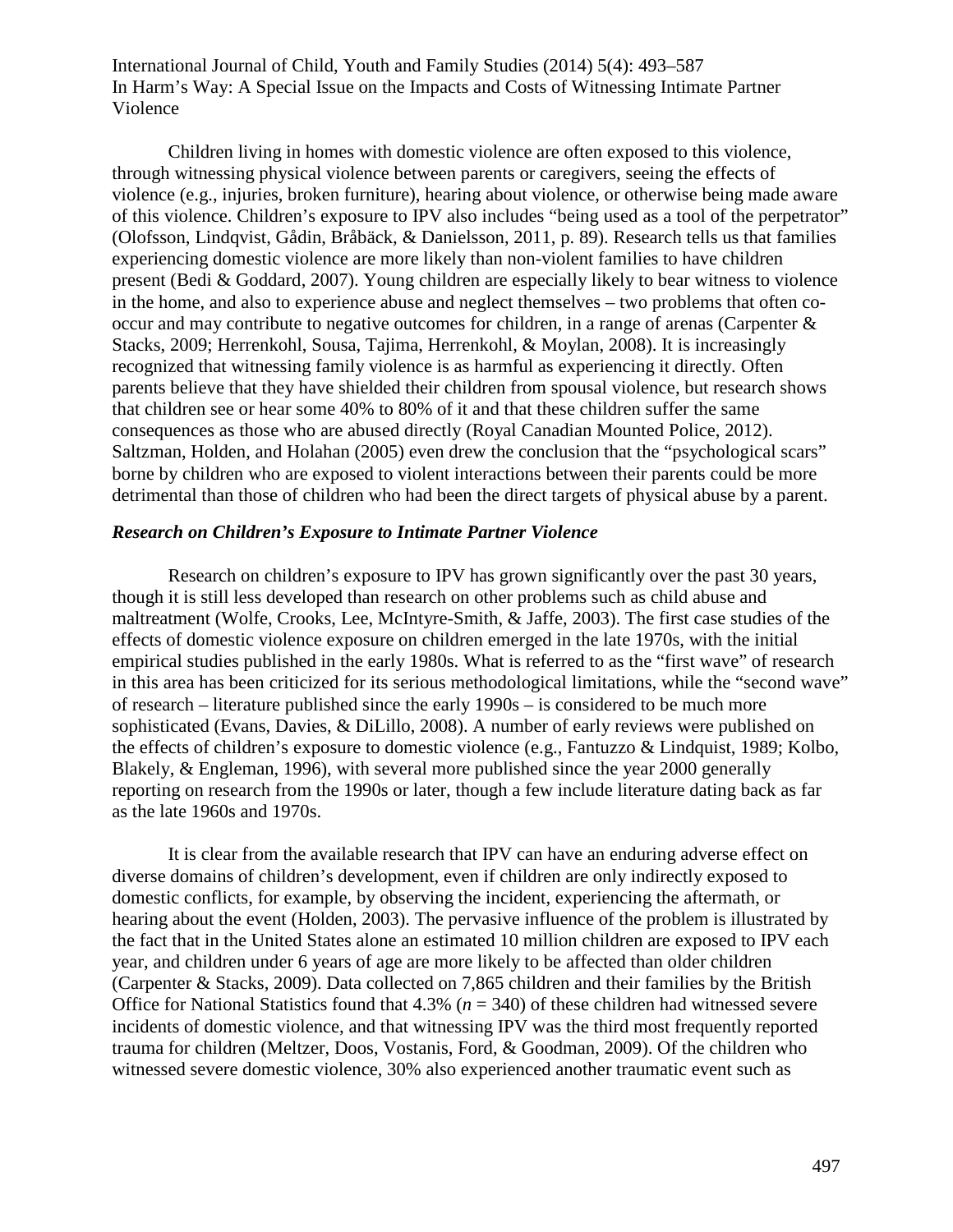witnessing violence against their family members or friends, or experiencing a serious and frightening accident (Meltzer et al., 2009).

International data suggest an undeniable link between childhood exposure to IPV and adverse life outcomes (Ackerson & Subramanian, 2008; Roustit et al., 2009). In their retrospective cohort study of 3,023 adult participants in Paris, Roustit et al. (2009) found that individuals who witnessed domestic violence during childhood were 44% and 75% more likely to develop symptoms of depression and alcohol dependence, respectively. Roustit et al. (2009) also observed, moreover, that the association between childhood exposure to IPV and domestic violence perpetration is the strongest. The presence of IPV elevated the risk of perpetrating IPV and child abuse by more than three times and almost five times, respectively.

Child maltreatment in Canada has been acknowledged as a public health concern (Afifi, 2011). For instance, the Canadian Incidence Study of Reported Child Abuse and Neglect (CIS report), a comprehensive nationwide study conducted in 2008 on the physical and psychological health of Canadian children, found that almost 150,000 children were either maltreated or were at risk of future maltreatment (Public Health Agency of Canada, 2010). The CIS report also revealed that exposure to IPV appears to be the most common form of abuse affecting nearly 30,000 children of the 85,000 cases where investigations revealed substantiated maltreatment (categories included sexual abuse, neglect, emotional maltreatment, and exposure to IPV). Intervention from Child Welfare Services, on the other hand, is less likely to occur when the child is affected by IPV compared to other forms of maltreatment (Black, Trocmé, Fallon, & MacLaurin, 2008). Researchers have hence concluded that the "Canadian child welfare system is substantiating exposure to domestic violence but is concluding that these families do not require ongoing child welfare services" (Black et al., 2008, p. 403).

This position, however, can be contrasted with converging new evidence that early-onset exposure to domestic violence is associated with maladaptive courses of child development culminating in a less optimal outlook through the entire lifespan (Carpenter & Stacks, 2009; Yount, DiGirolamo, & Ramakrishnan, 2011). In much the same vein, the CIS report concluded that an abusive family environment is linked to a high incidence of adjustment problems among Canadian children of all ages in the domains of social conduct, intellectual/academic performance, mental health (i.e., anxiety, hyperactivity), and attachment (Public Health Agency of Canada, 2010). Corroborating data from a meta-analysis of 60 related studies published between 1990 and 2006 – drawing mainly on samples from locations in the United States – also indicate that mental health and behavioural problems in children (i.e., internalizing and externalizing behaviours) are moderately associated with violence exposure at home (Evans et al., 2008).

Finally, Wood and Sommers (2011) have argued that the severity of symptoms may worsen if children are exposed to multiple types of family violence, also often referred to as the dual exposure or "double whammy" effect (Moylan et al., 2010). Exposure to maltreatment may endanger children's physical and psychosocial development, particularly if families have insufficient support (Noll & Shenk, 2010). Although child abuse is thought to be the most severe form of maltreatment, exposure to ongoing disputes and adversities between parents or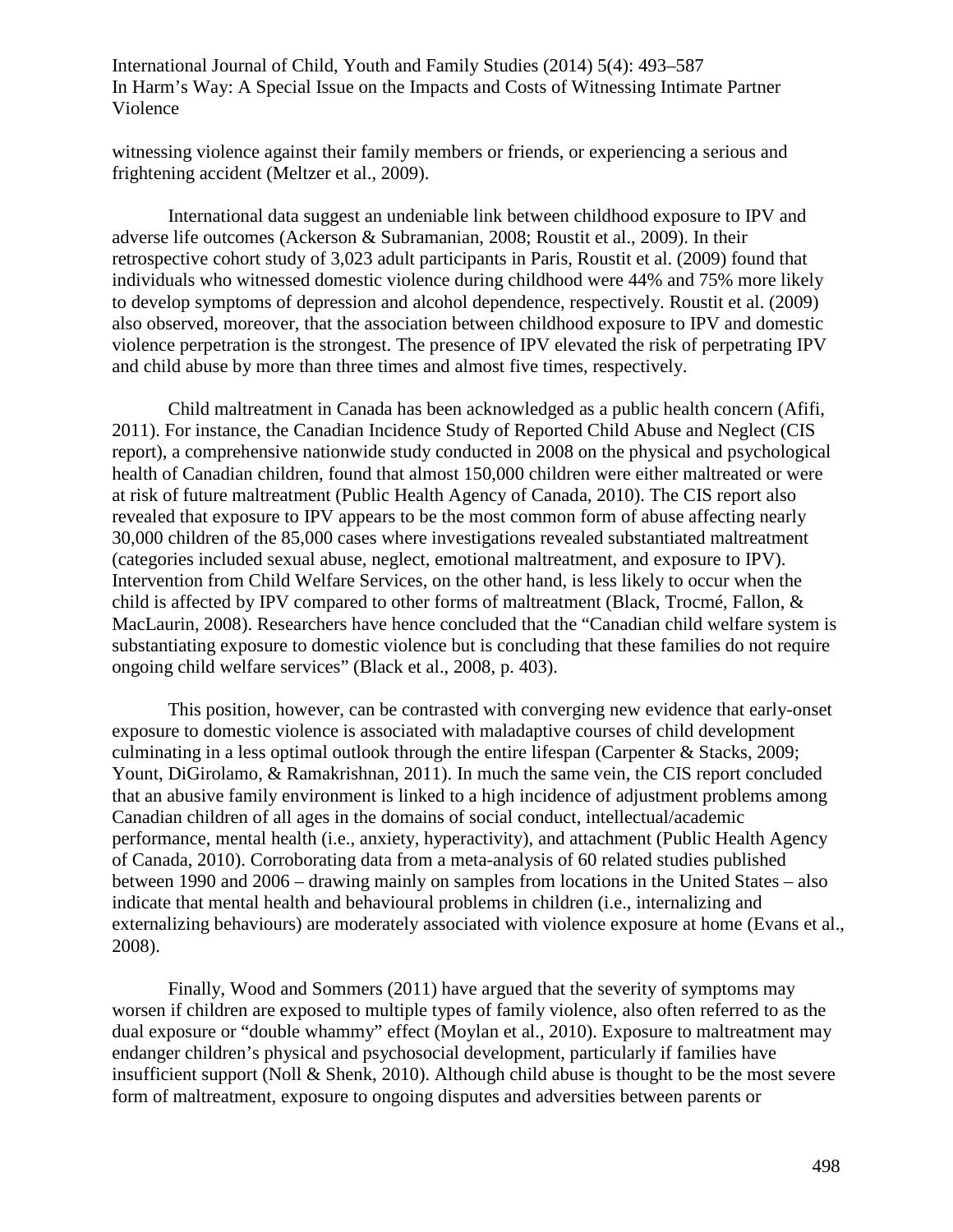caregivers in the home environment, such as IPV, are known to have severe detrimental effects on the developing infant (for recent reviews of the literature see Adams, 2006; Buckley, Holt,  $\&$ Whelan, 2007; Carpenter & Stacks, 2009; Evans et al., 2008; Holt, Buckley, & Whelan, 2008; Howell, 2011; Wood & Sommers, 2011; Yount et al., 2011).

To summarize the main points of these arguments, research emanating from the last two decades attests that children are often exposed to different forms of domestic violence simultaneously (i.e., directly experiencing as well as witnessing abuse, see Margolin & Vickerman, 2011; Moylan et al., 2010), yet exposure to IPV has an independent contribution to symptoms of maladaptive child development (Carpenter & Stacks, 2009; Yount et al., 2011). The majority of the review articles published recently focus on the effects of children's exposure to intimate partner or inter-parental violence and aggression, while some have a broader definition of "family violence" that includes other types of violence, such as child abuse, sibling violence, and even violence towards pets (e.g., Martin, 2002). Other reviews include both exposure to inter-parental violence *and* direct victimization (e.g., Bedi & Goddard, 2007; Chan & Yeung, 2009; Herrenkohl et al., 2008; Sternberg, Baradaran, Abbott, Lamb, & Guterman, 2006), in an effort to compare groups of children who are exposed to violence, those experiencing it directly, and those who both witness *and* experience violence themselves.

Research in this area has focused on a range of child outcomes including the following: delays in neurological development (Carpenter & Stacks, 2009); health outcomes and use of health services (Bair-Merritt, Blackstone, & Feudtner, 2006; Wood & Sommers, 2011); internalizing and externalizing problems or behaviours (Bedi & Goddard, 2007; Evans et al., 2008; Martin, 2002; Sternberg, Baradaran, et al., 2006; Wolfe et al., 2003); trauma symptoms or PTSD (Bedi & Goddard, 2007; Evans et al., 2008); adjustment and developmental problems (Chan & Yeung, 2009; Herrenkohl et al., 2008; Holt et al., 2008; Rhoades, 2008); and academic and social outcomes (Fowler & Chanmugam, 2007). It is clear from the literature that both targeted child abuse and exposure to IPV contribute substantively to an array of problematic outcomes for children and youth. However, not all children experience adverse effects, and it remains unclear which children are at the greatest risk for which negative outcomes, or not at risk despite their exposure to domestic violence in all its forms.

#### *Need for a Comprehensive Review*

As society can incur significant costs from both child abuse and maltreatment, prevention efforts should begin with a basic understanding of the factors which mediate or moderate the effect of early-onset exposure to domestic violence (Mohr & Fantuzzo, 2000; Noll & Shenk, 2010). Until quite recently, however, in mainstream research "pathways between marital conflict and children's development have typically been illuminated by means of a mediating effect of parenting […] few have explored direct links between marital discord and emerging physiological and emotional regulation indexes in infancy" (Porter, Wouden-Miller, Silva, & Porter, 2003, p. 298). Careful inspection of six comprehensive papers from the field (reviews and meta-analyses) published since 2008 shows, indeed, that neurodevelopmental implications of witnessing domestic violence are addressed, to a certain extent, in only two of these articles (Carpenter & Stacks, 2009; Yount et al., 2011) but ignored in the rest (Evans et al., 2008; Holt et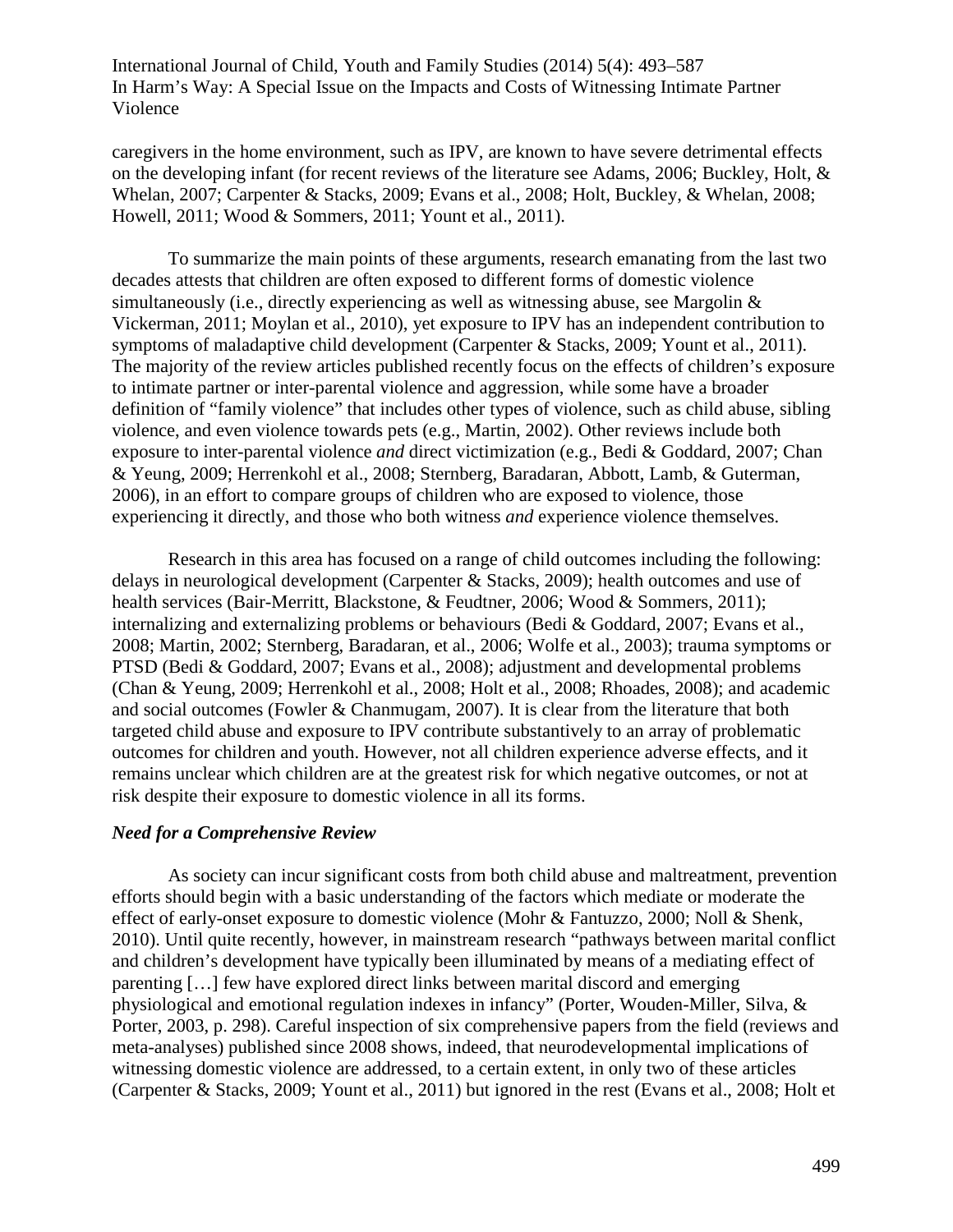al., 2008; Howell, 2011; Wood & Sommers, 2011). Although both neuroscientists and social scientists consider human development a focal point in their research interest (Nelson & Bloom, 1997), cross-fertilization between the two disciplines has just recently begun to facilitate a broader understanding of how "children's competencies develop across multiple domains and progress along a trajectory of critical stages in a web of complex transactions among environmental and ontogenic characteristics" (Mohr & Fantuzzo, 2000, p. 71).

In a comprehensive review of the psychobiological literature on childhood maltreatment, published between 1990 and 2007, Grassi-Oliveira, Ashy, and Stein (2008) found strong support for a direct link between children's exposure to abuse or neglect and neurodevelopmental abnormalities in brain structures implicated in memory formation (hippocampus), emotional regulation (amygdala), inter-hemispheric communication (corpus callosum), and executive functions (prefrontal cortex). Furthermore, a series of carefully designed neuroimaging and endocrinological studies on infants with institutionalized backgrounds, representing the most extreme form of social and emotional deprivation, has found evidence of: (a) diminished white matter connectivity in higher cortical areas controlling emotional impulses; (b) lowered levels of hormones (oxytocin and vasopressin) linked to affiliative or positive social behaviours; as well as (c) dysregulation of the hypothalamic-pituitary-adrenal axis functions that mediate a complex array of physiological responses related to stress reactivity such as hormone production (e.g., glucocorticoid, Denver & Crespi, 2006) and emotionality (Bos et al., 2011). Finally, findings from the Adverse Childhood Experiences (ACE) study  $\frac{1}{1}$  $\frac{1}{1}$  $\frac{1}{1}$  indicate a dose-response relationship between severity of abusive childhood experiences and the number of comorbid outcomes in adult life (Anda et al., 2006). Specifically, individuals reporting the greatest number of childhood adversities at the baseline survey (i.e., those with the highest ACE scores) had, on average, three times more comorbid health-related conditions as adults than those with few adverse childhood experiences (i.e., those with the lowest ACE scores). By contrast, those who obtained a moderate ACE score suffered twice as many comorbid health outcomes as those who were not exposed to adversity in the home as a child (Anda et al., 2006).

Collectively, these studies illustrate clearly that chronic exposure to multiple sources of childhood maltreatment would be related to an accumulated effect on the individual with lifelong consequences that often manifest years after the exposure. In addition, a major implication of the ACE study is the proposed convergence of evidence from epidemiological and neurobiological data. For example, dysfunctional short-term memory (STM) processes observed in adults who were regularly exposed to abuse (Bremner et al., 1995) or severe social deprivation (Bos, Fox, Zeanah, & Nelson, 2009) during infancy could be related to reduced volume in their brain structures (hippocampus) (McCrory, De Brito, & Viding, 2011). Similarly, evidence on

<span id="page-7-0"></span><sup>&</sup>lt;sup>1</sup> The ACE study (see Anda et al., 2006) is a large scale population-based epidemiological study in the United States  $(N = 17,337)$  to assess the relationship between childhood exposure to maltreatment and its effect in adulthood, measured in terms of indicators of physical and mental illness and high-risk behaviours. The study combines retrospective reports of adverse childhood experiences at baseline and prospective follow-up of the study cohort on diverse health outcomes that include incidence of diseases, health care utilization, premature mortality and causes of death. ACE scores are composite values calculated by summing the five different forms of ACEs to which the person recalled being exposed in the household as a child (alcohol or other substances, mental illness, violent treatment of mother or stepmother, criminal behaviour, and parental separation). Current health outcomes of the respondents included categories of mental health and somatic disturbances as well as substance abuse and sexuality.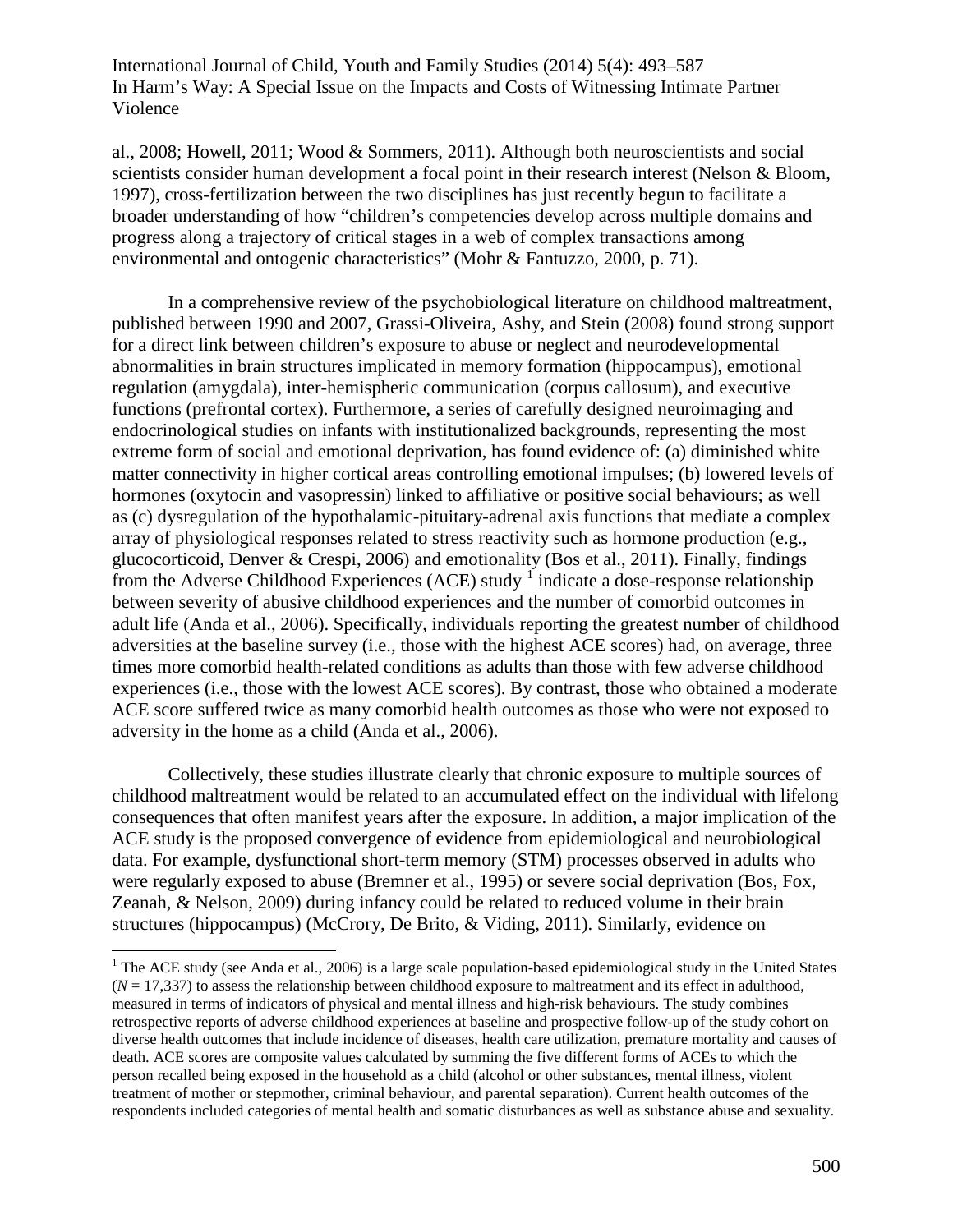heightened risk for externalizing behaviours such as attention deficit/hyperactivity disorder, oppositional defiant disorder, and conduct disorder (Bos et al., 2011), or elevated aggression (Evans et al., 2008) in individuals exposed to adversities during their infancy, is consistent with neuroimaging and neuropsychological studies demonstrating a marked reduction in the size of the prefrontal cortex (i.e., the most advanced cortical structure mediating executive functions and controlling emotions) in individuals with a history of childhood adversity (McCrory et al., 2011).

Such shared findings might have the "potential to unify and improve our understanding of many seemingly unrelated, but often co-morbid health and social problems that have historically been seen and treated as categorically independent in the Western culture" (Anda et al., 2006, p. 181). This perspective is within the developmental ecological approach (Mohr & Fantuzzo, 2000), which views a particular trajectory of child development as an "emerging property" (i.e., a unique outcome of life perspective) and as a web of complex interactions between individual factors and environmental characteristics (Hertzman, 2012). The developmental ecological model allows for accounts of lifelong phenotypic variations postulating a subtle interplay between early childhood experiences and the person's neurobiological variables. For example, health conditions common in adulthood (e.g., diabetes, obesity, hypertension, and cardiovascular diseases) have typically been assumed to result from lifestyle issues or poor adherence to dietary guidelines. It is less well known, however, that each of these illnesses, along with many others, might emerge as a result of exposure to adverse childhood experiences in the family environment (Boyce, Sokolowski, & Robinson, 2012; Hertzman, 2012; Shonkoff, Boyce, & McEwen, 2009). Applying the developmental ecological perspective presents a useful research strategy as "understanding the multiple etiologies and sequelae of domestic violence requires the use of comprehensive conceptual models that bring together multiple theoretical perspectives under a broad umbrella" (Mohr & Fantuzzo, 2000, p. 70).

## **Literature Review Methodology**

In this narrative review of the recent literature, we summarize the current research on the effects on children and youth of the "adversity package" (Jirapramukpitak, Harpham, & Prince, 2011); that is, the "family burden" (Kassis, Artz, & Moldenhauer, 2013) of exposure to domestic violence. Domestic violence, or intimate partner violence, can be defined as "patterns of assaultive and coercive behaviors that adults use against their intimate partners" (Holden, 2003, p. 155). We use these terms interchangeably throughout this paper, and use the term "family violence" to reflect both IPV and child abuse and/or maltreatment. Our review examines the specific effects of children's exposure to IPV in a number of important arenas, and the factors that may influence these outcomes. The review is divided into sections that reflect the main areas of research on family violence and child and youth outcomes: (a) neurological disorders; (b) physical health outcomes; (c) mental health challenges; (d) conduct and behavioural problems; (e) delinquency, crime, and victimization; and (f) academic and employment outcomes. We did not include the already well-reviewed and analyzed public health research on intimate partner violence here because this literature focuses rather more on the impacts of IPV on women than on children. In that regard, we refer readers to the following for a comprehensive overview of the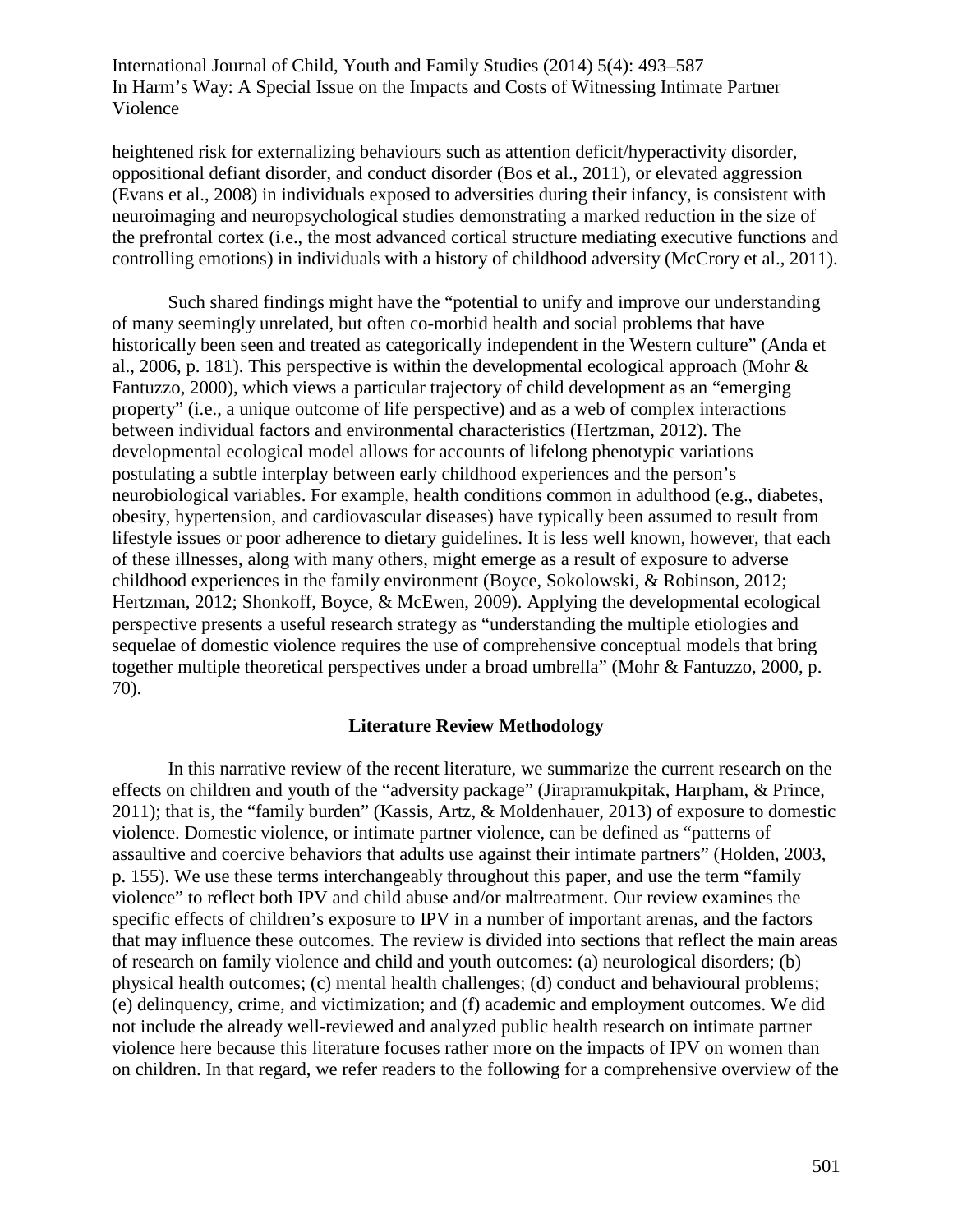public health research on the impacts of IPV: Afifi (2011), Black et al. (2008), Public Health Agency of Canada (2010), and Varcoe et al. (2011).

Literature searches for each section of the review were conducted using keywords most relevant to the particular area of focus; for example, "domestic violence" (and synonyms such as family violence, spousal violence, intimate partner violence, inter-parental violence) and children/youth or exposure/witnessing,<sup>[2](#page-9-0)</sup> in addition to keywords associated with the outcomes of interest (e.g., neurobiology, physiology, health, illness, hospitalization, mental disorder, substance use, addiction, internalizing, externalizing, conduct, behaviour, crime, delinquency, victimization, education, employment). Specific databases searched included: PsycINFO (for neurological, mental health, substance misuse, conduct and behavioural, and delinquency and crime outcomes), PsycArticles (for mental health and substance misuse outcomes), Criminal Justice Abstracts (for mental health, substance misuse, and conduct and behavioural outcomes), Social Work Abstracts (for delinquency and crime outcomes), EBSCO (for employment outcomes), and Summon (for physical health and education outcomes). Google Scholar was also searched for all but two outcome areas (employment and conduct and behavioural problems). The review included English-language articles only and, while the majority were original articles, review articles were also included. The review focused on literature published between 2006 and 2014 in order to capture the latest research on children's exposure to IPV and avoid replicating recent review articles on the subject, which typically report on original research published before the year 2006. Abstracts identified in the literature search were reviewed for relevance and, in most cases, additional articles were identified by scanning the reference lists of articles selected for inclusion. Google Scholar was used to identify any additional articles that may have been missed in the academic database searches.

#### **Neurological Disorders**

A useful departure in accounting for the "biological embedding" of individual life experiences is to view development as a series of interactions between genomic and nongenomic factors in a cascading context of events that require the developing individual to continually respond to changing demands in an adaptive manner (Hertzman, 2012). Although development in humans is exquisitely complex, more so than in even the most advanced nonhuman species, some elementary physiological mechanisms underlying individual variations to early social experiences have probably been conserved (Denver & Crespi, 2006; Hertzman, 2012; Kolb, Gibb, & Robinson, 2003; Perry & Pollard, 1998; Rutter, 2012). Specifically, the most critical neurobiological regulatory networks are the hypothalamic-pituitary-adrenal axis and the autonomic nervous system; together they generate a complex array of adaptive networks of physiological and behavioural responses under stressful conditions that mature over time through close interactions with the physical and social environment.<sup>[3](#page-9-1)</sup> Therefore, early traumatic

<span id="page-9-0"></span><sup>&</sup>lt;sup>2</sup> The terms "exposure" and "witnessing" are used interchangeably throughout this report when referring to children's experiences in relation to IPV.

<span id="page-9-1"></span> $3$ The autonomic nervous system consists of two complementary parts, the sympathetic and the parasympathetic nervous systems, functioning through the release of two different hormones, epinephrine and norepinephrine. While the role of the sympathetic nervous system is to prepare the body for rapid metabolic change and physical movement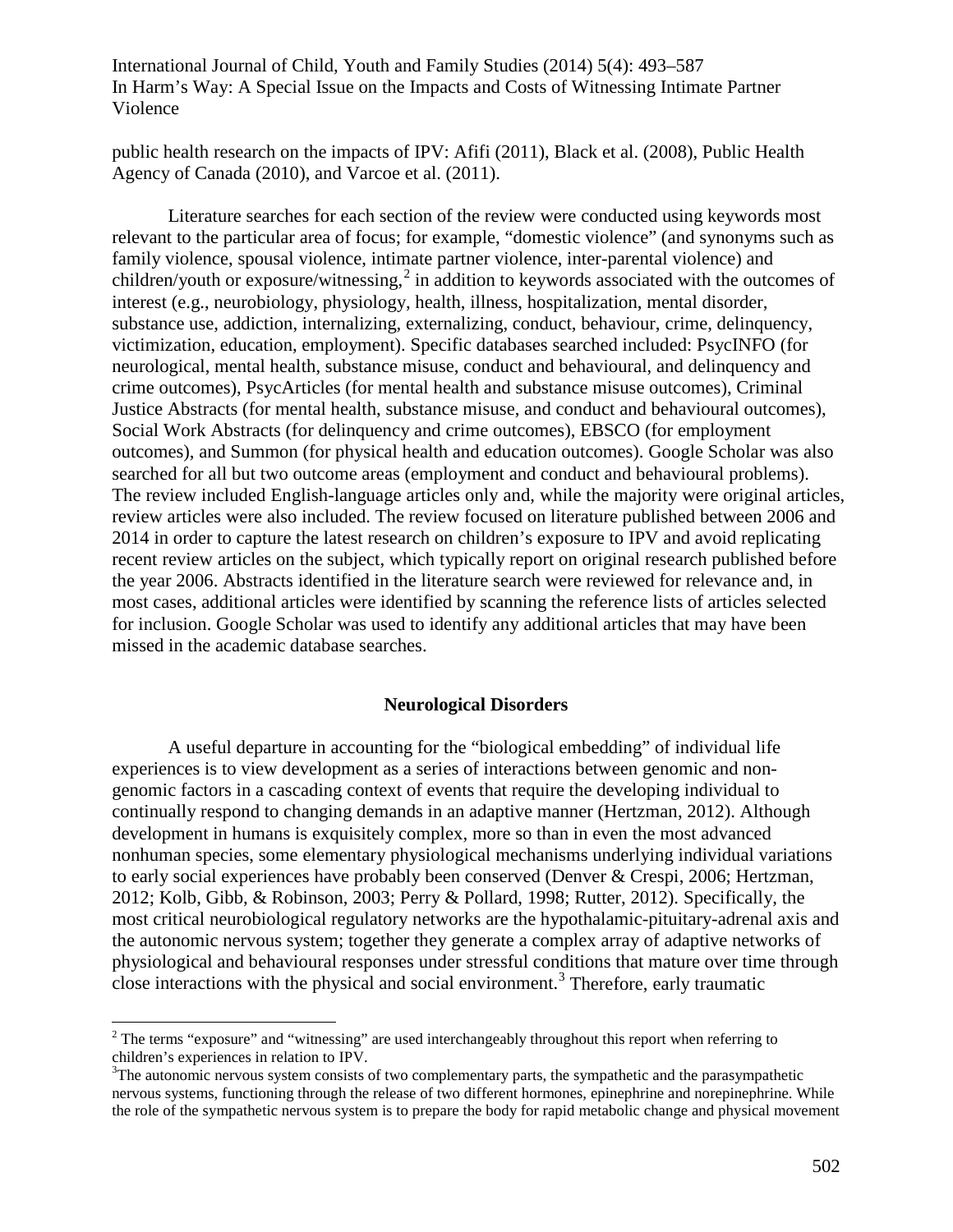relationship features not only affect the formation of neural circuits in the brain but get mapped into the structure and function of the neuroendocrine system involved in mediating the timing of life history transitions, as well as in generating immune reactions and integrated behavioural responses to stress (Denver & Crespi, 2006; Porter et al., 2003). Essentially, "the neuroendocrine system transduces environmental information into developmental and physiologic responses" (Denver & Crespi, 2006, p. e184).

The pace and quality of this neurological development is governed by the complex interaction between environmental forces and neuroendocrine factors in children. Organ maturation in intrauterine life, including the fetal brain and nervous system, can be sped up by the presence of chronic maternal stressors (e.g., socioeconomic, emotional, or nutritional) stimulating precocious maturation of the fetal neurobiological system that regulates physiological and behavioural responses under stress. The proximate benefit of such processes could presumably mean neurobiological adjustment to conditions demanding constant vigilance and readiness, but the distal cost is significant as the underlying physiological stress-response system is tuned to an environment in which the cost of survival is altered neuroendocrine activities, reduced body size, and lifelong susceptibilities to diseases (e.g., obesity, hypertension, type 2 diabetes), along with negative behavioural and mental conditions (e.g., externalizing and internalizing problems such as aggression, anxiety, and depression) and higher mortality rates (for a summary see Denver & Crespi, 2006; Perry & Pollard, 1998).

This research highlights the critical role that early attachment relationships play in the development of neurobiological regulatory mechanisms because elevated cortisol levels early in life are associated with structural and functional impairments in various domains (Danese & McEwen, 2012; Hertzman, 2012; McCrory et al., 2011). More specifically, Danese and McEwen (2012) outline three brain structures critically affected by elevated cortisol production associated with chronic exposure to severe stress coming from adverse family environments (i.e., allostatic overload). First, anatomical alterations in the prefrontal cortex precipitate a host of behavioural conditions such as impaired attention, and problems with emotional control and executive functioning. Second, structural changes in the amygdala increase the risk of heightened sensitivity to unlearned fear and fear conditioning. Finally, stress-related reduction in the hippocampus is associated with impaired memory processes in the declarative, contextual, and spatial domains. Taken together, findings from animal and human studies provide converging evidence that the stress-response system is a "phylogenetically ancient signaling system" keeping track of salient interpersonal relationships and converting them to specific patterns of underlying neurochemical dynamics (Denver & Crespi, 2006, p. e187). Given that early adverse experiences from the social environment might have long-term consequences by mapping into the architecture of the developing neurobiological apparatus, the biological cost paid by those

under stressful conditions, the parasympathetic nervous system is associated with opposite tendencies of energy conservation and relaxation. Balance between those two parts of the autonomic nervous system is essential for adaptive functioning. Through the release of a series of different hormones, on the other hand, the hypothalamicpituitary-adrenal axis has a slower but more enduring effect on the body. In general, hypothalamic-pituitary-adrenal activity results in increased metabolic rate in structures required for action (e.g., heart and skeletal muscles) along with suppressed expenditure in those ones that are not of immediate concern under conditions of acute stress (e.g., digestion and immune responses).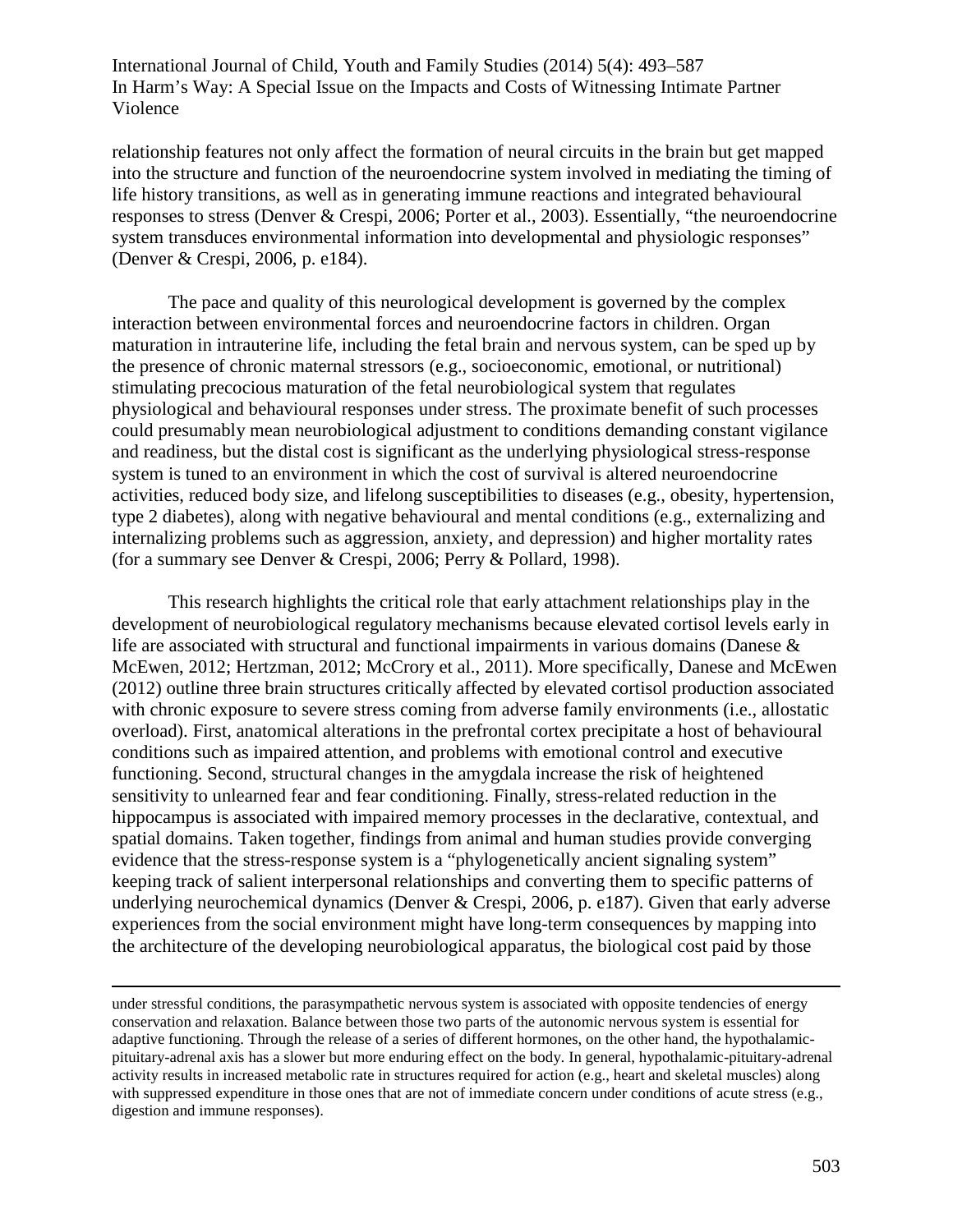who suffer from these conditions can have far reaching consequences long after the timing of the traumatizing childhood relationship.

#### *Neurodevelopmental Consequences of Childhood Maltreatment*

Based on research on the neurodevelopmental consequences of childhood maltreatment, we know that:

1. Early socialization plays a critical role in the structural and functional development of the brain (Danese & McEwen, 2012; Grassi-Oliveira et al., 2008; McCrory et al., 2011; Shonkoff et al., 2009; Teicher, 2000).

2. The most influential of all social interactions is the relationship with primary caregivers in the family (Harlow, Dodsworth, & Harlow, 1965) with direct implications for the emergence of neurobiological architecture in the infant (Anda et al., 2006; Carpenter & Stacks, 2009; Saltzman et al., 2005; Yount et al., 2011).

3. Being subjected on a regular basis to abusive, neglectful, or severely stressful conditions within the parent-child relationship significantly elevates the risk of experiencing lifelong deterioration both in physical and mental health (Adams, 2006; Cummings, El-Sheikh, Kouros, & Buckhalt, 2009; Katz, 2007; Rigterink, Katz, & Hessler, 2010; Roustit et al., 2009).

4. Delayed effects of early adverse experiences on health and well-being are mediated through various neuroanatomical (Choi, Jeong, Polcari, Rohan, & Teicher, 2012), neuroendocrine (Engert et al., 2010; Sturge-Apple, Davies, Cicchetti, & Manning, 2012), and epigenetic factors (Essex et al., 2013; McDermott, Dawes, Prom-Wormley, Eaves, & Hatemi, 2013).

At least four main arguments can be made in favour of widening the breadth of research in the domain of family violence. First, many more children witness the effects of IPV than become the target of domestic violence (Adams, 2006). Second, different forms of abuse might be associated with distinct mechanisms inflicting damage (Margolin & Vickerman, 2011). Third, although a growing body of literature illustrates the psychosocial and neurodevelopmental sequelae of child abuse and neglect (Anda et al., 2006; Shonkoff, 2003; Wood & Sommers, 2011), scholars have just recently made attempts to examine how exposure to IPV alters developmental trajectories of the infant (Carpenter & Stacks, 2009; Yount et al., 2011). Fourth, as deleterious outcomes can be mediated at multiple levels of functioning, experts across diverse disciplines (e.g., social epidemiology, developmental sciences, psychopathology, neurosciences, and molecular genetics) should integrate their efforts to address the issue of domestic violence influencing children's health and behaviour (Margolin & Vickerman, 2011; Mohr & Fantuzzo, 2000; Mohr, Lutz, Fantuzzo, & Perry, 2000).

A minority of research in the area has emphasized that traumatic experiences in the family do not purely evoke pathological patterns of behavioural and emotional issues but also inflict "bruises and scars" (Saltzman et al., 2005, p. 136) in underlying physiological and neuroendocrine mechanisms causing problems which often remain unobservable for years (Adams, 2006). Despite substantial evidence suggesting that structural and functional alteration in the neuroendocrine system probably represents the most fundamental consequence of family violence (Anda et al., 2006; Perry & Pollard, 1998; Shonkoff, 2003), research in this respect lags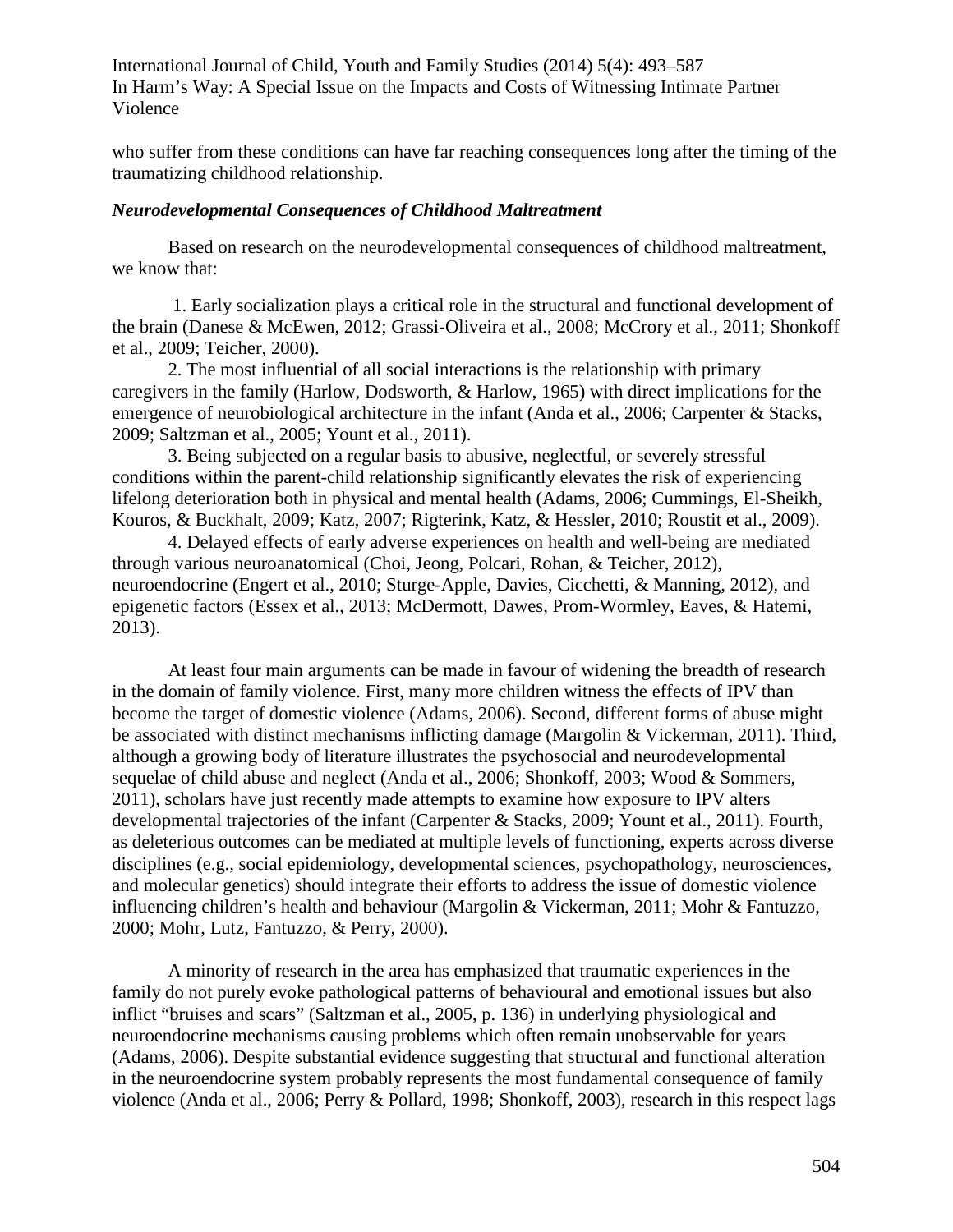behind investigations concerned with more observable somatic and psychosocial difficulties associated with children's exposure to IPV (Carpenter & Stacks, 2009; Yount et al., 2011). The aim of this foundational section of the current review is, therefore, to fill this gap of knowledge by focusing specifically on the neurobiological correlates of early-onset exposure to domestic violence. Several themes arise from a critical review of this body of research including: (a) cortisol production as a measure of variation in hypothalamic-pituitary-adrenal axis activity; (b) patterns of activation in the sympathetic nervous system and parasympathetic nervous system; and (c) other neurobiological correlates (e.g., white matter abnormalities and epigenetic regulation of neurochemical synthesis).

#### *Neurobiological Regulation in Infants Exposed to IPV*

Animal and human studies have provided ample evidence that adverse early environments (e.g., lack of parental care, emotional neglect, insufficient nursing) can cause profound alterations in the activities of the sympathetic nervous system, parasympathetic nervous system, and hypothalamic-pituitary-adrenal axis constituting the fundamental elements of a highly integrated physiological regulatory system evolved to support the individual to effectively deal with imminent demands (Danese & McEwen, 2012; Kemeny, 2003).

*Hypothalamic-pituitary-adrenal axis activation***.** Eleven of the 26 articles reviewed in this section assessed hypothalamic-pituitary-adrenal axis functions in the context of exposure to IPV focusing on patterns of cortisol production (Davies, Sturge-Apple, Cicchetti, Manning, & Vonhold, 2012; Davies, Sturge-Apple, & Cicchetti, 2011; Davies, Sturge-Apple, Cicchetti, & Cummings, 2007, 2008; Davies, Sturge-Apple, Cicchetti, Manning, & Zale, 2009; Hibel, Granger, Blair, Cox, & The Family Life Project Key Investigators, 2009, 2011; Koss et al., 2011; Stride, Geffner, & Lincoln, 2008; Sturge-Apple et al., 2012; Towe-Goodman, Stifter, Mills-Koonce, Granger, & The Family Life Project Key Investigators, 2012). Cortisol secretion normally increases as a response to physical and psychological stressors, facilitates the mobilization of resources inside the body, and alters the processing of emotionally charged stimuli. Short-term activation of the stress-response system is adaptive with rapid elevation in the cortisol level followed by a return to the normal baseline level. Chronic exposure to stressprovoking conditions such as IPV, on the other hand, evokes an environment where the hypothalamic-pituitary-adrenal system calibrates to address recurrent hostilities associated with long-term dysfunction in cortisol regulation (down-regulation or up-regulation) mediating risk for maladaptive patterns of behavioural adjustment (e.g., externalizing and internalizing problems).

*Autonomic nervous system activation.* While parental care and the family's emotional atmosphere profoundly affect the structural and functional properties of the hypothalamicpituitary-adrenal axis in the developing infant, this is but one of the three different components of an integrated human stress-response system which is influenced by the quality of the early social environment. El-Sheik and colleagues have recently advanced a model highlighting the relationship between exposure to marital conflicts and subsequent developmental psychopathology modulated by individual variations in the functioning of the child's autonomic nervous system (Cummings et al., 2009; El-Sheikh & Erath, 2011; El-Sheikh et al., 2009). The most critical element of the theory lies in the proposition that adaptive/maladaptive patterns of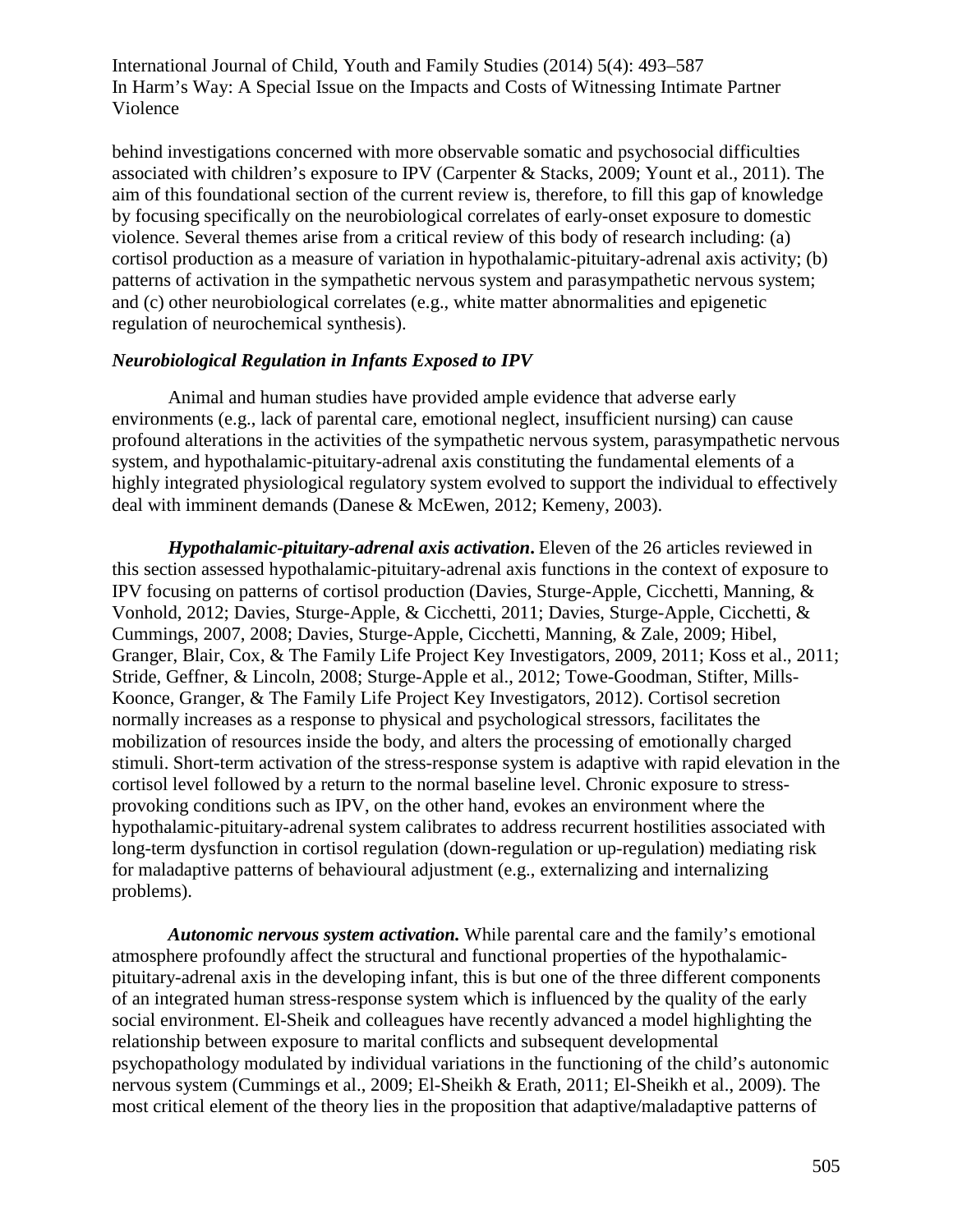physiological and psychological activities within a particular social environment are associated with a highly coordinated and hierarchical neurobiological system involving the sympathetic nervous system and parasympathetic nervous system.

As the term neural plasticity implicates (Kolb et al., 2003), regulatory features of the autonomic nervous system emerge during early childhood "in a perpetuating process of coordinated fine-tuning to meet individual and environmental needs" (El-Sheikh et al., 2009, p. 2), shaping individual patterns of emotional and psychosocial characteristics. Consistent with this theoretical position, it is suggested that physical, emotional, or sexual maltreatment in the family may result in early physiological and emotional "fine-tuning" to a hostile life-course environment giving rise to behavioural strategies (externalizing and internalizing) not best suited under less hostile social conditions (Cummings et al., 2009). Nonetheless, individual variations in emotional and physiological responsiveness may also moderate the effect of early maltreatment on children's behaviour (Ellis & Boyce, 2011; Obradović & Boyce, 2009). Gordis, Feres, Olezeski, Rabkin, and Trickett (2010) have demonstrated, for example, that increased parasympathetic activity measured at the baseline in 12-year-old boys in a laboratory challenge task serves as a protective factor moderating the deleterious effect of an abusive family environment on aggressive tendencies. Conversely, other studies indicate that children displaying evidence of diminished fearfulness and behavioural disinhibition more likely manifest externalizing symptoms in the context of harsh parenting if they show signs of lowered sympathetic reactivity (Cummings et al., 2009).

Thirteen of the 26 studies reviewed in this section examined whether witnessing domestic violence was associated with alterations in the development of autonomic regulatory functions. Physiological indices of sympathetic nervous system were identified as measures of skin conductance level (El-Sheikh, Hinnant, & Erath, 2011; El-Sheikh, Keiley, Erath, & Dyer, 2013; El-Sheikh, Keller, & Erath, 2007; El-Sheikh et al., 2009), salivary alpha amylase (Gordis, Margolin, Spies, Susman, & Granger, 2010), and cardiac activity (Davies et al., 2009; Stride et al., 2008). The same indices for parasympathetic nervous system function included measures of vagal activity (Davies et al., 2009; El-Sheikh & Hinnant, 2011; El-Sheikh et al., 2011; El-Sheikh et al., 2013; El-Sheikh et al., 2009; El-Sheikh & Whitson, 2006; Katz, 2007; Moore, 2010; Obradović, Bush, & Boyce, 2011; Rigterink et al., 2010). Six of the 13 papers reported registering more than one physiological marker of neurobiological regulation (Davies et al., 2009; El-Sheikh et al., 2011; El-Sheikh et al., 2013; El-Sheikh et al., 2009; Obradović et al., 2011; Stride et al., 2008).

Three cross-sectional studies directly tested sympathetic responses in the context of childhood exposure to marital violence (Davies et al., 2009; Gordis, Margolin, et al., 2010; Stride et al., 2008). Two of them (Gordis, Margolin, et al., 2010; Stride et al., 2008) provide support for the sensitization hypothesis predicting increased sympathetic nervous system activation associated with repeated exposure to marital conflict (El-Sheikh et al., 2009). Using college students' retrospective reports on childhood exposure to abusive environments, for example, Stride, Geffner, and Lincoln (2008) found significantly higher levels of heart rate to stressprovoking conditions in students reporting IPV exposure compared to those reporting no abusive experiences. This result is of particular interest as no other indices used in the study (e.g., cortisol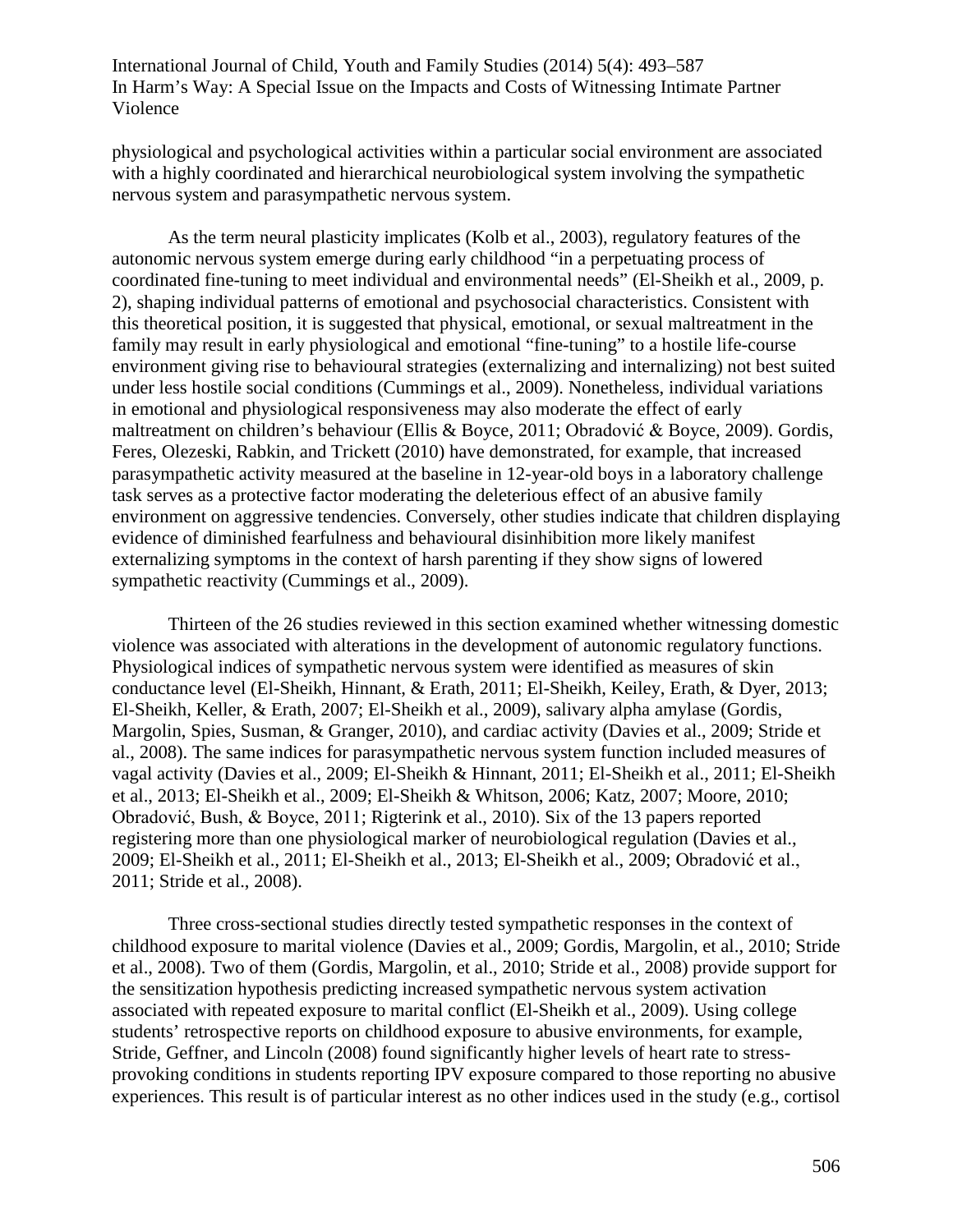and behavioural trauma symptoms) yielded comparable difference with exposure to IPV versus no abuse. Contrary to the sensitization hypothesis, on the other hand, Davies and colleagues (2009) obtained diminished basal sympathetic nervous system activity in 27-month-old toddlers exposed to IPV.

Taken together, several pieces of the data reviewed above lend limited support for the view that early experiences of IPV could be associated with emerging regulatory patterns aiming to enhance sensitivity to physiological and behavioural readiness. Specifically, witnessing marital discord was associated with: (a) enhanced sympathetic activity at rest (Stride et al., 2008) and under conditions of stress (Gordis, Margolin, et al., 2010); (b) diminished parasympathetic activity at baseline and during a task requiring active engagement along with attenuation of withdrawal of parasympathetic activity in situations involving emotional stress (Moore, 2010); and (c) reduced increase of parasympathetic tone at baseline during middle childhood years  $\acute{}$ (Rigterink et al., 2010). This line of evidence is consistent with some neurobiological implications of emotional security theory (see Cummings et al., 2009) insofar as this theory considers children's evolving pattern of self-regulatory capacity as an important conduit where experiencing emotional security in the family has an impact on subsequent adjustment functions in life. More specifically, a central tenet of emotional security theory is the proposition that repeated experiences of stressful family conditions, such as marital violence, give rise to emotional insecurity and thereby generate conditions for allostatic  $5$  load (the wear and tear on the body which grows over time when the individual is exposed to repeated or chronic stress), thus reflecting "the price the body pays for being forced to adapt to adverse psychological and physical situations […] or the inefficient operation of the allostasis response systems" (McEwen, 2000, p. 174) . Experiencing IPV can "tune" an infant's neurobiological apparatus to a developmental trajectory characterized by enhanced sympathetic reactivity and concurrently reduced parasympathetic reactivity, generating a state of perpetual physiological readiness (or "sensitization", see El-Sheikh & Whitson, 2006) even when no challenge is actually present. At the same time, this developmental trajectory leads to experiencing insufficient mobilization of physiological resources when coping is required (i.e., dampened elevation of sympathetic nervous system accompanied by impaired suppression, or elevation, of parasympathetic nervous system activation to stress). This means the individual is both overreactive and unable to respond (i.e., frozen in a state of readiness to fight).

A significant proportion of the data reviewed above, however, remains inconsistent with the sensitization model of autonomic regulations (Davies et al., 2009; El-Sheikh & Hinnant, 2011; El-Sheikh et al., 2011; El-Sheikh et al., 2013; El-Sheikh et al., 2009; El-Sheikh & Whitson, 2006). It is conceivable, on the other hand, that attenuation – instead of augmentation – of baseline readiness develops as part of physiological regulation in the context of marital conflict. As Davies et al. (2009) have suggested, "lowering of the set point of the [sympathetic nervous system] may specifically reflect the activation of processes designed to prevent the toxic effects

<span id="page-14-0"></span><sup>&</sup>lt;sup>4</sup> The normative developmental pattern of autonomic regulatory functions includes gradual elevation of resting parasympathetic nervous system tone over the years of childhood.

<span id="page-14-1"></span>Allostasis refers to adaptive variations in physiological outputs (e.g., heart rate and blood pressure) emphasizing the body's natural ability to regulate different "allostatic" response systems in the service of meeting ambient environmental demands.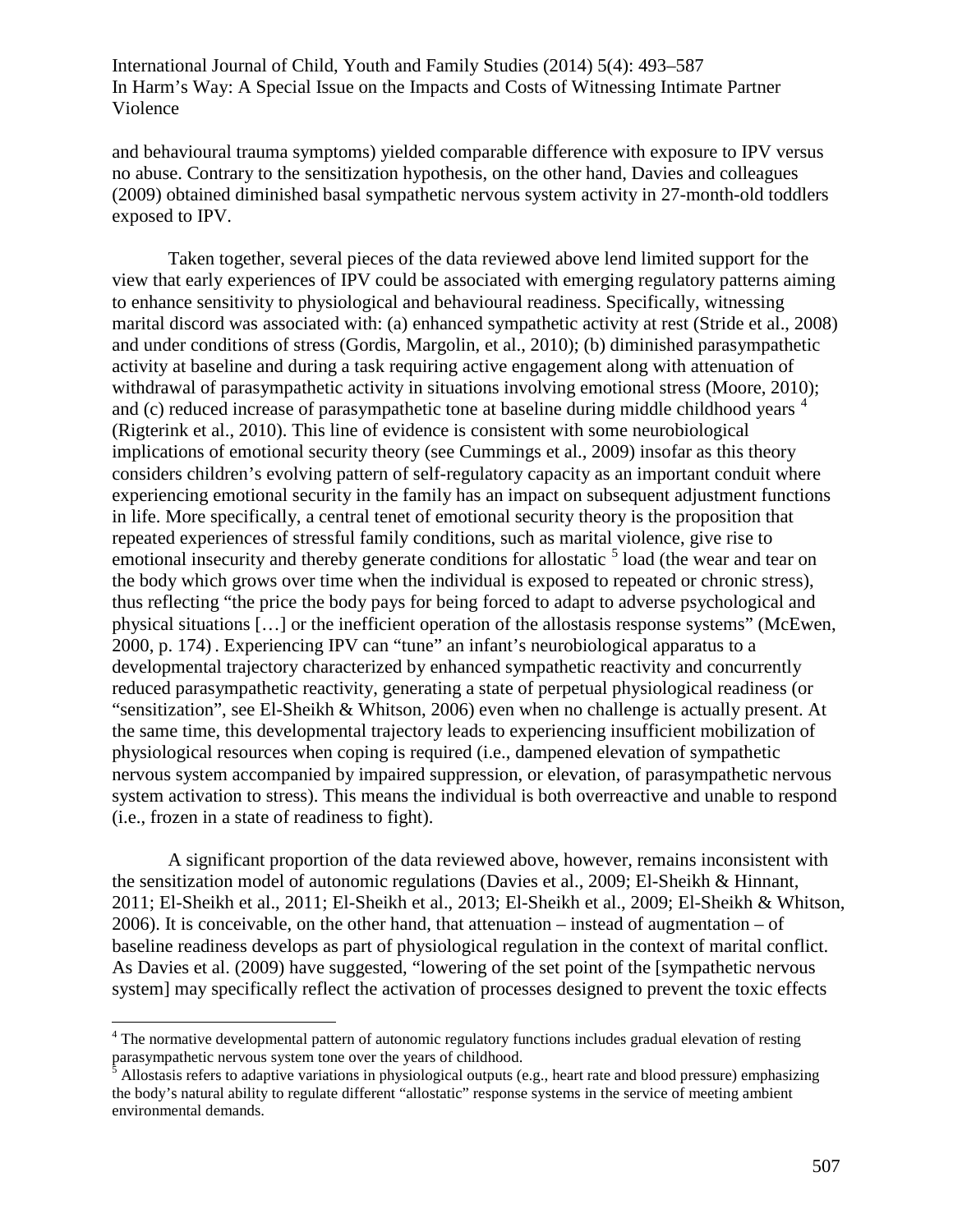of the chronic overarousal in response to threat" (p. 1389). Heightened and lowered sensitivities of autonomic self-regulation, however, incur different health costs: Heightened and lowered levels of arousal are linked to internalizing and externalizing symptoms, respectively (Davies et al., 2009).

*Individual differences in neurobiological sensitivity.* Research discussed so far provides strong evidence that children's experiences of parental discord in the early rearing environment are associated with altered neurobiological development resulting in increased odds for negative life outcomes. Nonetheless, these findings are insufficient to account for the observation that not every child is equally affected by early adverse influences in the family (Belsky, Bakermans-Kranenburg, & van IJzendoorn, 2007; Gordis, Feres, et al., 2010). One common explanation regarding these discrepancies implies that a particular risk factor (e.g., maltreatment in the family) can be considered as a necessary, but not sufficient, cause of child maladjustment. In other words, a single risk factor usually co-acts interactively with multiple contributors (e.g., genetic, neurobiological, psychosocial, cultural) to produce a developmental outcome in any individual (Cicchetti & Rogosch, 1996). For instance, although two infants might be equally exposed to early maltreatment, the one that exhibits symptoms of adjustment issues might carry a particular form of genetic polymorphism associated with increased vulnerability to maladaptive behaviours under specific adverse environmental influences (Bakermans-Kranenburg & van IJzendoorn, 2011; Belsky et al., 2007).

Mona El-Sheikh's recent research program represents one line of study that has applied a multi-system approach to examine patterns of sympathetic nervous system and parasympathetic nervous system activities together to explain the pathways of individual variations in sensitivities to maladaptive consequences of early exposure to IPV (Cummings et al., 2009; El-Sheikh & Erath, 2011; El-Sheikh et al., 2009). In short, the underlying idea is that physiological systems, like the sympathetic nervous system and parasympathetic nervous system, operate in concert. In other words, elements of physiological regulation must function in a synchronized fashion to ensure adaptive behaviour and emotional stability. As autonomic regulation is not yet fully shaped in infancy, chronic stress experienced in the family could result in dysregulated and uncoordinated patterns of sympathetic and parasympathetic nervous system activities that have the potential to forecast problematic behavioural and mental symptoms – that is, externalization and internalization issues – later in life. Most importantly, particular patterns of physiological regulation can moderate deleterious effects of IPV on child adjustment (Davies et al., 2007).

Findings of three independent cross-sectional studies by El-Sheikh and colleagues reported in the *Monograph of the Society for Research in Child Development* summarize four different profiles of physiological regulation explaining individual differences in vulnerability of behavioural symptoms within the framework of domestic stress (El-Sheikh et al., 2009). More specifically, low sympathetic activation in children (aged 6 to 12 years) was a *vulnerability* factor for problem behaviours measured in the context of decreased parasympathetic activation (co-inhibition). In contrast, low sympathetic activation was a *protective* factor in infants whose concurrent parasympathetic activation was elevated (reciprocal parasympathetic activation). Similarly, co-activation (high sympathetic nervous system reactivity and high resting parasympathetic nervous system) and reciprocal sympathetic activation (high sympathetic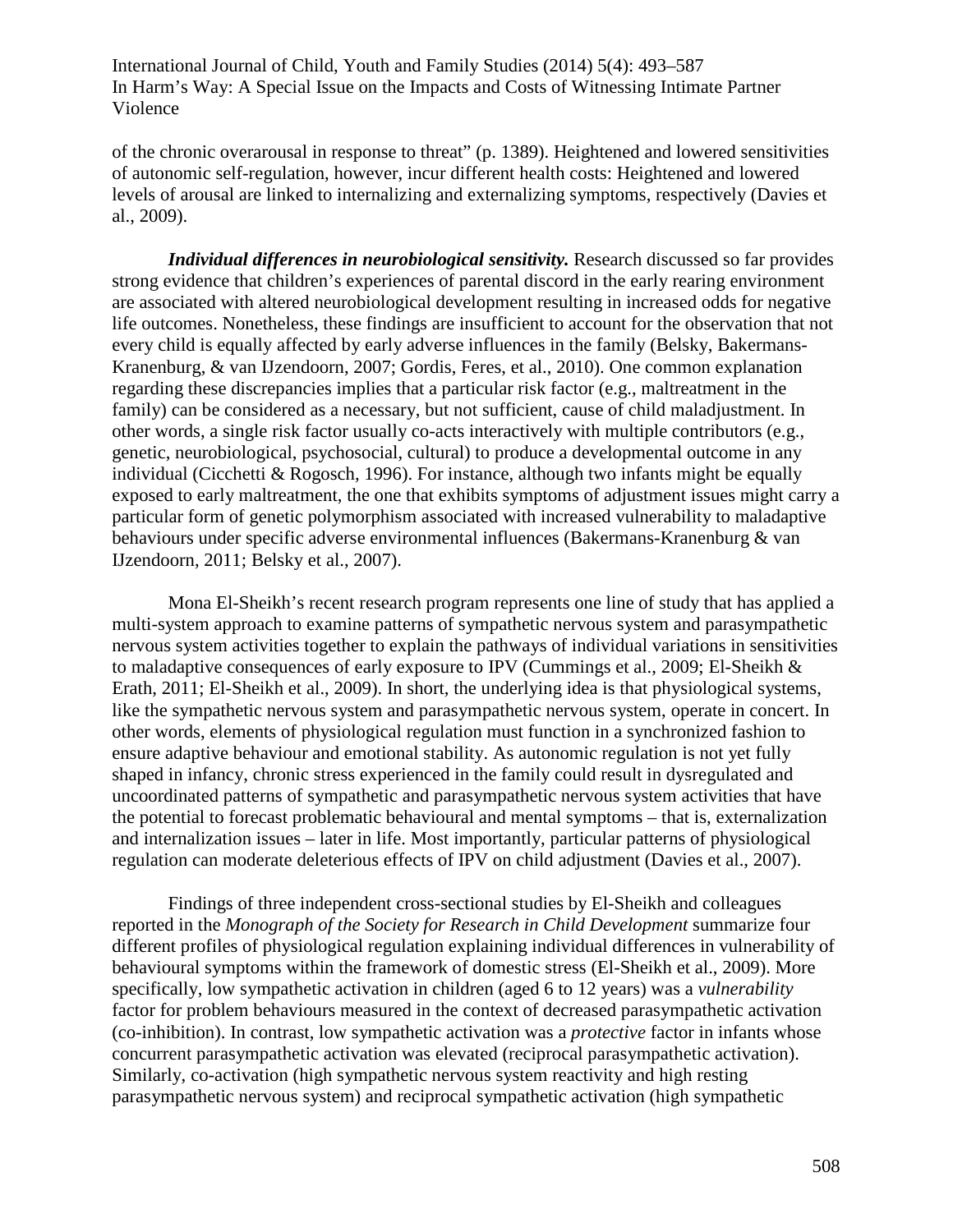nervous system reactivity and low resting parasympathetic nervous system tone) would render infants *more* and *less* vulnerable, respectively, to behavioural problems in the context of marital conflicts.

A recent longitudinal study conducted by El-Sheikh's group has found evidence of gender difference in children (aged 8 to 10 years) in the relationship between autonomic regulatory patterns and behavioural adjustment issues within the framework of domestic stress (El-Sheikh et al., 2013). For example, co-inhibition in girls was a vulnerability factor for behavioural symptoms at each time point of the study if they were exposed to high family conflict. In contrast, co-inhibition in high family conflict environments predicted the sharpest decline of adjustment problems in boys by the age of 10. It is important to note, however, that the two studies published by El-Sheik et al., (2013; 2009) used different measures of problem behaviour as the former was focused on externalizing problems (e.g., non-compliance and aggression) whereas the latter assessed internalizing problems (e.g., depression and anxiety).

The work conducted by El-Sheikh et al., (2013; 2009) is consistent with ecological (Mohr & Fantuzzo, 2000; Mohr et al., 2000) and contextual (Steinberg & Avenevoli, 2000) perspectives of developmental psychopathology documenting that adjustment problems in children who are exposed to IPV should not be considered as a simple function of toxic environmental conditions. Instead, as noted by Cicchetti and Rogosch (1996), "the meaning of any one attribute, process, or psychopathological condition needs to be considered in light of the complex matrix of individual characteristics, experiences, and social-contextual influences involved, the timing of events and experiences, and the developmental history of the individual" (p. 599). Thus, for instance, increased parasympathetic nervous system activation to a laboratory challenge, in conjunction with low sympathetic nervous system responsiveness, can actually serve either as risk for, or protection from, symptoms of behavioural maladjustment in girls from high-conflict homes and boys from low-conflict homes, respectively (El-Sheikh et al., 2013). A plausible interpretation for such a finding is that interaction among elements of the neuroendocrine regulatory system reflecting organismic variables as well as the emotional quality of the early rearing environment engenders a "psychobiological fingerprint" (Boyce et al., 2001, p. 148) for individual variations in context-specific stress-response matrices.

The second avenue of research directly addresses the role of contextual modulation in the relationship between parasympathetic response patterns and developmental consequences of child maltreatment. As a whole, higher resting parasympathetic nervous system activation (i.e., keeping sympathetic control under check) and greater parasympathetic nervous system suppression to challenge (i.e., easing parasympathetic "break" over sympathetic activation) should buffer against negative developmental outcomes (Cummings et al., 2009; El-Sheikh & Erath, 2011), ensuring adaptive neurobiological regulation and readiness to "greater social engagement, exploration, activity, expression of empathy and positive emotion, fewer behavioral problems, better emotional regulation, and less antisocial behavior" (Cipriano, Skowron, & Gatzke-Kopp, 2011, p. 206). However, several authors report, on the other hand, that elevated parasympathetic tone at baseline is not a protective factor but actually a risk for problem behaviour if the child is exposed to community violence (Scarpa, Tanaka, & Chiara Haden, 2008). To underscore the importance of parasympathetic activity in behavioural adjustment, it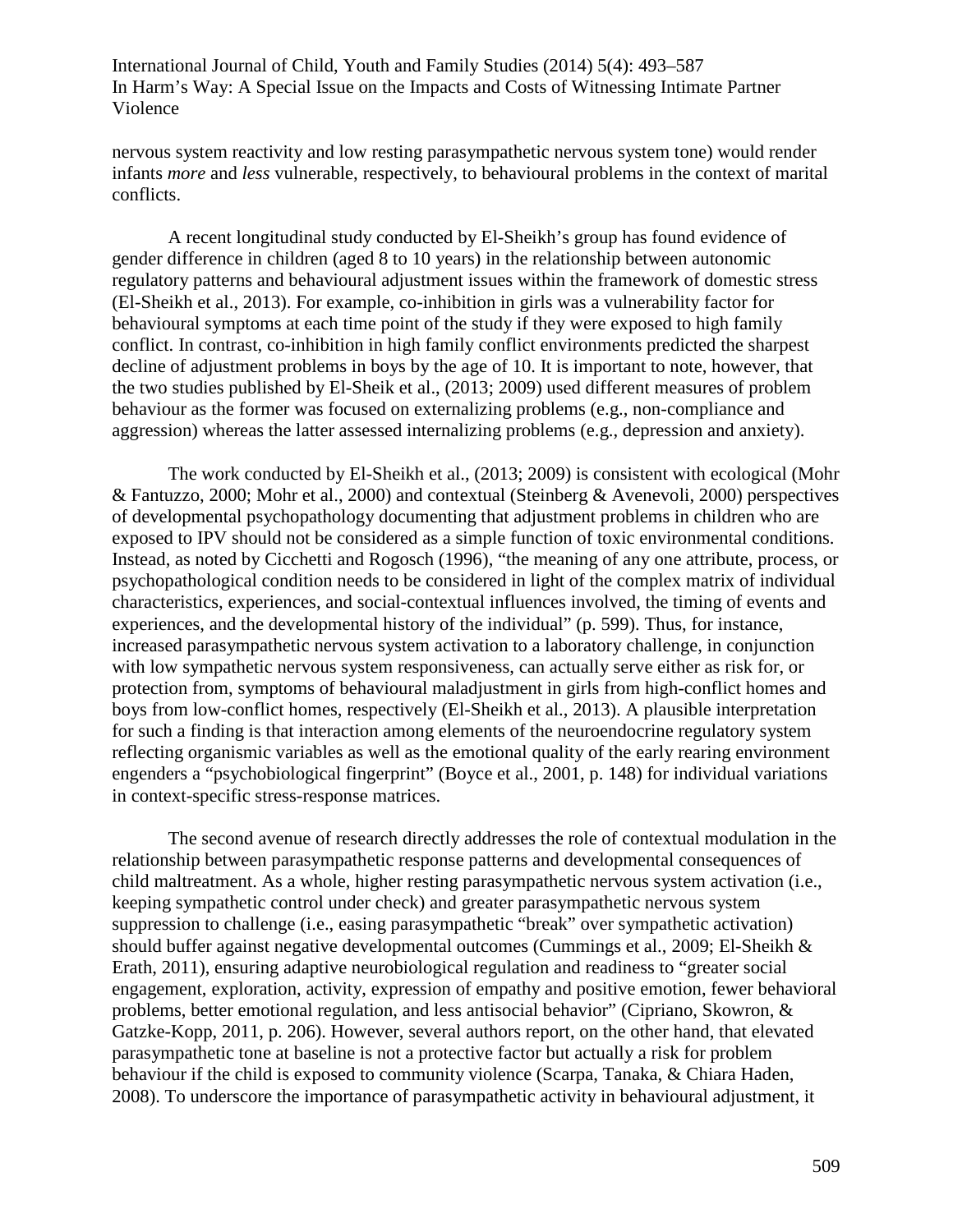has been suggested that parasympathetic nervous system control of emotional regulation in childhood reflects a general sensitivity to variations in environmental conditions rather than a stable trait-like emotional predisposition (Cipriano et al., 2011).

To summarize, childhood exposure to IPV does not unconditionally lead to deleterious developmental outcomes but individual and contextual variations are thoroughly implicated in the process. Most importantly, a multisystem approach using concurrent measures of physiological parameters (e.g., parasympathetic nervous system and sympathetic nervous system) seems to be the most promising as biological regulation is based on integrated activation of different regulatory systems. Additionally, physiological systems do not work in a vacuum but exert their influence in particular contexts. Hence interactions between contextual parameters (e.g., high-stress and low-stress family environments) and patterns of integrated neurobiological activities are likely to determine individual trajectories of responsiveness in the case of witnessing marital violence at home.

*Structural and epigenetic alterations in the brain.* The evidence reviewed so far illustrates that not only can abuse targeting the child be associated with severe developmental outcomes, but also that sole exposure to parental violence (i.e., witnessing family aggression) on a regular basis may be related to impairments in emotional, psychosocial, health-related, and neurobiological functioning. With the advent of improved technology introduced in the neurosciences, novel approaches to the study of neural development can increase our understanding of brain regions that are most affected by the harmful effects of child maltreatment (Grassi-Oliveira et al., 2008; McCrory et al., 2011; Nelson, 2007; Teicher, 2000). For example, employing positron emission tomography in studying brain development among Romanian orphans suffering from severe early neglect and social deprivation has produced one of the first brain imaging results of chronic childhood maltreatment. These results showed decreased metabolism in the prefrontal and temporal areas and other regions in the brain associated with higher cognitive functions and emotional control, thus corroborating behavioural data showing neurocognitive impairments in these orphans along with reduced attention and socio-emotional problems (Nelson, 2007). Such findings provide strong evidence that severe early abuse and neglect appear to lead to anatomic and functional alterations in the young brain with profound implications to developmental pathways associated with adjustment issues in various domains of functioning. There are only a few studies, however, inquiring about comparable effects on brain development by simply witnessing IPV on a regular basis at home during the infant years.

Three recent papers published by Martin Teicher and his team focus specifically on the relationship between witnessing parental discord by children and neuropsychiatric consequences (Choi et al., 2012; Teicher, Samson, Sheu, Polcari, & McGreenery, 2010; Teicher & Vitaliano, 2011). Each study used a proxy measure termed "limbic irritability" (Teicher, Tomoda, & Andersen, 2006). The underlying idea is that development of the limbic system – a set of interconnected subcortical structures involved in a variety of regulatory functions – would be particularly sensitive to exposure to heightened levels of stress. Stress-induced chronic stimulation of the limbic system due to exposure to domestic violence should, therefore, exert a negative influence on the development of the limbic area in the brain (Teicher et al., 2010;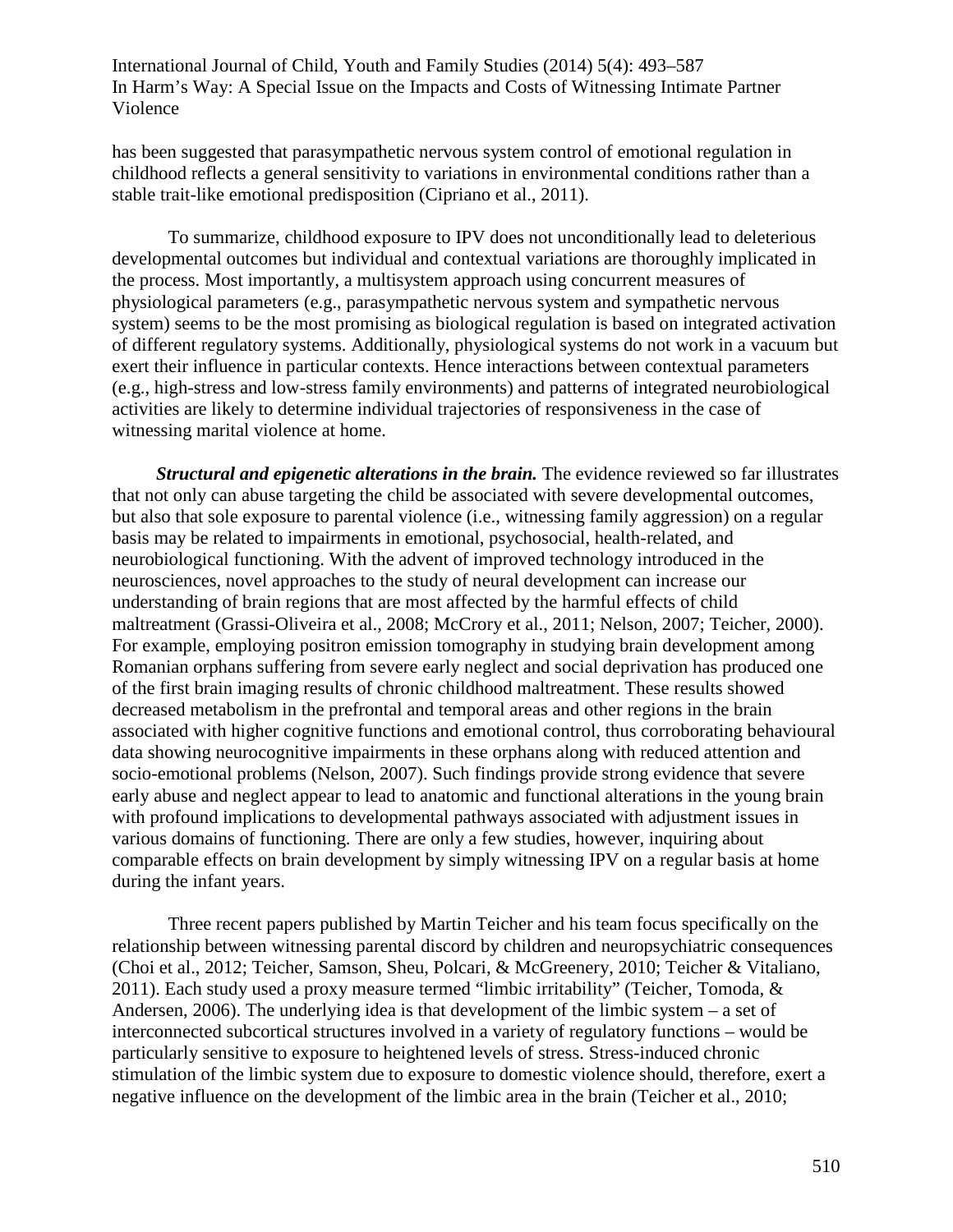Teicher & Vitaliano, 2011). Abnormal development in the limbic system, in turn, is considered a risk factor for adult neuropsychiatric malfunctions including brief hallucinatory events, distortions in the somatic and perceptual domains, dissociative symptoms and motor automatisms (e.g., involuntary, stereotyped, and non-purposeful movement of the upper extremities). Data presented in the three articles indicate that witnessing IPV during childhood can influence limbic irritability in a complex manner. Most germane to this review are the findings that retrospective reports of young adult participants on witnessing IPV, coupled with parental verbal abuse, appeared to generate higher levels of limbic irritability scores than sole exposure to physical or sexual abuse (Teicher, Samson, Polcari, & McGreenery, 2006). In contrast, Teicher and Vitaliano (2011) found no direct association between witnessing violence toward the mother or the father and limbic irritability. Nonetheless, this does not mean that no relationship exists between these factors. Conversely, by conducting a series of path analyses to detect interrelationships between different forms of maltreatment and psychiatric outcomes, Teicher and Vitaliano (2011) have found evidence that the association between witnessing family violence targeting the mother and limbic irritability is mediated by maternal verbal aggression. The authors explain this complex phenomenon suggesting "that domestic violence toward [the] mother affects the emotional well-being of her children by primarily altering her behavior, which may be reflected in her more frequent use of verbal aggression" (p. 9).

In the third study, Choi, Jeong, Polcari, Rohan, and Teicher (2012) employ sophisticated image acquisition tools and analyzing techniques to detect structural alterations in the brain following early exposure to IPV. Retrospective reports of young adults on witnessing domestic violence during childhood, combined with magnetic resonance imaging examinations of the brain and neuropsychological assessments, revealed a link between domestic violence and the anatomic development of a bundle of fibres in the brain (i.e., inferior longitudinal fasciculus) central in emotional regulation and processing sensory information on adverse events between different cortical regions. The authors found that symptoms of limbic irritability were associated with both IPV and inferior longitudinal fasciculus anatomy. Most importantly, however, exposure to verbal disputes between parents was a stronger predictor of attenuation in the size of inferior longitudinal fasciculus than inter-parental physical violence.

Taken together, the three studies conducted by Teicher and colleagues converge upon four major points:

1. Early exposure to stressful social conditions in the form of domestic violence is capable of sculpting postnatal brain development.

2. Reduction in the volume of both the white (Choi et al., 2012) and grey matter (Teicher et al., 2010) may alter the way the brain processes sensory information to increase the person's vulnerability to psychopathology.

3. Although the harmful effects of child maltreatment are typically defined in terms of physical or sexual harassment and emotional neglect, verbal abuse appears to be a powerful modifying factor for neural development in the young brain regardless of whether the child is the target of peer (Teicher et al., 2010) or parental (Choi et al., 2012) verbal abuse, or witnesses domestic verbal conflicts (Choi et al., 2012).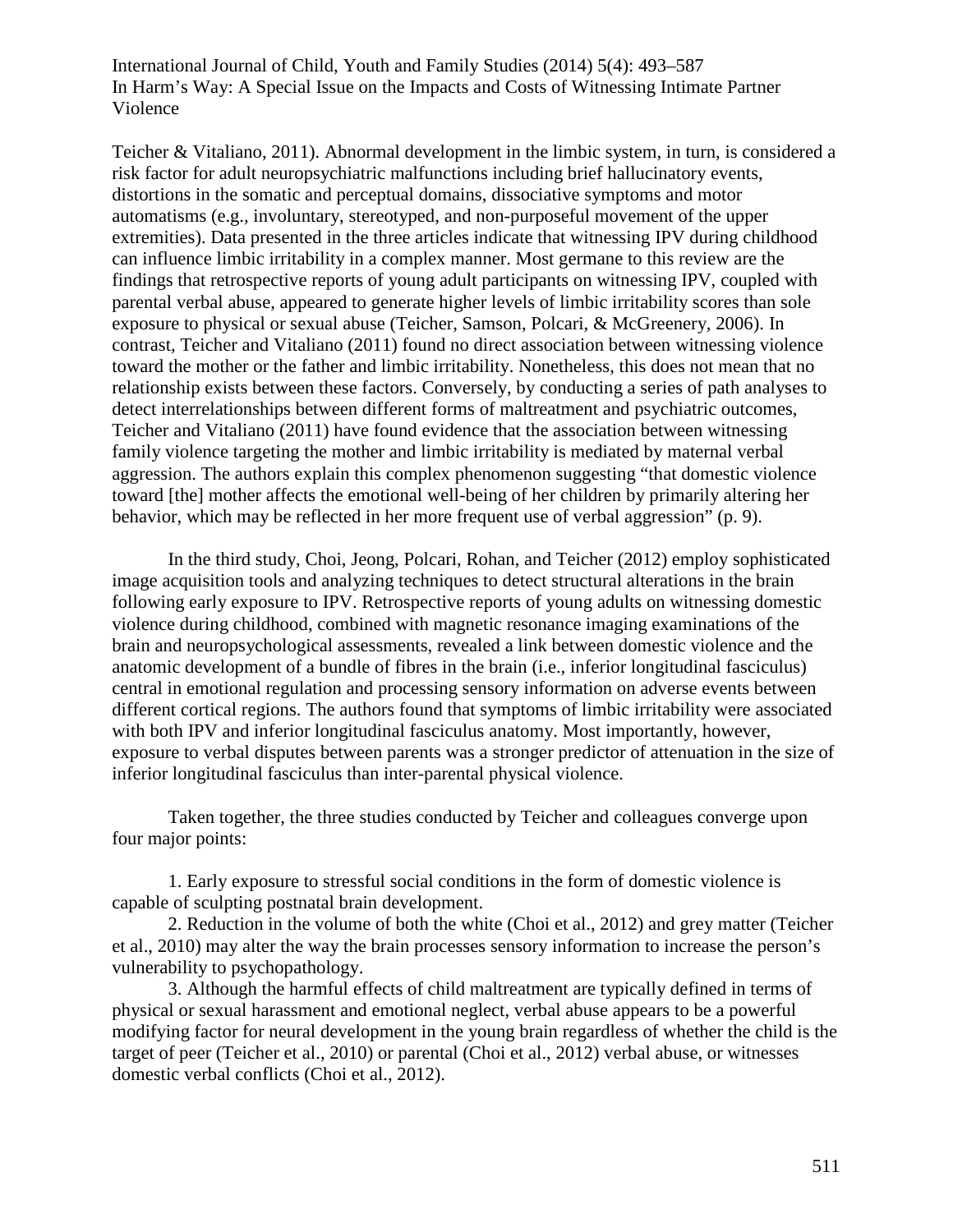4. The statistically insignificant association between IPV and psychiatric outcomes should not lead us to believe that experiencing domestic violence has no impact on development because this relationship might be potentiated (mediated) by effects from other powerful determinants (Teicher & Vitaliano, 2011).

### **Physical Health Outcomes**

The health and safety of children is intricately linked to the health and safety of their mothers, particularly in families where violence is present. IPV has been widely recognized as a public health epidemic, given the strong evidence that violence against women has a negative impact on women's physical and mental health and well-being (Chrisler & Ferguson, 2006; Garcia-Moreno & Watts, 2011). Exposure to violence and trauma is associated with a number of severe negative health outcomes, and domestic violence in particular has been linked to negative health and medical outcomes for women. For example, research suggests that the health status of women who have experienced IPV is lower than that of other women, and that the health care system incurs significant costs associated with treating violence-related health problems (BC Society of Transition Houses, 2011). Yet, women who experience violence often face numerous barriers to health care services, particularly marginalized or minority women experiencing intersecting health and social inequities (Rodríguez, Valentine, Son, & Muhammad, 2009). And while much is known about post-traumatic stress responses, depression, and other mental health impacts of IPV, less is known about the physical health impacts of violence against women (Olofsson et al., 2011); even less still is known about physical health outcomes for children and youth who are exposed to IPV.

A growing body of literature is beginning to shed light on the incidence and impacts of children's exposure to domestic violence. For example, Bair-Merritt et al. (2008), in their study of domestic violence screening in an urban paediatric outpatient clinic found that, of the 30 women who disclosed domestic violence, over half reported that at least one of their children had watched and/or heard this violence. Specifically, 40% of the children had heard violence in the home, 33% had witnessed physical/verbal abuse directly, 27% had learned about violence in the home from family or friends, 13% had seen the impact of domestic violence (e.g., injuries or damage to property), and 10% had experienced life changes as a result of domestic violence. The effects of chronic stress on children who are exposed to domestic violence may increase their vulnerability to health and medical problems and illness (Howell & Graham-Bermann, 2011), and indeed, research has found that adolescents who have been exposed to domestic violence report poorer overall health (Lepistö, Luukkaala, & Paavilainen, 2010).

Exposure to IPV is associated with a wide range of negative health outcomes for children and youth, leading to actual or "perceived physical illness" (Fredland, Campbell, & Han, 2008, p. 164), chronic disease, and in some cases premature death (Brown et al., 2009). The direct effects of violence exposure include psychological distress associated with witnessing violence against a child's primary caregiver, often the child's mother, or witnessing the aftermath of this violence (Ackerson & Subramanian, 2009; Anda et al., 2006; Bair-Merritt et al., 2008).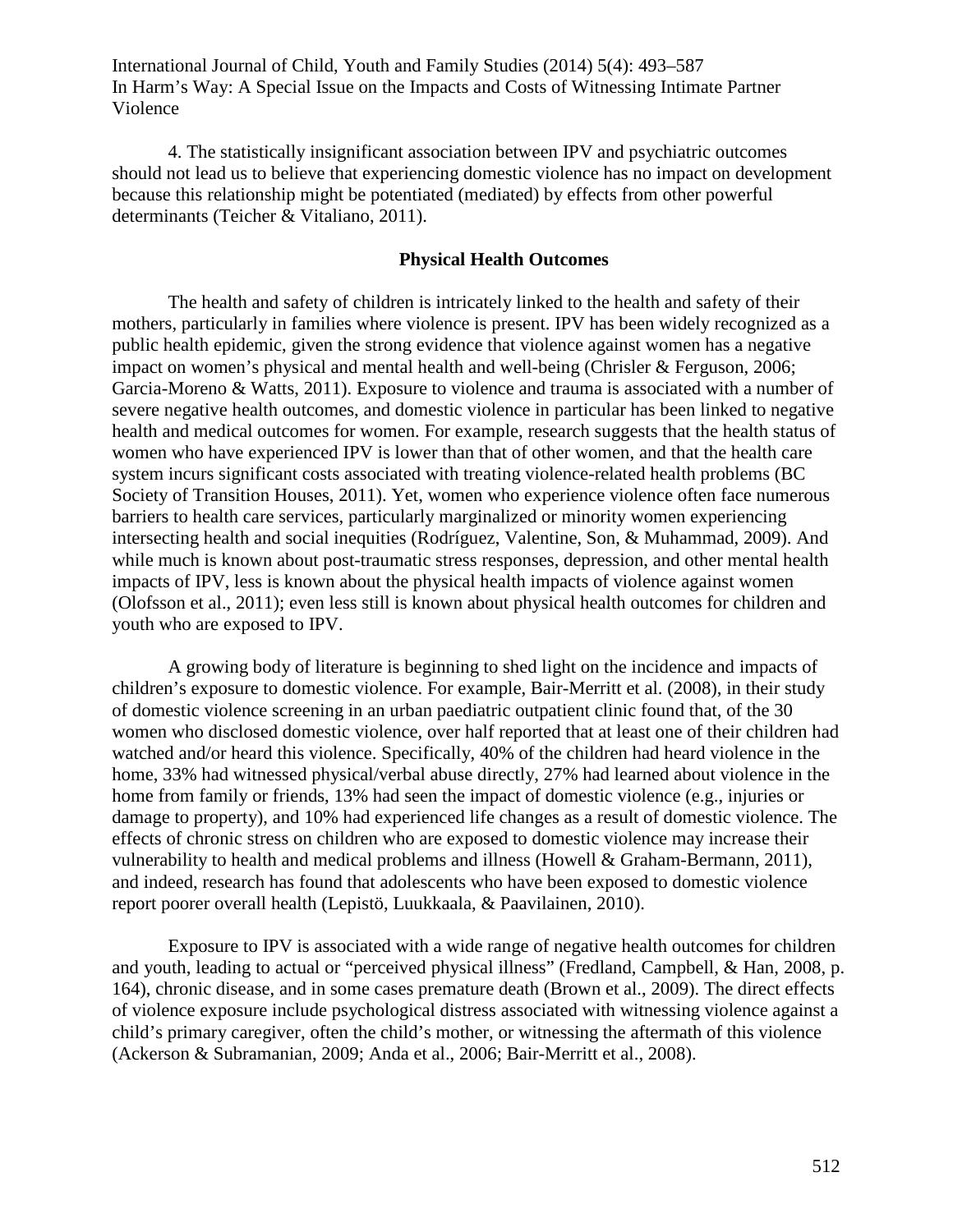Research has shown that infants and children who are exposed to IPV have disrupted adrenocortical activity, and can experience either heightened or lowered cortisol output (Bair-Merritt, Johnson, Okelo, & Page, 2012; Saxbe, Margolin, Spies Shapiro, & Baucom, 2012; Towe-Goodman et al., 2012). For example, the adrenocortical and behavioural stress-response patterns of 7-month-old infants exposed to severe interparental violence exposure is associated with significantly greater odds of high cortisol reactivity and moderate negative behavioural problems compared to infants exposed to no, or low, interparental violence (*p <* .05) (Towe-Goodman et al., 2012). In turn, chronic stress associated with living in a home where domestic violence is occurring may increase children's vulnerability to other health and medical problems (Herman-Smith, 2013; Howell & Graham-Bermann, 2011).

Children who are exposed to IPV also have significantly more eating, sleeping, and pain complaints than children who have not been exposed to domestic violence (Lamers-Winkelman, Schipper, & Oosterman, 2012). In their recent Dutch study, Lamers-Winkelman and colleagues (2012) compared the physical complaints reported by caregivers of children are exposed to IPV (ages 6 to 12 years) with the somatic complaints of a matched sample. Their results showed that the exposed children experienced significantly more somatic health complaints than those without exposure. For instance, the parents of IPV-exposed children reported that their children had significantly more eating complaints (i.e., eats too much, overweight, constipation, and nausea), sleeping complaints (i.e., overtired, trouble sleeping, and nightmares), and pain problems (i.e., aches and pains, headache, stomach ache, and dizziness). Further, this study showed that there were few differences in health complaints between children who experienced only IPV exposure, and those with compounded experiences of maltreatment (e.g., IPV and physical abuse or other trauma).

Negative health outcomes for children who are exposed to domestic violence may also impact an individual's health over his or her lifetime. In a 26-year long-term prospective population-based study in Sweden, researchers found that when controlling for confounding variables (e.g., adult violence exposure and health), late adolescent IPV exposure significantly increased the women's odds for self-reported bad health and heavy illness burdens in adulthood when compared to non-IPV-exposed women (Olofsson, Lindqvist, Shaw, & Danielsson, 2012).

Negative health outcomes associated with domestic violence exposure may also be a result of the impact of IPV on women's mental and physical health, which in turn can affect their ability to provide proper care for their children (Åsling-Monemi, Naved, & Persson, 2008; Hasselmann & Reichenheim, 2006; Olofsson et al., 2011; Silverman et al., 2011). Additionally, if mothers are experiencing domestic violence, they may be less likely to seek health care for their children for fear that health care practitioners may detect and report domestic violence to the authorities (Ackerson & Subramanian, 2009; Onyskiw, 2002; Rico, Fenn, Abramsky, & Watts, 2011). Onyskiw (2002) noted that children who had witnessed family violence were, in fact, more likely to have had contact with medical and health professionals, but not paediatricians. Other scholars have suggested that women experiencing IPV may use health care services to a greater extent due to "hypervigilance and misinterpretation of symptoms" (Bair-Merritt et al., 2008, p. 135) or because of difficulties experienced coping with their children's health concerns.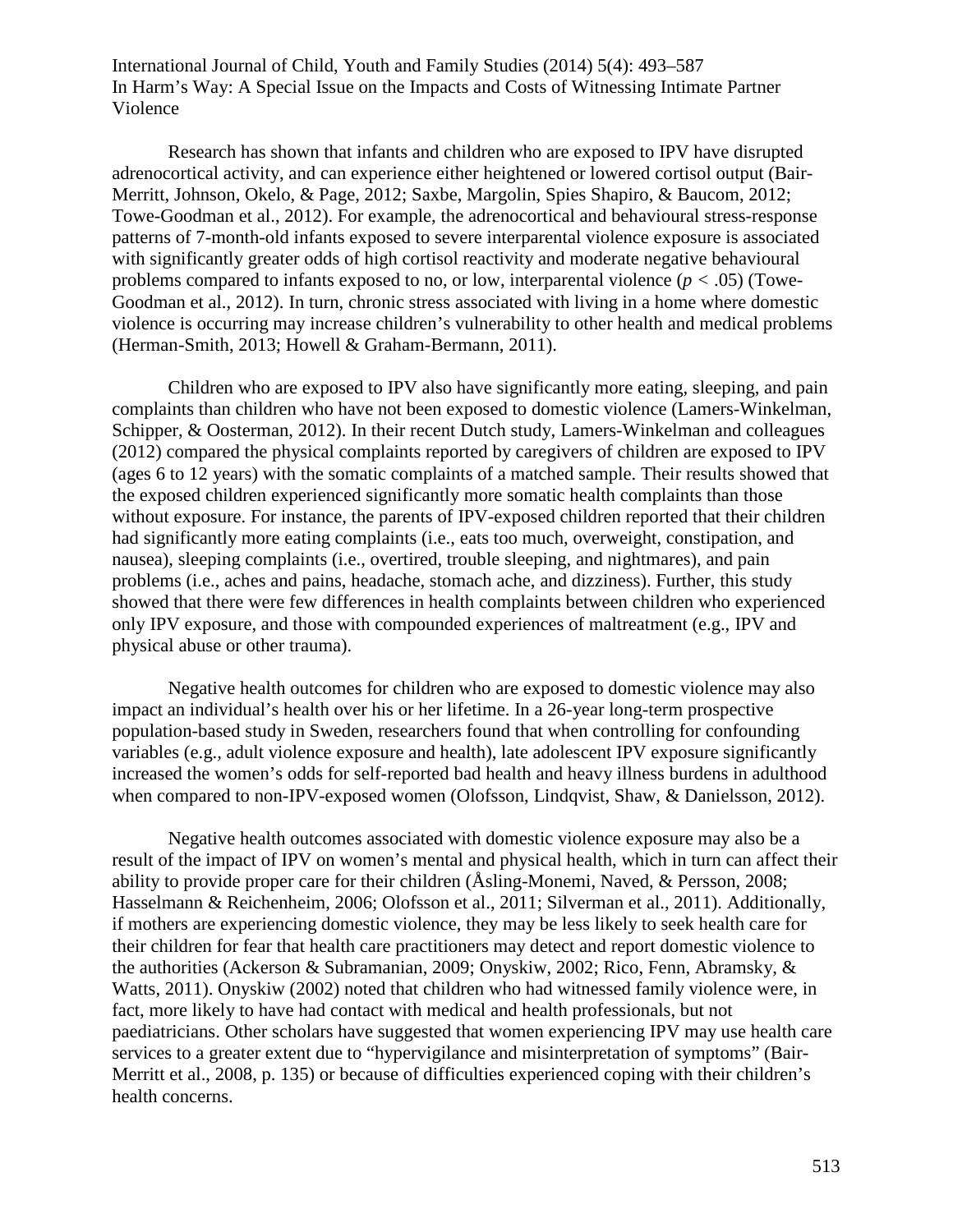Poor health outcomes associated with domestic violence are compounded by poverty and poor socioeconomic status, which may further impact women's ability to provide proper care for their children (Ramiro, Madrid, & Brown, 2010). Exposure to domestic violence may also be an indicator that children are themselves experiencing abuse (Ackerson & Subramanian, 2009; Olofsson et al., 2011), which is also associated with serious negative health outcomes (Hasselmann & Reichenheim, 2006).

### *Health Conditions and Use of Health Services*

Much of the literature on the health impacts of children's exposure to IPV also draws on findings from the Adverse Childhood Experiences (ACE) study on the neurological impacts of exposure to violence in the family described in the previous section. This study involved 15,472 participants over a 3-year period and assessed eight adverse experiences: (a) emotional abuse, (b) physical abuse, (c) sexual abuse, (d) exposure to domestic violence, (e) growing up with household substance abuse, (f) growing up with an adult with mental illness, (g) growing up with a criminal household member, and (h) parental separation or divorce (Anda et al., 2006). Participants received an ACE score that reflected the number of adversities they had experienced during childhood. For example, an ACE score of one indicates that the participant experienced one type of adverse childhood experience, an ACE score of two indicates that the participant experienced two types of adverse childhood experiences, and so on. These ACE scores were used to examine the relationship or association between childhood adversity and a wide range of outcomes measured later in life.

Several reports on findings from the ACE study touch on physical health outcomes associated with domestic violence exposure (Anda et al., 2008; Anda et al., 2006; Brown et al., 2010; Brown et al., 2009; Dube et al., 2009; Ramiro et al., 2010). In many cases, variables of interest were found to have a dose-response, or graded, relationship. An important finding in this growing body of research is that the risk of negative health impacts increases steadily with the number of adverse childhood experiences (Anda et al., 2006). For example, individuals who had one adverse childhood experience were 1.2 times as likely as those with no adverse childhood experiences to have sleep disturbances in adulthood, whereas individuals with four or more adverse childhood experiences were 2.1 times more likely to have sleep disturbance problems than those with no adverse childhood experiences. Similarly, persons with more adverse childhood experiences were more likely to report severe obesity and other physical symptoms. Having more adverse childhood experiences was also associated with increased risk of smoking, illicit drug use, and alcoholism. Other outcomes that reflected a dose-response relationship included headaches (Anda, Tietjen, Schulman, Felitti, & Croft, 2010), lung cancer (Brown et al., 2010), chronic obstructive pulmonary disease or COPD (Anda et al., 2008), autoimmune diseases (Dube et al., 2009), and as noted above, premature death (Brown et al., 2009). In another study, adults reporting five or more ACEs were 2.6 times more likely to develop COPD, twice as likely to be hospitalized for COPD, and 1.6 times more likely to be taking prescription medication for COPD than those with no reported adverse childhood experiences (Anda et al., 2008). Data from hospital and mortality records revealed that persons with six of more ACEs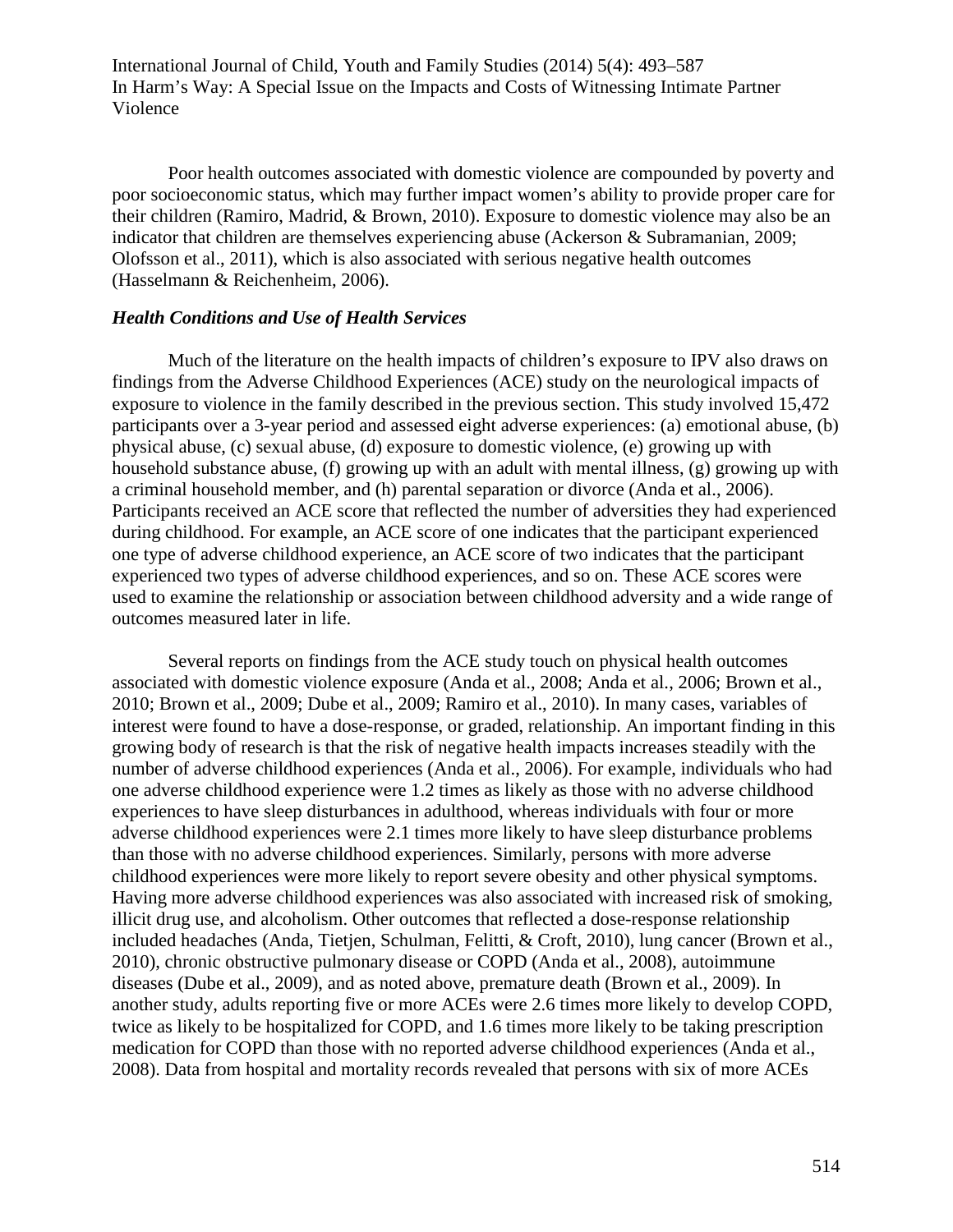were at 2.7 times the risk of developing lung cancer, and died on average 20 years earlier, than those who had not experienced any adverse childhood experiences (Brown et al., 2009).

Reports based on data from the ACE studies (Anda et al., 2008; Anda et al., 2006; Brown et al., 2010; Brown et al., 2009; Dube et al., 2009; Ramiro et al., 2010) are helpful in illustrating the relationship between childhood adversity and various negative outcomes; however, few of these studies explored the increased risk of outcomes associated with specific adverse childhood experiences. That is, few examined the independent association between exposure to domestic violence and negative health outcomes. Of course, this limitation in the literature reflects the reality that adverse childhood experiences often co-occur and negative outcomes can often not be attributed to a single factor or childhood experience. Still, some studies did report on outcomes associated with domestic violence exposure alone: Lepistö and colleagues (2010) found that, among students aged 14 to 17, witnessing domestic violence during childhood was associated with self-perceived health problems. Olofsson et al. (2011) revealed that Swedish children who had witnessed IPV against their mothers reported poorer overall health, more symptoms, and higher rates of health care system and prescription medication use than children not exposed to IPV. Onyskiw (2002) reported similar findings in Canada: that is, that children who had been exposed to family violence were more likely to have health conditions, poor health status, and to be taking prescription medications than those not exposed to domestic violence.

Several studies have also found a relationship between IPV exposure and asthma in children (Bair-Merritt et al., 2012; Kuhlman, Howell, & Graham-Bermann, 2012; Subramanian, Ackerson, Subramanyam, & Wright, 2007; Suglia, Enlow, Kullowatz, & Wright, 2009). Additionally, a cross-sectional health survey from India using a large nationally representative sample of 88,513 ever-married women revealed an increased risk of asthma in infants of all ages living in the same household where the mother is subjected to IPV (Subramanian et al., 2007). This study found that any individuals exposed to domestic violence against women in the household were at greater risk of developing asthma than those who were not exposed to domestic violence (OR 1.15 to 1.19). This risk was even higher for children under age 5 whose mothers reported experiencing physical IPV in the past year (OR 1.32) and children aged 5 to 14, for whom the risk of asthma was increased by 17% (Subramanian et al., 2007).

Further research on the impact of adverse childhood experiences on adults revealed that those who had witnessed domestic violence during childhood were 1.3 times more likely to report frequent headaches than those who had not witnessed domestic violence (Anda et al., 2010). In the same vein, Rico et al. (2011) found that adults who had witnessed their mothers being treated violently during childhood were found to be 1.3 times more likely to smoke, 2.4 times more likely to have initiated smoking at an early age, 1.7 times more likely to use alcohol, 1.3 times more likely to drive while under the influence of alcohol, 1.7 times more likely to use illicit substances, more than twice as likely to become pregnant early, 1.5 times more likely to have an unintended pregnancy, and 1.8 times more likely to attempt suicide than individuals who had not been exposed to domestic violence in childhood. It is notable that in Rico et al.'s study, 64% of participants who had experienced physical abuse as children, and 41% of those who experienced sexual abuse as children, also reported witnessing domestic violence. This provides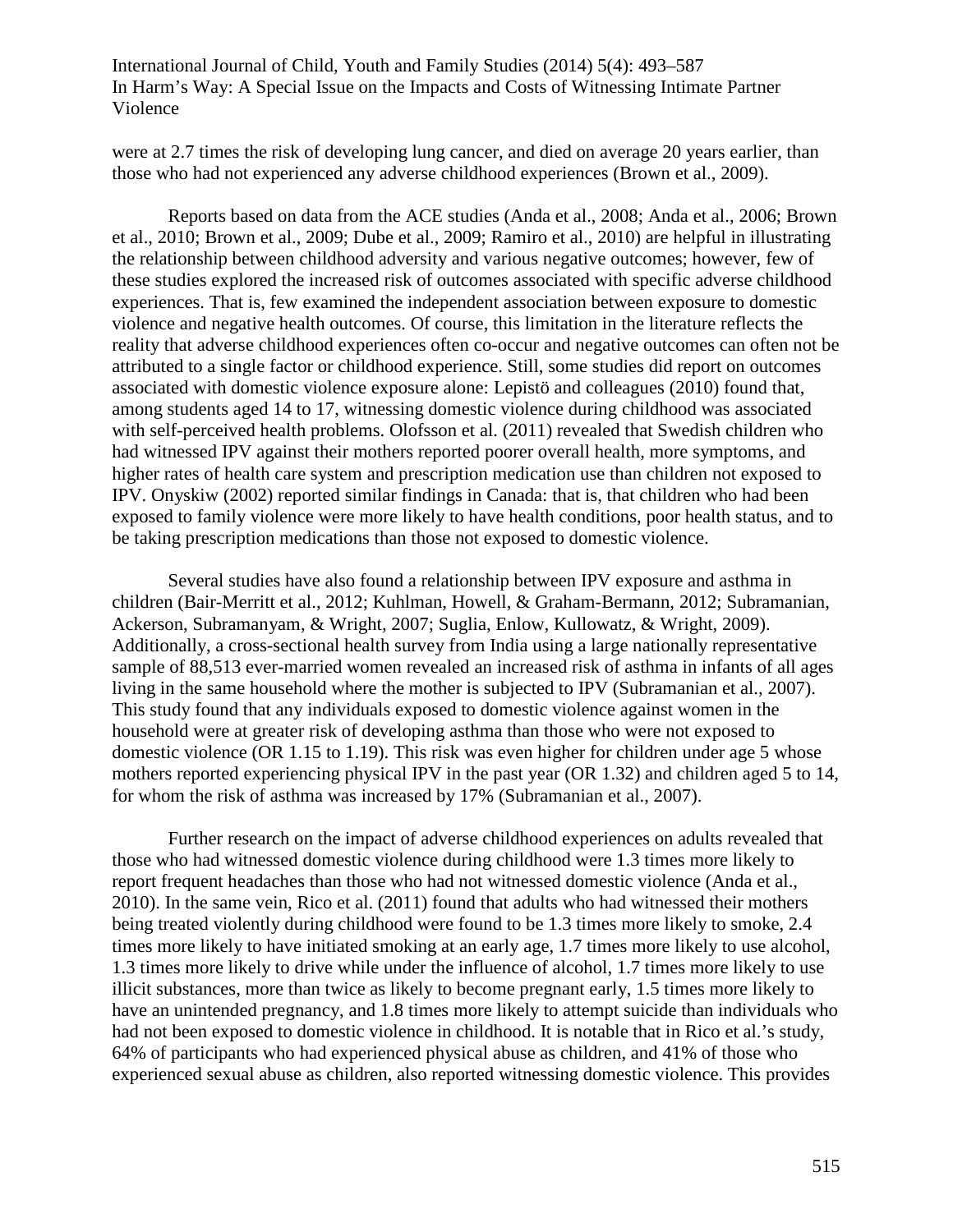additional evidence that children who are exposed to domestic violence are often also the victims of child abuse and that both experiences contribute significantly to poor physical health.

Not only has research found an association between exposure to IPV and negative health outcomes, such exposure has also been linked to the greater use of health services. The children of women victims of IPV, especially severe IPV (e.g., being kicked, beaten, choked, or threatened with a weapon), are more likely to use health care services and take prescription medications than children who have not been exposed to domestic violence (Olofsson et al., 2011), and more likely to experience higher rates of emergency room visits at 18 months (RR 2.0) and 36 months (RR 1.9) (Bair-Merritt et al., 2008). However, Olofsson and colleagues (2011) also note that emergency room visits were not greater at follow-up for children whose female caregivers had experienced "minor" (e.g., pushed, slapped, shoved) or no IPV at baseline (RR 0.2).

### *Nutritional Status and Mortality*

Research on children's exposure to domestic violence and malnutrition has found that the risk of child malnutrition increases as verbal and physical aggression between parents increases such that severe physical aggression between parents is associated with severe and acute malnutrition among children (Hasselmann & Reichenheim, 2006). Rico et al. (2011), who conducted a five-country study (encompassing Egypt, Honduras, Kenya, Malawi, and Rwanda) on the associations between maternal experiences of intimate partner violence and child nutrition and mortality found a significant association between severe growth stunting due to malnutrition and exposure to IPV in Honduras, Kenya, and Malawi. Research conducted by Sobkoviak, Yount, and Halim (2012) in Liberia produced results similar to those found by Rico et al. and also showed that IPV against women is associated with increased risk for children of stunting  $(OR = 2.3)$  and being underweight  $(OR = 2.57)$ . Both stunting and being underweight are indicators of nutritional status (Sobkoviak et al., 2012). Interestingly, these outcomes may not only be observed in low income and politically stressed countries, such as Honduras, Kenya, and Malawi, as nutritional status can also play a role in young adult life in countries where food is readily available. Witnessing family violence (not only IPV, but other forms as well) has been shown to be moderately but significantly correlated with disordered eating among university students ( $r = .24$ ,  $p < .01$ ), with the relationship partially mediated by symptoms of depression and anxiety that may be associated with family violence exposure (Brady, 2008).

At the extreme end of the continuum of negative physical health outcomes associated with exposure to IPV is premature death. A study in India of children under 5 years of age found that physical IPV against women was associated with child mortality  $(RR = 1.21)$ , although this relationship was not found to be as strong for sexual and psychological forms of IPV (Ackerson & Subramanian, 2009). Findings from this study suggested that regardless of gender, exposure to *multiple* types of IPV was strongly associated with infant death  $(RR = 1.49)$  and somewhat associated with child death ( $RR = 1.18$ ). An additional study conducted in India confirmed that infant and child mortality is associated with exposure to IPV against women, but in this study the results were confirmed only for girls (Silverman et al., 2011). Silverman et al. explain the girlsonly result by suggesting that girls' exposure to domestic violence is likely compounded by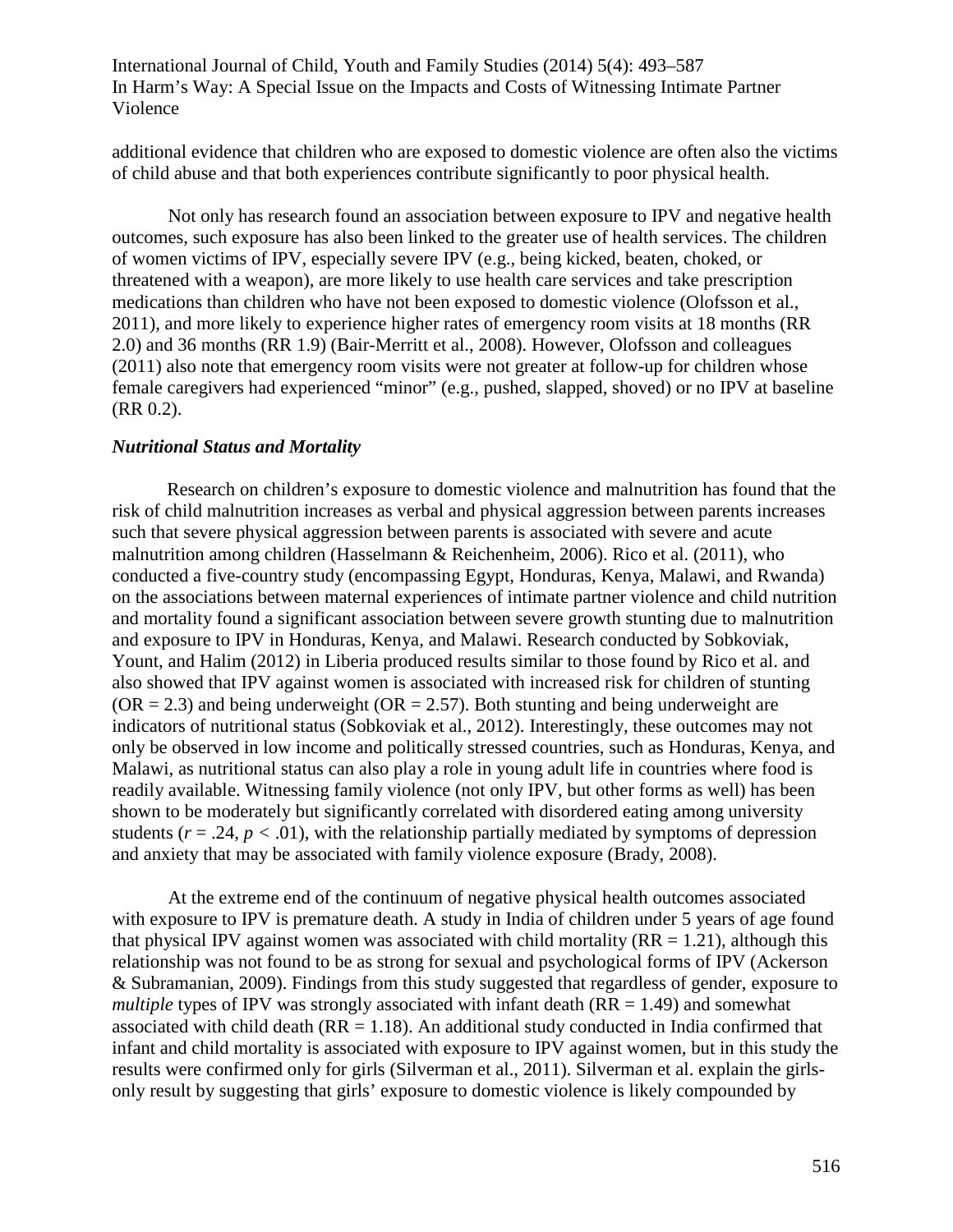gender-based maltreatment and neglect due to gender discrimination in India, and argue that reducing IPV in the country could result in a 6.67% reduction in female infant deaths and 6.25% reduction in female child deaths in India.

The five-country study conducted by Rico et al. (2011) described above also examined the mortality of children under 2 years of age and found a significant association between exposure to physical and sexual IPV and mortality in Honduras, Kenya, and Malawi. In contrast, research in rural Bangladesh found no association between IPV against women and mortality for children under age 5, more generally (Åsling-Monemi et al., 2008). However, a closer look at the data gathered by Åsling-Monemi and colleagues (2008) revealed an elevated risk of death for female children of more educated women who were experiencing severe physical violence ( $RR =$ 2.2) and controlling behaviours ( $RR = 2.5$ ) in their intimate relationships. Asling-Monemi et al. suggest that these findings may be explained as reflecting differences in socioeconomic status and perceptions of controlling behaviour in marriage between more and less educated women and by gender discrimination and differences in child caring practices for boys and girls in Bangladesh.

The health impacts of exposure to IPV have also been extensively investigated in the area of mental health and substance use. This research is reviewed next.

## **Mental Health Challenges: Internalizing and Externalizing Issues**

In Canada, child and youth mental health challenges are highly prevalent with 14% to 25% of youth presenting with diagnostic symptomatology for at least one mental illness. In fact, two-thirds of adults living with mental concerns indicate that their symptoms began during adolescence (Mental Health Commission of Canada, 2012). The term mental illness covers a broad range of symptoms that interfere with emotions, thinking and/or behaviour, and that contribute to ongoing limitations or impairment (Manion, 2010; Mental Health Commission of Canada, 2012). These vulnerabilities often lead to illness and disability across the lifespan, and beget poor social, economic, and interpersonal outcomes (Manion, 2010; Mental Health Commission of Canada, 2012).

Much of the research on the impact of exposure to IPV focuses on what are referred to as internalizing and externalizing problems. The externalizing construct refers to the outward expression of harmful behaviours (e.g., aggression, hyperactivity, defiance) that affect the external environment. Due to the observable dysregulated emotional states and related conflict that ensues, externalizing symptoms are often referred to as behaviour problems by professionals working with children and youth (Lane, Oakes, Carter, Lambert, & Jenkins, 2013; Liu, 2004; Mikolajewski, Allan, Hart, Lonigan, & Taylor, 2013). In the American Psychiatric Association's (2013) Diagnostic and Statistical Manual of Mental Disorders (DSM-5), the clusters of externalizing symptoms are commonly categorized as oppositional defiant disorder (ODD), conduct disorder (CD), and attention-deficit hyperactivity disorder (ADHD).

While focusing on the internalized and externalized manifestations of mental health and illness, the literature also recognizes the relationship between people and their environment and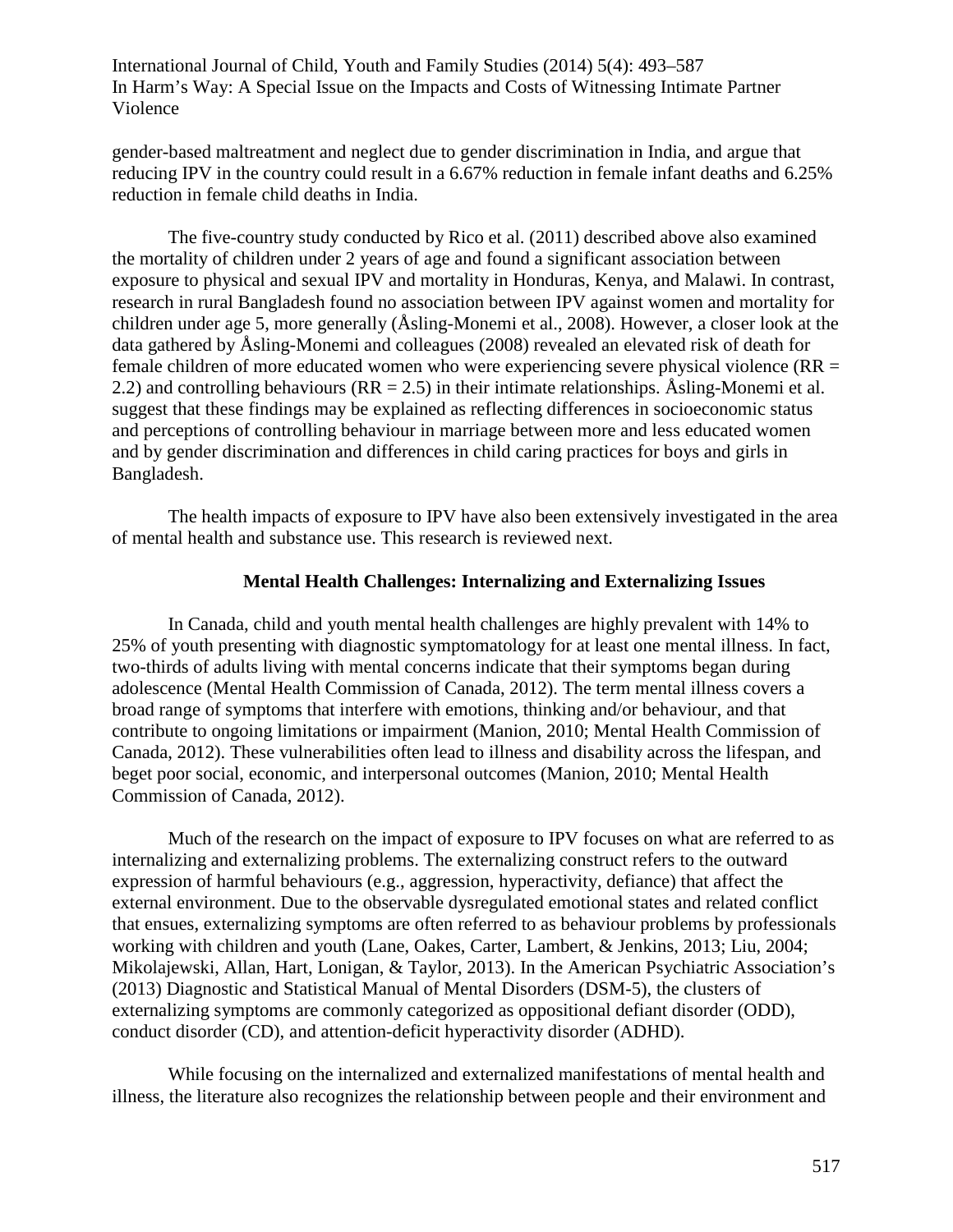therefore investigates not only the traits of individuals but also the environmental factors that contribute to mental illness (Canadian Association of Social Workers, 2013; Mental Health Commission of Canada, 2012). Thus, the developmental psychopathology perspective posits that mental health challenges arise from complex biological, psychological, social, and economic interactions, which interplay with external factors in the social and physical environment (Gewirtz & Edleson, 2004; Manion, 2010; Mental Health Commission of Canada, 2012).

Exposure to IPV is an interactive factor that compromises mental health outcomes. Three decades of research have revealed that exposure to IPV negatively affects child development and functioning, and may lead to a multitude of mental health challenges (Bayarri, Ezpeleta, & Granero, 2011; Bogat, DeJonghe, Levendosky, Davidson, & von Eye, 2006; Gewirtz & Edleson, 2004; Lamers-Winkelman, Willemen, & Visser, 2012). The literature confirms that 35% to 45% of children who are exposed to IPV demonstrate clinically significant symptomatology (Bayarri et al., 2011). Correlational studies demonstrate that the average effect size for children's exposure to IPV and subsequent adjustment problems is -.29 (Kitzmann, Gaylord, Holt, & Kenny, 2003). It is worth noting that the long-term mental health consequences for children who are exposed to violence are not significantly different from the outcomes for children who are directly victimized (Bayarri et al., 2011; Gewirtz & Edleson, 2004; Lamers-Winkelman, Willemen, et al., 2012).

Children who witness IPV may present with a combination of significant mental, emotional, and behavioural impediments. Clinical challenges encompass everything from aggressive and non-compliant behaviours to emotional and internalizing problems; comorbidities across the range of symptoms are common (Bayarri et al., 2011; Gewirtz & Edleson, 2004; Gewirtz & Medhanie, 2008; Moylan et al., 2010)*.* A meta-analysis of 118 studies on psychosocial variables by Meltzer et al. (2009) demonstrated that children who were exposed to IPV had significantly worse outcomes than those who were not so exposed. Similarly, Kitzmann et al. (2003) concluded that the results of their "current meta-analysis provided robust evidence that exposure to interparental aggression is associated with significant disruptions in children's psychosocial functioning" (p. 347). The effect size of this particular study indicates that approximately 63% of children who are exposed to IPV are faring more poorly and have ongoing functional challenges.

Using a developmental psychopathological perspective, Margolin and Gordis (2000) reviewed the effects of child maltreatment, community violence, and IPV at different developmental stages to determine how violence may compromise child development. Cited by 664 related articles in Google Scholar alone, this pivotal study exposed several domains of functioning that were negatively affected across the lifespan. The impacted developmental patterns that were identified included aggression and externalizing problems, depression and internalizing problems, psychobiological disturbances,<sup>[6](#page-25-0)</sup> PTSD symptomatology, delayed cognitive development and academic functioning, and difficulties in peer relationships. Examining the available data, the authors state that the long-range effects of exposure to violence are clearly associated with mental health disorders and victimizing others. In conclusion,

<span id="page-25-0"></span><sup>&</sup>lt;sup>6</sup> These disturbances included alterations in arousal, muscle tone, startle response, sleep disturbance, and abnormalities in cardiovascular regulation.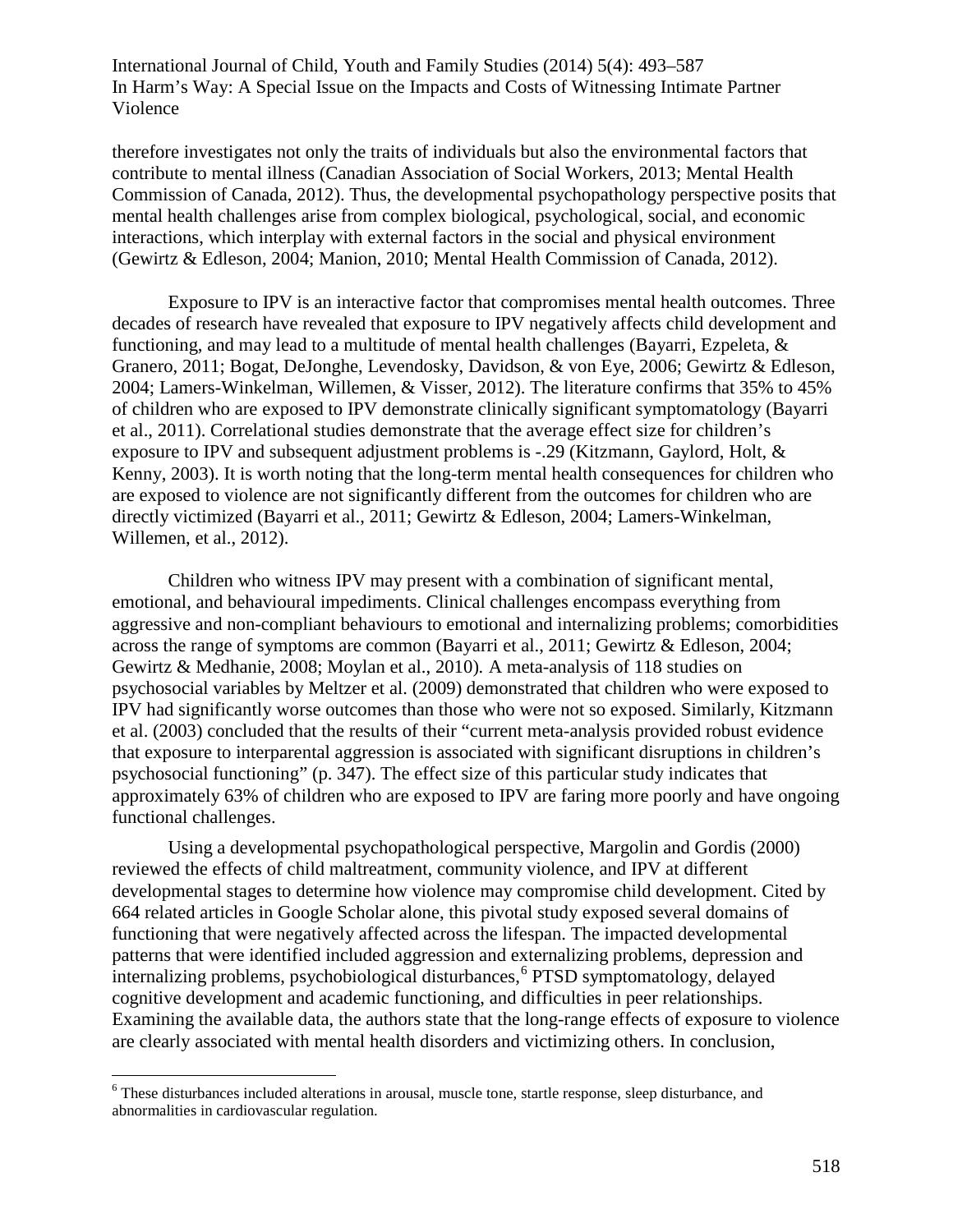Margolin and Gordis note that "outcomes associated with exposure to violence range in nature and severity" and, as the "child develops and matures, assessments of outcome must be viewed as highly time specific" (p. 469).

Examining multiple forms of victimization in a representative sample of 2,030 children, Turner, Finkelhor, and Ormrod (2006) determined that multiple forms of victimization in a child's life created an increased risk for mental health difficulties. Interestingly, Turner et al. noted that although forms of victimization may be interrelated, they demonstrated that "each victimization domain, including IPV, remained a significant predictor of mental health" (p. 13).

Employing longitudinal structural equation model tests on data gathered from the Lehigh Longitudinal Study – a prospective study of 457 youth and outcomes associated with family violence – Herrenkohl and Herrenkohl (2007) examined the impacts of physical and sexual abuse, child neglect, and IPV under the general constructs of child maltreatment. The children and their families who participated in the Lehigh Study were assessed three times: when they entered preschool (1976-77), when they were school aged (1980-1982), and when they were adolescents (1990-1992); 416 of these cases provided the basis for the Herrenkohl and Herrenkohl (2007) study. Accounting for the overlap of many possible factors in the general constructs of child maltreatment, Herrenkohl and Herrenkohl's results determined that child maltreatment independently predicted youth problems and lasting adverse effects, especially in the realm of externalizing and internalizing behaviours. Similarly, in a meta-analysis reviewing exposure to IPV and developmental consequences, Gewirtz and Edleson (2007) reported that children exposed to IPV exhibit more externalizing and internalizing behaviours, and that the impacts are chronic with lasting effects. Meltzer et al. (2009) reiterated these findings: Exposure to IPV can have serious effects on child development and well-being, including challenges with psychological adjustment and emotional and behavioural problems in adolescence. In fact, "the psychosocial outcomes of children witnessing domestic violence were not significantly different from those of physically abused children" (Meltzer et al., 2009, p. 492). Regrettably, many of these associated symptoms persist into adulthood.

Moylan et al. (2010) confirmed that children exposed to IPV had higher levels of externalizing and internalizing problems in adolescence. Testing for dual exposure effects, the authors determined that exposure to IPV and later outcomes are more complex than the literature would suggest. Similarly, in a longitudinal analysis of 1,816 caregivers and their children, Emery (2011) determined that there was a "robust relationship between IPV and externalizing and internalizing behavior" (p. 1553). Importantly, the researcher used a fixed-effects model to control for selection bias.

Following on the above, the majority of studies that focus on IPV and negative outcomes assess externalizing and/or internalizing mental health symptoms (Briggs-Gowan et al., 2010; Cosgrove et al., 2011; English et al., 2009; Ford, Gagnon, Connor, & Pearson, 2011; Harding, Morelen, Thomassin, Bradbury, & Shaffer, 2013; Hunter & Graham-Bermann, 2013; Slade, 2007; Wright & Fagan, 2012; Zarling et al., 2013), with much research documenting behavioural and emotional challenges in these two domains. A multitude of other researchers have reported similar findings with regard to externalizing and internalizing behavioural patterns and DSM-IV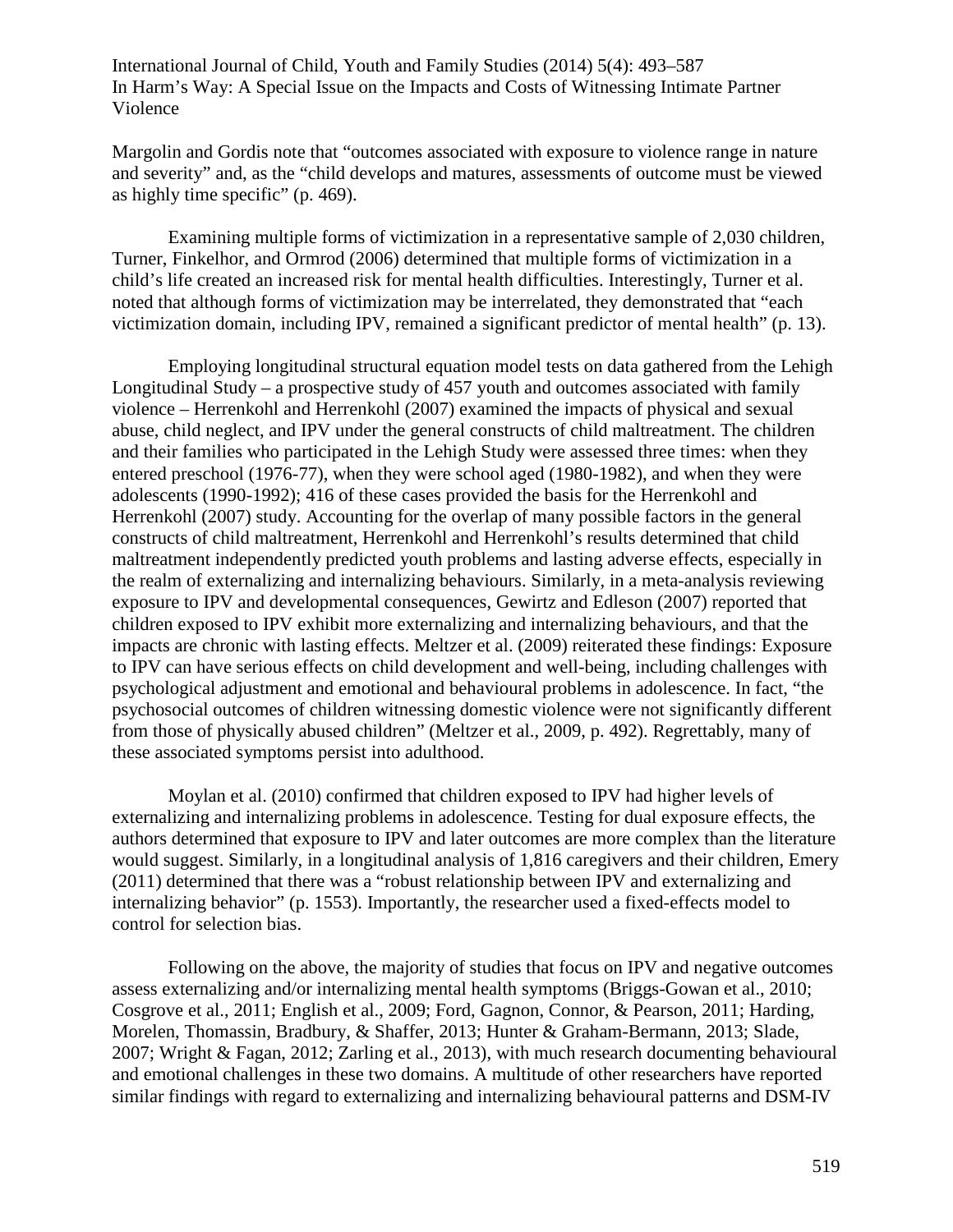symptomatology (Jayasinghe, Jayawardena, & Perera, 2009; Lamers-Winkelman, Willemen, et al., 2012; Lang & Stover, 2008; Marmion & Lundberg-Love, 2008; Meltzer et al., 2009; Moylan et al., 2010; Spilsbury et al., 2008).

It is also of note that gender differences with regard to emotional and behavioural problems related to IPV have been described (Bourassa, 2007; Camacho, Ehrensaft, & Cohen, 2012; Helweg-Larsen, Frederiksen, & Larsen, 2011; Spilsbury et al., 2007). Yet, some metaanalyses show no significant gender differences related to the psychological effects of witnessing IPV (Olaya, Ezpeleta, de la Osa, Granero, & Doménech, 2010). The specific influences of gender remain unclear in the literature. As Spilsbury et al. (2007) state: "Collectively, research on gender differences in the externalizing vs. internalizing sequelae of exposure to domestic violence has produced disparate results" (p. 495). The research generally suggests caution with regard to relating certain psychological problems with specific genders; at the same time, the age-specific effects may be less difficult to determine in that the exposure at a younger age appears to be clearly associated with detrimental outcomes, with increasing age being correlated with fewer symptoms (Camacho et al., 2012; Helweg-Larsen et al., 2011; Spilsbury et al., 2007). Still, overall, the internalizing and externalizing symptoms of mental disorders are highly correlated with IPV; estimated factors range from .66 to .72 (Ford et al., 2011; Helweg-Larsen et al., 2011; Mikolajewski et al., 2013).

Children who have been exposed to IPV vary in their levels of social adjustment and in their resilience or coping mechanisms. When controlling for gender, ethnicity, age, and family environment variables, exposure to violence cumulatively over a child's lifetime accounts for more variance in adjustment than a child's age at first exposure (Graham-Bermann & Perkins, 2010). Several other factors may also impact a child's adjustment. Owen, Thompson, Shaffer, Jackson, and Kaslow (2009) examined 129 low-income African-American children (ages 8 to 12) who had been exposed to IPV and the impact it had on their emotional and behavioural problems. The researchers found that exposure to IPV (i.e., experiencing or witnessing IPV) negatively impacted the families' maternal psychopathology, family cohesion, and family relatedness quality (e.g., emotional quality or psychological proximity seeking), which were all associated with reduced child adjustment.

In an earlier study by Graham-Bermann, Gruber, Howell, and Girz (2009), the researchers explored how risk and protective factors, such as violence exposure and the individual characteristics of the mother, child, and family, impact a child's level of social and emotional adjustment and resilience to the adverse consequences of domestic violence. Their research suggests that the parental functioning level greatly impacts a child's adjustment or resilience. In their study, the researchers interviewed 219 mothers and their children (ages 6 to 12) in the community using standardized measures to assess different factors that may impact a child's adjustment (e.g., family violence, parenting, family functioning, maternal mental health, and children's adjustment and beliefs). Employing a cluster analysis, Graham-Bermann et al. (2009) discovered four different profiles of children's adjustment: children with severe adjustment problems (24%); children who were struggling with adjustment (45%); children who were depressed (11%); and children who were resilient and had high levels of self-worth and competence and few adjustment problems (20%). Children with severe adjustment problems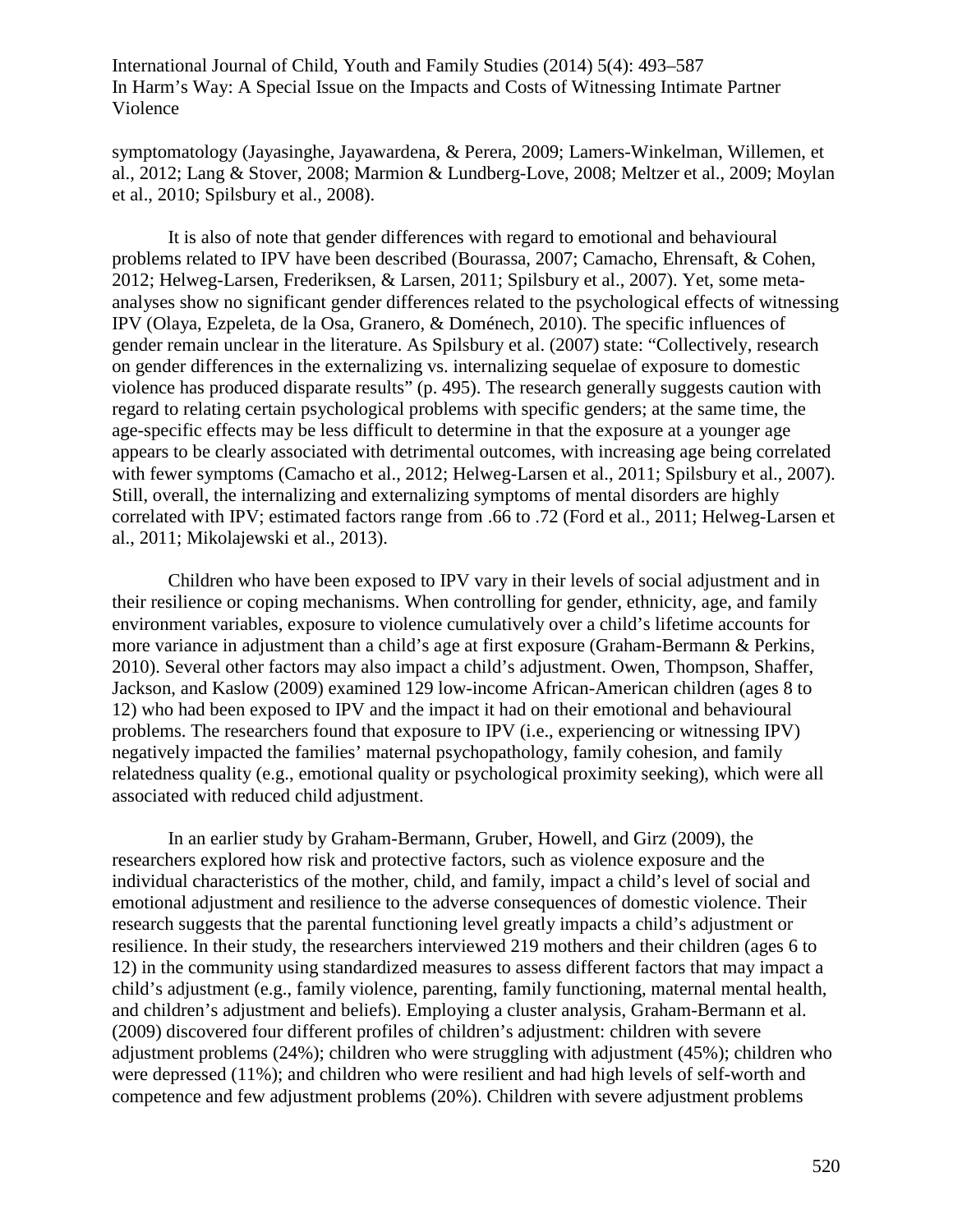witnessed more violence and their mothers had higher levels of depression and trauma symptoms, whereas the most depressed children were exposed to less violence but had higher levels of concern for their mothers' safety.

### *Mediators in the Relationship Between IPV Exposure and Behaviour Problems*

Youths' relationships with their mothers or peers may mediate the effects of the domestic violence exposure (Camacho et al., 2012; Holt et al., 2008; Johnson & Lieberman, 2007; Owen et al., 2008). Camacho and colleagues' (2012) study of 129 youth (aged 10 to 18) found significant associations between exposure to IPV resulting in injury and internalized behaviours  $(\beta = .24, p < .05)$ , but when female youths engage in, and are the recipients of, prosocial behaviours, they are at a decreased risk of developing internalized behaviours. These findings support the idea that "it is not the amount of peer support sought, rather, the perception of prosocial behavior received from peers, such as verbal kindness and expressions of caring, that predicts girls' reduced risk for developing internalizing problems" (Camacho et al., 2012, p. 136).

Another study by Owen et al. (2008) examined whether perceived social support for mothers and children exposed to domestic violence decreases emotional and behavioural problems for youth. With a sample of 148 low-income African-American children aged between 8 and 12, the researchers found that children's perceived social support provided a mediating role in the associations between IPV as reported by the child and internalizing and externalizing behaviour problems. On the other hand, the mother's perceived social support only played a mediating role between abuse and a child's internalized problems. However, Howell, Graham-Bermann, Czyz, and Lilly (2010) also found that maternal factors had an impact on deleterious outcomes and resiliency in their study on children aged 4 to 6 who were exposed to domestic violence. In their sample of 56 mothers and children exposed to domestic violence within the previous 2 years, Howell et al. noted that "[b]etter parenting performance, fewer maternal mental health problems, and less severe or frequent violence exposure" predicted better prosocial and emotional regulation skills in youth (p. 158).

Mothers' attunement to children's emotional experiences, such as sadness and anger, also mediate the impact of exposure to domestic violence. Johnson and Lieberman's (2007) study of 30 preschool-aged children of mothers who had been domestically abused found that the children's externalizing behaviour was associated with the "severity of domestic violence prior to the marital separation, as well as with the current quality of the mother–child relationship and maternal attunement to the child's sad and angry feelings" (p. 304). The researchers found that mothers who were attuned to their children's feelings of sadness and anger, and were rated by a clinician to have a strong mother-child relationship, were better able to help prevent the onset of externalizing hyperactive or aggressive behaviour problems.

Still, children who are exposed to domestic violence have a higher risk of internalizing and externalizing problems than the non-exposed child population. Such problematic externalizing behaviour may include adjustment problems, delinquency, sexual behaviour problems, and interpersonal violence victimization or perpetration. Interventions which foster maternal attunement and social support must be tailored to reduce the impact on children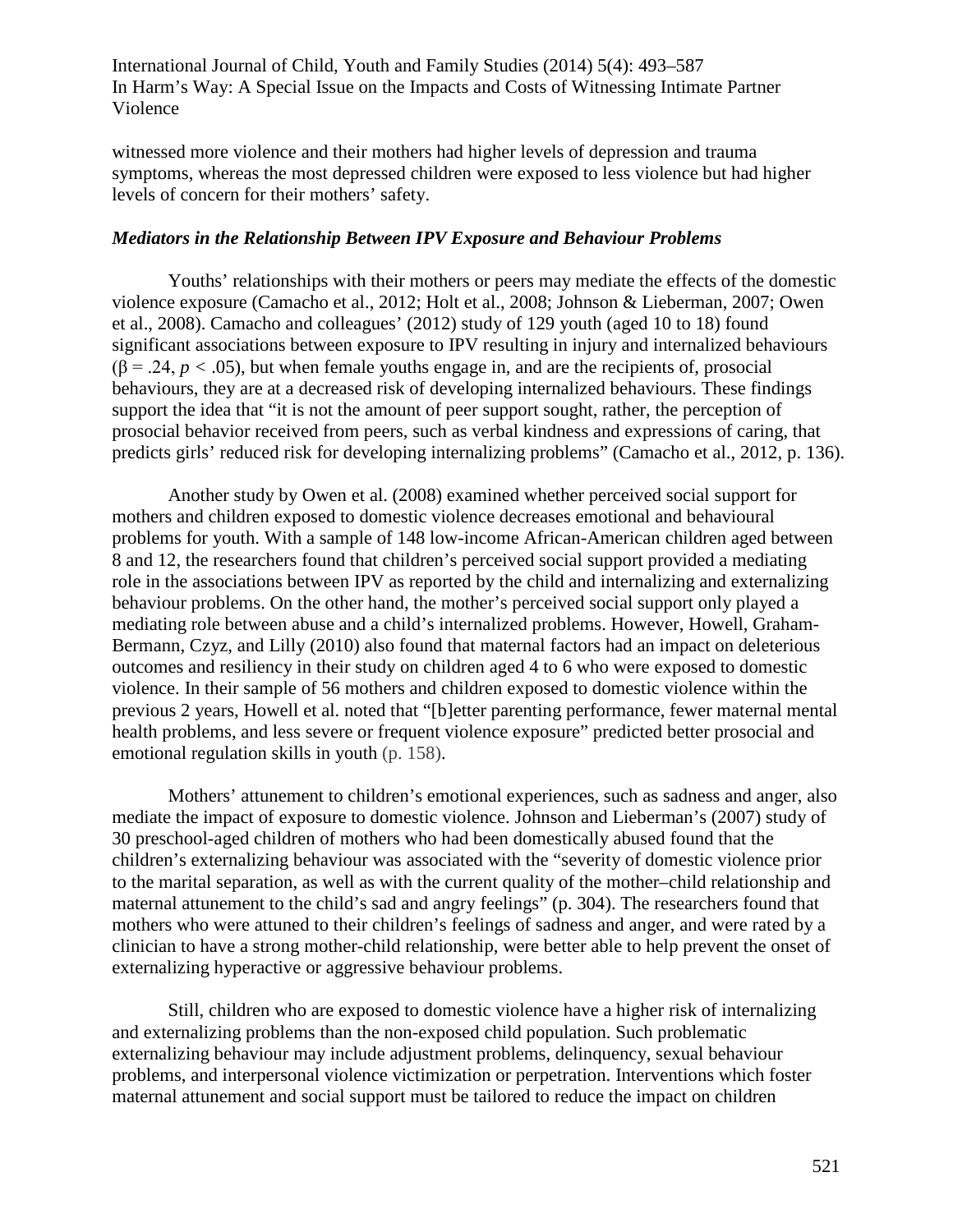exposed to domestic violence in order to ensure that they do not "slip through the net of fragmented services" (Buckley et al., 2007, p. 306), as the research is clear that such exposure increases adverse behaviour problems for youth.

Although many IPV studies focus on clusters of emotional and behavioural symptoms, as Slade (2007) notes, "much of our understanding of mental disorder descriptive epidemiology has been achieved by focused investigation of single mental disorders examined in isolation" (Slade, 2007, p. 554). As a result, a variety of studies that examine exposure to IPV and mental health outcomes review specific diagnoses and draw a variety of conclusions (Bayarri et al., 2011; Gewirtz & Medhanie, 2008; Hungerford, Wait, Fritz, & Clements, 2012; Moylan et al., 2010). Mental illnesses that have been investigated in relation to IPV include PTSD, anxiety, and depression. This literature is reviewed next.

*Post-traumatic stress disorder and anxiety disorders.* As emphasized throughout this review, the literature makes clear that each child is unique, and the distress caused by exposure to IPV within the home can be expressed differently even among siblings (Horn, Hunter,  $\&$ Graham-Bermann, 2013). For some youth, distress from IPV may manifest in post-traumatic stress disorder (PTSD). PTSD is a normal stress reaction to abnormal events that involve the threat of injury or death (American Psychiatric Association, 2013). In studying preschool trauma associated with IPV, Bogat et al. (2006) noted that children aged 3 to 12 manifest trauma symptoms as a result of witnessing IPV. Bogat and colleagues' study further showed that nearly half of the participants exhibited at least one trauma symptom following exposure to family violence. Examining a clinical sample, Crusto et al. (2010) arrived at similar conclusions: PTSD was positively and significantly correlated with family violence; the risks increased with the number and types of trauma experienced, and led to detrimental mental health outcomes in adulthood (Crusto et al., 2010). In the United States, research suggests that approximately 50% of children exposed to IPV between the ages of 1 and 7 years old experience trauma symptoms, with increased frequency of exposure associated with more PTSD symptoms (Levendosky, Bogat, & Martinez-Torteya, 2013). As well, Lamers-Winkelman, Willemen, and Visser (2012) found rates similar to those in the United States in their high-risk Dutch sample, where between 45% and 54% of children exposed to IPV demonstrated high levels of trauma.

In a meta-analysis of IPV exposure studies, Evans et al. (2008) found a significant association between IPV exposure and trauma symptoms (estimated *d*-value of 1.54). Other researchers have recognized PTSD as a pathological outcome of exposure to IPV. Olaya et al. (2010) assessed 520 children aged between 8 and 17 years and showed that living with IPV increased the risk of PTSD; Spilsbury et al. (2007) discovered clinically significant levels of several trauma symptoms related to IPV exposure; and Meltzer et al. (2009) also noted the higher risk of developing PTSD with measured IPV in the home. Additionally, the post-traumatic stress symptoms that arise as a result of IPV exposure may also mediate internalizing and externalizing behaviour problems that may not be direct effects of IPV exposure, which suggests a comorbidity between traumatic stress and child adjustment (Miller, Howell, & Graham-Bermann, 2012). As well, Cisler et al. (2012) have demonstrated that cumulative IPV exposure predicts subsequent PTSD, depression, delinquency, and binge drinking ( $\beta$ s = .07, .12, .10, and .09, respectively,  $p < .01$  in all cases).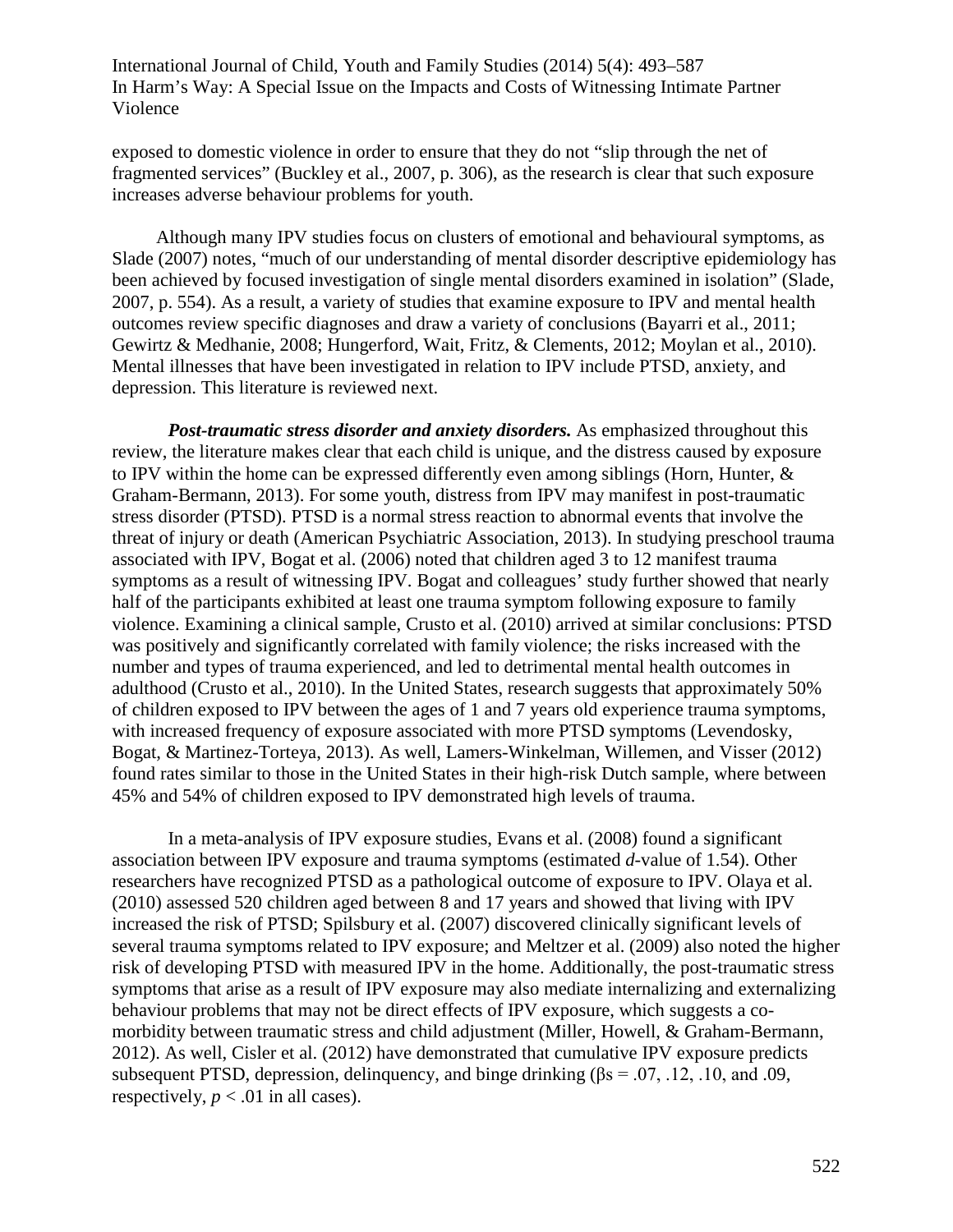Children who experience trauma from IPV may also be exposed to additional traumatic events (e.g., sexual assaults, physical assaults, serious illnesses) that can aggravate traumatic stress symptoms. As Graham-Berman, Castor, Miller, and Howell (2012) found in their study of 120 children, aged 4 to 6 years, who had been exposed to IPV within the previous 24 months, at least 38% of the children were exposed to other traumatic events in addition to IPV. In comparison to children exposed solely to IPV, these children exposed to multiple stressors (IPV and other traumatic events) had a greater likelihood of PTSD diagnoses, more traumatic stress symptoms ( $d = 0.96$ ), and more internalizing ( $d = 0.86$ ) and externalizing behaviour ( $d = 0.47$ ) problems.

PTSD does not disappear after childhood and can differ in severity depending on the other factors present during childhood and IPV exposure (Anderson & Bang, 2012). As Anderson and Bang (2012) found, adult women who experienced police intervention in relation to childhood IPV incidents had higher PTSD rates than women who did not experience police interventions ( $t = -2.90$ ,  $p = 0.005$ ). Similarly, adults who reported that they were exposed to IPV and had mothers with mental health problems also reported higher PTSD rates and than those whose mothers did not  $(t = -2.95, p = 0.005)$ . Although less studied than PTSD, longitudinal analyses have examined the relationships between witnessing IPV and anxiety symptomatology. Anxiety is a general term for several disorders that contribute to nervousness, fear, apprehension, and excessive worrying. Anxiety disorders can be extremely debilitating and can have ongoing detrimental impacts (American Psychiatric Association, 2013). Studies reveal that witnessing IPV is intricately connected to anxiety disorders and, compounding the problem, that there is an associated risk of exposure to community violence for affected youth (Bourassa, 2007; Briggs-Gowan et al., 2010; Kennedy, Bybee, Sullivan, & Greeson, 2009; Slade, 2007). These papers, and others, provide conclusive evidence of the significant relationships between exposure to IPV and resultant PTSD and anxiety disorders.

Also linked to IPV, but to date not as extensively investigated as some other mental illnesses, is depression, which as the American Psychiatric Association (2013) states is often chronic and follows a pattern of remission and relapse that affects individuals' adaptive functioning. Studies that have examined the effect of IPV exposure in relation to depression have thus far yielded mixed results. Employing a longitudinal, multi-information design, Sternberg, Lamb, Guterman, and Abbott (2006) found that there was "little stability over time in the pattern of reported effects, and children were more likely than other informants to report levels of maladjustment that varied depending on recent or concurrent exposure to family violence" (p. 283). Information obtained from mothers, fathers, children, and teachers provided a range of results with little agreement between groups. The findings did suggest that with regard to depression, younger children (under age 10) were more susceptible to the effects of IPV. Yet, some of the children who had problems in the early years did not have challenges later. The authors determined that the chronicity, severity, and nature of IPV likely influenced the results (Sternberg, Lamb, et al., 2006).

Kennedy, Bybee, Sullivan, and Greeson (2010) conducted a longitudinal study to examine the relationships between several types of violence exposure including IPV, and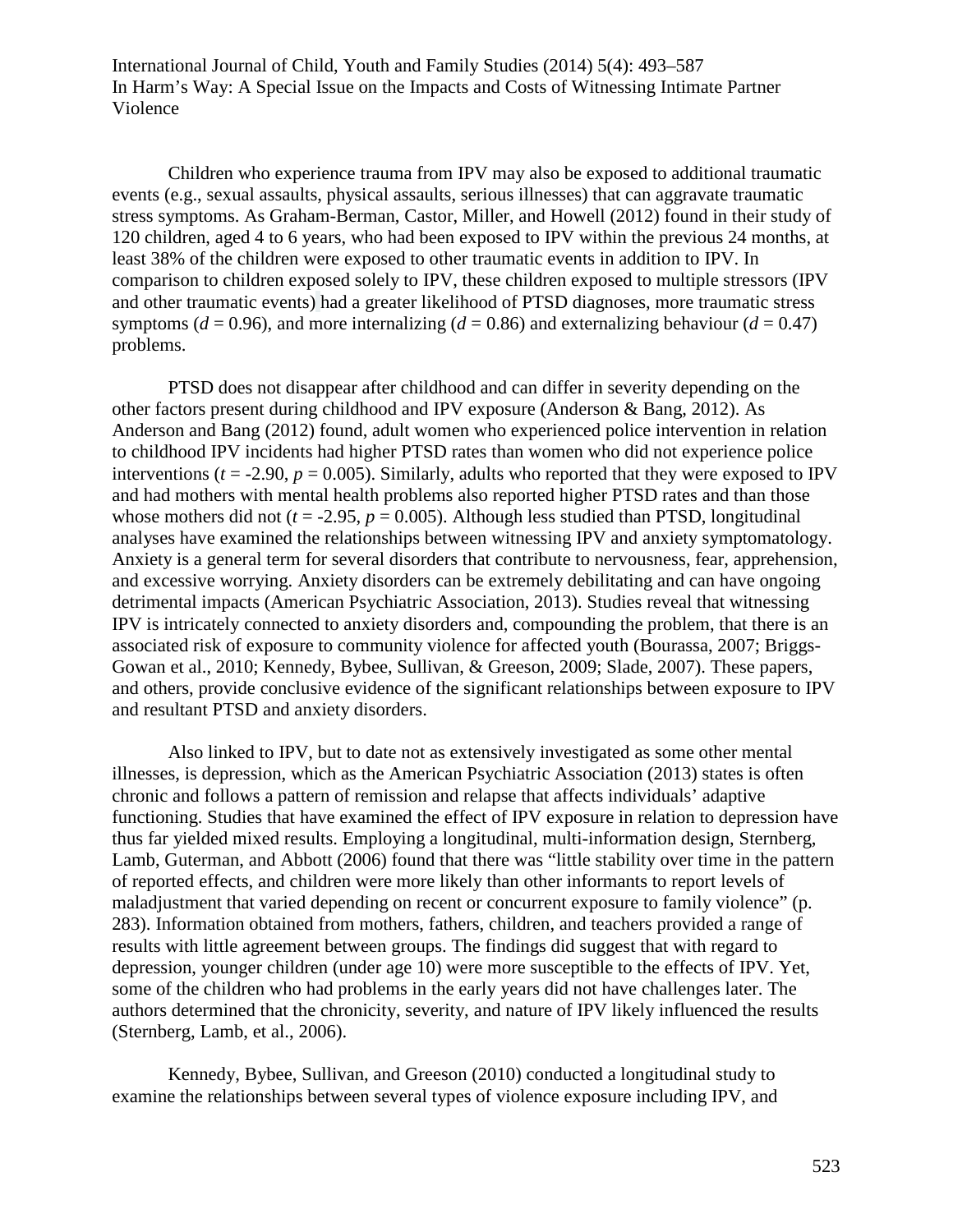depression among 100 school-aged children. The authors found significant between-child differences in depression, both initially and over the course of the study, notwithstanding the risks of IPV. Like Sternberg, Lamb et al. (2006), Kennedy et al., (2010) posit that youth respond differently to IPV due to a number of factors. On the other hand, Kennedy et al. did find that a reduction in IPV exposure was significantly associated with lower levels of depression over time. Kennedy et al. also noted that initial support and gender were moderating variables; that is, boys' levels of depression did not significantly decline with reductions in IPV exposure, while support appears to have contributed to a decline in depression for girls.

Additionally, several small scale and population-based studies conducted since 2009 have revealed correlations between IPV exposure and depression among adolescents and across the entire lifespan (Nguyen & Larsen, 2012; Roustit et al., 2009; Slopen, Fitzmaurice, Williams, & Gilman, 2012). Perhaps Bayarri and colleagues (2011) draw the most prudent conclusion given the current knowledge base: "all children and adolescents, regardless of their age and sex, and irrespective of their level of exposure to IPV, are equally at risk of experiencing psychological problems" (p. 542).

Thus far, we have discussed the internalizing manifestations of these problems. We follow next with externalizing manifestations.

#### *Attention Problems*

Exposure to IPV is associated with the development of attention and conduct problems for youth. Becker and McCloskey (2002) used a two-part longitudinal study (Time  $1 =$ 1990/1991, Time 2 = 1996/1997) to examine the impact of IPV on youth. At Time 1, mothers (*n* = 287) were interviewed using the Child Assessment Schedule (CAS) to assess attention deficit/hyperactivity disorder and conduct disorder in one of their children (aged 6 to 12); children were interviewed at Time 2. The study's findings suggest that domestic violence is a strong predictor of attention problems and conduct problems for girls, but it did not necessarily lead to delinquency.

Although many researchers have examined externalizing symptoms concerning IPV exposure, few studies have discretely examined specific externalizing disorders in relation to IPV exposure. The results that have been extrapolated offer some concerning correlations. Meltzer at al. (2009) revealed that, "witnessing severe domestic violence almost tripled the likelihood of children having conduct disorder but was not independently associated with emotional disorders" (p. 491). Briggs-Gowan et al. (2010) also confirmed that witnessing IPV was associated with conduct problems and the disruptive behaviours of attention deficit/ hyperactivity disorder (ADHD) in older children. However, although there is a paucity of research examining ADHD and IPV exposure, preliminary studies of ADHD and maltreated children indicate that there may be significant problems associated with IPV exposure (Becker-Blease & Freyd, 2008; Olaya et al., 2010). This association certainly becomes clear in a recent prospective American study (Bauer, Gilbert, Carroll, & Downs, 2013) that examined 2,422 children in the United States and found that, even when controlling for sex and ethnicity, children of parents who self-reported experiencing both IPV and depressive symptoms between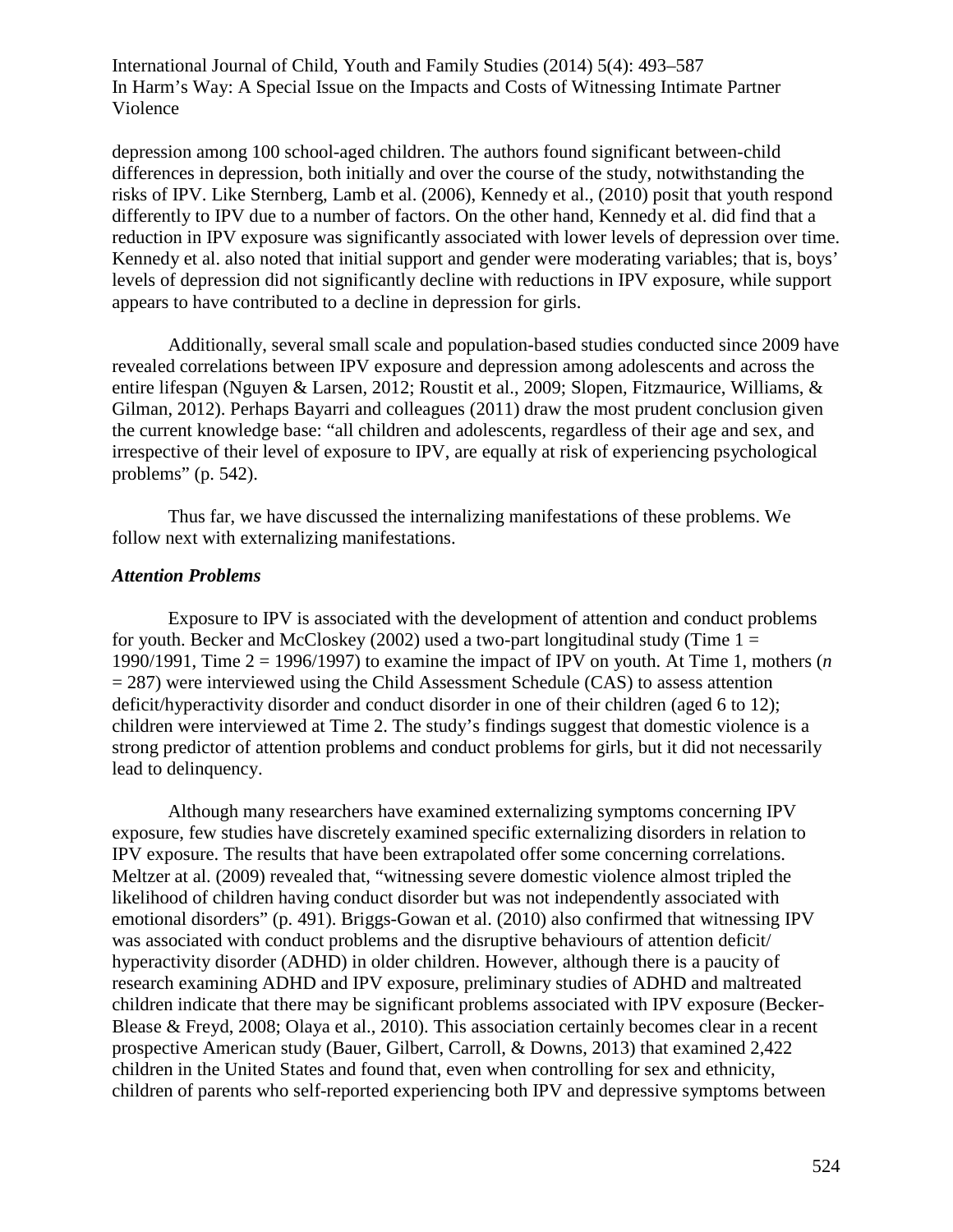the child's birth and 2 years of age had increased odds of being diagnosed with ADHD between ages 3 and 6 (adjusted OR = 4.0, 95% CI, 1.5-10.9).

### **Conduct and Behavioural Problems**

Behavioural problems are prevalent among children who experience all forms of domestic violence (English et al., 2009). However, children who are exposed to both physical and psychological IPV are at higher risk of behaviour and conduct problems than children with no exposure, even though they may not necessarily experience child abuse themselves (Renner, 2012). For instance, one study found that the 2- to 3-year-old children of mothers victimized by IPV were, respectively, 2.72 and 3.48 times more likely to surpass the clinical cut-off for externalizing behaviour than children who had not been exposed to IPV (DeJonghe, von Eye, Bogat, & Levendosky, 2011). Such associations between IPV exposure and negative outcomes persist into a child's adolescence and adulthood (Ehrensaft & Cohen, 2012; Herrenkohl & Herrenkohl, 2007; Holt et al., 2008; Israel & Stover, 2009; Jarvis, Gordon, & Novaco, 2005; Moylan et al., 2010). In fact, according to Meltzer et al. (2009), children who have witnessed severe incidents of domestic violence are almost three times as likely to develop conduct disorders (OR = 1.78, 95% CI = 1.79–3.92, *p* < 0.001, Meltzer et al., 2009). Similarly, Becker and McCloskey's (2002) longitudinal study on attention and conduct problems for youth exposed to domestic violence found that girls exposed to domestic violence experienced attention problems related to concurrent conduct problems.

The evidence for concurrence and for variations in that concurrence mounts: In a study by Spilsbury et al. (2008), researchers examined adjustment problems in a community-programbased sample consisting of 175 school-aged children who had been exposed to domestic violence. These researchers found that 18% of the sample demonstrated externalizing problems (both with and without additional internalizing problems); 11% of the sample demonstrated both externalizing and internalizing problems, whereas only 13% met the clinical threshold for internalizing problems. Further, domestic violence exposure may co-occur in other negative environmental settings, such as child abuse, community violence, and parental alcohol abuse, which all influence negative externalizing behaviour (Herrenkohl et al., 2008; Malik, 2008; Moylan et al., 2010; Ritter, Stewart, Bernet, Coe, & Brown, 2002). For example, Ritter and colleagues (2002) found that exposure to domestic violence and parental alcohol abuse increased the risk for delinquency and conduct disorders for young females, and such environments negatively affected both male and female youths' self-esteem.

Animal cruelty may be another adverse consequence from a child's exposure to domestic violence. Duncan, Thomas, and Miller (2005) completed 289 chart reviews of young boys in residential treatment to examine the differences between children (aged 8 to 17 years) who had conduct behaviour problems or conduct behaviour problems and a history of cruelty to animals. The researchers found that when comparing young boys with conduct disorders only  $(n = 50)$  to the boys who had both conduct disorders and recorded incidents of animal cruelty  $(n = 50)$ , the latter group had significantly greater histories of physical child abuse (*p =* .036), sexual abuse (*p*  = .048), and exposure to domestic violence (*p =* .050). The study authors concluded that the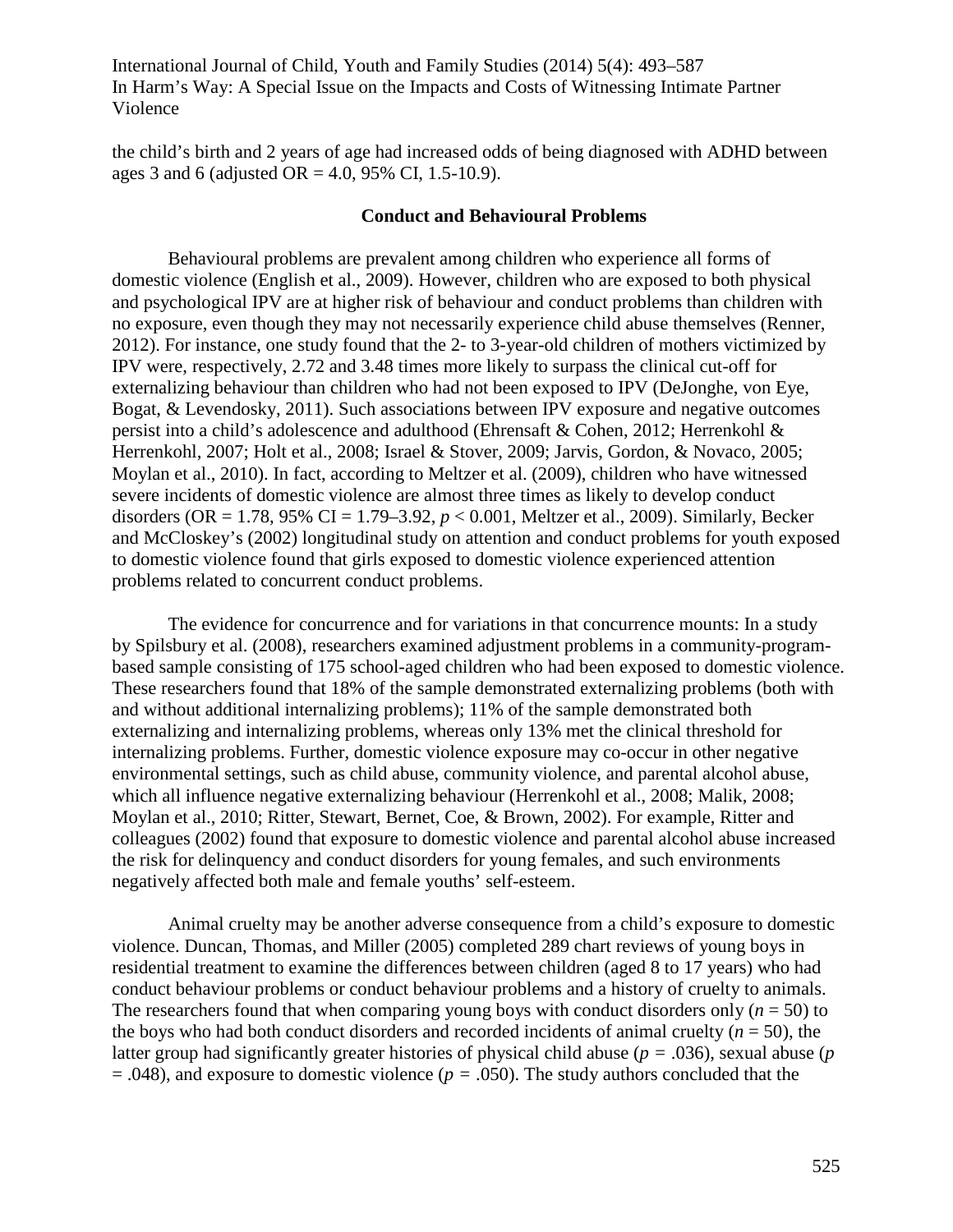male youth exposed to domestic violence were almost twice as likely as the comparison group to engage in animal cruelty.

#### *Substance Misuse*

The problematic impact of young people's exposure to IPV is also strongly felt in another externalizing behaviour: substance misuse. Childhood maltreatment in all its forms, including witnessing IPV (Butchart, Harvey, Mian, & Furniss, 2006), has been identified as a key contributing factor to substance misuse in adolescents and adults. Widom, Marmorstein, and White (2006), in their prospective study on childhood victimization and illicit drug use in middle adulthood, found that at least 20 studies published between 1975 and 1989 demonstrated evidence for a relationship between childhood abuse and substance use. As Hovdestad, Tonmyr, Wekerle, and Thornton (2011) state, "childhood maltreatment and adolescent substance abuse are important health issues that have been linked by research and theory for at least 50 years" (p. 525). However, discerning the exact contribution of witnessing IPV to adolescent substance misuse is a difficult task, firstly, because genetic influences may play a role in substance use, and secondly, because substance use (not misuse) is generally well distributed among adults and adolescents.

With regard to genetic influences, Enoch (2011), in her extensive and thorough review of more that 190 studies that focus on genetic and environmental influences on the development of alcohol dependence, states quite definitively that, "experiencing maltreatment and cumulative stress prior to puberty and particularly in the first few years of early life is associated with early onset of problem drinking in early adulthood" (p. 17). She further states that research has shown that "environmental stressors can swamp genetic influences" (p. 17). The negative impact of exposure to abuse and neglect on development, especially neurological development, has already been examined in an earlier section of this review. Nonetheless, it is highlighted again here in order to underline the reach of this negative impact.

With regard to the second issue, typical and atypical substance use, Hovdestad et al. (2011), state that, "substance use and abuse among adolescents must be distinguished because it is considered normative that the majority of adolescents experiment with alcohol and many experiment with other substances" (p. 3). We concur and took care to make sure that this distinction was clearly described and acknowledged in the literature included in this review.

*Non-typical use of substances.* Citing data gathered in Canada (Canadian Alcohol and Drug Use Monitoring Survey [CADUMS], 2009) and the Centers for Disease Control and Prevention (2008) in the United States, Hovdestad et al. (2011) note that in representative samples from both countries of youth aged 12 to 17 years, about 53% reported using alcohol and just over 27% reported using cannabis in the previous year. Abuse of alcohol and other substances therefore needs to be distinguished from these normative levels. Alcohol abuse is defined by Hovdestad et al. and others (e.g., Centers for Disease Control and Prevention, 2012; Hamburger, Leeb, & Swahn, 2008) as binge or heavy episodic drinking (five or more drinks per occasion) at least once per month or more. According to Clark, Bukstein, and Cornelius (2002), approximately 33% of adolescents in the United States engage in such binge drinking with about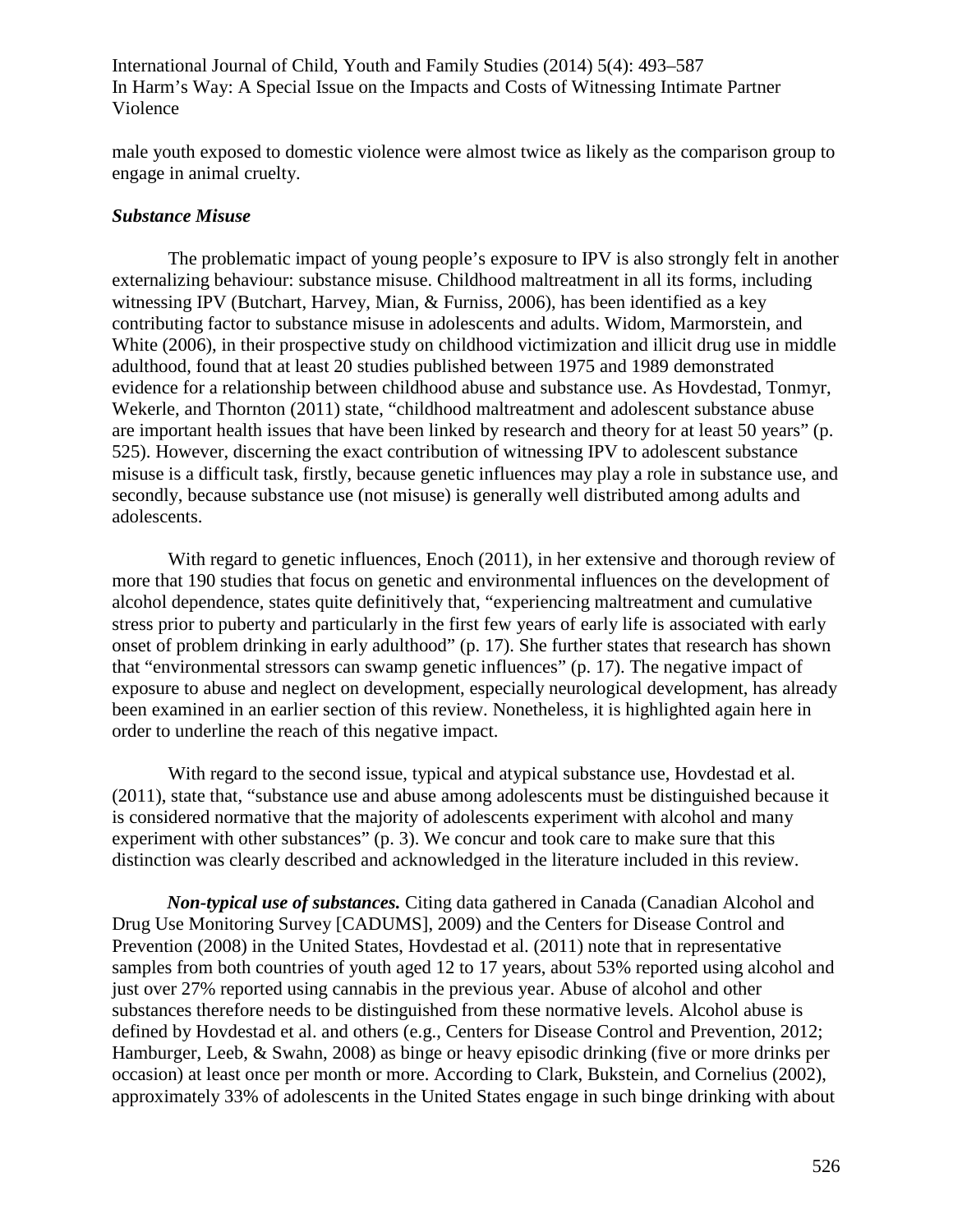6% progressing to alcohol use disorders. In Canada, approximately 28% of those surveyed by CADUMS (2009) reported binge drinking at least once per month or more (as cited in Hovdestad et al., 2011).

Using data gathered via the Ontario Student Drug Use and Health Survey, Paglia-Boak, Mann, Adlaf, and Rehm (2009) show that among Canadian students aged 15 to 24, 25.5% had used cannabis at least once in the past three months, with 16% of the identified 25.5% reporting monthly use, 29.1% reporting weekly use, and 18.4% reporting daily use. It is not clear from these reports how many students also became dependent or sought treatment for problematic cannabis use. United States data cited by Hovdestad et al. (2011) do, however, give us some indication: Using American treatment program admission data as the basis for their estimates, these researchers state that "16% of all admissions reported that marijuana [cannabis] was their primary substance and of those 16%, 41% were adolescents" (p. 528). Simple arithmetic therefore suggests that, as with alcohol misuse, approximately 6% to 6.5% of adolescent cannabis users become cannabis misusers (Substance Abuse and Mental Health Services Administration [SAMHSA], 2007 as cited in Hovdestad et al., 2011).

Alcohol and cannabis are, of course, not the only substances that are misused and, increasingly, research on the abuse of substances is moving away from single substance studies to polysubstance use and misuse studies (Kendler et al., 2012; Schensul, Convey, & Burkholder, 2005). However, despite the rising awareness of polysubstance use and misuse, alcohol and cannabis are still the most common substances used by adolescents and therefore these substances still receive the most research attention. Although the negative and harmful impacts of the misuse of these substances on the lives of adolescents are also well studied, this research is beyond the scope of this literature review. However, it is important to note that it is well recognized that substance misuse is linked with a plethora of negative outcomes for adolescents, so much so that in May of 1998, the United States Department of Justice Office of Juvenile Justice and Delinquency Prevention published an online research summary of the consequences of youth substance abuse (US Department of Justice Office of Juvenile Justice and Delinquency Prevention, 1998). This summary shows that youth substance abuse is linked to poor grades, higher truancy and higher levels of dropping out of school, poor socioeconomic outcomes, higher levels of delinquency and higher crime rates, poor physical health, higher levels of car accidents, physical disabilities and disease including HIV/AIDS, and significantly greater risks of death from accidents, illness, suicide, and homicide (US Department of Justice Office of Juvenile Justice and Delinquency Prevention, 1998). In light of this research, it is extremely important that we fully understand how substance misuse develops in young people.

As noted above, it is well documented that child maltreatment plays a major role in the development of substance misuse. However, not all research that has been conducted on the link between child maltreatment and substance misuse necessarily includes witnessing IPV as a part of such maltreatment. Along with disentangling typical substance use from atypical substance use, unravelling the impact of witnessing IPV from other forms of child maltreatment provides an additional challenge. Still, since 2008, the United States Centers for Disease Control Prevention Report has included witnessing IPV in the definition of child maltreatment (Leeb, Paulozzi, Melanson, Simon, & Arias, 2008) and the literature on child maltreatment has begun to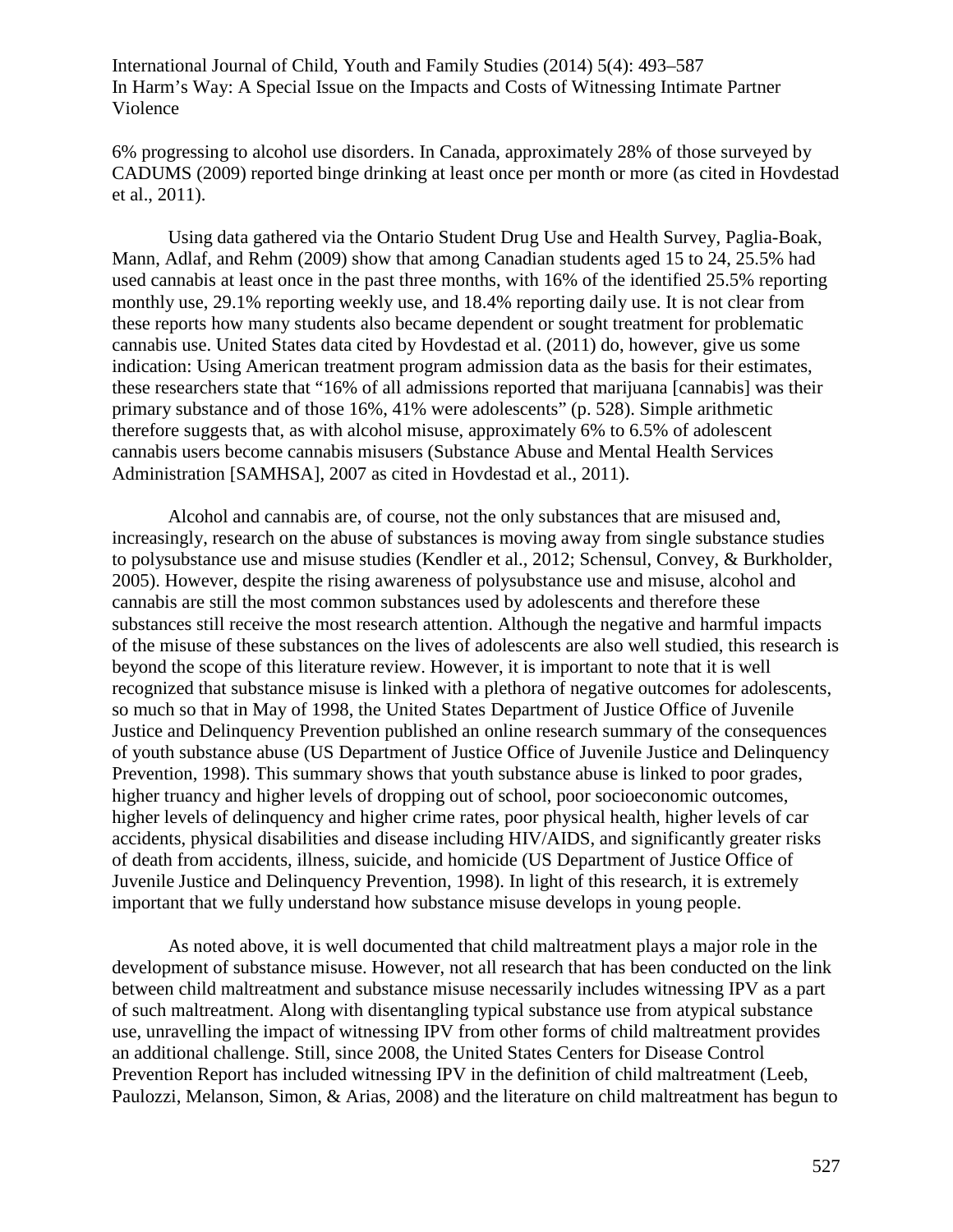pay greater attention to this form of maltreatment. It is therefore more likely that studies conducted after 2008 will include mention of witnessing IPV in definitions of maltreatment and will more readily assist us in assessing the impact of IPV exposure on children and youth. In this examination of the literature on the links between child maltreatment and substance misuse, we scrutinized the published research generated by our search and selected only studies that included witnessing IPV as a form of child maltreatment or which focused explicitly on the relationship between witnessing IPV and substance misuse.

As we conducted this review, we also paid careful attention to method and followed the well-supported suggestion given by Gilbert et al. (2009) who underline the importance of longitudinal and prospective research to understanding relationship consequences of child maltreatment (including witnessing IPV) to the development of substance misuse issues in children and youth. These researchers state:

Since we are interested in the consequences of child maltreatment we want to assess causality. Thus the strengths of prospective studies include the temporal ordering of maltreatment and subsequent outcomes, objective measurement of maltreatment, avoidance of recall bias, minimization of selective inclusion of participants on the basis of outcome and the opportunity to adjust for social and individual confounding factors as they occur. (p. 74)

*Longitudinal and prospective research.* Summarizing the longitudinal and prospective research on IPV exposure and its impact on the development of substance misuse is challenging despite the fact that only four studies were published within the time frame of interest for this review. Each of these four studies had somewhat different research questions, and each used different measures, different age groups with different socioeconomic, cultural and ethnic locations, different sample sizes, and different methods for collecting data. Thus, as cross-study comparisons are difficult, the better approach may be to examine the convergence and divergence across studies and across the timelines within which these studies were conducted.

Fergusson, Boden, and Horwood's (2008a) 25-year, prospective, longitudinal study of the developmental antecedents of illicit drug use was conducted in New Zealand and followed a cohort of 1,265 children (635 males, 630 females) born in Christchurch in 1977. These children were studied at birth, 4 months, and 1 year of age, and at ages 6, 18, 21, and 25. The focus of the study was the use, abuse, and dependence on "other illicit drugs" (i.e., not alcohol or cannabis). Other illicit drugs were defined as:

solvents (glue, petrol, and paint); stimulants (including methamphetamine); barbiturates; other prescription medications that were illicitly obtained; opiates, including both heroin and morphine; cocaine (in any form); hallucinogens including ecstasy, LSD, and PCP; and any other substances (primarily plant extracts) including mushrooms and datura. (p. 168)

The study involved a variety of measures from a number of sources: parent surveys and interviews, teachers' reports, cohort members' self-reports, medical and other records, and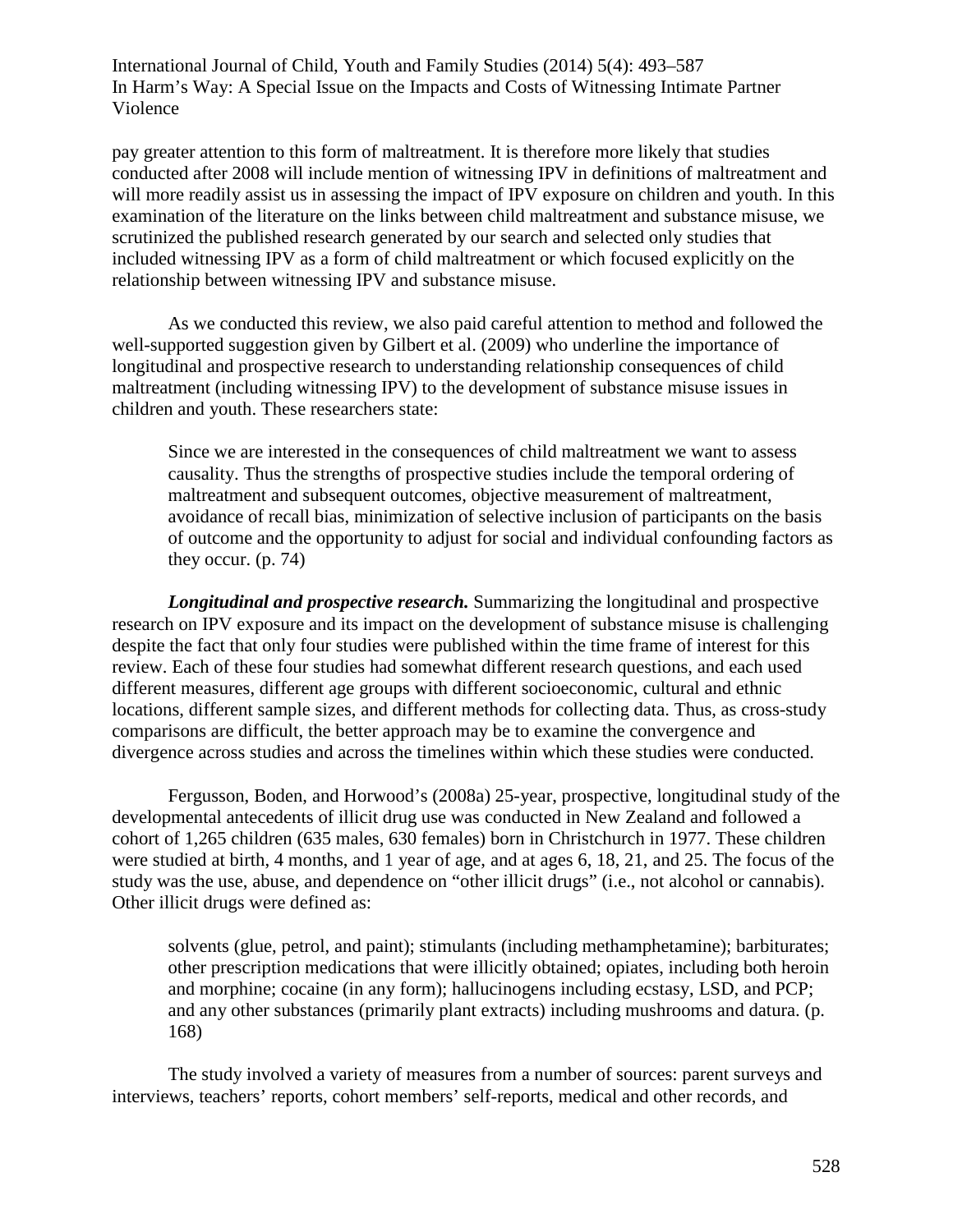psychometric assessments. Multiple contributing factors for illicit drug use known to be implicated in 1977, when the study was first conceptualized, were examined, including personal characteristics (e.g., child's gender, childhood adolescent adjustment, child novelty seeking, affiliation with substance-using peers), parental adjustment factors (e.g., parental illicit drug use, parental criminality, parental alcohol problems, parental use of physical punishment and physical abuse, interparental violence), and cohort members' use of cigarettes and alcohol at ages 16 and 25.

One problematic aspect of Fergusson et al.'s (2008a) study is that, although IPV among the parents of child and youth cohort members was investigated, this was not done until cohort members reached the age of 18. Only at this point were youth participants, but no one else, asked to retrospectively report on their exposure to IPV prior to the age of 16. The questions asked of the 18-year-olds were based on 8 items derived from the Conflict Tactics Scale or CTS (Straus, 1979) and its follow-up, the revised CTS2 (Straus, Hamby, Boney-McCoy, & Sugarman, 1996), a scale that is still frequently used to assess psychological and physiological attacks on intimate partners. Interestingly, although the CTS is designed specifically for assessing IPV in adult partners, in Fergusson et al.'s (2008a) study, only participating 18-year-old youth were asked to report on this issue. The omission of parental self-report data about IPV that could well have been collected during each wave of the longitudinal study seems curious, especially because Fergusson et al. used the CTS to question youth and seemed to have recognized, from the start, the potential impact on the cohort members of witnessing IPV. Still, Fergusson et al., using regression analysis, did detect a significant association between youth cohort members' illicit drug use, abuse, and dependence at ages 16 to 25 for both males and females (*p <* .0001), at a level of association that was the same as that found for exposure to sexual abuse in childhood (both queried retrospectively prior to the age of 16, only of youth cohort members at ages 18 and 21), for novelty seeking assessed via self-reports at age 16, and for conduct problems which had been assessed via teacher reports at ages 7 and 13. All these measures yielded a higher level of significance ( $p < .0001$ ), than that detected for exposure to physical punishment ( $p < .001$ ), which was also examined retrospectively for the time period prior to the age of 16, only of youth cohort members at ages 18 and 21. Finally, gender (that is sex, since no definition of gender was provided) also emerged as significant in that males were found to use, abuse, and be dependent on illicit drugs at significantly higher levels than females (*p <* .01).

Interestingly, the significant association for witnessing IPV prior to the age of 16 did not hold when Fergusson et al. (2008a) conducted a multivariate analysis of all the risk factors that they included in their study in order to establish the time dynamic significance of these factors. The multivariate analysis found that with regard to the three abuse exposure factors (IPV, childhood physical abuse, childhood sexual abuse), only childhood sexual abuse (*p <* .0001) remained significant. Being male (*p <* .0001), novelty seeking (*p <* .0001), and conduct problems between the ages of 7 to 13 (*p <* .05) also remained significant, but the scores for novelty seeking and conduct problems may well have been influenced by the timing of the various measures used in the Fergusson et al. study. We note that participants' childhood conduct and attention problems were examined during the time that cohort members were aged 7 to 13, but their exposure to IPV, childhood sexual abuse, and childhood physical abuse were not investigated until *after* their conduct problems had been measured and already established as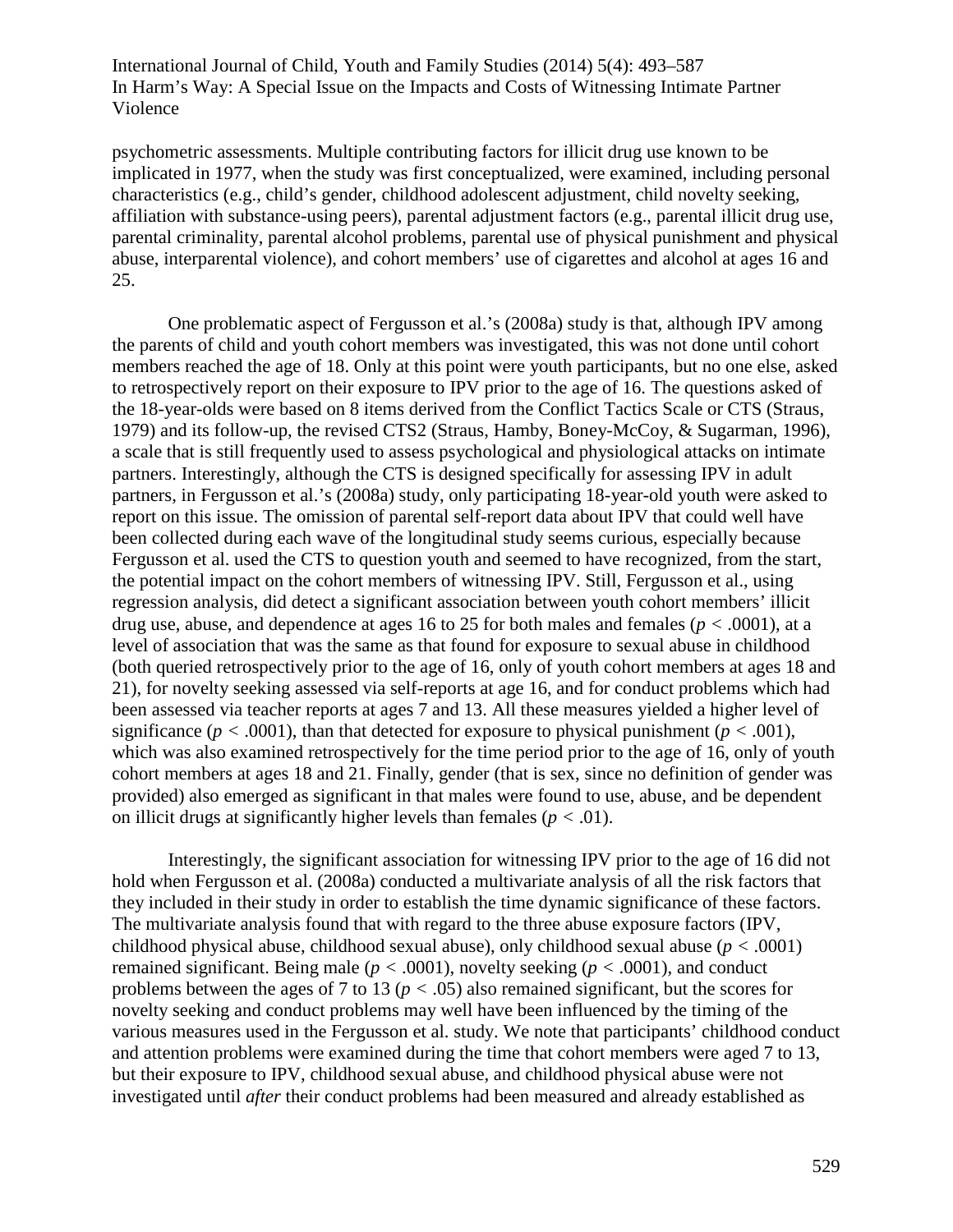implicated in the development of the use of illicit drugs. Given the distinct possibility that conduct and attention problems can be triggered and exacerbated by witnessing IPV (Becker & McCloskey, 2002; English et al., 2009; Meltzer et al., 2009), by not investigating exposure to IPV until cohort members were 18 years of age and then only through retrospective reports, it is quite possible that the impact of cohort members' witnessing IPV on the development of their conduct problems was missed, while at the same time, their conduct problems were foregrounded as predictive of the development of their illicit drug use, abuse, and dependence at ages 18 to 25. It is conceivable that these conduct problems may well have developed, at least in some significant part, because participants had been witnessing IPV before the age of 7.

To understand the pre-age 7 effects of exposure to IPV we turn to Andersen and Teicher (2009), who conducted an extensive review of the recently reported effects of early stress on brain development in order to examine the causal links between such developmental stress exposure and subsequent risk for substance abuse. In the abstract of their review, Andersen and Teicher state that the "interaction of exposure [to childhood adversity] during a sensitive period and maturational events produces *a cascade* [italics ours] that leads to the initiation of substance use at younger ages, and increases the likelihood of addiction by adolescence or early adulthood" (p. 516). Their definition of childhood adversity includes exposure to witnessing domestic violence and they place this stress on par with abuse, parental loss, and household dysfunction, all of which they identify as implicated in producing "a cascade of physiological and neurohumoral events that alter trajectories of brain development" (p. 517) such that this altered development creates a significant vulnerability for drug abuse. Andersen and Teicher describe drug abuse as a developmental disorder and offer compelling evidence for their claims by reviewing the findings of more than 190 studies relevant to the understanding of the impact of early life exposure to adversity on brain development published between 1978 and 2007. While exposure to IPV was not the only adversity examined in this review, it is included among the kinds of stressors that significantly increase the potential for changes in the hypothalamicpituitary-adrenal axis, such that those who are affected experience what Andersen and Teicher describe as a "revved up" reward system that predisposes people to the compulsive use of substances that manifests at an early age.

Smith, Elwyn, Ireland, and Thornberry (2010) also refer to a cascading effect, although the cascade that they refer to is not physiological and neurohumoral; their cascade is made up of negative consequences. Smith et al., who examined the impact of adolescent exposure on substance use in early adulthood in their longitudinal Rochester Youth Development Study (RYDS) beginning in 1987, propose that, "exposure to family violence along with other family processes potentially contributes to a cascading series of consequences that lead from short-term reactive responses to entrenched longer term consequences such as drug and alcohol problems" (p. 220). They examine this proposition in a subset of 508 participants (77% male, 23% female; 58% African-American, 18% Latino, and 22% White) who were enrolled in the RYDS, which involved 1,000 mostly urban, high-risk, minority adolescents who were already seen as extremely vulnerable for engagement in delinquency and crime. The 508 selected participants in the subsample were those whose primary caretakers were either married or had cohabiting partners in at least one of the waves of data collection during which partner violence was assessed with the CTS (Straus, 1979). As with many samples of youth who are at risk for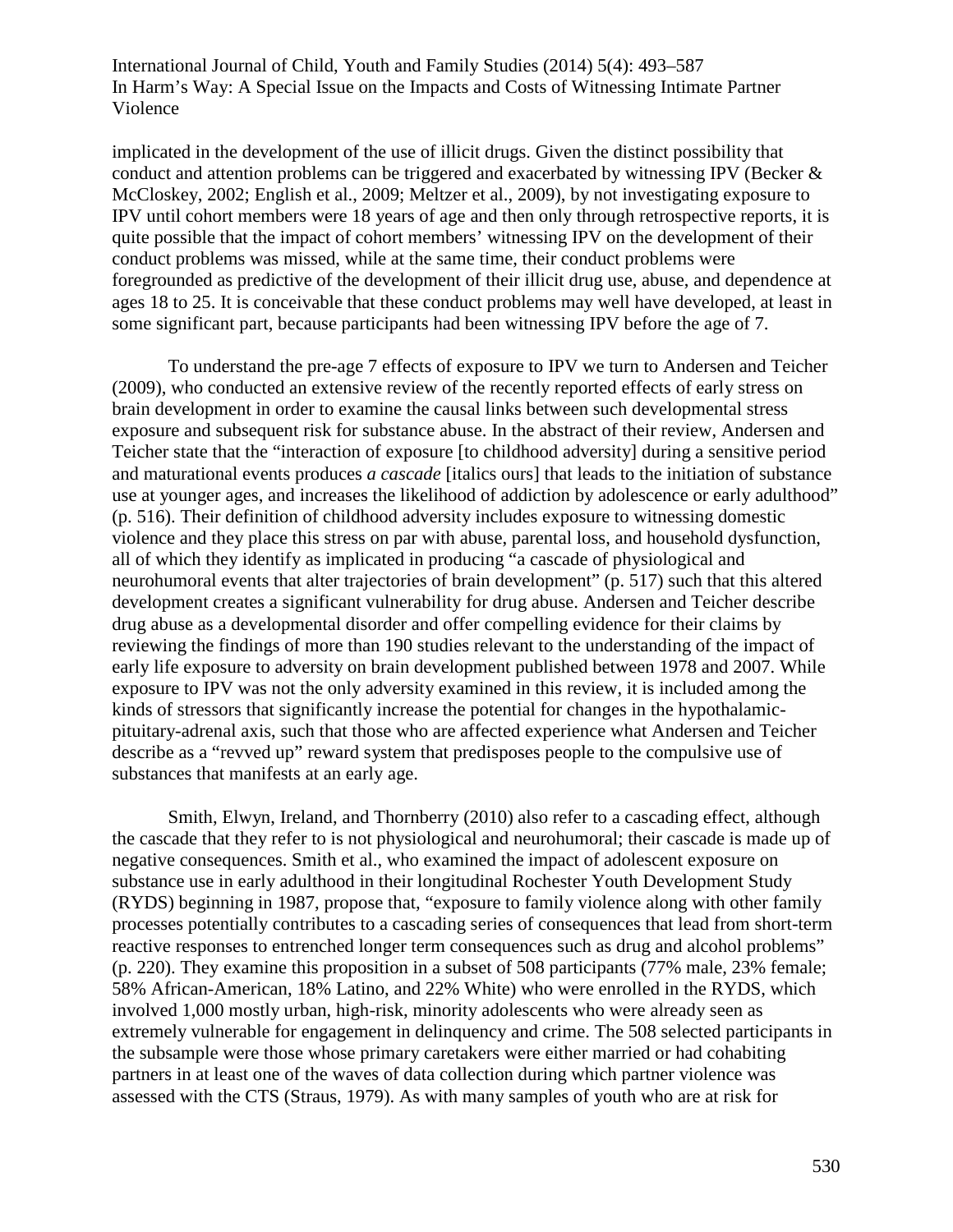delinquency and crime, there were considerably more males in the group than there were females (Chesney-Lind & Jones, 2010; Zahn, 2009). Smith et al. found that the participants reported considerable substance use: 56% of males and 33.9% of females reported any drug use, with 19.7% of males and 8% of females reporting drug use problems; as well, 42.2% of males and 17.4% of females reported heavy drinking, with 32.5% of males and 16.1% of females reporting any alcohol abuse problems.

The self-reported levels of drug abuse and problem drinking in Smith et al.'s (2010) highrisk population were certainly higher than the levels reported for the general adolescent population in the United States where approximately 33% of adolescents were shown to engage in binge drinking with about 6% progressing to alcohol use disorders (Clark et al., 2002) and about 6% to 6.5% of adolescent cannabis users becoming misusers, as noted earlier in this section. However, in Smith et al.'s (2010) population sample, exposure to severe IPV was found to increase the odds of alcohol problems (not other substances) in early adulthood only for young women (OR = 5.63,  $p < .05$ ). While these results raise awareness of the greater potential for alcohol abuse among high-risk, marginalized girls who are exposed to IPV, these findings cannot be treated as informative for a general population, even if restricted to females. The females in this study belong to a highly select group: high-risk girls. Although Smith et al.'s study is longitudinal and the data-gathering tool was standardized, the participants in the study comprise a very particular marginalized minority, high-risk, predominantly male group that cannot be seen as representative of a more general population.

 Greater generalizable weight may be given to the findings of Skeer, McCormick, Normand, Buka, and Gillman (2009), who utilized data from a three-wave longitudinal study (Project on Human Development in Chicago Neighborhoods) conducted between 1994 and 2001 in multiple neighbourhoods in Chicago, Illinois, rather than a single high-risk location. Skeer et al.'s data were drawn from a stratified probability sample of 80 neighbourhoods selected from 343 neighbourhood clusters, from which 20-block groups were selected at random from each of the 80 neighbourhoods. To select the 1,421 children aged 10 to 22 (51% female; 44% Hispanic/Latino, 37.4% Black, 14% White) who were the focus of the substance disorder study, the researchers drew a systematic random sample of residences from the sampled block groups and screened all the households in each block group  $(\sim 40,000$  households), which they enumerated and screened for the presence of age-eligible children. They subsequently included those children aged between 10 and 16 at enrolment in their study on the development of substance disorders in adolescence. In this more generalizable group, family conflict was assessed in Wave I (1994 to 1997) at baseline using Moos and Moos' (1986) standardized Family Environment Scale (FES), which examines nine behaviours (e.g., family members hitting each other, being openly angry, losing their tempers), when the child participants were between 10 and 16 years of age. Psychological stress was measured at Wave II (1997 to 1999) using two standardized scales, Youth Self Report or YSR (Achenbach, 1991) for internalizing problems and the Child Behaviour Checklist or CBCL (Achenbach & Edelbrock, 1983) for externalizing problems, when participants were from 13 to 19 years of age. Substance use disorders (SUD) were assessed at Wave III (2000 to 2001), when participants were between 16 and 22 years of age, using the DSM-IV diagnosis for alcohol dependence or marijuana abuse or dependence. At Wave I, data were also gathered on external social supports from immediate family, extended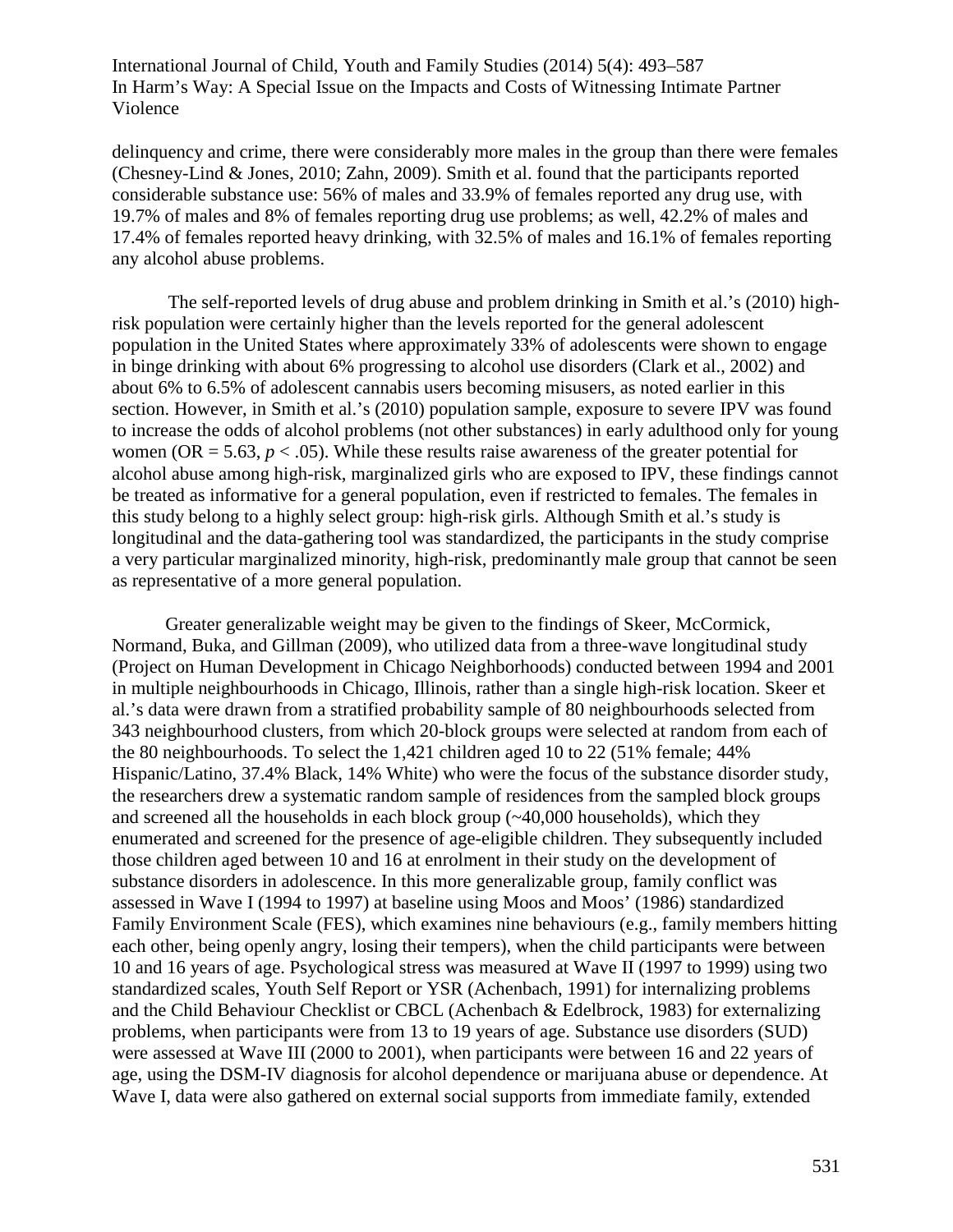family, friends or neighbours, school or community members, or others to see if these supports buffered against familial conflict. Also at Wave I, additional confounding factors known to be associated with both familial conflict and substance disorders were examined: parental history of substance abuse, parental history of depression, primary caregiver marital status, family socioeconomic status, and exposure of children to physical abuse and/or punishment.

Using bivariate and multiple logistic regression models to evaluate the association between familial conflict at Wave I with adolescent substance use disorders at Wave III, Skeer et al. (2009) showed the following:

In the bivariate analyses, familial conflict at Wave I was significantly associated with SUDs in Wave III, indicating that a one standard deviation increase in familial conflict was associated with a 24% higher odds of a substance use disorder (OR: 1.24; 95% CI: 1.05–1.46). Additionally, males were more likely to have an SUD at Wave III (OR: 1.61; CI: 1.19–2.18), as were individuals whose parents had a history of substance use problems (OR: 1.46; CI: 1.01–2.11) […] In the fully adjusted logistic regression model, the association between familial conflict and substance use disorders was unchanged (OR  $= 1.23$ ; CI = 1.02, 1.47). Other significant covariates in the adjusted model were gender and family SES […] Finally, we added the interaction term between familial conflict and social support to the adjusted model to test the buffering hypothesis described above; however, it was not significant ( $p = 0.815$ ). (p. 69)

In referring to their primary hypothesis that "familial conflict during childhood will increase the risk of developing a substance use disorder during adolescence" (Skeer et al., 2009, p. 66), they state:

Our primary hypothesis was substantiated in this study, as evidenced by our finding that controlling for a number of demographic and parental and family characteristics, children who lived in families with higher levels of familial conflict when they were younger had a significantly greater risk for developing substance use disorders in late adolescence and emerging adulthood. This is important because not only is it consistent with other studies examining this association (Rhodes  $&$  Jason, 1990; Vakalahi, 2001), this is one of the only studies to examine this relationship using longitudinal data, thereby avoiding the alternative reverse causation hypotheses. Furthermore, we found that almost one-third of the cases of substance use disorders in the sample would have been prevented if the adolescents had not lived in family environments with elevated levels of familial conflict. This underscores the need for prevention efforts to focus on adversity in the home. (p. 70)

Certainly the evidence presented by Skeer et al. (2009) is persuasive and at the same time, where gender is concerned, contradicts the evidence presented by Smith et al. (2010). To recap, Smith et al. found that exposure to severe IPV increased the odds of alcohol problems (not other substances) in early adulthood only for the young women in the RYDS. But Skeer et al. found a significant relationship between exposure to familial conflict and substance disorders for both females and males, with males being even more likely than females to develop substance use disorders when exposed to familial conflict. On careful examination of both studies, we suggest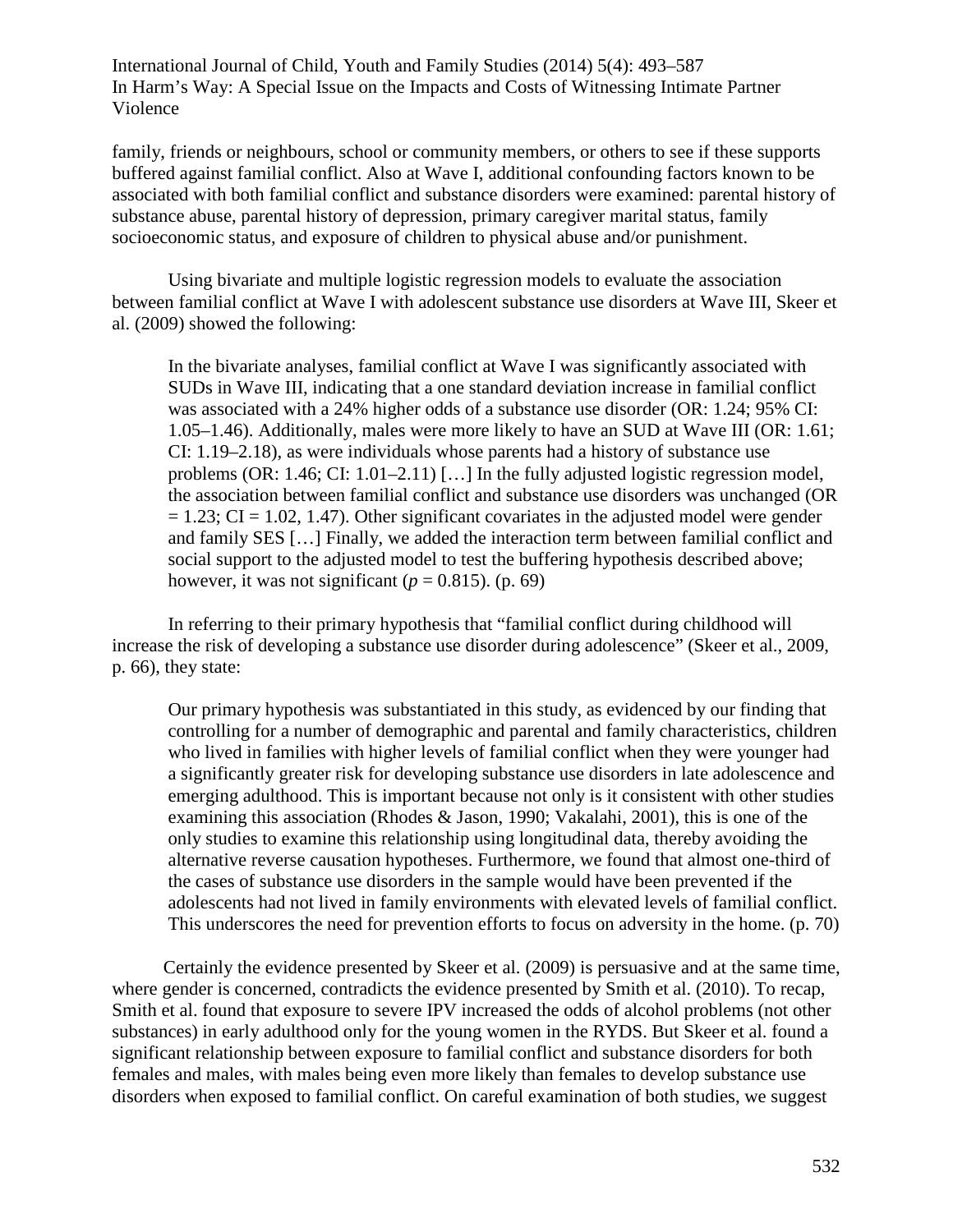that the Smith et al. study carries less overall weight. The Smith et al. study is based on a highly select subsample from the RYDS and that calls into question the generalizability of the findings. We have greater confidence for generalizability in Skeer et al. (2009), given their more extensive sampling procedures as described above.

Further longitudinal research that supports a negative relationship between witnessing domestic violence (family-based adversity) and substance misuse was also provided by the fourth and final longitudinal study we were able to locate: Begle et al. (2011) used a nationally representative sample of 3,614 adolescents aged 12 to 17 drawn from a United States national household probability sample (2005 National Survey of Adolescents [NSA-Replication]), to examine "the direction of the association between victimization and high risk behavior and the role of gender" (p. 683). These researchers hypothesized that victimization experiences are predictive of engagement in high-risk behaviour. The victimization variables that they investigated included physical abuse and/or assault, sexual abuse, and witnessed community and domestic violence. The high-risk behaviours examined included alcohol use, drug use, and delinquency. The data were gathered through highly structured telephone interviews with the focus in Wave I being on establishing a lifetime prevalence baseline for victimization along with year one information about all the behavioural variables in question. Wave I and Wave II data collection interviews were conducted approximately one year apart. Witnessed domestic violence was described as participants having observed their parents punch, hit, or beat up one another, choke one another, hit one another with an object, or threaten one another with a gun, knife, or other weapon. Data were analyzed using structural equation modelling and showed that, as hypothesized, victimization at Wave I significantly predicted high-risk behaviour incidence for both males and females at Wave II. Unfortunately, the multiple and separate victimization constructs, and the multiple and separate high-risk behaviour constructs, were combined to create a single composite victimization variable and a single composite high-risk behaviour variable for the purposes of analysis. This means the model cannot be teased apart in order to ascertain the contribution of witnessed domestic violence to alcohol and drug use and abuse. However, Begle and colleagues did report that:

The baseline model for victimization provided a good fit to the sample data,  $\gamma$ 2 (15, *N* = 3614) = 812.39, *p* < 0.001, NFI = 0.94, CFI = 0.94, SRMR = 0.05. Victimization at Wave 1 significantly predicted victimization at Wave 2 ( $\beta$  = 0.68, *B* = 22.76, *p <* 0.05) suggesting invariance of the construct over time. Similarly, the baseline model for high risk behavior provided an adequate fit,  $\chi$ 2 (29, *N* = 3614) = 4253.85, *p* < 0.001, NFI = 0.92, CFI = 0.92, SRMR = 0.08. High risk behavior at Wave 1 significantly predicted behavior at Wave 2 (β = 0.73, *B* = 43.88, *p <* 0.05). (pp. 685–686)

Additionally, Begle et al. (2011) reported the following:

Results indicated that the model combining these constructs provided adequate fit to the hypothesized model, χ2 (122, *N* = 3614) = 8198.33, *p <* 0.001, NFI = 0.90, CFI = 0.91, SRMR = 0.10. Investigation of individual paths revealed that victimization at Wave 1 significantly predicted high risk behavior incidence at Wave 2 ( $\beta$  = 0.42, *B* = 16.47, *p* < 0.05). (p. 686)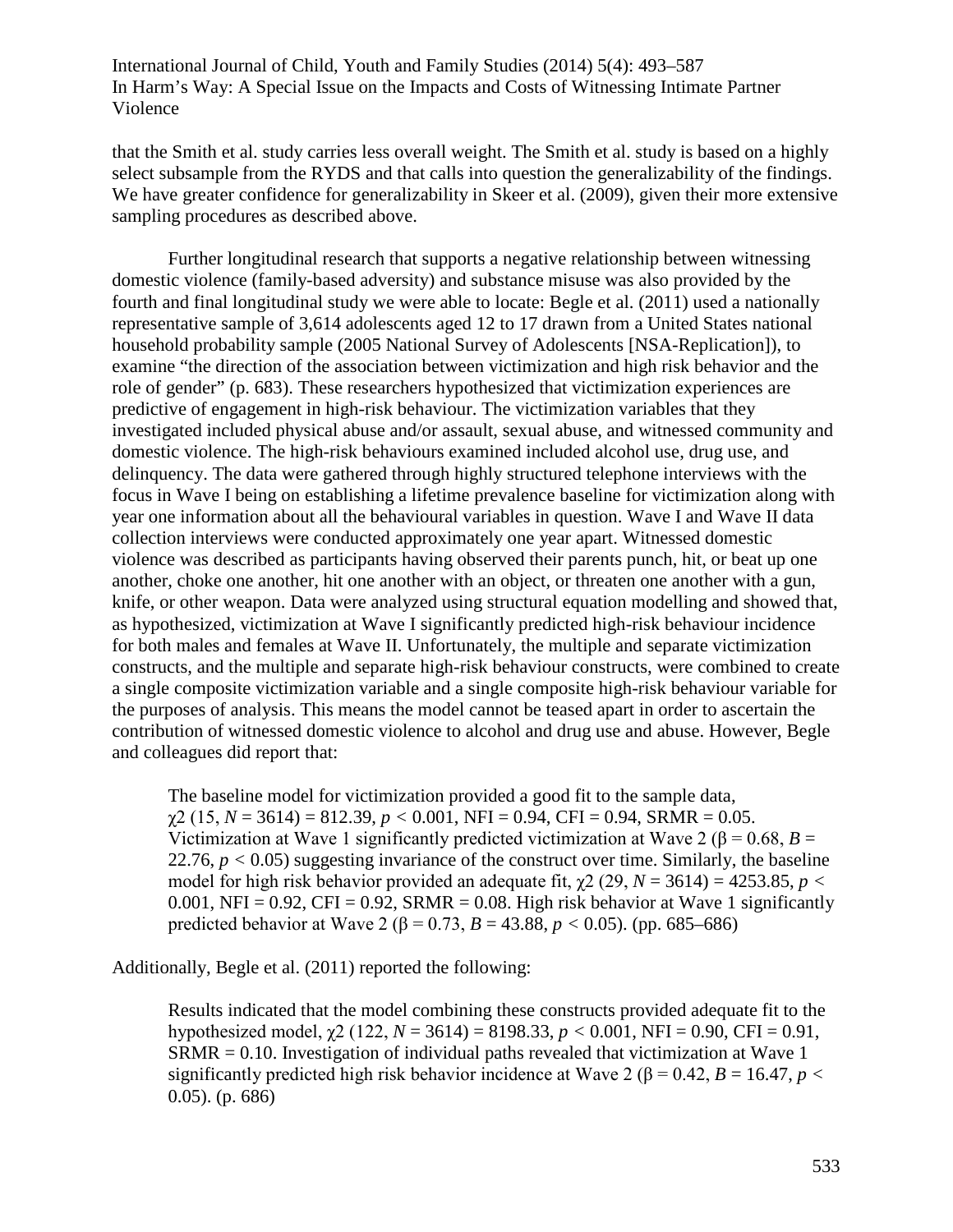However, Begle et al. (2011) also showed that their cross-lag model, while holding for boys, did not do so for girls:

Results of the cross-lag model analyses provided adequate fit to the sample of boys,  $\chi$ 2  $(92, N = 1806) = 4773.74, p < 0.001, NFI = 0.89, CFI = 0.89, SRMR = 0.23, [...]$ examination of individual paths revealed that victimization at Wave 1 significantly predicted high risk behavior at Wave 2 ( $\beta$  = 0.03, *B* = 1.55, *p* < 0.05) [but] results of the cross-lag model did not provide an adequate fit to the sample of girls,  $\chi^2$  (92, *N* = 1808) = 2385.98, *p <* 0.001, NFI = 0.85, CFI = 0.86, SRMR = 0.12. (p. 686)

The four longitudinal studies reviewed above provide several valuable lessons about the development of substance misuse issues: Witnessing violence between one's parents, whether that is termed interparental violence (Fergusson, Boden, & Horwood, 2008b), family violence (Smith et al., 2010), family conflict (Skeer et al., 2009), or a victimization experience (Begle et al., 2011), makes a direct and lasting contribution to substance misuse. Yet, these studies are not in agreement with respect to gender effects: Smith et al. (2010) suggest that girls are more vulnerable, Begle et al. (2011) and Skeer et al. (2009) suggest that boys are more vulnerable, while Fergusson, Boden, and Horwood (2008b) suggest that both sexes are vulnerable.

Together these studies bring attention to the fact that witnessing IPV has significant impacts on youth substance misuse. As well, methodological problems with cross-study comparability and within study decisions about strategies for data gathering and analysis notwithstanding, the cascading effects of exposure to IPV, whether these cascades are internal (neurohumoral) or external (a series of negative events), are clearly evident in the four longitudinal studies. These findings point to an additional cascade, the cascade of the evergrowing accumulation of evidence of a significant relationship between exposure to IPV and the development of substance misuse issues. We turn next to large representative sample correlational and retrospective studies for further corroboration of the impact of witnessing IPV on youth substance misuse.

*Large representative sample correlational and retrospective studies.* Additional support for the significant and negative contribution of witnessing IPV to the development of substance misuse issues comes from the large representative sample correlational studies: Douglas et al. (2010); Gavazzi, Lim, Yarcheck, Bostic, and Scheer (2008); Kaufman et al. (2007); Kliewer and Murrelle (2007); Rothman, Edwards, Heeren, and Hingson (2008); Singh, Thornton, and Tonmyr (2011); Strine et al. (2012); Zinzow et al. (2009). These studies, like the longitudinal studies reviewed above, also present a number of methodological issues that create challenges with regard to comparing and synthesizing their results.

The first challenge is that the literature on the factors that contribute to the development of substance misuse largely refers to child maltreatment as a comprehensive construct (see, for example, Hovdestad et al., 2011), without necessarily examining each type of maltreatment separately. As well, the recognition of witnessing IPV as a variable separate from general maltreatment is a relatively recent development. This is confirmed by Gilbert et al. (2009), who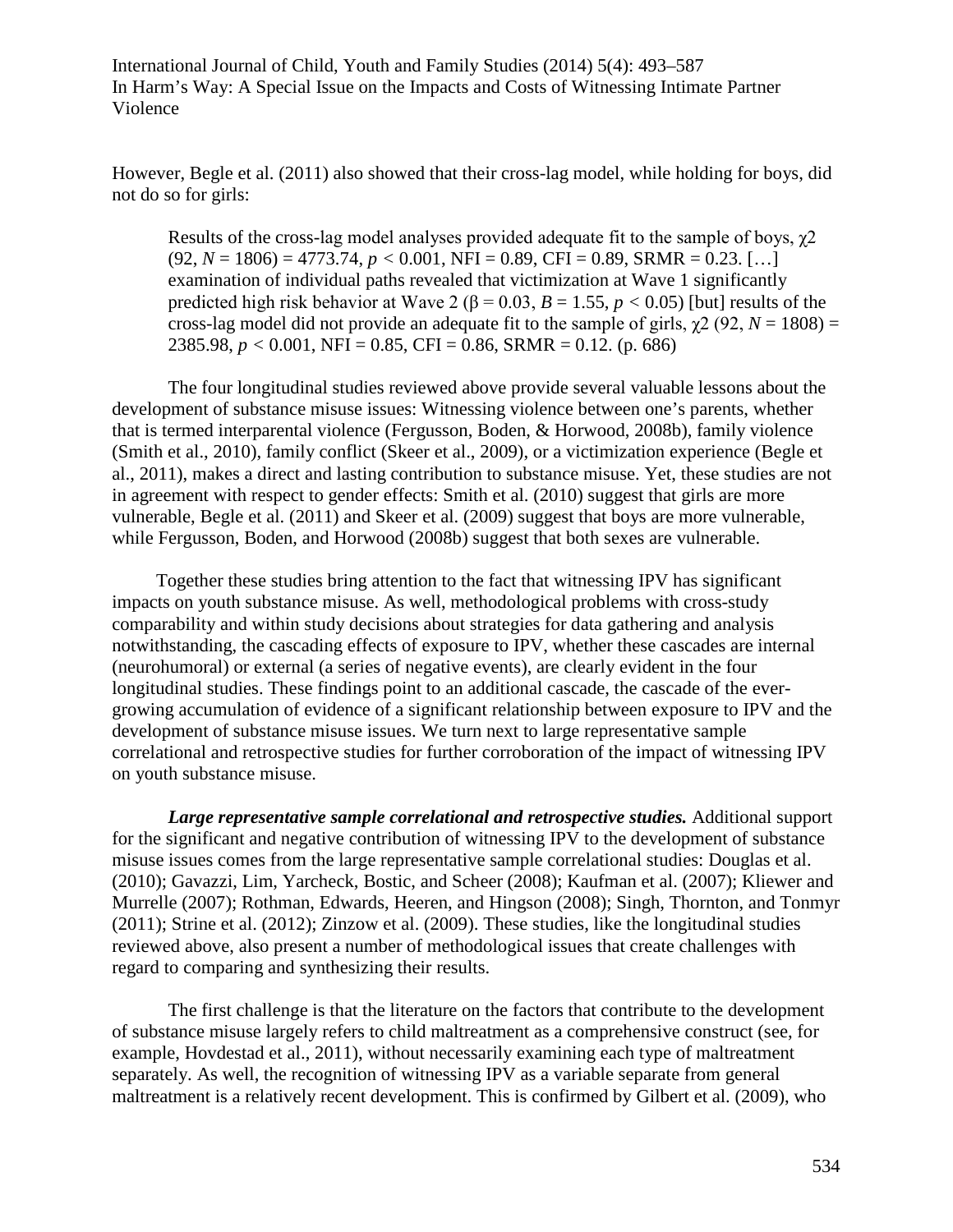in their comprehensive search for any systematic reviews of the scholarly literature on child maltreatment and its negative and adult-life persistent impacts published from 2000 to June 2008, found that most of the literature speaks to physical, sexual, and psychological abuse and does not necessarily include mention of witnessing IPV. Still, as these authors also state, "increasingly, witnessing intimate-partner violence is also regarded as a form of child maltreatment" (Gilbert et al., 2009, p. 69). Further, as Gilbert et al. also show, "children who are exposed to one type of maltreatment are often exposed to other types on several occasions or continuously" (p. 71), thus untangling one form of abuse from another in order to measure its individual impact is difficult. It can therefore be assumed that if one category of abuse is found, others are also likely to be present, so even the non-mention of witnessing IPV does not mean that research participants did not in fact witness IPV. Accordingly, Gilbert et al. state, "cross-sectional studies indicate that exposure to multiple forms of abuse and other childhood adversities, including witnessing intimate-partner violence, leads to a cumulative increase in the risk of self-reported alcohol or drug misuse in adulthood" (p. 76). This suggests again that the *cascading* effect is constantly in play. Indeed, the cross-sectional studies reviewed here, while containing the issues described above, like the longitudinal studies reviewed above, also showed strong links between witnessing IPV and the development of substance misuse problems.

Each of the cross-sectional studies reviewed here made reference to family adversity, although how these were operationalized was far from uniform. Douglas et al. (2010), who retrospectively examined the relationship between adverse childhood events and substance dependence in a sample of 2,510 members of families (average age not reported) receiving services from four United States university health centers, employed constructs that had been developed for the *Diagnostic Reliability of the Semi-structured Assessment for Drug Dependence and Alcoholism* (SSADDA) drug and alcohol dependence instrument developed by Pierucci-Lagha et al. (2005). The focus of the questions in this instrument is on family stability (multiple caregivers, number of relocations), childhood trauma (exposure to violent crime, sexual abuse, and physical abuse), and relationship with the main caregiver (excellent, very good, good, fair, or poor).

Gavazzi et al. (2008), who examined family-specific factors and their association with poor mental health and substance abuse in adolescents, gathered data about the current experiences of family conflict of their 2,646 court-involved participants in Ohio using the 132-item *Global Risk Assessment Device* or GRAD (Gavazzi et al., 2003). The GRAD contains 17 items that focus on disrupted family processes including measures of family fights. Kaufman et al. (2007), examining the genetic and environmental predictors of early alcohol use in a group of 219 children (average age 12.5 years) who had been removed from their parents' homes in Connecticut, used child protection case records and multiple informant interviews (caseworkers, parents, and the children themselves) to establish the kinds of abuse the child participants had been subjected to (physical, sexual and emotional abuse, and witnessing domestic violence). Kliewer and Murrelle (2007), who investigated risk and protective factors for adolescent substance use in a three-country Central American sample of 17,215 adolescents aged 12 to 20 years, used a 175-item survey constructed after they conducted a pilot study with 988 adolescents between ages 11 and 19 years in Panama. Their survey included 10 items that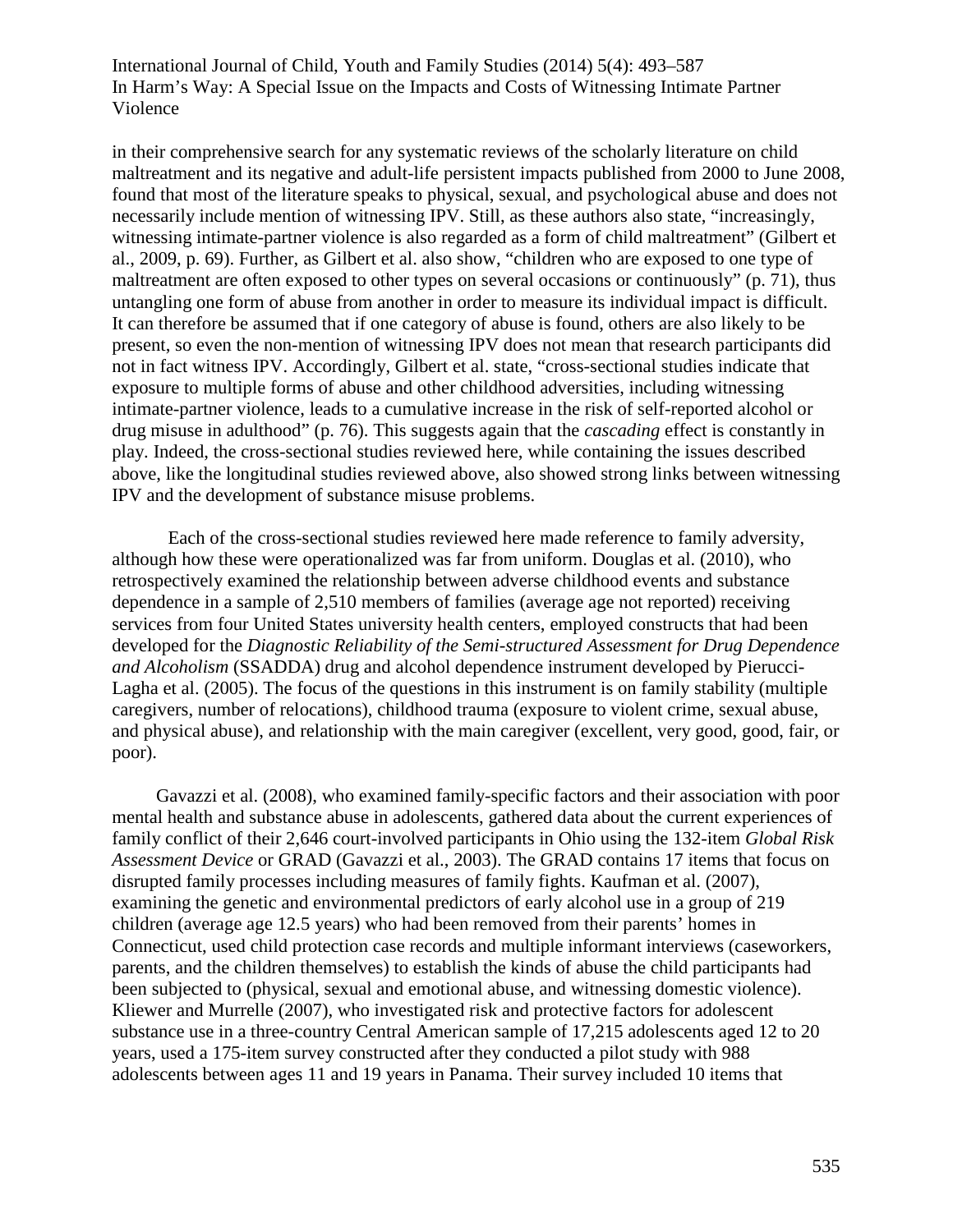measured negative family interactions and communication and five items that measured exposure to violence and witnessing serious violence.

Rothman et al. (2008), who looked into the connection between adverse childhood experiences and the early onset of alcohol consumption in a sample of 3,409 current or former drinkers aged 18 to 39 years, used a survey containing questions from the *National Epidemiologic Survey on Alcohol and Related Conditions* (NESARC), a survey developed by the United States Department of Health and Human Services. With reference to family experiences, this survey contains questions about child abuse and neglect, including psychological abuse, contact sexual abuse, household dysfunction, and witnessing violence against a mother or stepmother (not father or stepfather).

Singh et al. (2011), who investigated the determinants of substance misuse in a random subsample of 4,381 children and adolescents drawn from the *Canadian Study of Reported Child Abuse and Neglect-2003* (CIS), a study of 11,552 child maltreatment investigations that included cases from every Canadian province except Québec, used a specifically developed report form that was completed by trained protection workers. The form queried substantial maltreatment and other neglect on a Yes/No basis: Yes – the child experienced any one of substantiated physical abuse, substantiated sexual abuse, substantiated emotional maltreatment, or substantiated exposure to domestic violence; or No – the child did not.

Strine et al. (2012), who examined the connection between adverse childhood experiences, psychological distress as a mediator, and adult alcohol problems in a sample of 7,279 over-18 year-old adult members (average age: 54.8 females, 57.1 males) of an American health maintenance organization (HMO), developed and employed the 168-item *Family Health History* (FHH) questionnaire, that is a composite of selected questions from several previously existing standardized scales, for example, the CTS (Straus, 1979; Straus et al., 1996). The questionnaire included 4 items that queried witnessing violence against participants' mothers or stepmothers (not fathers or stepfathers).

Finally, Zinzow et al. (2009), who examined the relationship between witnessed parental and community-based violence in substance use and delinquency in an American national household probability sample (3,164 parent-child cases) of urban dwelling youth aged 12 to 17, used a modified version of a previously developed violence assessment module that examined parental violence with five questions about witnessing parents punching, hitting, choking, beating, using objects to beat, or threatening each other with guns, knives, or other weapons. None of the studies, briefly described here, used the same measures, although all covered very similar experiences.

Despite the variations in measures, the range in age of the participants, and the sample size of each of the studies, the collective findings drawn from more than 40,000 participants converged: abuse and lower perceived quality of relationships with their primary caregivers (Douglas et al., 2010), disrupted family processes (Gavazzi et al., 2008), maltreatment, including witnessing family violence (Kaufman et al., 2007), negative family interactions (Kliewer & Murrelle, 2007), parental discord or divorce (Rothman et al., 2008), substantiated maltreatment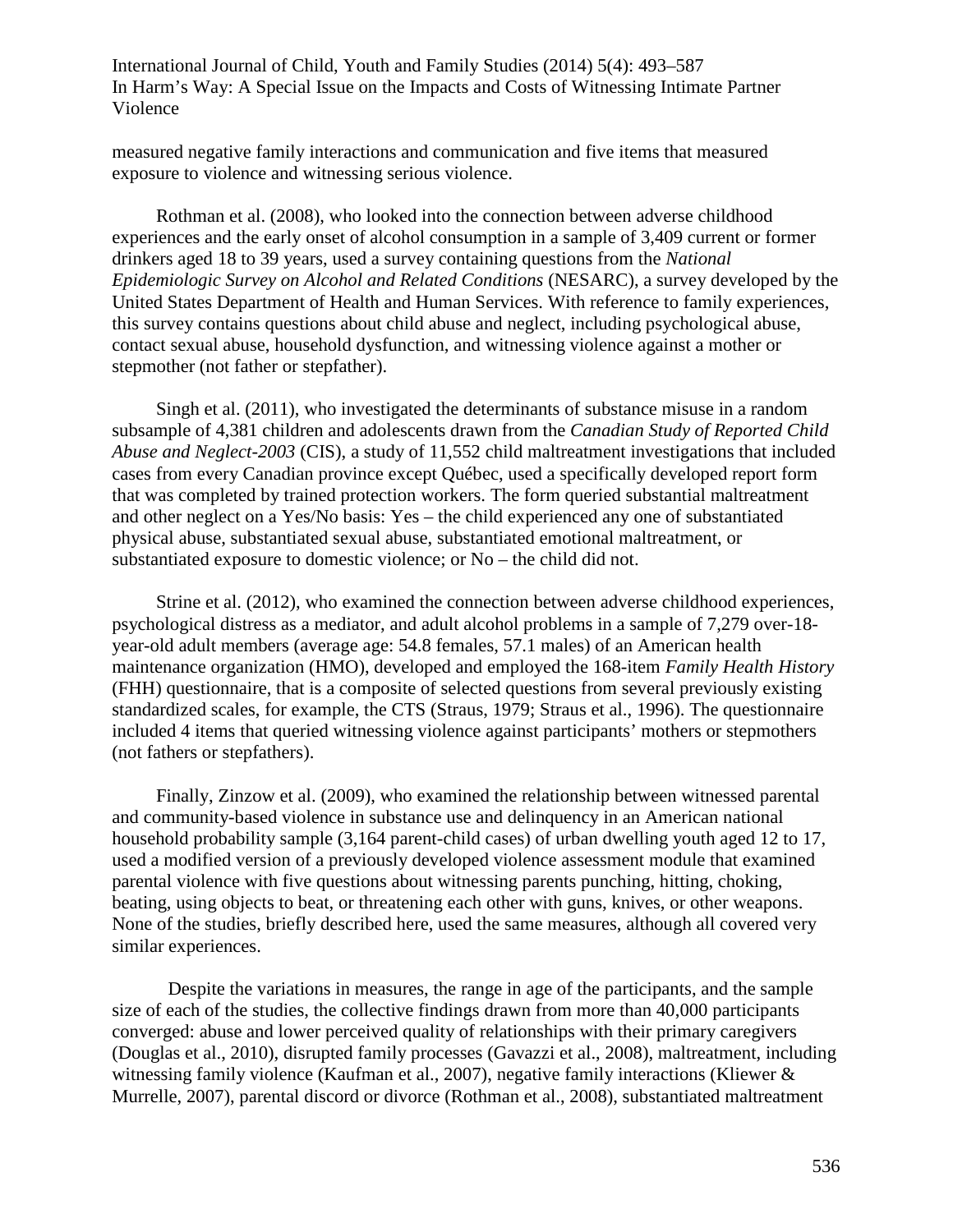including substantiated exposure to domestic violence (Singh et al., 2011), and witnessed violence (Zinzow et al., 2009), played a significant role in the development of substance misuse and other issues. Only Strine et al. (2012) did not report a direct connection between family conflict variables (witnessing domestic abuse of mothers and stepmothers) and substance misuse, but the average age of participants was considerably higher than that of the participants in the other studies, and Strine et al.'s emphasis was on psychological distress as a mediator for alcohol problems rather on the direct relationship between the individual variables they queried and substance misuse issues. If we set aside Strine et al.'s 7,279 participants and focus on the findings from the six studies that reported similar age ranges (Kaufman et al., 2007; Kliewer & Murrelle, 2007; Rothman et al., 2008; Singh et al., 2011; Zinzow et al., 2009) and the data from their 31,034 participants, collectively, these large, representative sample correlational and retrospective studies provide strong evidence that negative family interactions that include witnessing family violence, play a significant role in the development of substance misuse issues.

These correlational studies, taken together with the longitudinal studies described earlier, certainly add to the evidence that implicates witnessing IPV as a source of significant risk for problematic substance misuse issues in adolescence and adulthood. While there may still be room to argue on the basis of the longitudinal studies that the long-term effects of witnessing IPV may only pertain to females (Smith et al., 2010), or that females and males are both affected but males ultimately experience an even stronger effect (Begle et al., 2011; Skeer et al., 2009), the additive weight of the research provides a strong case for taking seriously the impact of witnessing IPV on the development of substance misuse issues, especially because substance misuse is also strongly implicated in delinquency and crime.

# **Delinquency, Crime, and Victimization**

Much of the current research examining the link between exposure to domestic violence and violent or aggressive behaviour has examined compounding factors, such as that of exposure to domestic violence and adolescent maltreatment (Mejia, Kliewer, & Williams, 2006; Park, Smith, & Ireland, 2012; Sousa et al., 2011). Both targeted child abuse and IPV contribute substantively to an array of problematic outcomes. This overview summarizes the current research on the effects on children and youth of the adversity package (Jirapramukpitak et al., 2011), that is, the "family burden" (Kassis et al., 2013) of the exposure to family violence and delinquency and crime. However, although both witnessing IPV and experiencing violence are associated with the highest level of negative adjustment problems, exposure to IPV only is also associated with delinquency and substance use (Ellonen, Piispa, Peltonen, & Oranen, 2013).

Although we chose to focus our attention on research conducted from 2006 onwards, for our consideration of crime, delinquency, and victimization, we also believed it important to include four earlier reviews that covered additional material from 1994 to 2003 and provided the basis for the more recent reviews upon which we concentrated. The first of these four reviews, Schwartz, Rendon, and Hsieh (1994), still focused on child maltreatment rather than children's exposure to aggression and violence between their parents or caregivers, but nonetheless drew our attention to some key issues in the research that has been generated about family violence and child abuse and their effects: Although a link has been established between family violence,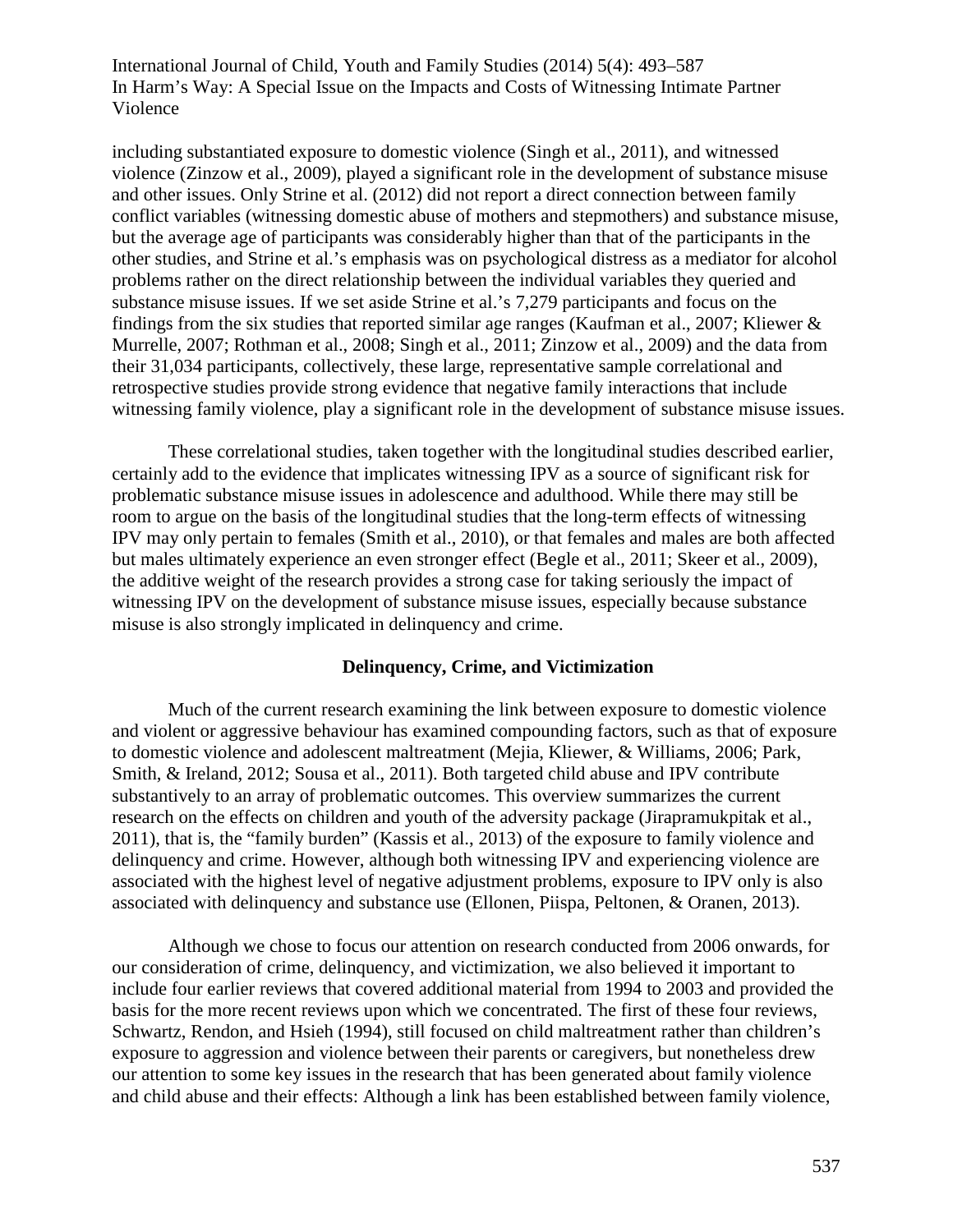particularly child maltreatment and neglect, and delinquency, the wide range of methodologies for examining these links, the notable variation in definitions for what constitutes violence, maltreatment, and delinquency, and the possible selection biases in sample populations, create challenges for those who attempt to systematically analyze this literature. Schwartz et al. therefore suggest that where reviews of this literature are concerned, one should tread carefully and select for inclusion only those studies that have rigorously dealt with the issues outlined above. That is, studies that: (a) employed comparable methodologies that could be independently replicated; (b) were based on prospective rather than retrospective data; (c) utilized comparable standardized tools and definitions; and (d) accounted for sampling biases such as drawing only from women's shelters and transition house populations and from present and former children in care or from incarcerated youth and adults.

Buehler et al. (1997), in their meta-analysis of interparental conflict and youth problem behaviours, did just as Schwartz et al. (1994) suggested and from a body of literature that spanned 15 years, selected 68 studies that met the required criteria for definitional agreement and sampling and for data that allowed the calculation of effect size. After conducting their rigorous meta-analysis, Buehler et al. reported an average effect size of .32 and noted "a consistent and important association between inter-parental conflict and youth problem behaviors" (p. 243). Following Buehler et al. (1997), Kitzmann et al. (2003) also conducted a meta-analysis of the psychosocial outcomes of children exposed to family violence. In their analysis, Kitzmann et al. acknowledged the earlier work of Buehler and others but noted that this work included in a wide spectrum of forms of marital discord and conflict strategies, not only exposure to physical aggression between parents. Although Buehler et al. made an important contribution to our overall understanding of the effect of interparental conflict, their analysis does not inform us specifically about the effects of witnessing interparental violence. To that end, Kitzmann et al. (2003) examined 118 studies (84 journal articles, 5 book chapters, and 29 theses or dissertations) published between 1978 and 2000. The selected studies allowed outcome comparisons for: (a) child witnesses of interparental violence and non-witnesses; (b) child witnesses of interparental violence and child witnesses (only) of interparental verbal aggression; (c) child witnesses of interparental violence and children who had been physically abused; and (d) child witnesses of interparental violence and physically abused children, along with a systematic comparison of the reported outcomes of correlational studies of exposure to the four conditions described above. All 118 selected studies yielded a significant association between exposure to interparental aggression and/or violence and to physical abuse and poor child outcomes. Witnessing interparental violence creates a notable risk, one that is at least as problematic as direct abuse at the hands of one's parents.

Wolfe et al. (2003), who conducted their meta-analysis almost concurrently with Kitzmann et al. (2003), and reference Kitzmann and colleagues, selected only 41 studies for their analysis. Still, Wolfe et al.'s analysis, while premised on even more conservative methodological parameters than Kitzmann et al.'s, shows considerable overlap with that of Kitzmann et al. (33 of the 41 studies analyzed by Wolfe et al. were the same as those included by Kitzmann et al.). Not surprisingly, Wolfe et al. and Kitzmann et al. came to similar conclusions. Wolfe et al. therefore state that the "answer to whether or not children exposed to violence experience more difficulties than their peers emerged as an unequivocal yes" (p. 183).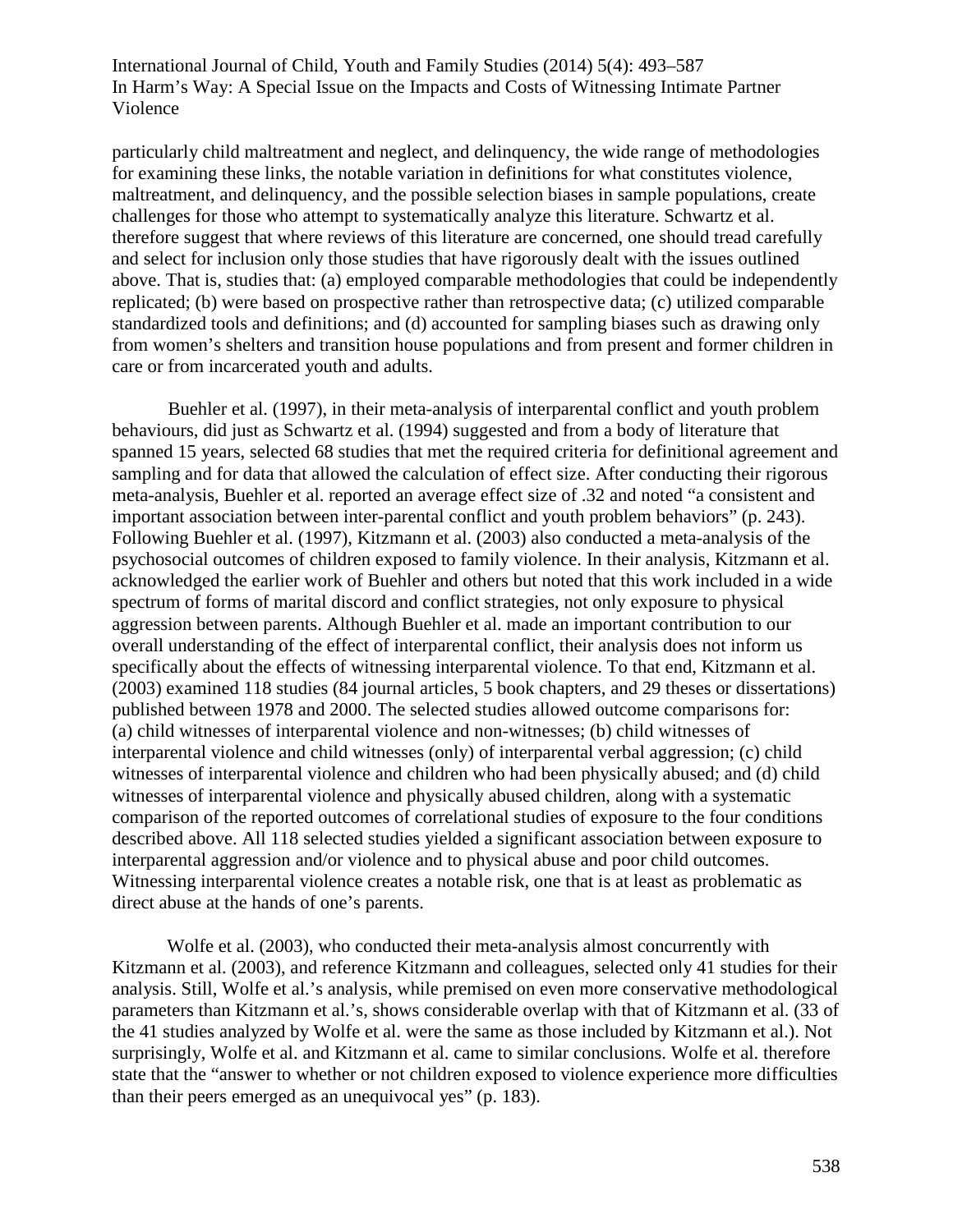By 2003, based on three meta-analyses of 194 studies, some of which were analyzed twice, a convergence of findings had emerged: Exposure to violence in the family has serious consequences for a significant number of children, a number that should not be ignored. Still, up to this point, the analyses focused on a range of poor externalized and internalized psychosocial outcomes rather than examining the effects of exposure to violence on each of these outcomes separately. This problem persists even in more recent work and should perhaps be acknowledged not as a limitation of that work but as likely an accurate reflection of the reality that poor child and youth outcomes cannot be neatly sorted into discrete non-overlapping categories. This overlap, and with it the inability to neatly pinpoint which outcomes are tied to which outcomes, necessitates an understanding of the impacts of domestic violence that is dynamic even while striving to sort out differential impacts and outcomes.

A dynamic understanding of the impact of exposure to domestic violence on the health and development of children is summarized in Holt et al.'s (2008) review of 143 peer-reviewed articles selected from over 1,000 studies conducted in the 11-year period between 1995 and 2006. This review, which also included research that was previously analyzed (for example, Kitzmann et al., 2003; Wolfe et al., 2003), focused specifically on those studies that examined children and young people's outcomes through reports, surveys, and other measures that directly involved these children and youth rather than eliciting the views of their parents, shelter workers, and other professionals as a way to gauge these outcomes. This focus on child and youth experience rather than on others' (mediated) perspectives of that experience is what lends particular significance to Holt et al.'s review. As Holt et al. point out, although we have more than three decades of research on the scope and consequences of children's exposure to domestic violence it is only within the last decade or so, that we have begun to acknowledge that children are indeed "dynamic in their efforts to make sense of their experiences while navigating their way around the complexity and terror intrinsic to domestic violence" (p. 798).

Holt et al. underline the fact that children are not just passive recipients of experience – recipients who merely replicate and reproduce what they see, hear, taste, touch, and feel; they also interpret their experiences and use their interpretations to draw conclusions about self, others, and the world. Further, as Holt et al. show, as children grow and develop, they shift and change their understanding of and their responses to exposure to domestic violence. Thus the impacts of domestic violence are developmentally linked and negative child outcomes are, as Wolfe et al. (2003) noted, processes rather than once and for all absolutes.

### *Developmental Pathways*

The impact of frequent exposure to IPV may have long-term negative outcomes on a child's aggressive and externalizing behaviour. For instance, one American study found no significant differences in aggressive behavioural problems among children exposed to frequent IPV between birth and 3 years of age and their non-exposed peers (Holmes, 2013). However, over time, the children who were more frequently exposed between birth and 3 years of age were found to exhibit more aggressive behaviour 5 years later (Holmes, 2013). Thus, where the impacts of domestic violence on youth delinquency and crime and later adult crime are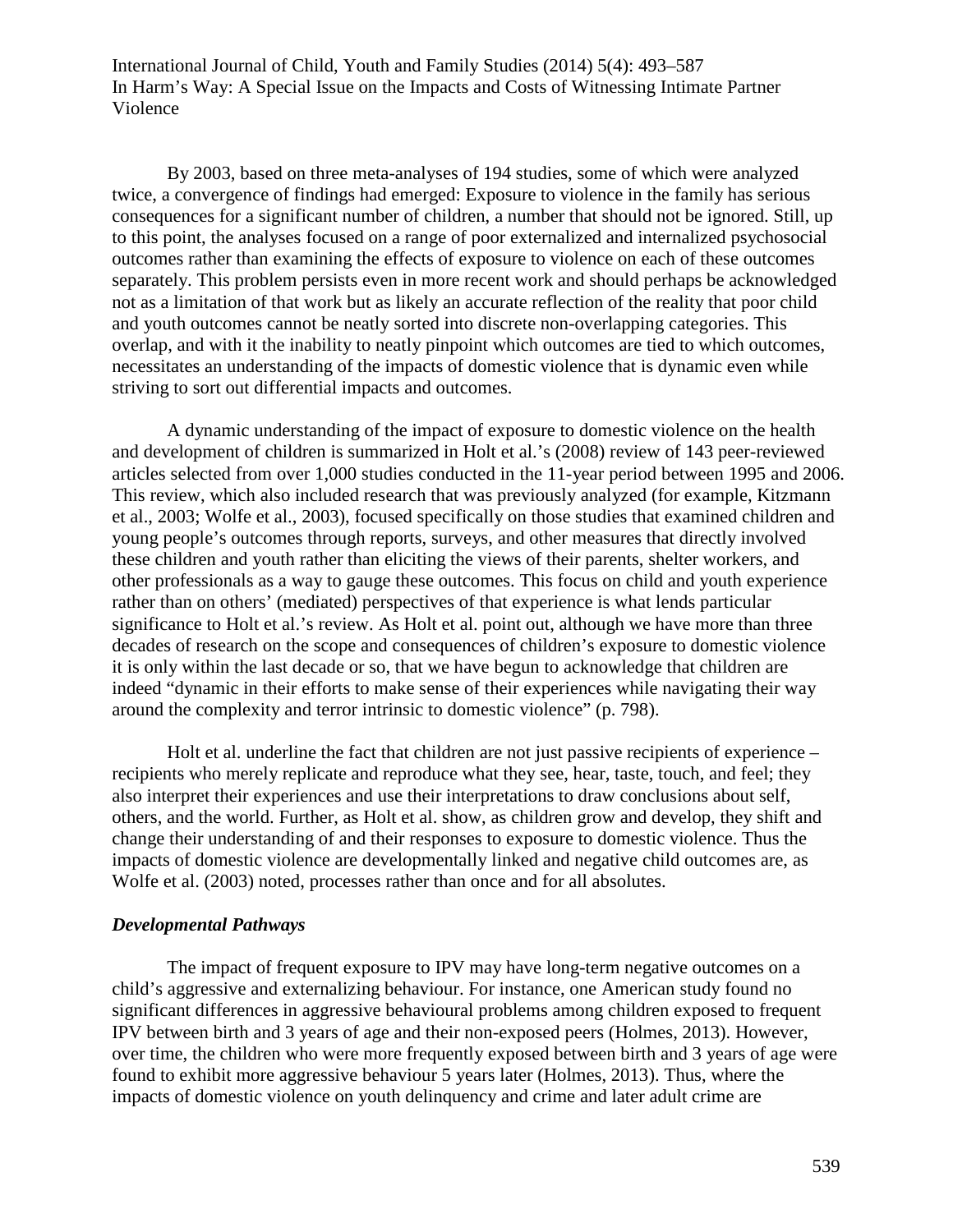concerned, the pathway is also developmental. For example, the first manifestations of later behavioural and criminal problems may appear as: problems with attachment for infants and toddlers (McIntosh, 2002); behavioural problems like temper tantrums and aggression in preschoolers (Cunningham & Baker, 2004; Huth-Bocks, Levendosky, & Semel, 2001); antisocial rationales (Cunningham & Baker, 2004); difficulties with aggression and adhering to rules, poor social skills, engagement in bullying others, being bullied during the school-age years (Bauer et al., 2006; Cunningham & Baker, 2004; Knous-Westfall, Ehrensaft, MacDonell, & Cohen, 2012; Lundy & Grossman, 2005; Voisin & Hong, 2012); and then delinquency and crime in adolescence and adulthood (Leschied, Chiodo, Nowicki, & Rodger, 2008).

Leschied et al. (2008) took up the developmental understanding of criminal behaviour in their meta-analysis of 38 prospective and longitudinal studies that examined the impact of negative early childhood experiences and detrimental family factors on adult offending in a total of 66,647 participants (68% from continental Western Europe; 24.7% from the United States; 6.3% from the United Kingdom, Australia, and New Zealand) who were followed from a mean age of 10.5 until they reached a mean age of 24.5. Leschied et al. also emphasized dynamic over static characteristics of experience and calculated effect sizes for the factors that the 38 studies reported. They found that overall, across all age groups, externalizing issues (e.g., lack of selfcontrol, antisocial behaviour, hyperactivity, and conduct disorder) were satisfactory predictors of adult criminality with the predictive strength becoming stronger as the behavioural issue persisted over time (effect size was .20 in early childhood, .31 in mid-childhood, and a robust .52 in adolescence). As well, the most potent family factors that were predictive of adult criminality across all studies were: parent management that is coercive, inconsistent, lacking in supervision, and a child or youth becoming involved with the child welfare system.

# *Parenting and Delinquency*

In their meta-analysis of 161 published and unpublished manuscripts about the association of parenting and delinquency, Hoeve et al. (2009) point out that parenting should not be examined in isolation from an examination of other familial factors, but interestingly confine their analysis to a range of parenting behaviours without making reference to either contextual or interfamilial factors. Still, they provide convincing evidence for a significant relationship between harsh, hostile, rejecting, controlling, and neglectful parenting with delinquency, evidence that again raises the spectre of an overall negative family climate. Lescheid et al. (2008) did include family dynamics in their meta-analysis and found adverse family environments that include family violence implicated in the question of dynamic risk and the prediction of criminality. They state:

[T]he nature of parent management viewed as inconsistent, harsh, or punitive, along with a child's experience with violence in the home, both as a witness and as a victim proved to be particularly strong family-based predictors […] it is the combination of factors as well as the intensity of a specific risk factor that leads to the overall potency of prediction […] child-specific risk – including a variety of behavioral disorders *in combination with*  [italics in the original] being the recipient of harsh or inconsistent parenting and exposure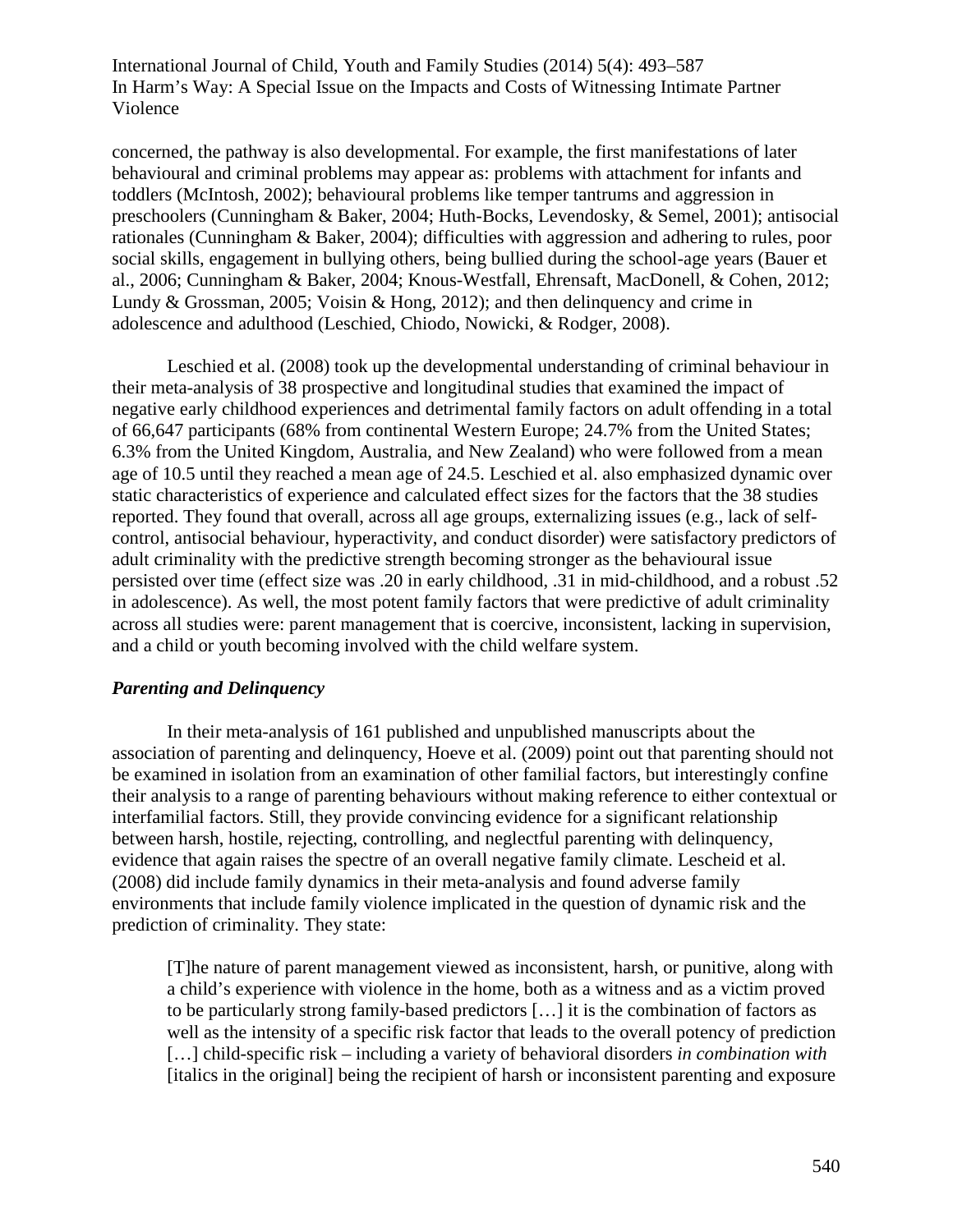and victimization of violence within the home that can co-occur or follow in a sequence of risk – can incrementally increase the accuracy of [risk] prediction. (p. 458)

Criminality, like many social problems, cannot be traced to a single cause or contributing factor but violence in the family – whether in the form of targeted abuse, hostile, harsh and punitive parenting, exposure to IPV, or a combination of these – creates serious risk for criminality and other negative outcomes. While the precursors to criminality may be experienced in the private domain of the family home, the impacts that emanate from that private experience are felt far beyond the family domain and very quickly become a broadly shared concern.

Violence that is enacted upon family members by family members is, of course, a chargeable offence; it is a crime. The extent of this crime in Canada has been under careful scrutiny for some time and has been the focus of the Family Violence Initiative or FVI (Public Health Agency of Canada, 2013) since 1998. The FVI is a comprehensive Government of Canada program led by the Public Health Agency of Canada and involving 15 departments, agencies, and Crown corporations working in concert to reduce the occurrence of family violence. Each year, the FVI, in conjunction with Statistics Canada, releases an annual report that tracks the nature and extent of family violence in this country. It is of great importance to our understanding of the impact of family violence on crime, and the intergenerational transmission of this criminal behaviour, that we take a close look at the role of family violence in the overall distribution of crime in Canada and that we note the developments in our understanding that have occurred in recent years. The following excerpt from the 2010 Family Violence in Canada Statistical Profile illustrates this point:

Recently, there has been some consideration within the research community both nationally and internationally and by federal, provincial and territorial governments towards including all types of intimate partner relationships, including dating partners, in a definition of family violence […] Violence against dating partners has been argued to fall within the definition of family violence, due to its many similarities with spousal violence […because] research has found that the characteristics of police-reported dating violence generally mirror those of spousal violence […and because] research has [also] found that individuals' experiences in early dating relationships can have an impact on future patterns of violence for both victims and abusers. (Varcoe et al., 2011, p. 9)

The inclusion of dating violence in the definition of IPV highlights two important findings in the Canadian context:

1. The victimization rate for police-reported IPV is 341/100,000 for people aged 15 years and older, a rate that is almost 2.5 times higher than police recorded rates for family violence against children, parents, or other family members where the reported rate is 141/100,000; and

2. Even when compared to the police-reported rate for stranger violence (287/100,000), the greatest risk for victimization is to be found in intimate partner relationships (Sinha, 2013).

These rates not only speak to victimization, they also provide a record of chargeable offences, that is, criminal activity. It is especially in the perpetration of IPV that the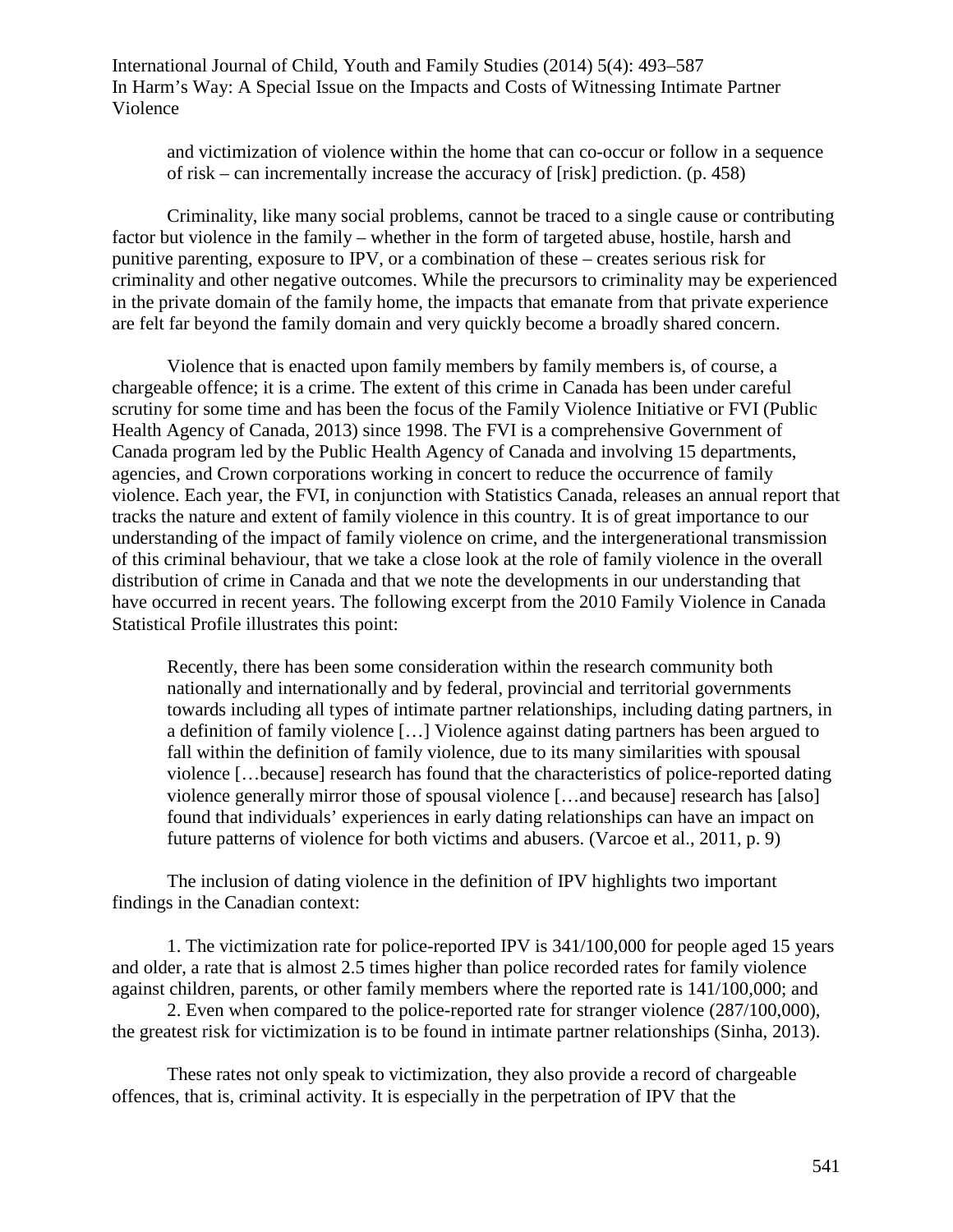intergenerational transmission of crime is most apparent. As noted by Schwartz, Hage, Bush, and Burns (2006), in their narrative review of the 143 studies on witnessing and/or experiencing violence in the family and poor parenting practices generated since 1984, "witnessing and/or experiencing violence in the family of origin has been the most researched and accepted explanation for the intergenerational transmission process of intimate violence" (p. 206). They, too, suggest that there is no single mechanism or element at the core of the intergenerational transmission of IPV and suggest that rather than attempting to isolate single factors or characteristics in the search for a causal model, we consider instead what they describe as "multiple family-of-origin pathways to future intimate violence" (p. 207).

This model embraces the overlap between witnessing IPV and child abuse – also identified by Bedi and Goddard (2007) – and recognizes, as noted earlier in this review, that the impacts of domestic violence are dynamic rather than chain-like. As Schwartz et al. (2006) show, "detrimental family-of-origin factors not only model violent, abusive, and coercive behaviors but also have negative effects on intrapersonal (e.g., self-worth) and interpersonal (e.g., communication skills) development [and] may also damage the attachment between parent and child" (p. 216) and thereby model maladaptive relational templates. These maladaptive templates serve to continue the intergenerational transmission of intimate partner violence by ill equipping the next generation for positive attachment and by modelling violent crime toward those with whom one has one's closest connections.

In a study comparing a representative sample of 1,152 school-aged children to 148 juvenile offenders between the ages of 11 and 19 in Colombia, Mejia et al. (2006) examined the associations between direct and indirect mechanisms of family violence and adolescent maltreatment with aggression and impaired prosocial behaviour. These researchers found that exposure to domestic violence was both directly  $(.06, p < .001)$  and indirectly  $(.09, p < .001)$ associated with violent behaviour. They also found that children who were exposed to both family violence and childhood maltreatment "reported greater levels of violent behaviors, such as carrying weapons, knives, or responding by physically fighting, and limited capacity to respond proactively towards others" (Mejia et al., 2006, p. 265). Similarly, Park et al. (2012) used longitudinal data collected from youths 14 years old to adulthood, from the RYDS, to explore the co-occurrence of domestic violence exposure and child maltreatment and found that, although maltreatment has a stronger overall impact on negative behavioural outcomes such as antisocial or violent behaviour in both adolescence and adulthood, exposure to severe IPV does have an independent impact on committing violent crime.

Being exposed to domestic violence in youth may also have long-term negative consequences that result in other violent or criminal behaviour. Witnessing IPV in childhood may increase the risk of perpetrating aggressive behaviour or IPV during adolescence and adulthood (Adams, 2009; Caldeira & Woodin, 2012; Fergusson et al., 2008b; Lohman, Neppl, Senia, & Schofield, 2013; Mandal & Hindin, 2013; Moretti, Obsuth, Odgers, & Reebye, 2006; Murrell, Christoff, & Henning, 2007; Roberts, Gilman, Fitzmaurice, Decker, & Koenen, 2010; Temple, Shorey, Tortolero, Wolfe, & Stuart, 2013) and may be associated with cognitive biases which condone abusive behaviour (Neighbors et al., 2013).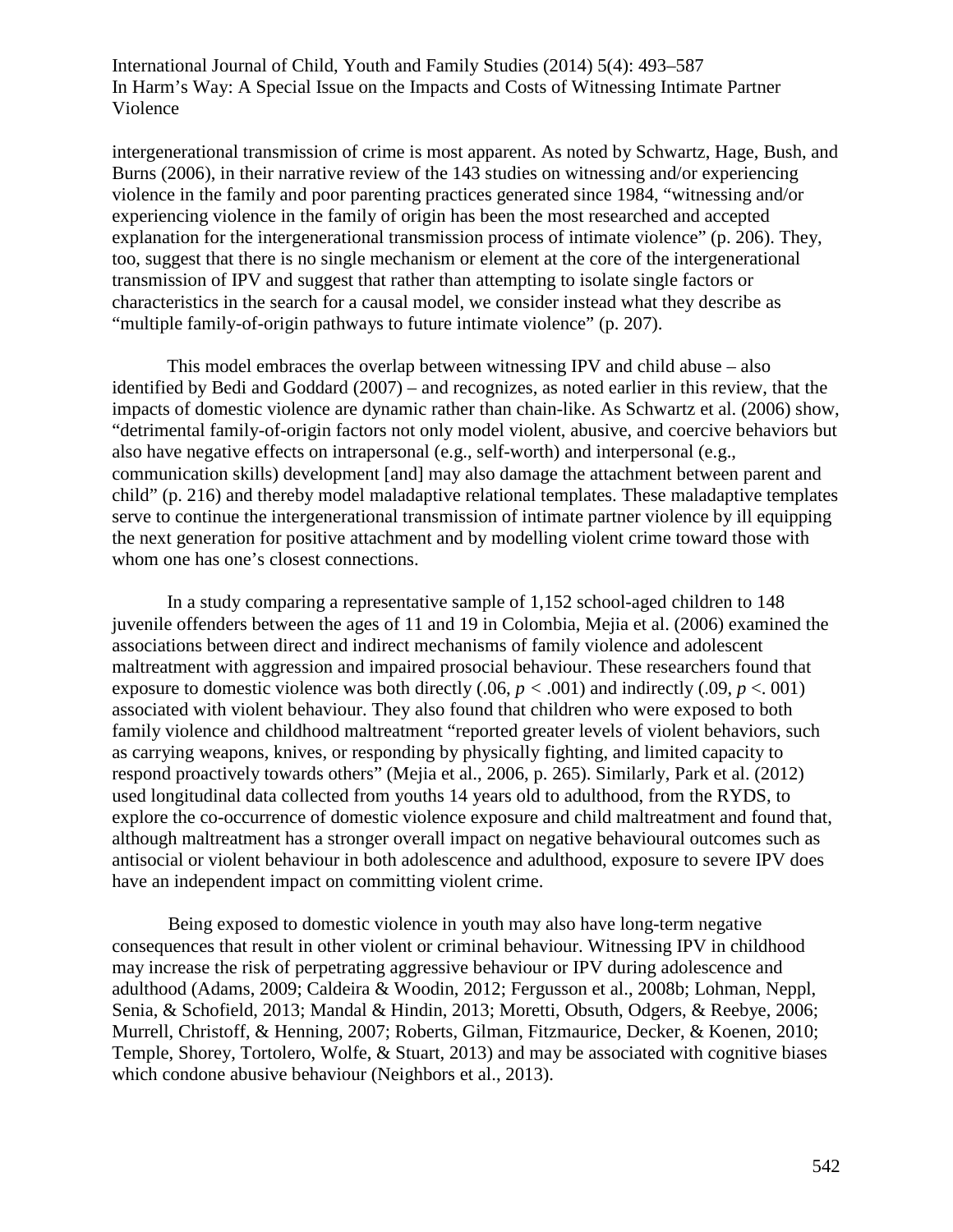Fergusson et al. (2008b) conducted a study that examined the developmental antecedents of IPV victimization and perpetration in a New Zealand birth cohort  $(n = 828)$ . The researchers found that individuals exposed to multiple psychosocial adversities in childhood, including family adversities in adolescence such as child abuse or family violence, and who showed longterm adjustment difficulties, were at a higher risk of domestic violence perpetration. Similarly, Moretti et al.'s (2006) study provides evidence that exposure to interparental violence increases an adolescent's risk of perpetrating aggressive acts against mothers, fathers, friends, and romantic partners. In their sample of 63 girls and 49 boys (ages 13 to 18), Moretti et al. found that females who witnessed their mothers' aggressive behaviour toward their partners were significantly more aggressive toward their peers and friends, whereas male youths who were exposed to their fathers' aggression were significantly more aggressive toward their friends. Both male and female adolescents who observed their mothers' aggression toward their partners also reported significantly higher levels of aggression toward their romantic partners. Murrell et al. (2007) examined a sample of 1,099 adult males arrested for battery and also found that as exposure to domestic violence as a child increased, so did the frequency of domestic violence offences perpetrated.

Social learning theory may play a role in the perpetration of domestic violence during adulthood by individuals who were exposed to domestic violence in childhood. Adams (2009) examined data collected from in-depth interviews with 51 men who killed or attempted to kill their partners. Adams' (2009) research supports the social learning theory of domestic violence that it is "first learned by parenting modeling and then socially reinforced through peer and cultural supports of male dominance within male-female relationships" (p. 228). However, Gover, Jennings, Tomsich, Park, and Rennison's (2011) study examining social learning and self-control theories in a sample of South Korean and American college students found that observing domestic violence in childhood "was not a predictor of psychological violence in the college student samples", which may indicate that "modeling does not appear to cross types of violence (i.e., physical and psychological)" (p. 311).

Exposure to either domestic violence or child abuse has also been found to affect a child's attachment to their parents and antisocial behaviour (Sousa et al., 2011). Youth who have a stronger attachment to their parents have lower risks of antisocial behaviour during adolescence (Sousa et al., 2011). The connection between in-home exposure to IPV and subsequent aggressive and antisocial behaviour is also well supported by recent longitudinal research conducted by Ireland and Smith (2009) who followed 1,000 urban American youth from age 14 to adulthood using prospective data gathered in the RYDS (Browning, 1999; Thornberry, Krohn, Lizotte, Smith, & Porter, 1998), a study that examined the impact of family process factors on delinquency and youth development. Ireland and Smith's findings are compelling. Using bivariate and multivariate logistical regression, they showed that: (a) the risk of violent crime in adolescence is 1.7 times greater if the adolescent resides in a partner-violent family; (b) caregiver severe partner violence is significantly related to self-reported violent crime; (c) being raised in a partner-violent family significantly increases the risk of both antisocial behaviour and relationship violence in early adulthood; and (d) none of the differences between male and female coefficients achieved statistical significance  $(p < .05)$ .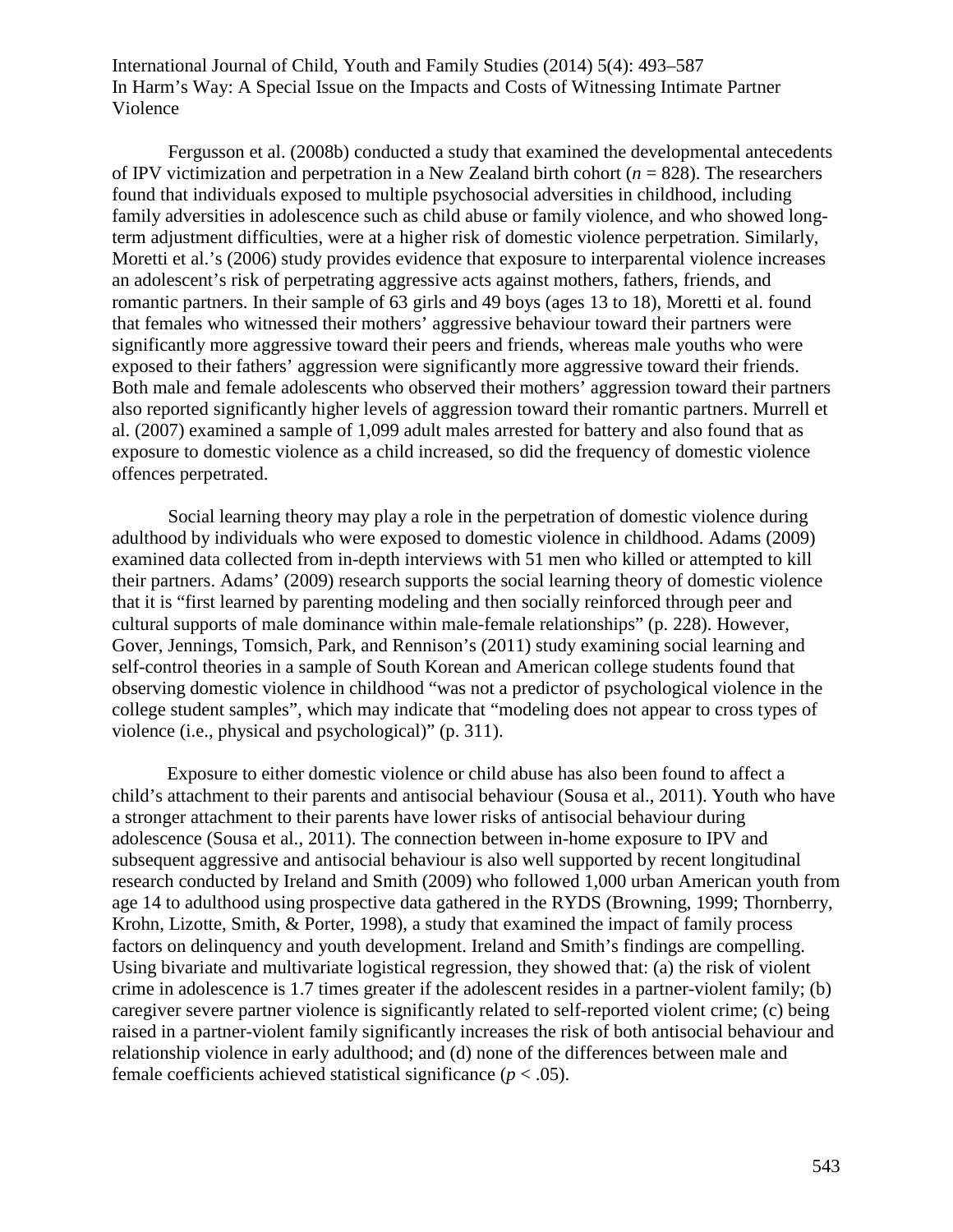Even the non-violent aspects of interparental conflict are implicated in the transmission of intimate partner violence, specifically in dating violence in adolescence (Tschann et al., 2009). In their longitudinal study of 150 Mexican-American and European-American male and female adolescents, Tshann et al. used multiple regression and path analyses and found that both nonviolent parental conflict and interparental violence were predictive of mutual verbal aggression, dating violence victimization, especially for girls, and dating violence perpetration for both sexes, especially for boys. Both sexes were affected by exposure to parental conflict and violence and both sexes were at significant risk for becoming victims and/or perpetrators of romantic partner violence, and therefore, at heightened risk for involvement in criminal behaviour.

If exposure to interparental violence is tantamount to child abuse (Bedi & Goddard, 2007), and such exposure is at the same time significantly predictive of future involvement in delinquency, crime, and the use of violence against romantic partners, then surely a concerted effort aimed at preventing intimate partner and romantic partner violence would make a strong contribution to crime prevention. As Sinha (2013) documents:

Intimate partner violence, including both spousal and dating violence, accounts for one in every four violent crimes reported to police. In 2011, there were approximately 97,500 victims of intimate partner violence, representing a rate of 341 victims per 100,000 population […] Violence by a dating partner was more prevalent than violence committed by any other type of perpetrator, including one of the most common – friends or acquaintances. In particular, the rate of violence by a dating partner was 10% higher than the rate of violence committed by friends or acquaintances, 42% higher than stranger violence and nearly three times higher than non-spousal family violence. (p. 38)

It would seem then that for many people, the perpetration of crime and the experience of victimization are most closely connected to those with whom they have their closest relationships.

#### *Interpersonal Victimization*

In addition to the perpetration of crime, youth exposed to domestic violence are at an increased risk for criminal and violent victimization compared to non-exposed youth (Mitchell & Finkelhor, 2001; Schewe, Riger, Howard, Staggs, & Mason, 2006), which may compound the mental health impacts of early IPV exposure. Mitchell and Finkelhor (2001) examined data from the 1996, 1997, and 1998 American National Crime Victimization Surveys and compared survey participants of households with at least one youth who was exposed to: (a) at least one incident of domestic violence against an adult (*n =* 352 households, 627 youth); (b) at least one incident of violence against an adult by a nondomestic person (*n =* 1,993 households, 3,534 youth); or (c) no crime or violence against an adult (*n =* 2,333 households, 4,106 youth). The study authors found that living in a household with domestic violence increased both boys' and girls' risk of victimization by 115% and 229%, respectively, as opposed to youth in households with no domestic violence (100% and 119%). Although some of these youths were victimized by the same perpetrator that committed domestic violence against an adult in their household, "most of the victimizations of youth from domestic violence households were at the hands of someone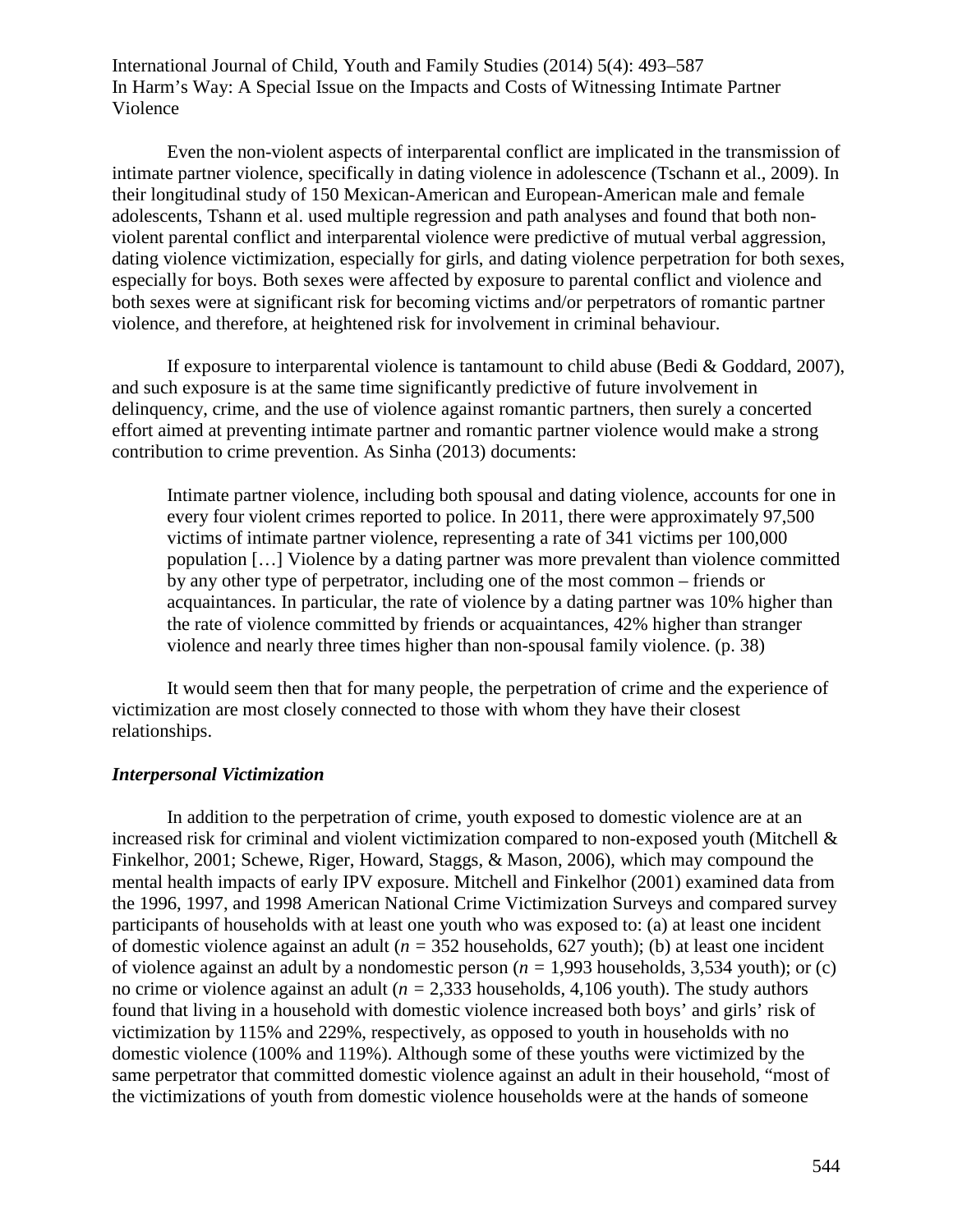outside of the family, suggesting that the impact of living in a violent household extends beyond interfamilial abuse" (Mitchell & Finkelhor, 2001, p. 958).

In another study examining welfare recipients in Illinois, Schewe et al. (2006) used data collected from a third wave of interviews with 814 women receiving welfare services and found that being exposed to domestic violence as a youth was a significant risk factor for sexual assault  $(p < .01)$  and domestic violence victimization  $(p < .001)$  in adulthood. The lifelong impacts of childhood exposure to IPV, however, do not end here. Even if this exposure does not lead to internalizing and or externalizing mental health and behavioural issues, substance misuse, delinquency and crime or victimization, there are additional risks pertaining to academic and employment outcomes, as discussed in the following section.

#### **Academic and Employment Outcomes**

The link between educational attainment and economic success is well demonstrated (Alexander, 2011; Currie & Widom, 2010; Macmillan & Hagan, 2004; Tanaka et al., 2011; Zielinski, 2009). According to Zielinski (2009), "better performance in school and higher educational attainment leads to higher income, better odds for employment, and more stable employment over time" (p. 675). Therefore, it is vital to consider educational deficits when considering the ongoing impacts of IPV exposure and employment outcomes. Zielinski further noted that, "maltreatment has consistently been found to serve as a significant risk factor for impaired cognitive and academic outcomes" (p. 675). She also cited several studies that demonstrated the negative effects of early victimization on educational attainment and highlighted the fact that maltreatment in childhood was associated with a higher risk of not completing high school.

Margolin and Gordis (2000) created a substantial list of additional functional deficits with lasting ramifications for children exposed to trauma. These effects include delayed cognitive development, poor academic performance, inability to react to stress adequately, dysregulation of the stress regulating system (i.e., the hypothalamic-pituitary-adrenal axis), abnormal hypothalamic pituitary growth hormone axis control, and limbic system dysfunction. Impairments in physical functioning, including body pain, general health, and vitality are also correlated with IPV (Dauvergne & Johnson, 2001; Tanaka et al., 2011).

Detrimental experiences that influence child development and pivotal transitions shape and alter the life course of individuals (Macmillan & Hagan, 2004). Self-report data on witnessing regular and consistent parental violence in adolescence is negatively associated with income and wealth, that is, net worth (Covey, Menard, & Franzese, 2013). This section of the literature review was written with the intention of explicating the relationship between exposure to IPV and employment outcomes. At this stage of the analysis, existing research indicates that there are a myriad of factors associated with IPV that put individuals at risk for problematic employment trajectories and future achievements. Although reviewed in summary, the psychopathological problems, psychosocial difficulties, and functional deficits convey general barriers to successful employment. However, the lack of research in this area reveals that relatively little is known about the ongoing consequences of IPV and future socioeconomic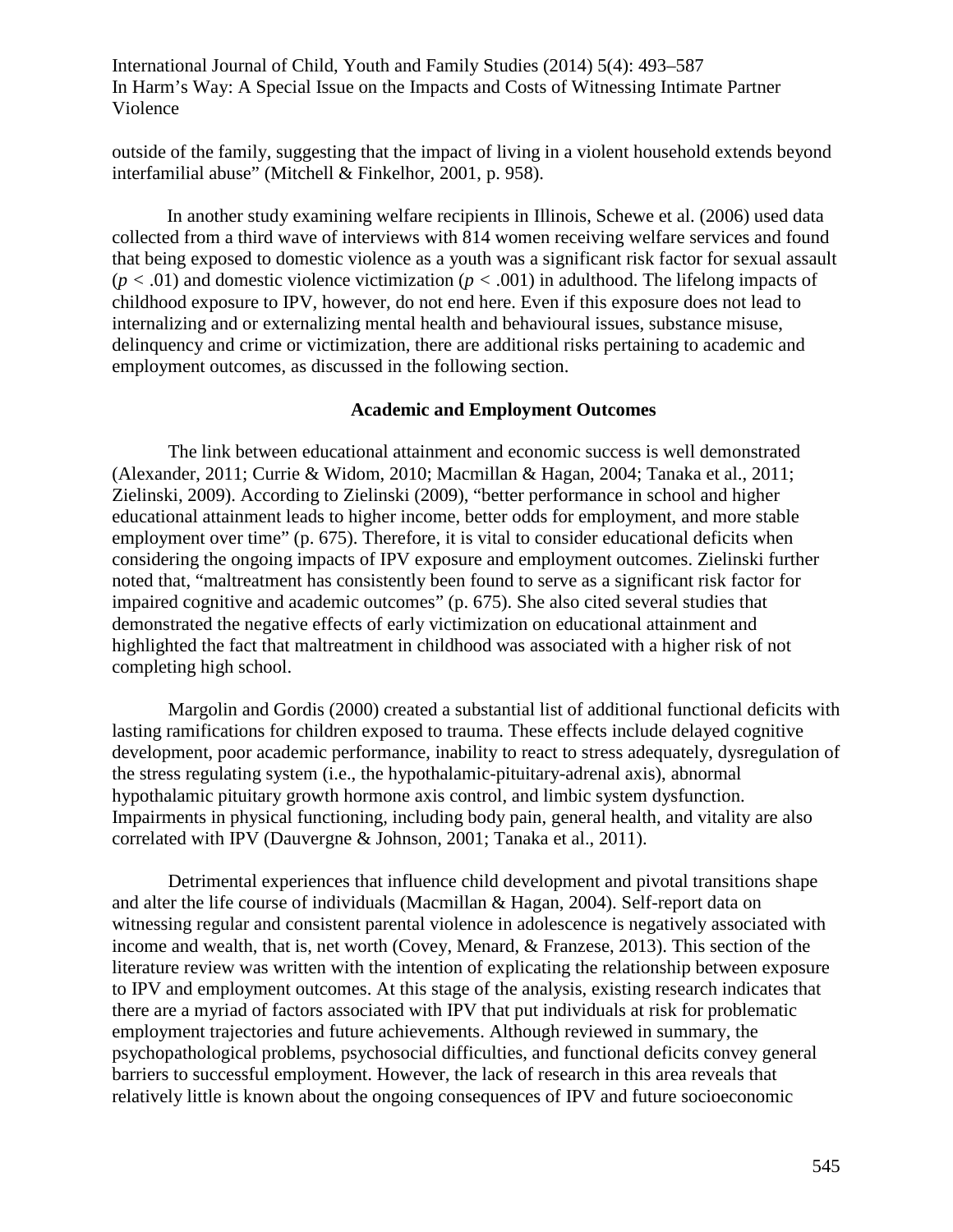outcomes. "This gap in our knowledge is surprising considering recent speculation that exposure to violence undermines socioeconomic attainments" (Macmillan & Hagan, 2004, p. 128). The current findings reinforce the need for new and continued investigation of the influence of IPV on employment variables. At this point, the impacts of IPV appear to lead to possible, and perhaps significant, socioeconomic disadvantage in the long run. With specific and applicable knowledge, subsequent intervention and prevention models may be able to moderate this particular effect.

### *Academic Outcomes*

Exposure to domestic violence has been considered a form of child maltreatment, which is known to impede children's academic performance and success (Coohey, Renner, Hua, Zhang, & Whitney, 2011). Yet, not all children who have been exposed to domestic violence have difficulties in school (Coohey et al., 2011). Because young children are disproportionately exposed to domestic violence, and are more limited in their ability to cope with the impacts of domestic violence, the effects of IPV exposure on early learning may be especially concerning (Baker & Cunningham, 2009).

*Intellectual ability.* Domestic violence impacts children's cognitive development by increasing stress levels and by impacting mothers' own mental health, which can in turn affect their relationships with their children (Busch & Lieberman, 2010). There is some evidence that multiple forms of adversity in childhood may be linked to IQ, with research indicating that children exposed to domestic violence have lower IQ scores than non-exposed children (Busch & Lieberman, 2010; Byrne & Taylor, 2007). According to Busch and Lieberman, this relationship may be moderated by mothers' attachment security, as their study found mothers' attachment to be associated with IQ scores, particularly verbal IQ scores, of preschool-aged children who had witnessed at least one incident of IPV in the previous year. A pilot study examining the relationship between children's exposure to trauma (including direct physical/sexual abuse and witnessing domestic violence) and deontic reasoning concluded that dissociation, rather than trauma exposure, predicted errors in this type of reasoning among school-aged children (DePrince, Chu, & Combs, 2008).

One longitudinal study (Coohey et al., 2011) used the Violence Exposure Scale to measure maltreated children's (*n =* 702) exposure to domestic violence in the form of witnessing IPV. Only 12.8% of the children in the sample reported domestic violence exposure and the study found that, although domestic violence exposure was related to reading scores, it was not related to children's overall academic achievement (Coohey et al., 2011). Exposure in this study was a measure of children's reports of witnessing domestic violence, rather than hearing or knowing about domestic violence. Another longitudinal study found that 12-year-old children who had witnessed family violence were 1.45 times more likely than non-witnesses to have low reading levels (Thompson & Whimper, 2010).

Cognitive development and intellectual ability, particularly verbal skills, are important for academic success (Graham-Bermann, Howell, Miller, Kwek, & Lilly, 2010). IPV exposure has been found to be associated with speech and language difficulties, with IPV-exposed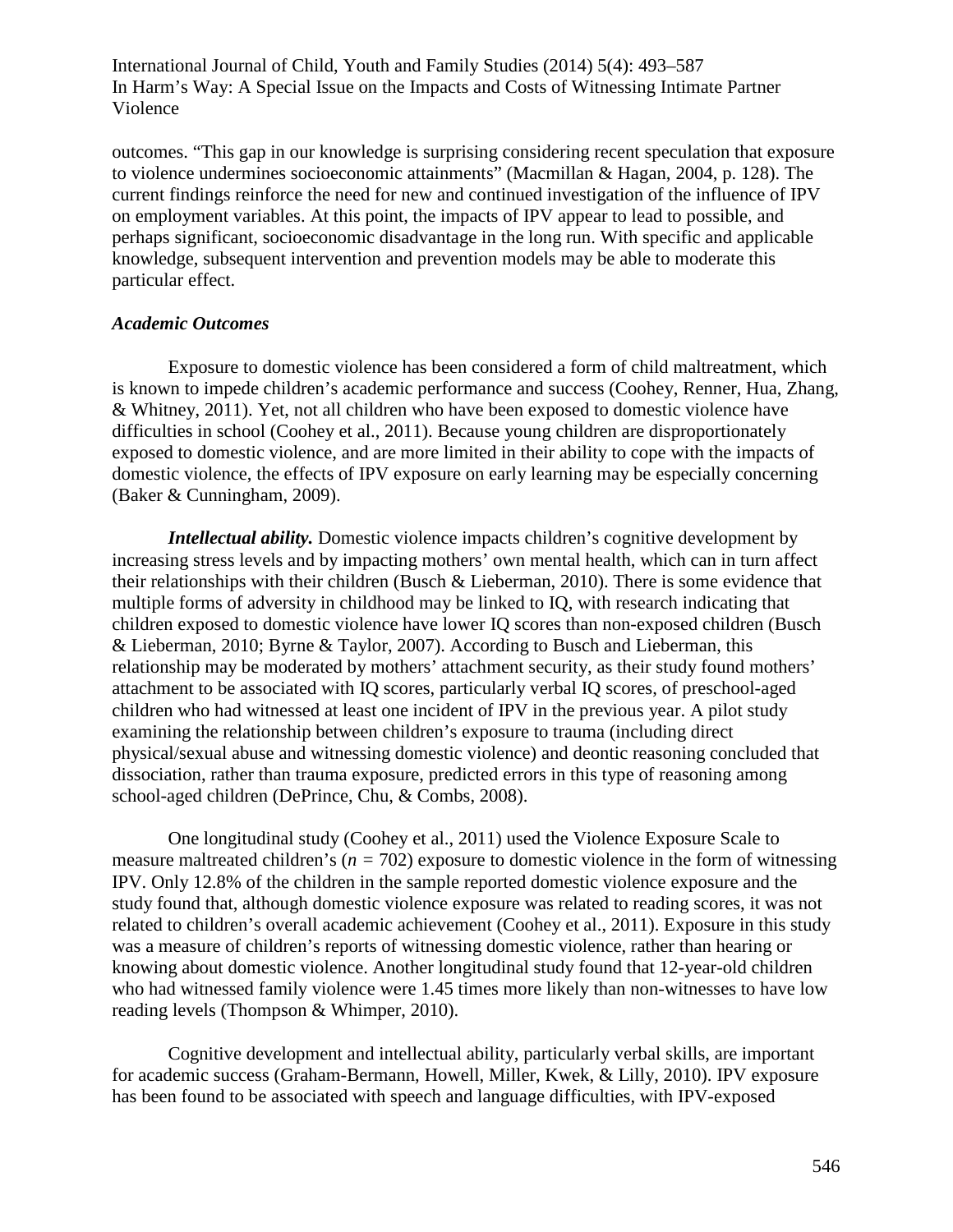children 7.5 times more likely to have been referred to a school-based speech pathologist than their non-exposed peers (Kernic et al., 2002). Another study found that mother-reported exposure to IPV for infants at 30 months old significantly predicted lower memory functioning for the children when they were 60 months old and entering school: When controlling for confounding variables, IPV exposure was able to predict lower short-term (β **=** -.46, *p <* .01), working (β = -.17,  $p < .05$ ), and deliberate (β = -.15,  $p < .05$ ) memory (Gustafsson et al., 2013). Other research has found that children exposed to domestic violence scored significantly lower on standardized tests of verbal ability than a national sample of same-aged children, and that this relationship was mediated by maternal education level (Graham-Bermann et al., 2010). A longitudinal study found that secure maternal attachment was associated with higher IQ scores in children who had been exposed to domestic violence, thus suggesting that parents play an important role in moderating the impact of domestic violence on their children (Busch  $\&$ Lieberman, 2010). Ybarra, Wilkens, and Lieberman's (2007) research also found that among 2 to 5-year-old children, those who witnessed domestic violence had lower verbal scores, poorer cognitive functioning, and higher internalizing behaviours than their non-exposed peers.

*Academic performance.* The overall association between IPV exposure and academic outcomes has been described as ambiguous (Knutson, Lawrence, Taber, Bank, & DeGarmo, 2009), though research has found exposure to physical marital aggression and violence to be associated with poor academic progress and performance (Haeseler, 2006; Jayasinghe et al., 2009; Margolin, Vickerman, Oliver, & Gordis, 2010; Peek-Asa et al., 2007). A study of Chinese adolescents in Hong Kong found witnessing domestic violence to be associated with cognitive functioning  $(-0.13, p < .05)$ , as measured by self and school reports of academic performance (Ho & Cheung, 2010). In this sample of 422 students (65% male, 35% female) aged 11 to 18, girls reported more exposure to (i.e., witnessing) domestic violence than boys. In a crosssectional study of 828 Sri Lankan children, aged 14 to 17, IPV exposure was found to be negatively associated with both school performance and attendance. Children who were exposed to current physical abuse of their mothers were found to be 2.8 times more likely to obtain an average grade of < 40% (i.e., a failing grade) and 3.8 times more likely to have school attendance < 80%, compared to their non-exposed peers (Jayasinghe et al., 2009).

A prospective, longitudinal study of 103 families found that children aged 9 and 10 who were exposed to physical marital aggression in the previous year were more likely to experience academic failure, as measured by failing grades, suspension, and/or expulsion (Margolin et al., 2010). Over half (59.2%) of the children in this sample reported being exposed to physical marital aggression at least once in the previous year, providing further evidence that a large number of children are exposed to IPV each year, and that this exposure has significant implications for their educational attainment and academic success.

Academic performance may be affected by exposure to domestic violence in a number of ways, both as a result of the negative effects of exposure on children and the impact of domestic violence on victims' ability to support their children's academic success. For instance, children may have difficulty focusing or concentrating because they are preoccupied with problems at home or are getting insufficient sleep (Buckley et al., 2007; Peek-Asa et al., 2007). The coping strategies of young children, while perhaps adaptive in the environment in which domestic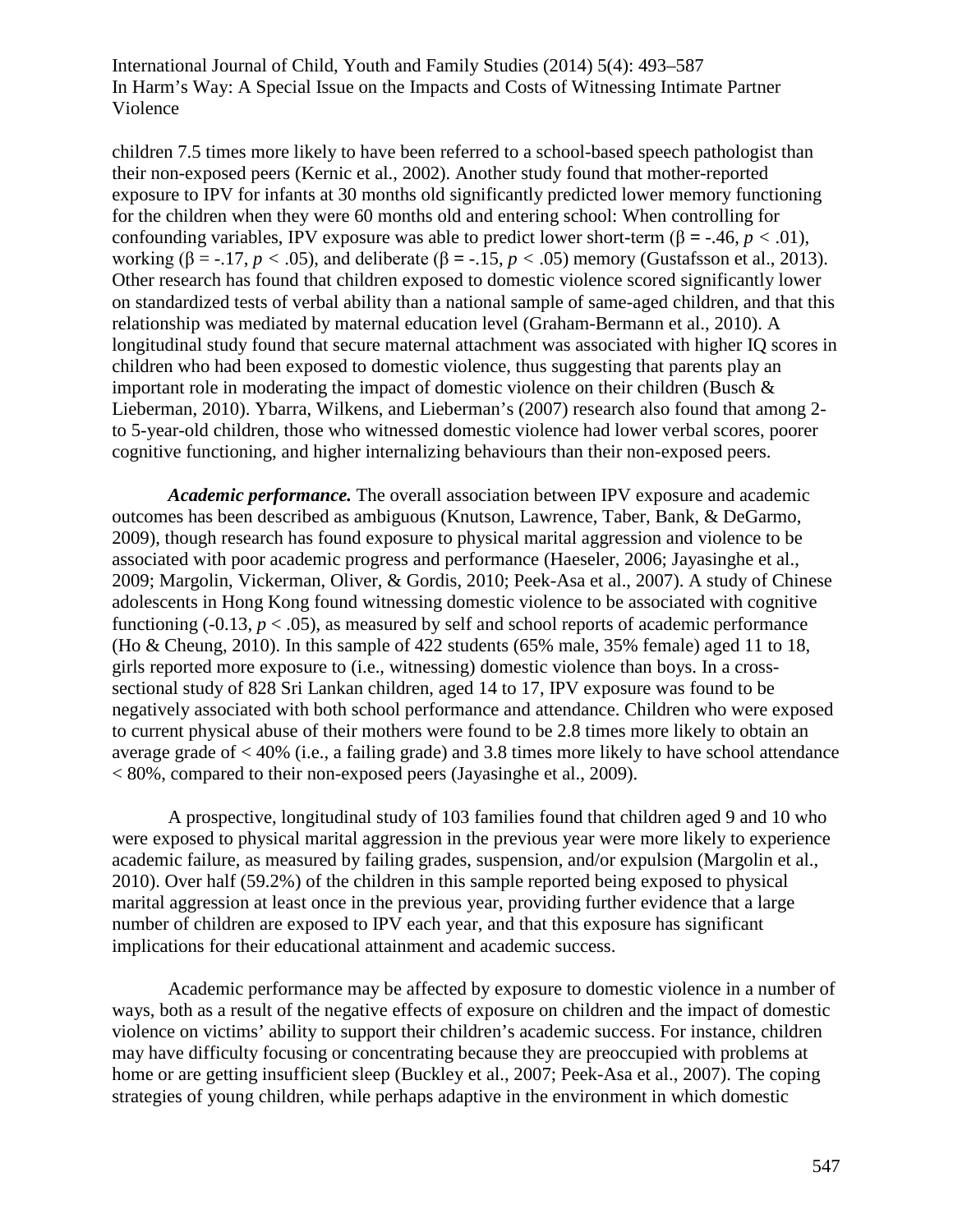violence is occurring, may not be adaptive in school settings and may interfere with their academic performance (Baker & Cunningham, 2009); that is, children who tune out noise to cope at home may similarly tune out teachers in the classroom (Baker & Cunningham, 2009). Some children and youth have difficulty studying or completing homework assignments due to ongoing conflict at home, which can in turn lead to conflict with teachers and detachment from school (Buckley et al., 2007; Peek-Asa et al., 2007). IPV exposure can also have an impact on children's emotional expression, which may interfere with their academic performance, as well as relationships with teachers and peers (Byrne & Taylor, 2007).

Research suggests that children who are exposed to domestic violence may not reach developmental or academic milestones as quickly as their peers (Baker & Cunningham, 2009). A rural population-based cohort study involving school-aged children found that those exposed to severe physical domestic violence scored 12.2 percentile points lower, on average, than their non-exposed peers, on standardized tests (Peek-Asa et al., 2007). The study found that standardized test score reductions were greater for girls than for boys, and for younger (i.e., under age 12) than older children. Additionally, the effects were stronger for language and math than for reading. The authors note, however, that they did not examine direct child abuse and that, given the strong correlation between abuse and IPV exposure, it is plausible that other confounding variables, such as child abuse, were responsible for test score reductions. However, another study of children exposed to maternal IPV found that exposure was not related to lower grades, special education, or being held back in school – all measures of poor academic performance. Yet, if children were also themselves abused, their GPAs were lower, on average, than those of their non-exposed peers, and they were at greater risk of being held back a grade in school (Kernic et al., 2002).

*Absenteeism and suspension.* Domestic violence may also be one reason that children move or change schools, which has the potential to disrupt their learning and affect their academic success (Baker & Cunningham, 2009). In some cases, the impact of domestic violence on children and youth may result in absenteeism or dropping out, suspension or expulsion from school, or being denied access to education (Byrne & Taylor, 2007). However, few teachers in Byrne and Taylor's (2007) study reported expulsion for children who displayed aggressive behaviour at school and were exposed to domestic violence at home. A study of Sri Lankan children found that those exposed to physical violence against their mothers were more likely to have both poor school attendance and performance (Jayasinghe et al., 2009). Another study of children exposed to domestic violence found them to be 1.6 times as likely to be absent from school, and 1.8 times as likely to be suspended from school, than their non-exposed peers (Kernic et al., 2002). Importantly, the likelihood that exposed children would be absent from school rose to 2.2 times the comparison group if those children were also themselves the victims of child abuse. The study did not find maternal IPV exposure to be associated with academic expulsion (Kernic et al., 2002). One longitudinal study found that the relationship between domestic violence exposure and dropping out of high school was moderated by peer communication and support (Tajima, Herrenkohl, Moylan, & Derr, 2011).

*Spillover effect on peers.* The impact of IPV exposure on school-aged children is not limited to children who are directly affected, but may also have residual effects on their peers. In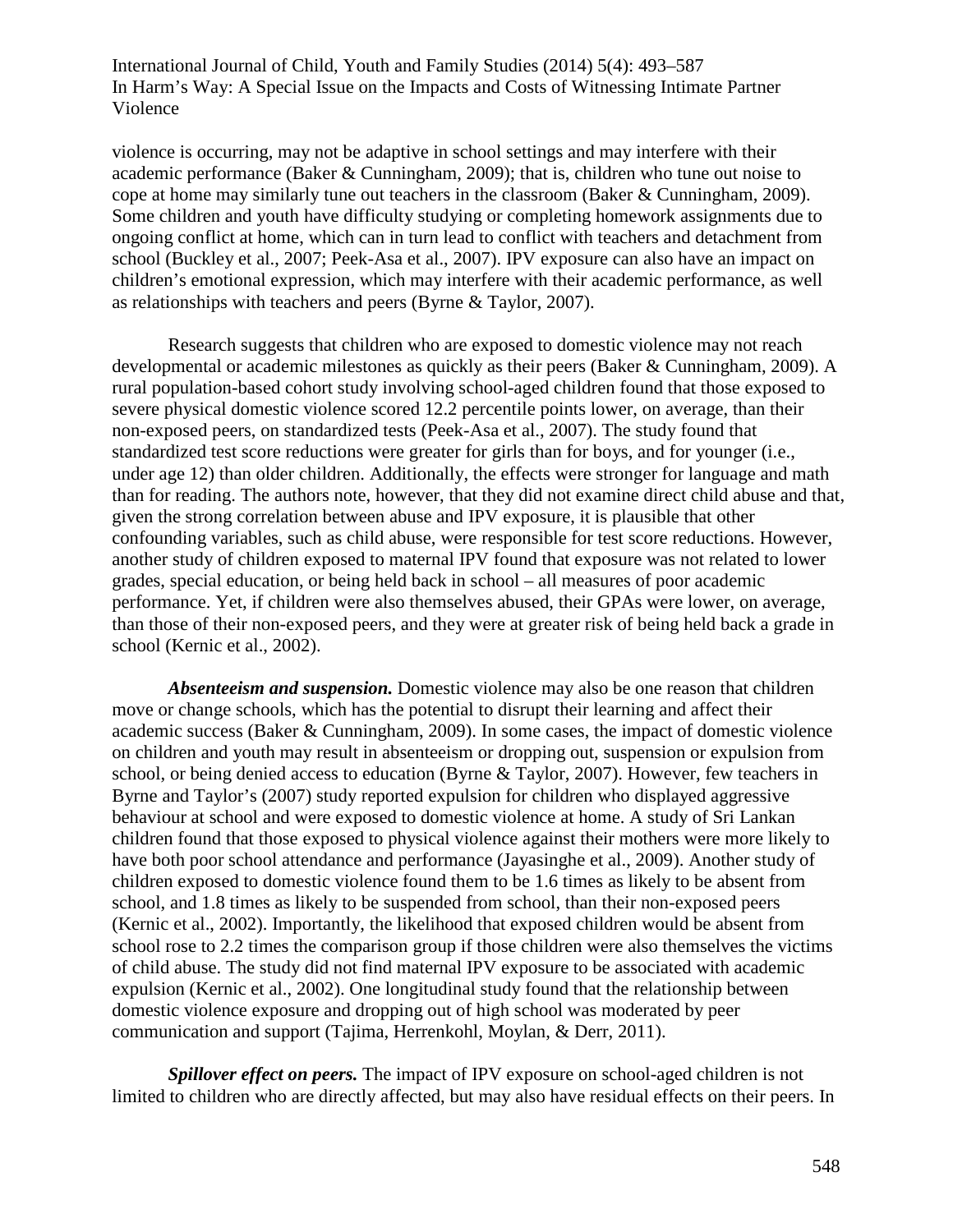a study that matched school records with domestic violence cases, identified through civil court records involving a request for protection, Carrell and Hoekstra (2010) estimated that adding "one more troubled peer in a classroom of 20 students reduces student [reading and math] test scores by 0.69 percentile points and increases the number of disciplinary infractions committed by 17 percent" (p. 226). The authors note that these effects were amplified for higher-income children whose lower-income peers have been exposed to domestic violence, and for boys whose male peers have been exposed to domestic violence. The "spillover" of domestic violence exposure for one child thus has impacts for other students in the classroom. It is unclear from this study whether negative academic outcomes stem from the disruptive behaviours of IPV-exposed students in the classroom that distract non-exposed peers or are observed because IPV-exposed students are slower learners, thereby slowing down the learning of other students. This study highlights the important implications of domestic violence exposure not only for children who live in households where such violence occurs, but also for their peers who may be indirectly exposed to the impacts of IPV at school.

While difficulties at home may interfere with academic success, not all children who are exposed to domestic violence at home will exhibit behavioural difficulties in school. Rather, Byrne and Taylor (2007) suggest "schools may be seen as a protective or resilience factor against the effects of domestic violence on children" (p. 187). Some exposed children adjust well to new school settings and make a concerted effort to hide the impact of domestic violence exposure, making it more difficult for school staff to identify those who are experiencing adversity at home (Buckley et al., 2007; Turpel-Lafond, 2012). Children may perceive school as a "safe place" where they are not at risk of exposure and where they may find some support to deal with the impact of domestic violence exposure (Buckley et al., 2007; Byrne & Taylor, 2007).

Young children may have limited coping skills when facing exposure to domestic violence and, because educators are in contact with students on a regular basis, they play an important role in identifying signs of domestic violence exposure, supporting children as they attempt to cope with the impact of domestic violence, serving as positive role models for children, and enhancing children's safety (Baker & Cunningham, 2009; Haeseler, 2006). Specifically, teachers may provide positive and supportive relationships that can assist children in coping with domestic violence in the home (Byrne & Taylor, 2007). However, one study involving a focus group with 11 abused mothers, found that school staff sometimes lacked understanding about domestic violence, and were unable or unwilling to assist children who were exposed to violence in the home (Buckley et al., 2007).

Interviews with youth who were themselves exposed to domestic violence similarly found that programming for school-aged children and teachers was thought to be beneficial so that teachers were more understanding, supportive, and inclusive of children who were exposed to domestic violence (Buckley et al., 2007). A recent report from British Columbia's Representative for Children and Youth recommended domestic violence training for school personnel throughout the province, and stressed the importance of age-appropriate education for school-aged children concerning issues of domestic violence (Turpel-Lafond, 2012).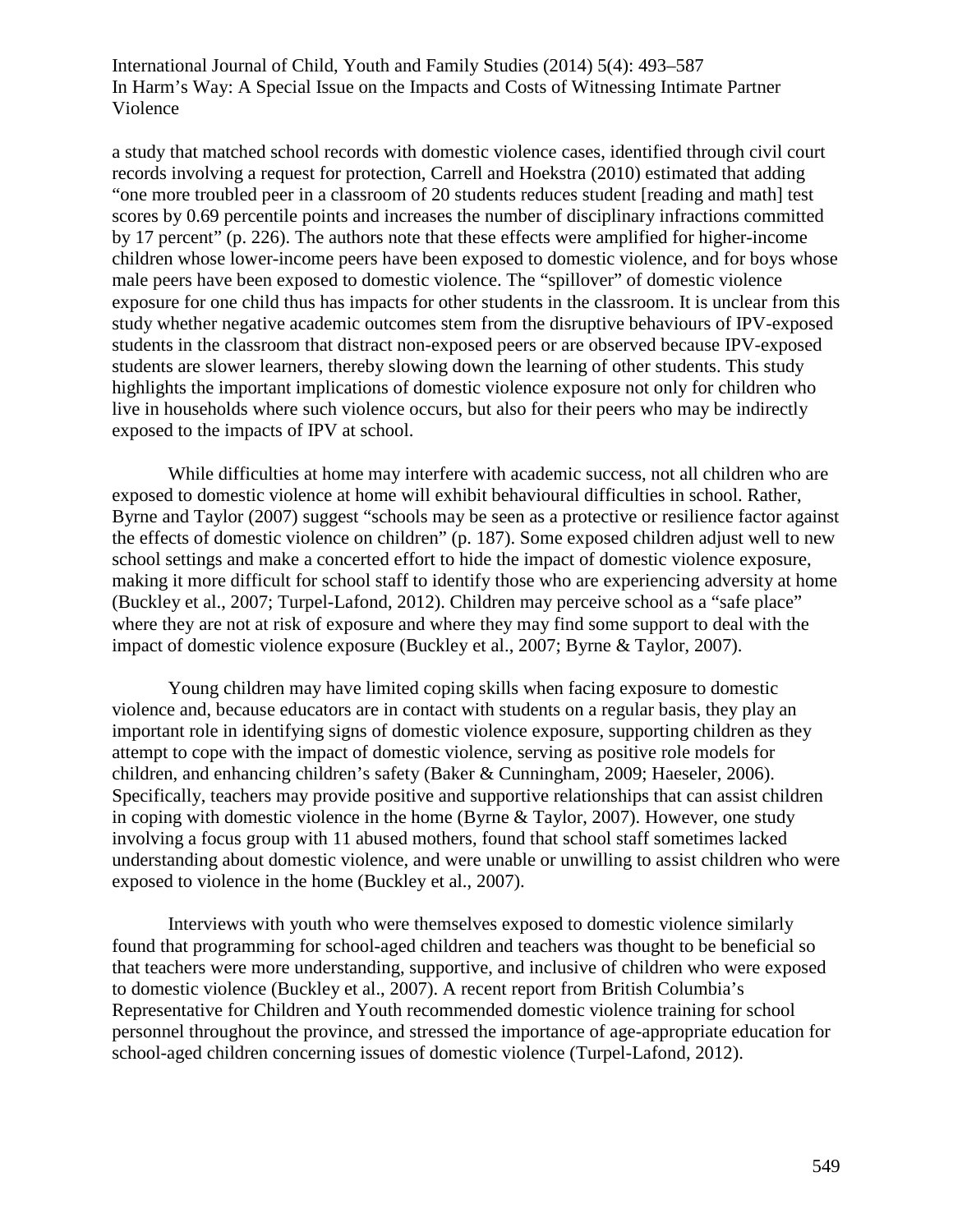# *Employment Outcomes*

Given the detrimental impacts of exposure to IPV in childhood and adolescence on the life course path, one could hypothesize that childhood adversity may substantially influence the future employment outcomes and earning potential of individuals. Entering the labour force is a key developmental stage of adolescence. While employment enhances psychosocial functioning and provides a myriad of benefits, failure to execute this transition successfully can lead to serious problems in adulthood (Tanaka et al., 2011; Zielinski, 2009). Unfortunately, the association between exposure to IPV in childhood and adolescence, and employment outcomes, has not been directly studied; in fact, the relationship between child maltreatment and employment status in adulthood has rarely been examined (Tam, Zlotnick, & Robertson, 2003; Tanaka et al., 2011; Thompson et al., 2012; Zielinski, 2009). Additionally, no long-term, longitudinal studies have examined the link between exposure to IPV and labour force participation (Tanaka et al., 2011).

Although there is a paucity of research that specifically examines exposure to IPV and employment variables, there are a few studies that consider child maltreatment and prospective socioeconomic variables. Child maltreatment, which includes exposure to IPV (CFCSA, 1996; Moss, 2004), is correlated with a variety of challenges that have been determined to be detrimental to employment outcomes (Hall & Parker, 2010; Liptak, 2009).<sup>[7](#page-57-0)</sup> This section of the review identifies research endeavours that have investigated child maltreatment (including exposure to IPV) and employment outcomes in adulthood. Concurrently, encumbrances related to IPV and employment variables, including psychopathological problems, psychosocial difficulties, and functional deficits will be contemplated.<sup>[8](#page-57-1)</sup>

Zielinski's (2009) study met the search and inclusion requirements for this review. The author studied the relationship between childhood experiences of maltreatment and definitively considered employment outcomes. Employing a prospective cohort design to analyze the longterm effects of child abuse and neglect, the author examined several indicators of socioeconomic well-being in adulthood. Nine dependent variables related to the participants' socioeconomic situation were evaluated; these measures included employment status, income levels, and health insurance coverage. The author used data from the National Comorbidity Survey (NCS). This psychiatric epidemiologic general population survey has been used previously to examine issues of socioeconomic well-being, child maltreatment, and family violence, as well as numerous forms of psychopathology. The complete sample size for this review was 5,004 with a mean age of 35.32. Importantly, in his literature review, Zielinski (2009) pointed out that, "nearly all of the studies that have examined this issue have suffered from significant methodological limitations" (p. 667) and subsequently addressed many of these challenges.

The results of the Zielinski (2009) study indicated that, when compared to individuals without maltreatment histories, adults who had "experienced maltreatment were twice as likely as non-maltreated adults to be unemployed at the time of survey" and "80% more likely to have

<span id="page-57-1"></span><span id="page-57-0"></span> $\frac{7}{8}$  This paper is not intended to be a comprehensive literature review on common barriers to employment.  $\frac{8}{8}$  The complete text addresses many of these challenges in depth; this section considers the possible i employment outcomes.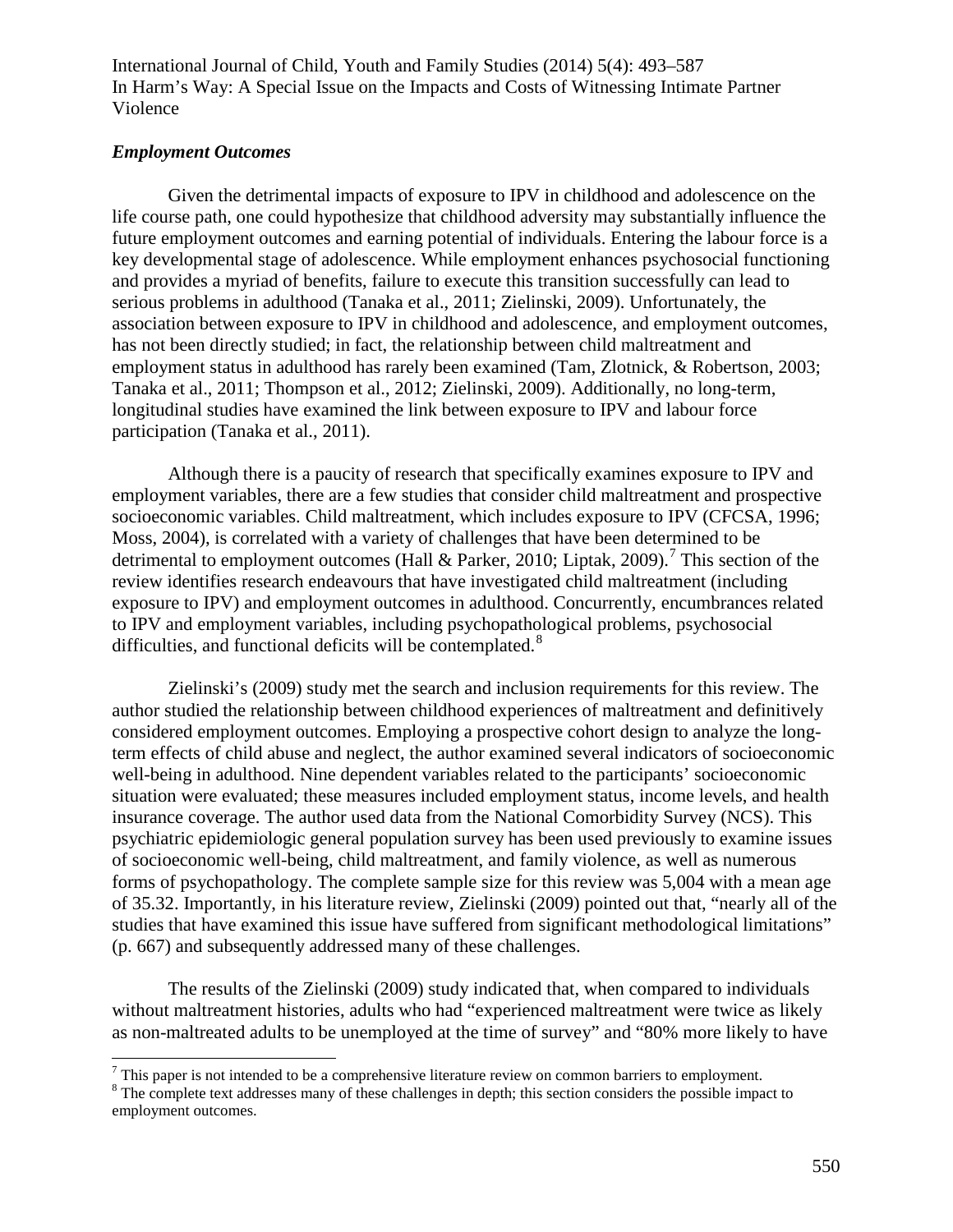had someone in their household lose their job over the previous 12 months" (p. 671). Furthermore, participants who reported maltreatment in childhood were more than twice as likely to fall below poverty levels, and twice as likely to live in the lowest quartile of income distribution. Maltreatment victims were also less likely to have health insurance coverage. Participants with histories of severe neglect were more likely to be employed, but were impacted by unemployment in the household (60% in the past year) and were 90% more likely to fall below the poverty line. Zielinski's study provided more evidence for dual exposure theories (i.e., the "double whammy" effect) in the realm of employment: "adults who had experienced more than one type of maltreatment were at increased risk for employment difficulties" (p. 673).

Given the dearth of studies that fit the specific search terms of exposure to IPV and employment outcomes, the methodological limitations in this research area, and the possibility that similar variables are being examined using a variety of terms, the research parameters were expanded to include symptoms of trauma that are associated with IPV and employment outcomes. It is known that children who are exposed to IPV typically experience multiple traumas and other adversities (Evans et al., 2008; Herrenkohl et al., 2008; Lamers-Winkelman, Willemen, et al., 2012).

Related studies indicate that trauma in childhood may have deleterious effects on employment trajectories. Sansone, Leung, and Wiederman (2012) designed a project to study five types of childhood trauma and employment measures. Of the respondents who participated in the survey ( $n = 328$ ), 43% indicated that they had witnessed violence during childhood, 15% had experienced physical neglect, 44.8% had experienced emotional abuse, 25.9% had experienced physical abuse, 22.9% had experienced sexual abuse, and 37.2% denied having any experiences of childhood trauma. The questions related to employment queried the participants on their number of full-time jobs, percentage of time they had been employed full or part time, jobs that paid under the table, and being fired from a position.

Sansone et al.'s (2012) results suggest that, "trauma in childhood has varying and differential effects on employment in adulthood, depending on the type of trauma and the individual employment variable under study" (p. 678). Notably, witnessing violence was correlated with a greater likelihood of being fired from a job, and sexual abuse was associated with a higher number of total occupations and a greater likelihood of being fired. The other forms of childhood trauma garnered no statistically significant relationships with employment variables in this study. These findings differ from Zielinksi's (2009) results.

Analyzing the link between traumatic experiences and consequent future expectations, Thompson et al. (2012) explored expectations surrounding academic and employment success, employment instability, and social instability. For adolescents, perceived expectations may influence behaviour and actual outcomes (e.g., increased sensation seeking and risk taking, lowered impulse control). Although exposure to family violence was not significantly correlated with future expectation domains in this study, maltreatment predicted low expectations in regard to academic and employment achievement and high expectations related to employment instability. The authors conclude that further research is required to determine how expectations in childhood and adolescence influence future functioning.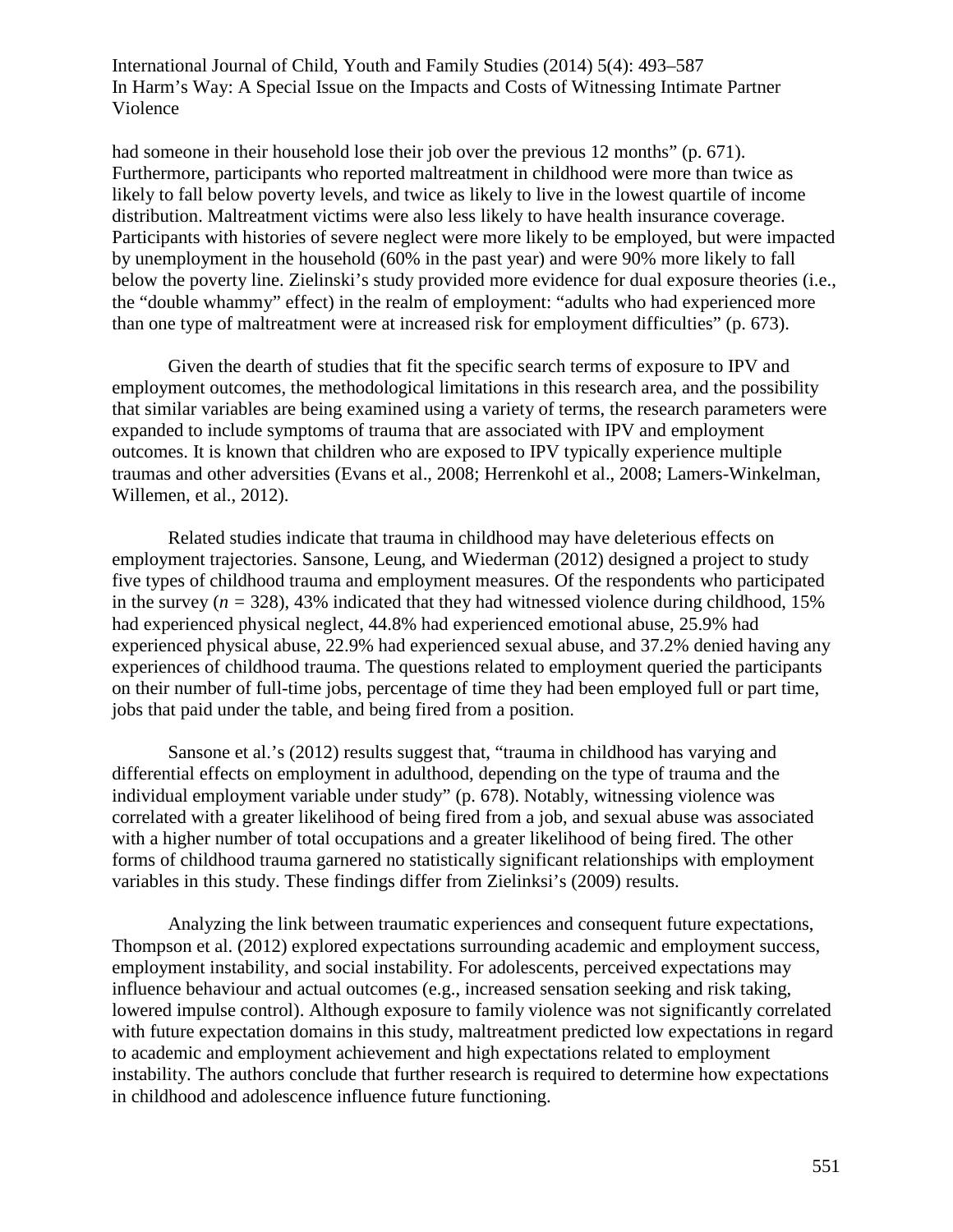In a Canadian study, Tanaka et al. (2011) examined the correlations between childhood physical and sexual abuse and employment outcomes. Although not necessarily related to exposure to IPV in childhood, these variables certainly fall under the domain of child maltreatment. Importantly, the authors made explicit efforts to overcome common limitations in this type of study. They used data from a more generalizable population, focused on both males and females, and examined the impact of more than one type of abuse. The study used data from the longitudinal Ontario Child Health Study, which were collected in 1983, 1987, and 2001. The final sample comprised 1,893 participants who had indicated experiences of childhood physical or sexual abuse. Data pertaining to employment variables were analyzed for 1,616 participants who were employed during the previous 12 months (defined by the Statistics Canada definition of labour force status). Importantly, variables from 1983 were included to control for childhood factors other than abuse. The study determined that adults who experienced severe physical abuse earned 29.6% less annual income compared to non-abused individuals. The authors indicate that this finding is "somewhat consistent with previous studies that have suggested a negative effect of child abuse on earnings" (p. 837). For employment variables, the authors found no significant associations with exposure to abuse, although the results indicated appreciable employment vulnerability for severely maltreated males. Tanaka et al. encouraged future researchers to consider other "potential factors that have a negative influence on earning and might be associated with exposure to child abuse, such as difficulty in maintaining employment, life stressors, and other psychological impairment including aggression, antisocial behavior, and substance use problems" (p. 838).

*Barriers to employment.* A multitude of researchers have revealed enduring detrimental consequences that are correlated with exposure to IPV (see Dauvergne & Johnson, 2001; English et al., 2005; Herrenkohl & Herrenkohl, 2007; Herrenkohl et al., 2008; Lamers-Winkelman, Willemen, et al., 2012; Meltzer et al., 2009). Many of these factors could contribute to employment deficits in adulthood: "barriers [to employment] stem from many circumstances, and they likely are multidimensional in terms of their impact and response to rehabilitation" (Johannesen, McGrew, Griss, & Born, 2009, p. 298). Common obstacles to employment include poor work history and experience, insufficient education, lack of a support system, personal problems (e.g., financial, transportation), physical illness, and discrimination (Liptak, 2009; Sigurdsson, Ring, O'Reilly, & Silverman, 2012). Barriers specifically related to psychological attributes include concentration challenges, psychosocial difficulties, emotional regulation deficits, stress management problems, substance use, and other essential impairments (Johannesen et al., 2009; Liptak, 2009; Sigurdsson et al., 2012). Importantly, psychological challenges can be problematic to resolve because "they have a direct impact on self-confidence and self-esteem, and can contribute to feelings of stress, anger, depression, and helplessness" (Liptak, 2009, p. 14).

### **Conclusions: The Weight of the Evidence**

At the beginning of this review of the literature on the impact of exposure to intimate partner violence for children and youth, the perspective established was a developmental ecological approach, one in which any particular trajectory of a child's development emerges as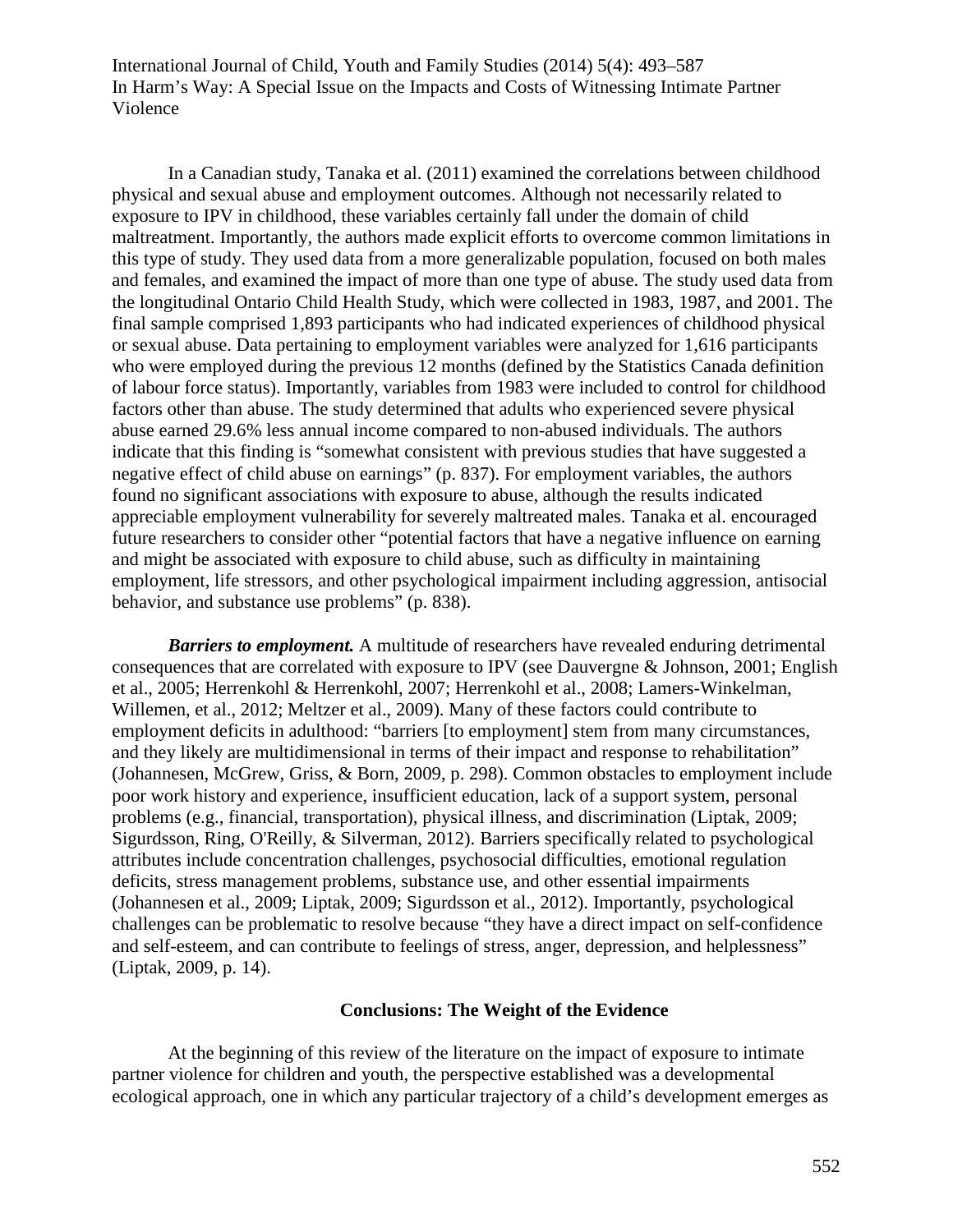a web of complex interactions between individual factors and environmental characteristics (Hertzman, 2012). This approach has proven to be useful, as it was speculated it might, in understanding the "multiple etiologies and sequelae of domestic violence" (Mohr & Fantuzzo, 2000, p. 70). That web and those complex trajectories have crystallized more clearly through the review. Frequently the search found meaningful intersecting and interrelated impacts among those outcomes examined. After a brief synopsis of the initial foundational piece, what follows is a set of the major themes arising from the review, which serves as a roadmap through that complex landscape.

The review began with a consideration of the neurobiological impacts. A double-edged sword effect is said to arise from the reality that simply witnessing domestic discord can impact on the development of the main stress-regulatory system (that is, the hypothalamic-pituitaryadrenal axis and autonomic nervous system) such that the emerging stress system can lead to malfunctions in the neurochemical regulatory system. The subsequent cost occurs much later when the dysregulated physiological mechanisms may lead to a host of physical and mental sequelae. Unfortunately, because this manifestation may occur many years later, the direct association between the exposure to IPV and health issues, as well as behavioural and social adjustment problems, may remain obscured.

An important related neuropsychological finding points to the direction of integrating individual activity patterns in the sympathetic nervous system and parasympathetic nervous system into specific response profiles reflecting interactions between these two autonomic nervous system branches. Context-related ambiguity involved in interpretations of neurobiological response patterns was one of the most critical findings. Consistent with contextual mediation hypotheses (Belsky et al., 2007; Ellis & Boyce, 2008, 2011; Steinberg & Avenevoli, 2000), environmental factors seem to modulate the specific relationship between physiological activity patterns and health outcomes.

Thus the same pattern of neurobiological responses can serve both as a protective factor against, and as a risk factor for, pathways of pathological development under favourable and stressful conditions (e.g., IPV), respectively (Obradović et al., 2011). In other words, just because the developing brain is impacted by exposure to or witnessing parental conflicts does not necessarily mean those will result in negative impacts. It depends on the environmental context in which those experiences occur, whether positive and protective or negative and stressful. In that sense, the context directs the final response to emerge along a continuum of possible positive and negative outcomes. One example given from the review to illustrate this was the situation in which a child had witnessed intimate partner violence in the family as directed toward the mother, but because the mother was supportive and protective of the child, he/she did not appear subsequently to develop dysfunctional internalizing or externalizing behaviours.

The latter reality speaks to one theme that was common throughout our review. That is, the wonderment in these findings about why some of the children and youth, despite the experience of witnessing intimate partner violence apparently overcome the negativity to assume "normal" development and behaviour patterns. The answers to that question may assist in the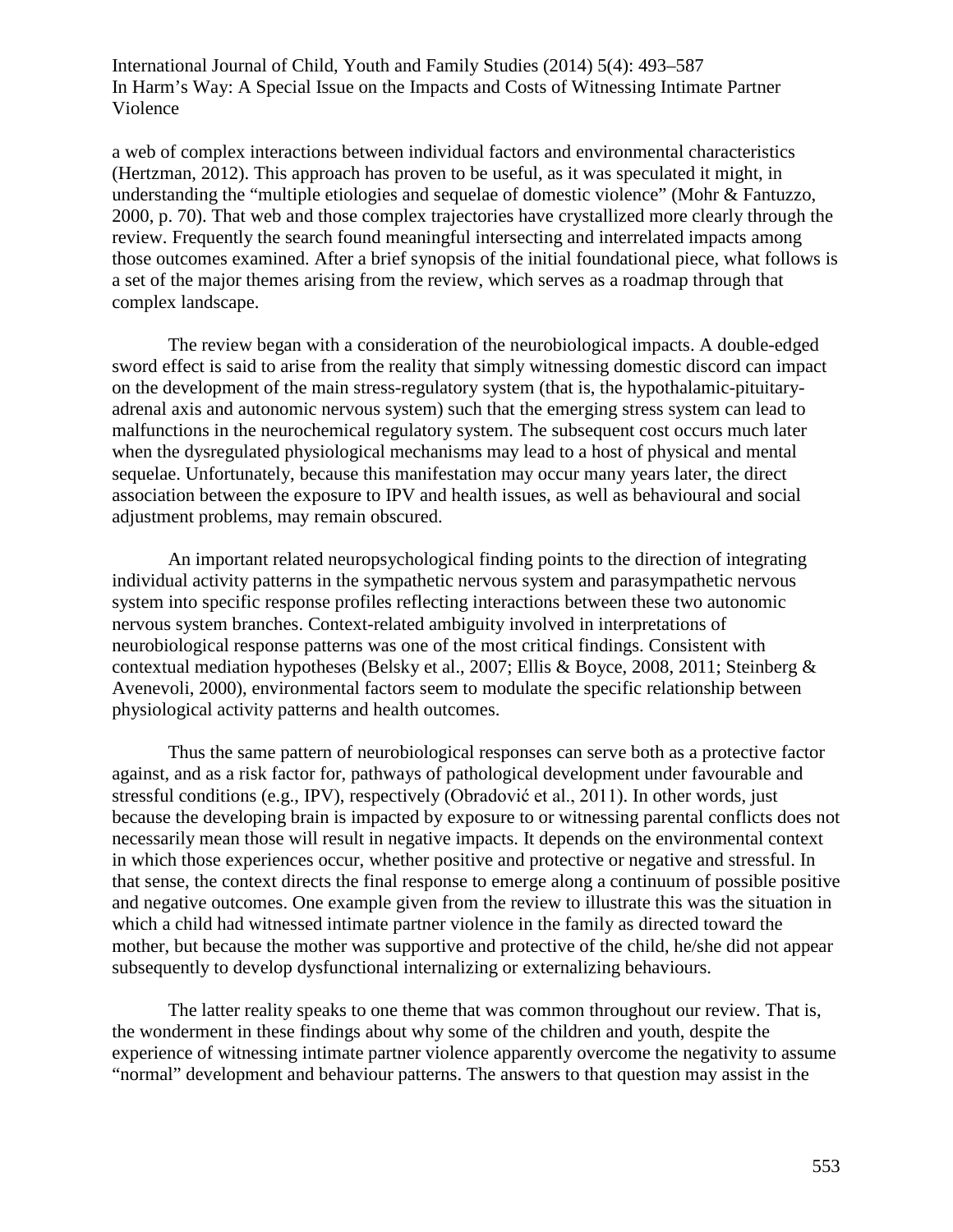development of successful preventive interventions as much as the answers to the question of what drives the negative impacts for children and youth in the first place.

What are clear, however, are the potentially quite debilitating effects on a significant proportion of children and youth who witness or are exposed to intimate partner violence. That outcome indeed constitutes the major common theme emerging from the review. This was true no matter which categories of interest were examined: neurobiology, physiology, health, illness, hospitalization, mental disorder, substance misuse, addiction, internalizing and externalizing problems, conduct disorder, behavioural issues, crime, delinquency, victimization, academic achievement, and employment. To have them examined together allowed for a comparison and mapping of the outcomes amongst them, and possible points of intersection and intervention.

Considering first then the issue of internalizing and externalizing problems, we find that although current research is still attempting to delineate specific etiologies and trajectories, witnessing IPV has also been clearly correlated with a multitude of internalizing and externalizing problems (Briggs-Gowan et al., 2010; Cosgrove et al., 2011; English et al., 2009; Ford et al., 2011; Slade, 2007). Inevitably, contemporary studies may portray fragmented descriptions of the consummate impact of IPV exposure and the proposed dichotomies of externalizing and internalizing symptomatology tend to result in rudimentary descriptions of complex problems (Cosgrove et al., 2011; Ford et al., 2011). The significant comorbidity of psychiatric disorders indicates that there are ongoing challenges for mental health diagnoses and subsequent research. For example, there is significant overlap between depressive symptoms and aggressive behaviour. On the other hand, the science continues to evolve and psychosocial models and recovery-focused research reveal some of the complexities inherent in this realm (Cosgrove et al., 2011; Slade, 2007).

Without the compounding effects of child maltreatment and abuse that often co-occur with family violence, exposure to IPV has a definitive detrimental impact on mental health outcomes in the life course of individuals who are impacted by IPV (Bayarri et al., 2011; Bogat et al., 2006; Bourassa, 2007; Gewirtz & Edleson, 2007; Lamers-Winkelman, Willemen, et al., 2012). Although children who are threatened by high levels of IPV are at greater risk for developing emotional and behavioural problems, research confirms that children are affected by IPV, regardless of the degree of the exposure (Bayarri et al., 2011; Bourassa, 2007; Gewirtz & Edleson, 2007; Lamers-Winkelman, Willemen, et al., 2012).

In discussing the various aspects and dimensions of the impacts of exposure of intimate partner violence on children and youth, we observed that these are not mutually exclusive. The notion of cascading effects informed our framework and analysis as it became ever more clearly evident that the individual categories of impacts were not only closely related to one another, but in a dynamic fashion influence each other in multiple and interconnected ways over time. The research that we have reviewed clearly shows that children who are exposed to intimate partner violence are at significant risk for lifelong negative outcomes. These outcomes have their beginnings in early exposure to intimate partner violence and the establishment of a "psychobiological fingerprint" (Boyce et al., 2001) and "psychological scars" (Saltzman et al., 2005) that can subsequently develop into internalizing and externalizing behaviours, conduct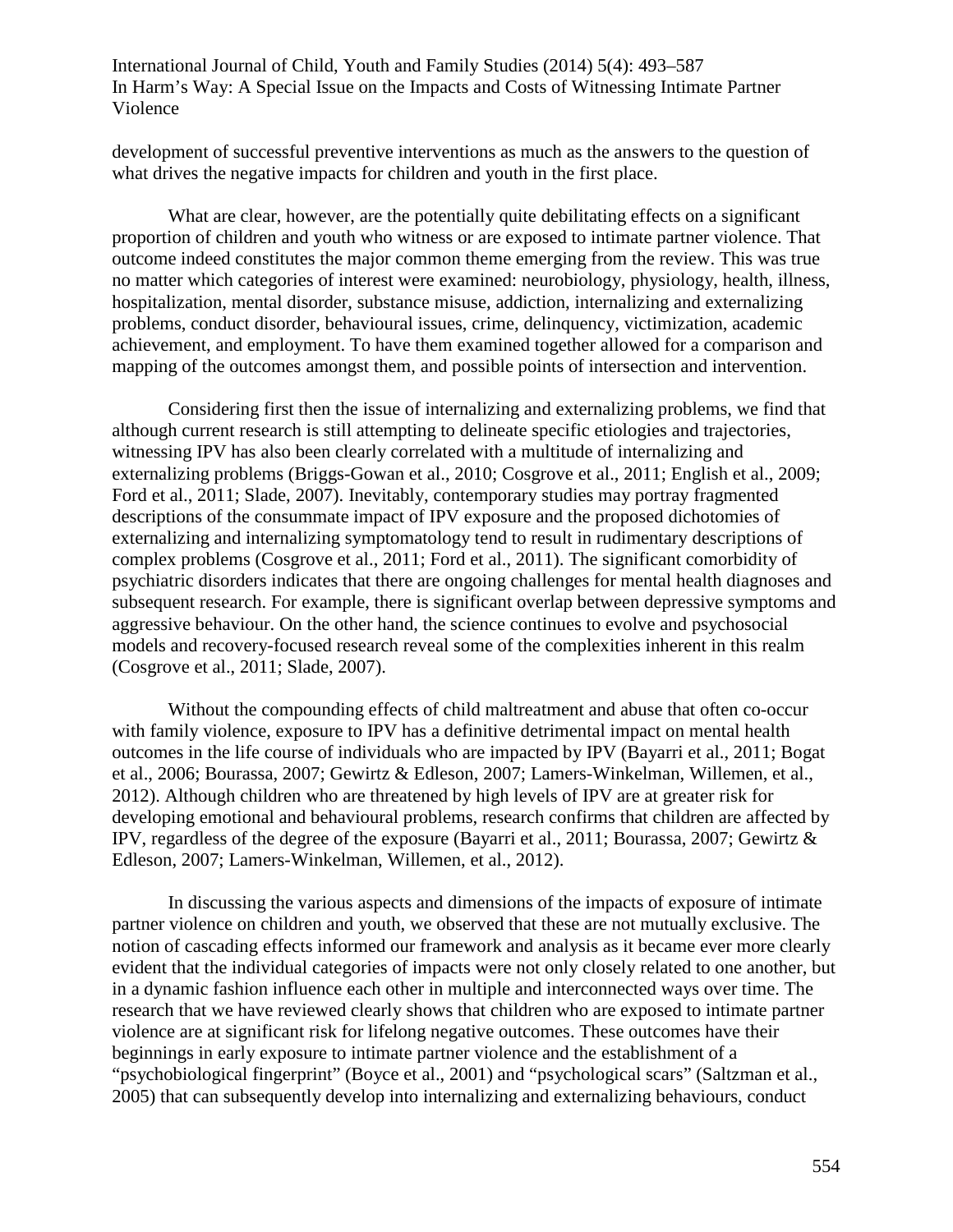disorders, or addictions, and can, in turn, lead to crime and delinquency, victimization, academic dysfunction, and employment challenges. The impacts of exposure to intimate partner violence are certainly felt first by the individual children and youth who suffer these exposures; however, as the impacts are felt in the lives of these young people, they also are also felt in their life worlds: their early childhood education and care centres, schools, peer groups, community connections, places of employment, health care centres and hospitals, detention centres, and so forth. In the end, exposure to intimate partner violence is in no way merely an intimate experience. It is a toxic, harm-producing experience that cascades into all aspects of our shared social world.

# *Limitations*

Despite advances in research on the subject of children's exposure to domestic violence since the early 1980s, a number of methodological problems remain. These include:

1. Lack of clarity concerning the definition of "exposure" to domestic violence;

2. Few standardized tools for assessing domestic violence exposure and child outcomes, and overreliance on some measures, such as the Conflict Tactics Scale (Straus, 1979; Straus et al., 1996);

3. Limited generalizability due to oversampling from shelter populations;

4. Small sample sizes and lack of comparison groups;

5. Overreliance on self-reporting, and mother-reported exposure and outcomes, instead of multiple informants;

6. Limited attention to confounding variables; and

7. Insufficient attention to the continuum of exposure and variations in children's involvement (Bair-Merritt et al., 2006; Chan & Yeung, 2009; Evans et al., 2008; Fowler & Chanmugam, 2007; Gewirtz & Edleson, 2007; Holt et al., 2008; Kitzmann et al., 2003; Martin, 2002; Mohr et al., 2000; Sternberg, Lamb, et al., 2006; Wolfe et al., 2003).

Although the conclusions offered in this review seem to be grounded on a solid foundation, there are good reasons for exercising caution when interpreting the results. Most importantly, it is taken for granted that "exposure" to domestic violence has the same meaning across studies, but clear definitions and operational measurements of the construct run into difficulties (Holden, 2003). Accurate assessment of children's exposure to IPV is hampered by indirect retrospective measurement of vaguely defined terms like "exposure" to "domestic conflict" or "intimate partner violence" (Edleson et al., 2007). According to Edleson et al. (2007), the most often used – albeit imprecise – measurement technique relies on self-report formats inviting mothers and fathers to indicate how often their child witnessed (saw or heard) parental conflicts, suggesting that empirical criteria of exposure to IPV include children (a) not being the primary target of the violence, but (b) witnessing (seeing or hearing) the incident.

Much of the research on children's exposure to domestic violence relies on maternal or primary caregiver reports of IPV, and does not verify or corroborate these reports with those of children themselves, or with official documents such as medical records (e.g., Ackerson & Subramanian, 2009; Bair-Merritt et al., 2008; Hasselmann & Reichenheim, 2006; Olofsson et al.,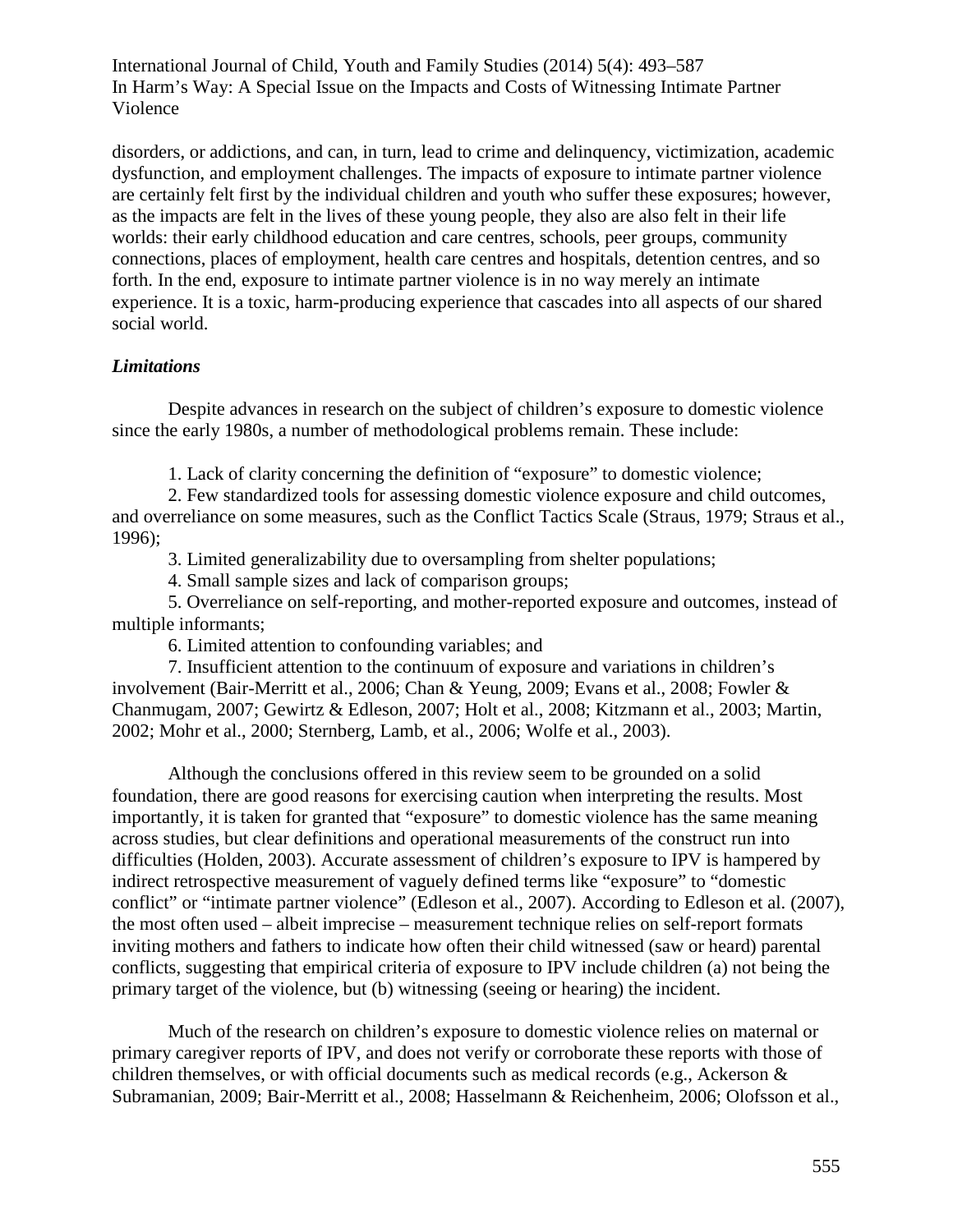2011; Silverman et al., 2011; Sobkoviak et al., 2012). A related limitation is that retrospective reporting is subject to recall bias and possible underreporting, particularly when participants are asked to report on violence they experienced many years in the past (Anda et al., 2006; Brown et al., 2009; Dube et al., 2009; Olofsson et al., 2011; Ramiro et al., 2010; Silverman et al., 2011; Sobkoviak et al., 2012). Finally, due to the sensitive nature of questions about IPV, including physical, emotional, and sexual violence, participants may not be forthcoming about their experiences (Brown et al., 2010). This is particularly true in societies or cultures where social stigma related to domestic and sexual violence against women is high (Sobkoviak et al., 2012).

A lack of consensus on the definition of "exposure" and a lack of specificity in measurement continue to present limitations for this field of research. For example, in the area of health impacts, the frequency and/or severity of health outcomes (e.g., headaches) are not always taken into account. As well, the majority of research in this area indicates an association, rather than a causal relationship between the incidence of IPV against women and negative outcomes for children and youth (Åsling-Monemi et al., 2008; Brady, 2008; Sobkoviak et al., 2012). Finally, in the physical health arena, research conducted in developing countries on the subject of nutritional status and mortality may have limited generalizability.

With respect to mental health outcomes, Camacho et al. (2012) outlined a number of methodological problems that plagued early research in the area of IPV exposure. Many studies relied on clinical samples of children and cross-sectional, retrospective designs. As such, these findings may not be generalizable to a larger population and some of the measured effects of IPV may be attributed to recent events and residing in shelters (Cosgrove et al., 2011; Manion, 2010; Slade, 2007). Furthermore, the lack of longitudinal data makes it impossible to determine whether some individuals may develop mental health problems in later years (Ford et al., 2011). Contemporary research has made substantial efforts to address these limitations to improve reliability and validity of the study results. Additionally, current projects are beginning to examine possible moderators and mediators of IPV exposure (Camacho et al., 2012; Spilsbury et al., 2008). While much of the existent research on IPV exposure and mental well-being have focused on children aged 5 to 12, and have been limited to a single encounter in the lifespan of the individual, studies have revealed the same detrimental results when examining adult outcomes (Howells & Rosenbaum, 2008).

Presently, scientific investigation on exposure to family violence and other family-related traumas remains limited (Crusto et al., 2010). Further study in the realm of IPV exposure and mental health challenges is required to determine possible adjustment trajectories (Spilsbury et al., 2008). Unfortunately, the lack of research funding and appropriate services for youth in Canada compounds the problem, and may leave youth with lifelong encumbrances (Manion, 2010; Mental Health Commission of Canada, 2012). The detrimental consequences of IPV exposure may linger throughout the lifespan of the individual and, if recognized, may require extensive treatment. Regrettably, many of the subtle effects may not be diagnosable and remain untreated (Bayarri et al., 2011; Gewirtz & Medhanie, 2008; Moylan et al., 2010).

Exposure to IPV is associated with the presence of externalized and internalized symptoms in children, and a multitude of other mental health disorders. Few studies extrapolate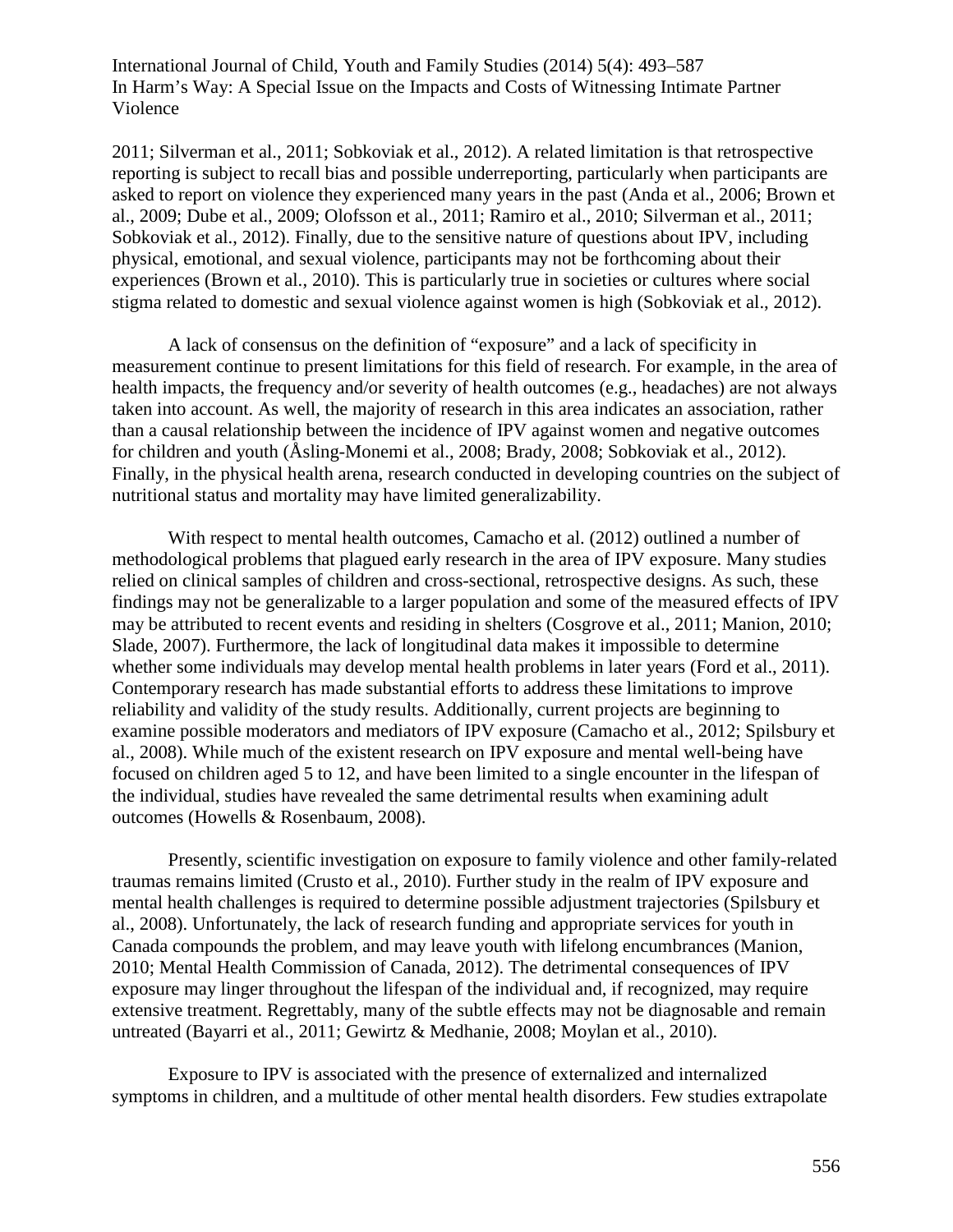potential moderating and mediating variables of IPV exposure, and while research suggests a multitude of risks, some children are functioning well after IPV exposure (Ford et al., 2011; Sternberg, Lamb, et al., 2006). New knowledge could enhance treatment modalities and, as a result, possibly improve psychopathological outcomes and create lasting functional improvements (Bourassa, 2007; Crusto et al., 2010). Presently, little is known about long-term trajectories of children who have been exposed to IPV and what variables may enhance their life course paths (Ford et al., 2011; Sternberg, Lamb, et al., 2006). However, it is clear that violence in the home contributes to an environment that is frightening, confusing, and lacking in security and safety, and that IPV exposure places a substantial burden on the mental health and wellbeing of individuals, families, and communities (Bayarri et al., 2011; Lamers-Winkelman, Willemen, et al., 2012; Mental Health Commission of Canada, 2012; World Health Organization [WHO], 2013).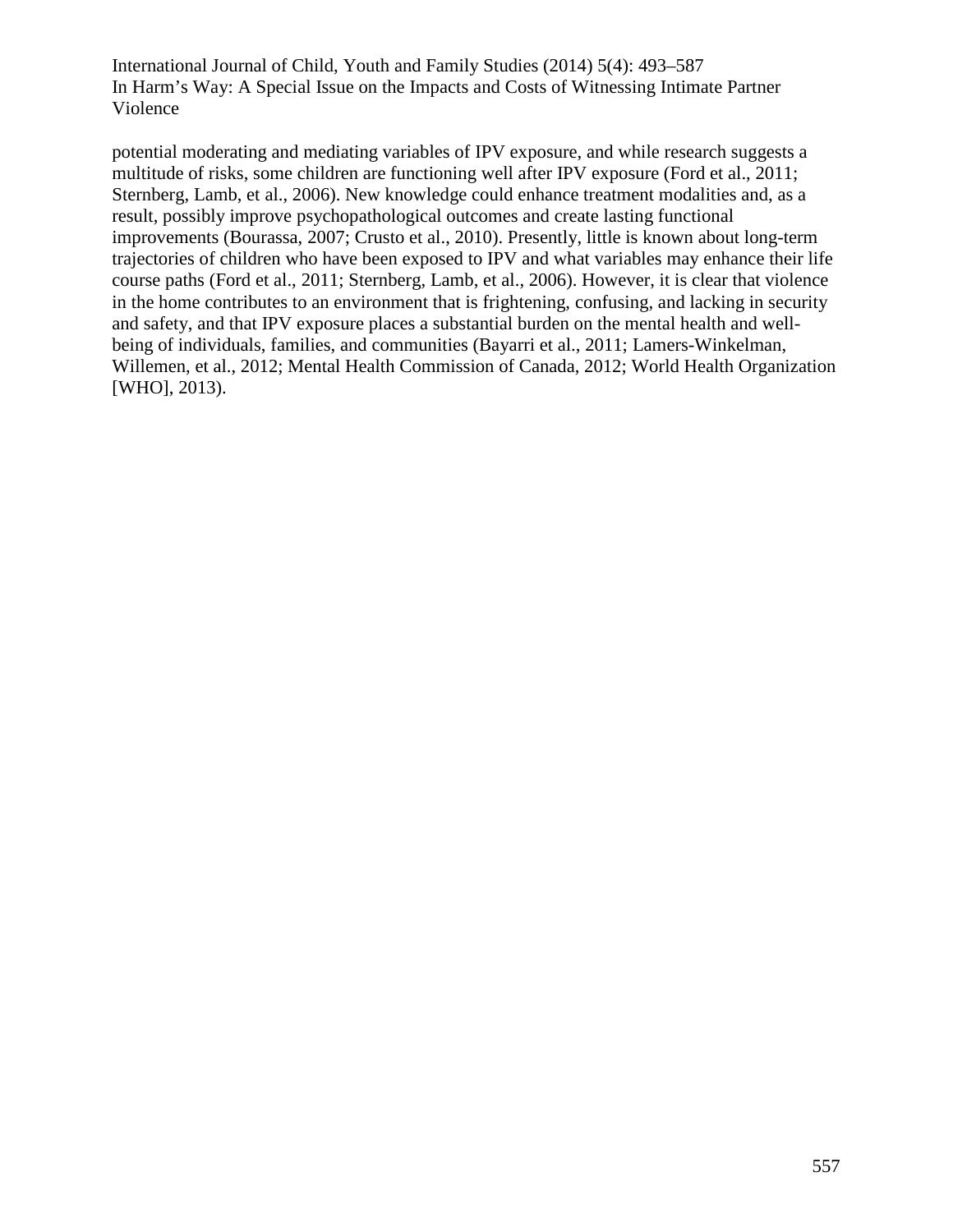#### **References**

- Achenbach, T. M. (1991). *Manual for the youth self-report and 1991 profile*. Burlington, VT: University of Vermont, Department of Psychiatry.
- Achenbach, T. M., & Edelbrock, C. S. (1983). *Manual for the child behavior checklist and revised child behavior profile*. Burlington, VT: University of Vermont, Deptartment of Psychiatry.
- Ackerson, L. K., & Subramanian, S. V. (2008). Domestic violence and chronic malnutrition among women and children in India. *American Journal of Epidemiology, 167*(10), 1188– 1196. doi: 10.1093/aje/kwn049
- Ackerson, L. K., & Subramanian, S. (2009). Intimate partner violence and death among infants and children in India. *Pediatrics, 124*(5), e878–e889. doi: 10.1542/peds.2009-0524
- Adams, C. M. (2006). The consequences of witnessing family violence on children and implications for family counselors. *The Family Journal, 14*(4), 334–341. doi: 10.1177/1066480706290342
- Adams, D. (2009). Predisposing childhood factors for men who kill their intimate partners. *Victims and Offenders, 4*(3), 215–229. doi: 10.1080/15564880903048479
- Afifi, T. O. (2011). Child maltreatment in Canada: An understudied public health problem. *Canadian Journal of Public Health, 102*(6), 459–461. Retrieved from <http://journal.cpha.ca/>
- Alexander, P. C. (2011). Childhood maltreatment, intimate partner violence, work interference and women's employment. *Journal of Family Violence, 26*(4), 255–261. doi: 10.1007/s10896-011-9361-9
- American Psychiatric Association. (2013). *Diagnostic and statistical manual of mental disorders* (5th ed.). Arlington, VA: Author.
- Anda, R. F., Brown, D. W., Dube, S. R., Bremner, J. D., Felitti, V. J., & Giles, W. H. (2008). Adverse childhood experiences and chronic obstructive pulmonary disease in adults. *American Journal of Preventive Medicine, 34*(5), 396–403. doi: 10.1016/j.amepre.2008.02.002
- Anda, R. F., Felitti, V. J., Bremner, J. D., Walker, J. D., Whitfield, C., Perry, B. D.,…Giles, W. H. (2006). The enduring effects of abuse and related adverse experiences in childhood. *European Archives of Psychiatry and Clinical Neuroscience, 256*(3), 174–186. doi: 10.1007/s00406-005-0624-4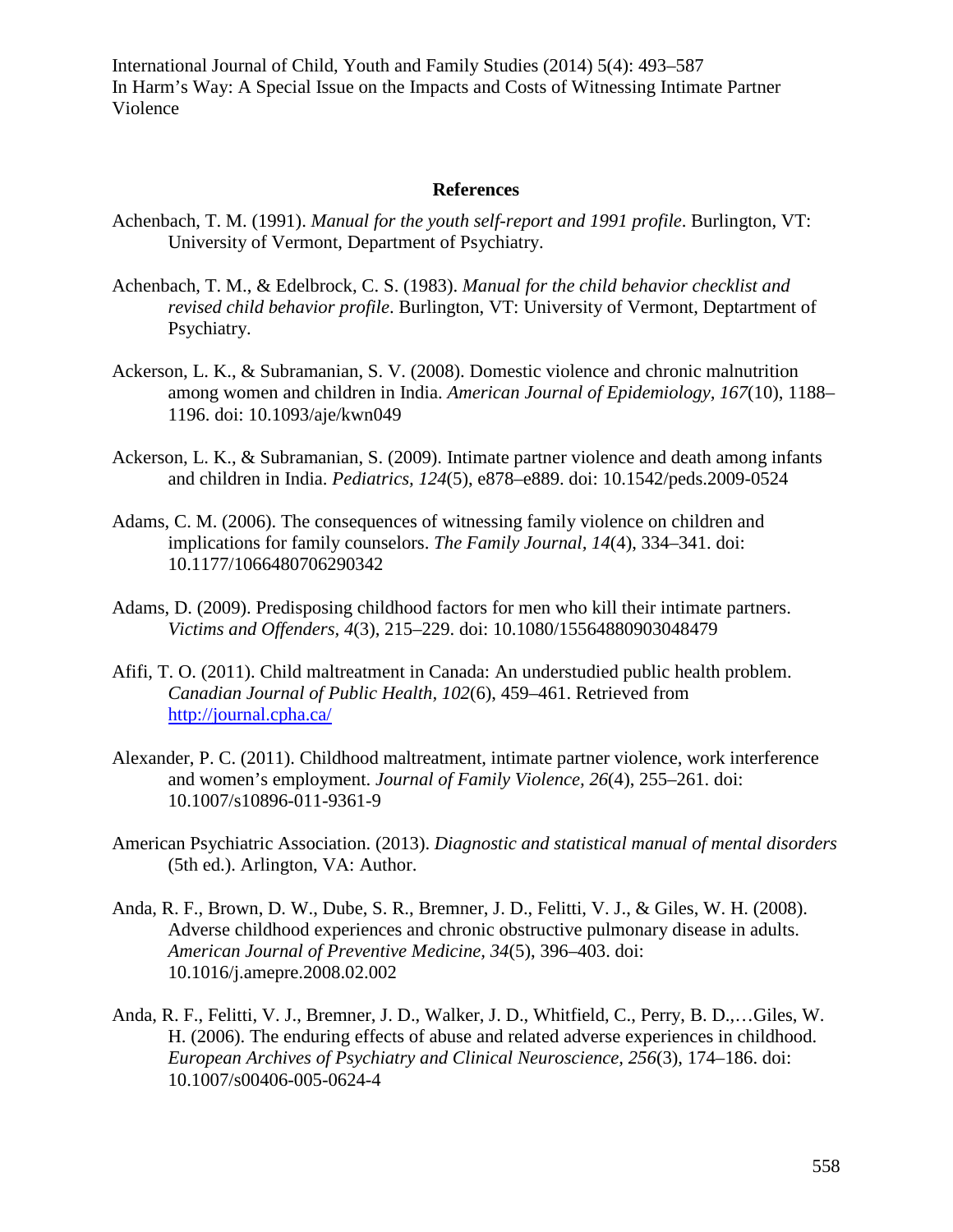- Anda, R. F., Tietjen, G., Schulman, E., Felitti, V., & Croft, J. (2010). Adverse childhood experiences and frequent headaches in adults. *Headache: The Journal of Head and Face Pain, 50*(9), 1473–1481. doi: 10.1111/j.1526-4610.2010.01756.x
- Andersen, S. L., & Teicher, M. H. (2009). Desperately driven and no brakes: Developmental stress exposure and subsequent risk for substance abuse. *Neuroscience & Biobehavioral Reviews, 33*(4), 516–524. doi: 10.1016/j.neubiorev.2008.09.009
- Anderson, K. M., & Bang, E.-J. (2012). Assessing PTSD and resilience for females who during childhood were exposed to domestic violence. *Child & Family Social Work, 17*(1), 55–65. doi: 10.1111/j.1365-2206.2011.00772.x
- Åsling-Monemi, K., Naved, R. T., & Persson, L. Å. (2008). Violence against women and the risk of under-five mortality: Analysis of community-based data from rural Bangladesh. *Acta Paediatrica, 97*(2), 226–232. doi: 10.1111/j.1651-2227.2007.00597.x
- Bair-Merritt, M. H., Blackstone, M., & Feudtner, C. (2006). Physical health outcomes of childhood exposure to intimate partner violence: A systematic review. *Pediatrics, 117*(2), e278–e290. doi: 10.1542/peds.2005-1473
- Bair-Merritt, M. H., Feudtner, C., Localio, A. R., Feinstein, J. A., Rubin, D., & Holmes, W. C. (2008). Health care use of children whose female caregivers have intimate partner violence histories. *Archives of Pediatrics & Adolescent Medicine, 162*(2), 134–139. doi: 10.1001/archpediatrics.2007.32
- Bair-Merritt, M. H., Johnson, S. B., Okelo, S., & Page, G. (2012). Intimate partner violence exposure, salivary cortisol, and childhood asthma. *Child Abuse & Neglect, 36*(7), 596– 601. doi: 10.1016/j.chiabu.2011.12.002
- Baker, L., & Cunningham, A. (2009). Inter-parental violence: The pre-schooler's perspective and the educator's role. *Early Childhood Education Journal, 37*(3), 199–207. doi: 10.1007/s10643-009-0342-z
- Bakermans-Kranenburg, M. J., & van IJzendoorn, M. H. (2011). Differential susceptibility to rearing environment depending on dopamine-related genes: New evidence and a metaanalysis. *Development and Psychopathology, 23*(1), 39–52. doi: 10.1017/S0954579410000635
- Bauer, N. S., Gilbert, A. L., Carroll, A. E., & Downs, S. M. (2013). Associations of early exposure to intimate partner violence and parental depression with subsequent mental health outcomes. *JAMA pediatrics, 167*(4), 341–347. doi: 10.1001/jamapediatrics.2013.780.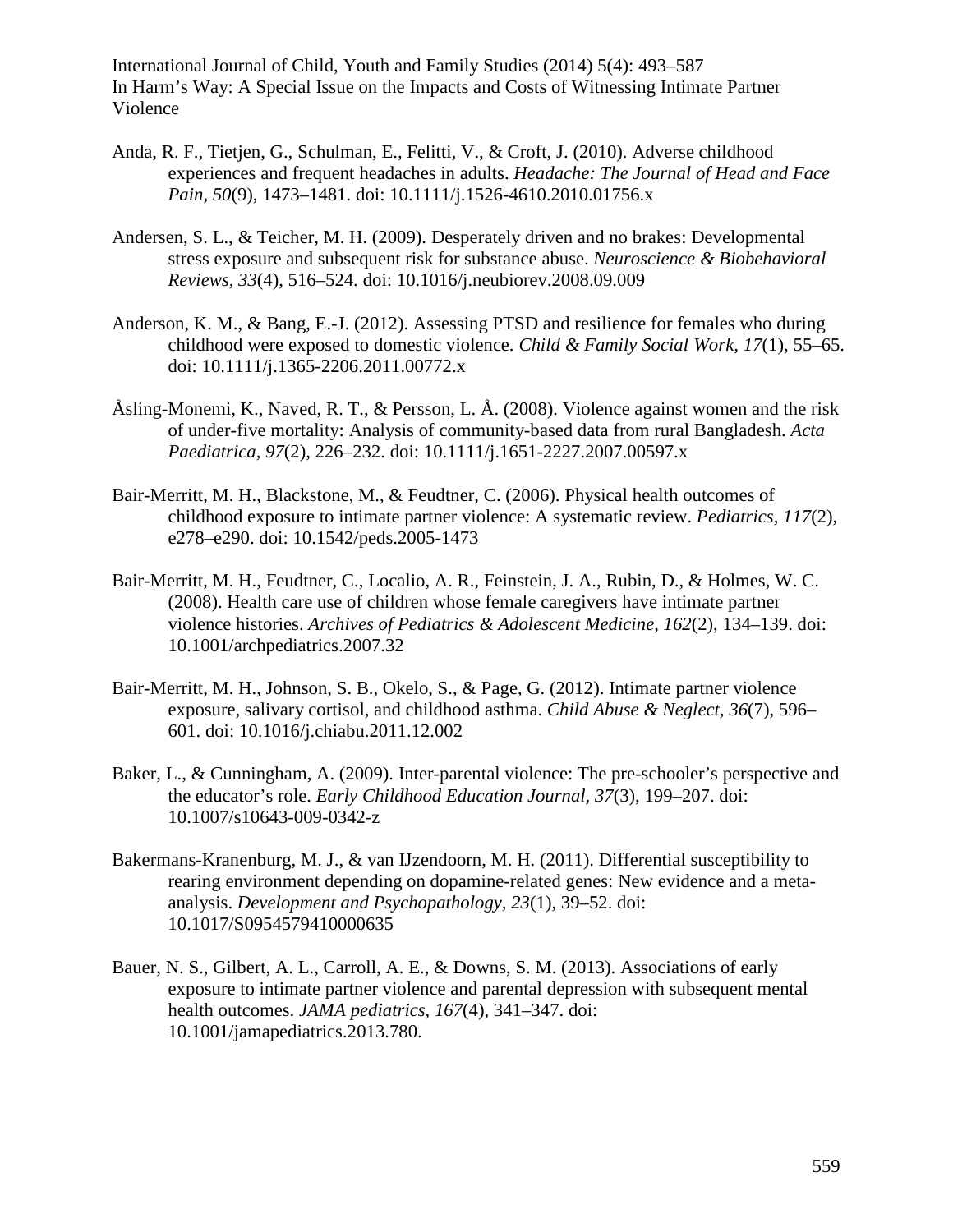- Bauer, N. S., Herrenkohl, T. I., Lozano, P., Rivara, F. P., Hill, K. G., & Hawkins, J. D. (2006). Childhood bullying involvement and exposure to intimate partner violence. *Pediatrics, 118*(2), e235–e242. doi: 10.1542/peds.2005-2509
- Bayarri, E., Ezpeleta, L., & Granero, R. (2011). Exposure to intimate partner violence, psychopathology, and functional impairment in children and adolescents: Moderator effect of sex and age. *Journal of Family Violence, 26*(7), 535–543. doi: 10.1007/s10896- 011-9390-4
- BC Society of Transition Houses. (2011). *Report on violence against women, mental health and substance use*. Vancouver: Author.
- Becker, K. B., & McCloskey, L. A. (2002). Attention and conduct problems in children exposed to family violence. *American Journal of Orthopsychiatry, 72*(1), 83–91. doi: 10.1037/0002-9432.72.1.83
- Becker-Blease, K. A., & Freyd, J. J. (2008). A preliminary study of ADHD symptoms and correlates: Do abused children differ from nonabused children? *Journal of Aggression, Maltreatment & Trauma, 17*(1), 133–140. doi: 10.1080/10926770802250736
- Bedi, G., & Goddard, C. (2007). Intimate partner violence: What are the impacts on children? *Australian Psychologist, 42*(1), 66–77. doi: 10.1080/00050060600726296
- Begle, A. M., Hanson, R. F., Danielson, C. K., McCart, M. R., Ruggiero, K. J., Amstadter, A. B., …. Kilpatrick, D. G. (2011). Longitudinal pathways of victimization, substance use, and delinquency: Findings from the National Survey of Adolescents. *Addictive Behaviors, 36*(7), 682–689. doi: 10.1016/j.addbeh.2010.12.026
- Belsky, J., Bakermans-Kranenburg, M. J., & van IJzendoorn, M. H. (2007). For better and for worse differential susceptibility to environmental influences. *Current Directions in Psychological Science, 16*(6), 300–304. doi: 10.1111/j.1467-8721.2007.00525.x
- Black, T., Trocmé, N., Fallon, B., & MacLaurin, B. (2008). The Canadian child welfare system response to exposure to domestic violence investigations. *Child Abuse & Neglect, 32*(3), 393–404. doi: 10.1016/j.chiabu.2007.10.002
- Bogat, G. A., DeJonghe, E., Levendosky, A. A., Davidson, W. S., & von Eye, A. (2006). Trauma symptoms among infants exposed to intimate partner violence. *Child Abuse & Neglect, 30*(2), 109–125. doi: 10.1016/j.chiabu.2005.09.002
- Bos, K. J., Fox, N., Zeanah, C. H., & Nelson, C. A. (2009). Effects of early psychosocial deprivation on the development of memory and executive function. *Frontiers in Behavioral Neuroscience, 3*, 1–7. doi: 10.3389/neuro.08.016.2009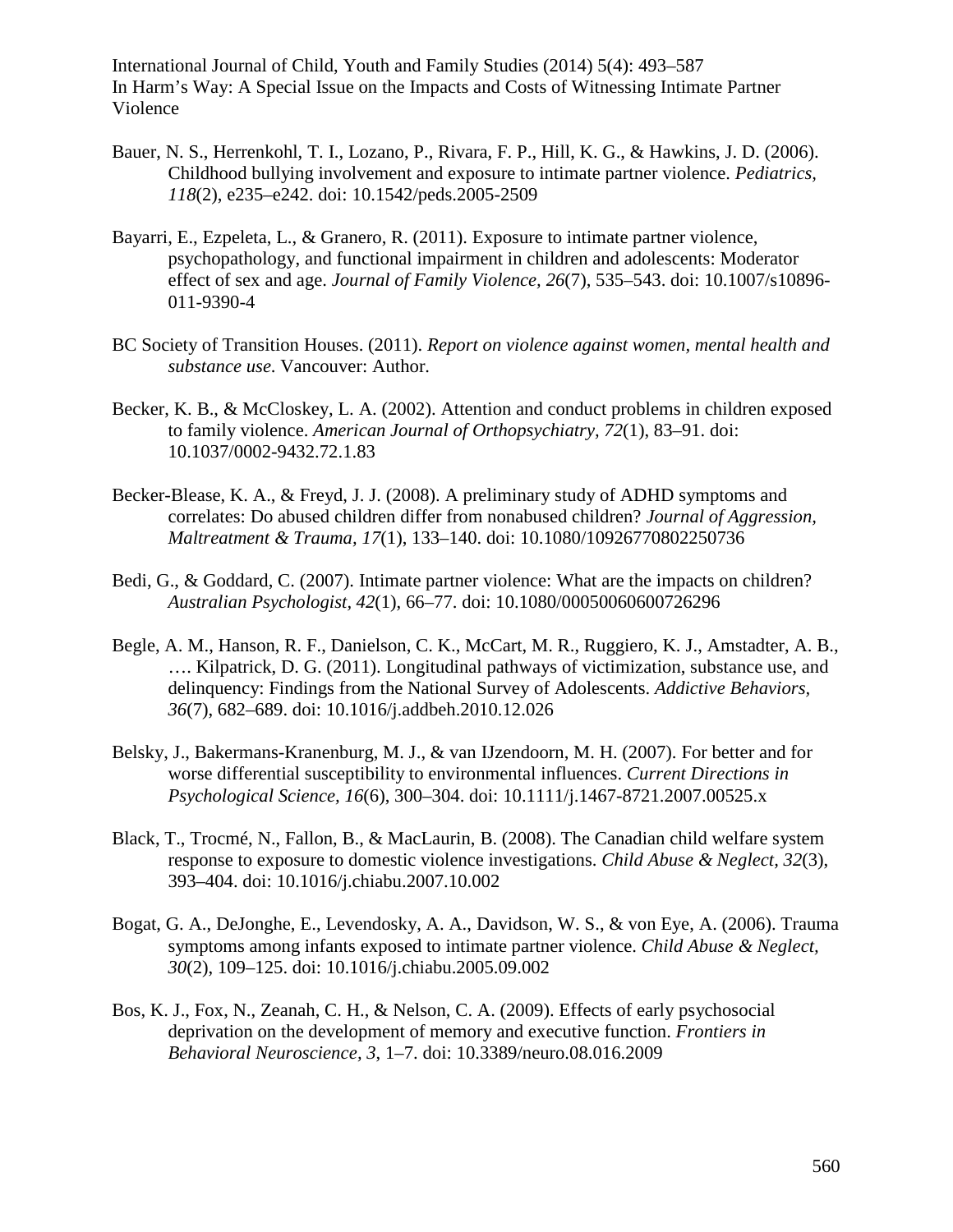- Bos, K., Zeanah, C. H., Fox, N. A., Drury, S. S., McLaughlin, K. A., & Nelson, C. A. (2011). Psychiatric outcomes in young children with a history of institutionalization. *Harvard Review of Psychiatry, 19*(1), 15–24. doi: 10.3109/10673229.2011.549773
- Bourassa, C. (2007). Co-occurrence of interparental violence and child physical abuse and it's [sic] effect on the adolescents' behavior. *Journal of Family Violence, 22*(8), 691–701. doi: 10.1007/s10896-007-9117-8
- Boyce, W. T., Quas, J., Alkon, A., Smider, N. A., Essex, M. J., & Kupfer, D. J. (2001). Autonomic reactivity and psychopathology in middle childhood. *British Journal of Psychiatry, 179*(2), 144–150. doi: 10.1192/bjp.179.2.144
- Boyce, W. T., Sokolowski, M. B., & Robinson, G. E. (2012). Toward a new biology of social adversity. *Proceedings of the National Academy of Sciences, 109*(Supplement 2), 17143– 17148. doi: 10.1073/pnas.1121264109
- Brady, S. S. (2008). Lifetime family violence exposure is associated with current symptoms of eating disorders among both young men and women. *Journal of Traumatic Stress, 21*(3), 347–351. doi: 10.1002/jts.20335
- Bremner, J. D., Randall, P., Scott, T. M., Capelli, S., Delaney, R., McCarthy, G., & Charney, D. S. (1995). Deficits in short-term memory in adult survivors of childhood abuse. *Psychiatry Research, 59*(1), 97–107. doi: 10.1016/0165-1781(95)02800-5
- Briggs-Gowan, M. J., Carter, A. S., Clark, R., Augustyn, M., McCarthy, K. J., & Ford, J. D. (2010). Exposure to potentially traumatic events in early childhood: Differential links to emergent psychopathology. *Journal of Child Psychology and Psychiatry, 51*(10), 1132– 1140. doi: 10.1111/j.1469-7610.2010.02256.x
- Brown, D. W., Anda, R. F., Felitti, V. J., Edwards, V. J., Malarcher, A. M., Croft, J. B., & Giles, W. H. (2010). Adverse childhood experiences are associated with the risk of lung cancer: A prospective cohort study. *BMC Public Health, 10*(20), 1–12. doi: 10.1186/1471-2458- 10-20
- Brown, D. W., Anda, R. F., Tiemeier, H., Felitti, V. J., Edwards, V. J., Croft, J. B., & Giles, W. H. (2009). Adverse childhood experiences and the risk of premature mortality. *American Journal of Preventive Medicine, 37*(5), 389–396. doi: 10.1016/j.amepre.2009.06.021
- Browning, K., Thornberry, T., & Porter, P. (1999). *Highlights of findings from the Rochester youth development study*. Washington, DC: US Department of Justice, Office of Juvenile Justice and Delinquency Prevention.
- Buckley, H., Holt, S., & Whelan, S. (2007). Listen to me! Children's experiences of domestic violence. *Child Abuse Review, 16*(5), 296–310. doi: 10.1002/car.995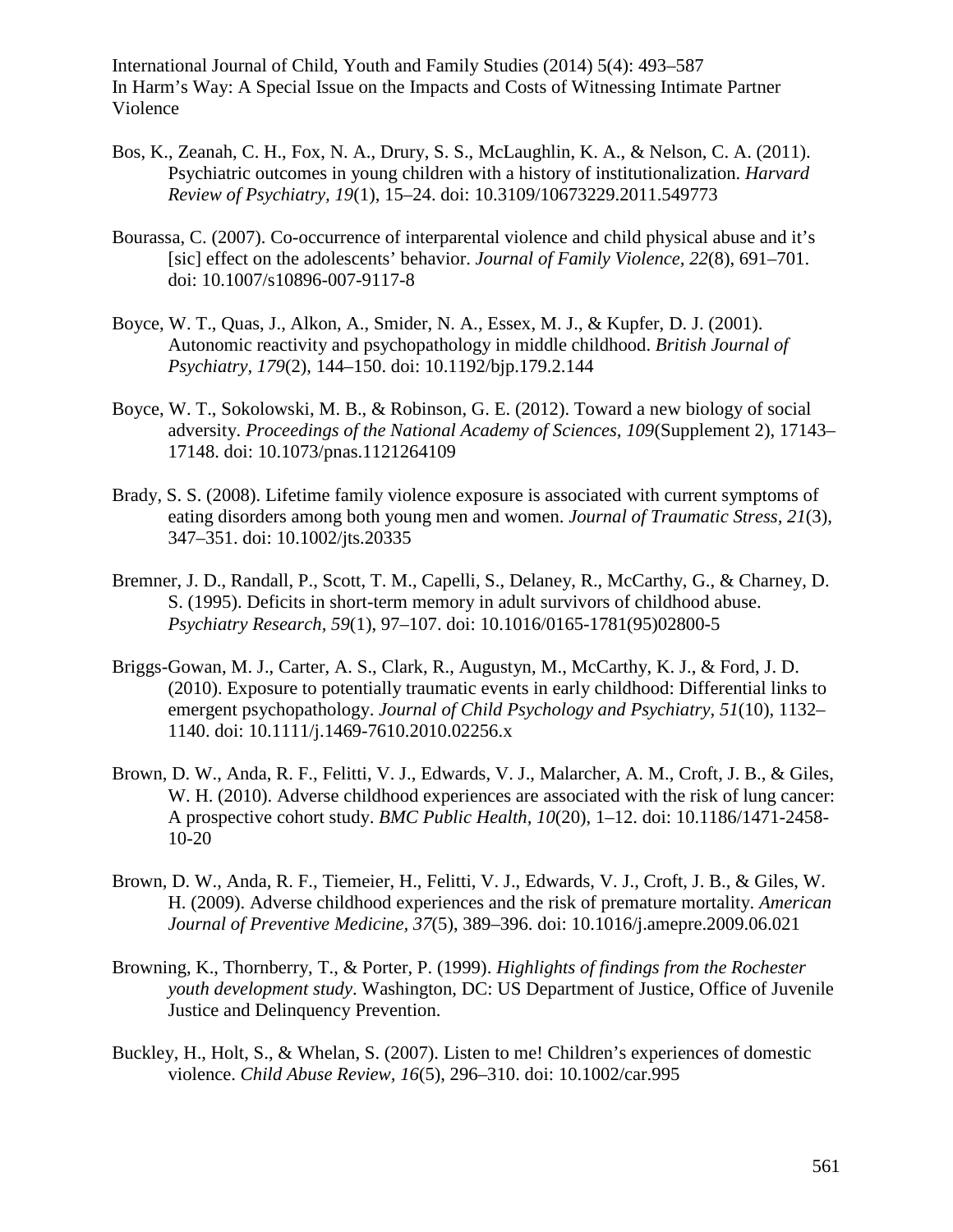- Buehler, C., Anthony, C., Krishnakumar, A., Stone, G., Gerard, J., & Pemberton, S. (1997). Interparental conflict and youth problem behaviors: A meta-analysis. *Journal of Child and Family Studies, 6*(2), 233–247. doi: 10.1023/A:1025006909538
- Busch, A. L., & Lieberman, A. F. (2010). Mothers' adult attachment interview ratings predict preschool children's IQ following domestic violence exposure. *Attachment & Human Development, 12*(6), 505–527. doi: 10.1080/14616734.2010.504542
- Butchart, A., Harvey, A. P., Mian, M., & Furniss, T. (2006). *Preventing child maltreatment: A guide to taking action and generating evidence*. Geneva: World Health Organization.
- Byrne, D., & Taylor, B. (2007). Children at risk from domestic violence and their educational attainment: Perspectives of education welfare officers, social workers and teachers. *Child Care in Practice, 13*(3), 185–201. doi: 10.1080/13575270701353465
- Caldeira, V., & Woodin, E. M. (2012). Childhood exposure to aggression and adult relationship functioning: Depression and antisocial behavior as mediators. *Journal of Family Violence, 27*(7), 687–696. doi: 10.1007/s10896-012-9453-1
- Camacho, K., Ehrensaft, M. K., & Cohen, P. (2012). Exposure to intimate partner violence, peer relations, and risk for internalizing behaviors: A prospective longitudinal study. *Journal of Interpersonal Violence, 27*(1), 125–141. doi: 10.1177/0886260511416474
- Canadian Alcohol and Drug Use Monitoring Survey (CADUMS). (2009). *Highlights report*. Ottawa: Health Canada. Retrieved from [http://www.hc-sc.gc.ca/hc-ps/drugs](http://www.hc-sc.gc.ca/hc-ps/drugs-drogues/stat/index-eng.php)[drogues/stat/index-eng.php](http://www.hc-sc.gc.ca/hc-ps/drugs-drogues/stat/index-eng.php)
- Canadian Association of Social Workers. (2013). *CASW – Acts: The role of social work in mental health*. Ottawa: Author. Retrieved from [http://www.hc-sc.gc.ca/hc-ps/drugs](http://www.hc-sc.gc.ca/hc-ps/drugs-drogues/stat/index-eng.php)[drogues/stat/index-eng.php](http://www.hc-sc.gc.ca/hc-ps/drugs-drogues/stat/index-eng.php)
- Carlson, B. E. (1984). Children's observations of interparental violence. In A. R. Roberts (Ed.), *Battered women and their families* (pp. 147–167). New York: Springer Publishing Company.
- Carpenter, G. L., & Stacks, A. M. (2009). Developmental effects of exposure to intimate partner violence in early childhood: A review of the literature. *Children and Youth Services Review, 31*(8), 831–839. doi: 10.1016/j.childyouth.2009.03.005
- Carrell, S. E., & Hoekstra, M. L. (2010). Externalities in the classroom: How children exposed to domestic violence affect everyone's kids. *American Economic Journal: Applied Economics, 2*(1), 211–228. doi: 10.1257/app.2.1.211
- Centers for Disease Control and Prevention. (2008). *Youth risk behavior surveillance: United States, 2008*. Atlanta, GA: Author.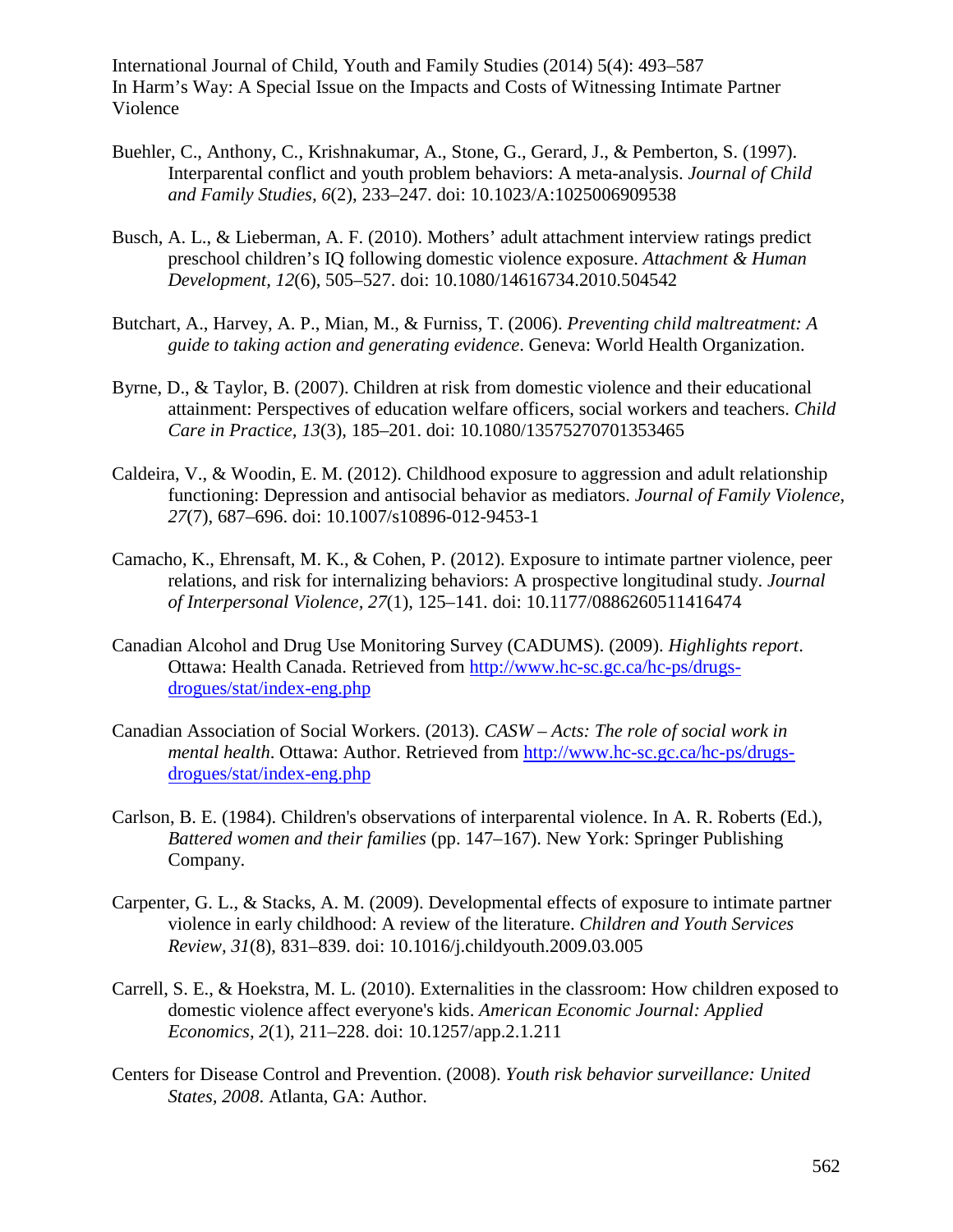- Centers for Disease Control and Prevention. (2012). *Alcohol and public health fact sheets: Binge drinking*. Atlanta, GA: Author.
- Chan, Y.-C., & Yeung, J. W.-K. (2009). Children living with violence within the family and its sequel: A meta-analysis from 1995–2006. *Aggression and Violent Behavior, 14*(5), 313– 322. doi: 10.1016/j.avb.2009.04.001
- Chesney-Lind, M., & Jones, N. (2010). *Fighting for girls: New perspectives on gender and violence*. New York: State University of New York Press.
- Child, Family, and Community Service Act [CFCSA], R.S.B.C. 1996, c.46, online: BC Laws: EPL Libraries http://www.bclaws.ca/EPLibraries/bclaws\_new/document/ID/freeside/00\_96046\_01 section14.
- Choi, J., Jeong, B., Polcari, A., Rohan, M. L., & Teicher, M. H. (2012). Reduced fractional anisotropy in the visual limbic pathway of young adults witnessing domestic violence in childhood. *Neuroimage, 59*(2), 1071–1079. doi: 10.1016/j.neuroimage.2011.09.033
- Chrisler, J. C., & Ferguson, S. (2006). Violence against women as a public health issue. *Annals of the New York Academy of Sciences, 1087*(1), 235–249. doi: 0.1196/annals.1385.009
- Cicchetti, D., & Rogosch, F. A. (1996). Equifinality and multifinality in developmental psychopathology. *Development and Psychopathology, 8*, 597–600. doi: 10.1017/S0954579400007318
- Cipriano, E. A., Skowron, E. A., & Gatzke-Kopp, L. M. (2011). Preschool children's cardiac reactivity moderates relations between exposure to family violence and emotional adjustment. *Child Maltreatment, 16*(3), 205–215. doi: 10.1177/1077559511408887
- Cisler, J. M., Begle, A. M., Amstadter, A. B., Resnick, H. S., Danielson, C. K., Saunders, B. E., & Kilpatrick, D. G. (2012). Exposure to interpersonal violence and risk for PTSD, depression, delinquency, and binge drinking among adolescents: Data from the NSA-R. *Journal of Traumatic Stress, 25*(1), 33–40. doi: 10.1002/jts.21672
- Clark, D. B., Bukstein, O., & Cornelius, J. (2002). Alcohol use disorders in adolescents. *Pediatric Drugs, 4*(8), 493–502. doi: 1174-5878/02/0008-0493
- Coohey, C., Renner, L. M., Hua, L., Zhang, Y. J., & Whitney, S. D. (2011). Academic achievement despite child maltreatment: A longitudinal study. *Child Abuse & Neglect, 35*(9), 688–699. doi: 10.1016/j.chiabu.2011.05.009
- Cosgrove, V. E., Rhee, S. H., Gelhorn, H. L., Boeldt, D., Corley, R. C., Ehringer, M. A., … Hewitt, J. K. (2011). Structure and etiology of co-occurring internalizing and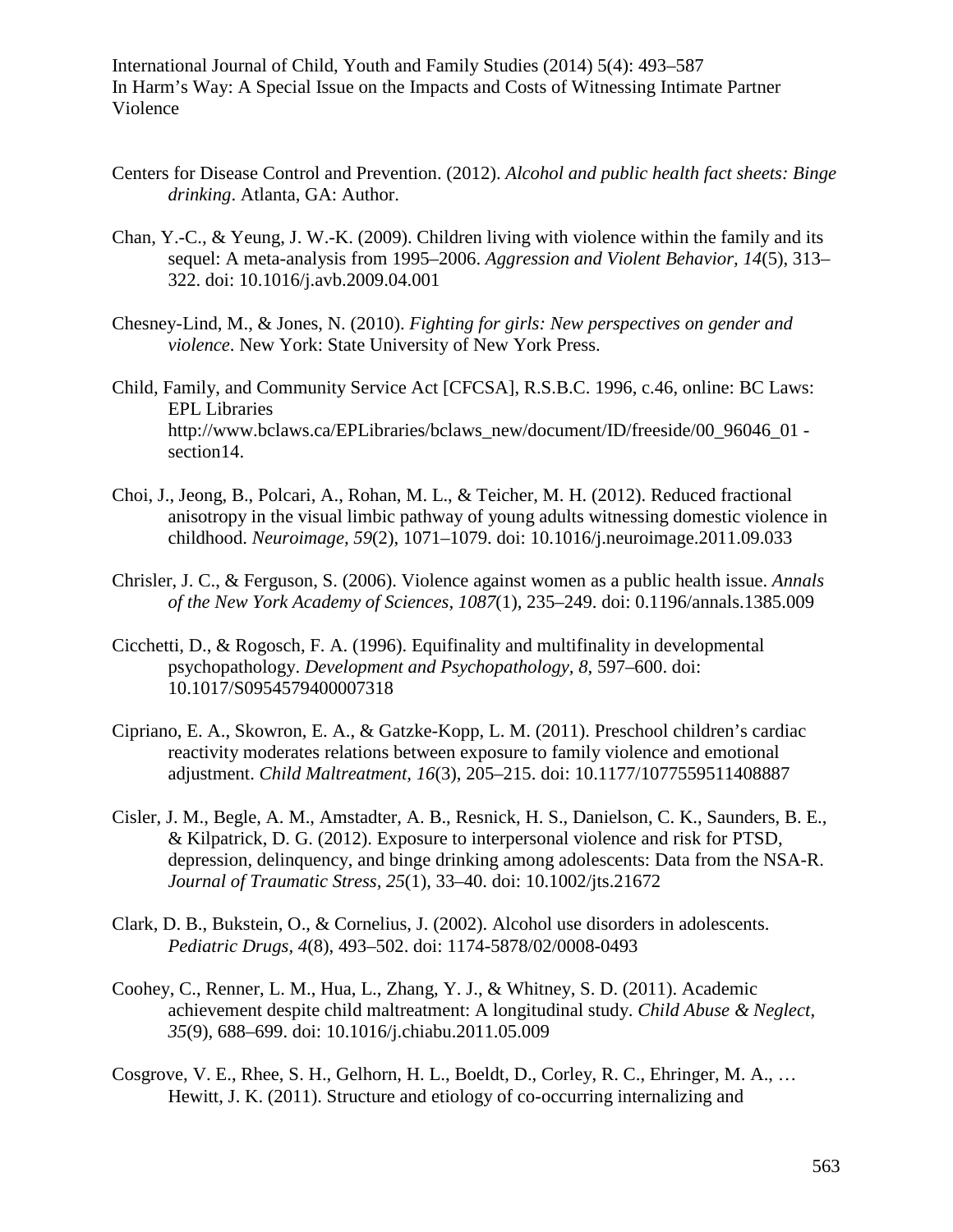externalizing disorders in adolescents. *Journal of Abnormal Child Psychology, 39*(1), 109–123. doi: 10.1007/s10802-010-9444-8

- Covey, H. C., Menard, S., & Franzese, R. J. (2013). Effects of adolescent physical abuse, exposure to neighborhood violence, and witnessing parental violence on adult socioeconomic status. *Child maltreatment, 18*(2), 85–97. doi: 10.1177/1077559513477914
- Crusto, C. A., Whitson, M. L., Walling, S. M., Feinn, R., Friedman, S. R., Reynolds, J., … Kaufman, J. S. (2010). Posttraumatic stress among young urban children exposed to family violence and other potentially traumatic events. *Journal of Traumatic Stress, 23*(6), 716–724. doi: 10.1002/jts.20590
- Cummings, E. M., El-Sheikh, M., Kouros, C. D., & Buckhalt, J. A. (2009). Children and violence: The role of children's regulation in the marital aggression–child adjustment link. *Clinical Child and Family Psychology Review, 12*(1), 3–15. doi: 10.1007/s10567-009- 0042-7
- Cunningham, A., & Baker, L. (2004). *What about me! Seeking to understand a child's view of violence in the family.* London, ON: Centre for Children & Families in the Justice System.
- Currie, J., & Widom, C. S. (2010). Long-term consequences of child abuse and neglect on adult economic well-being. *Child Maltreatment, 15*(2), 111–120. doi: 10.1177/1077559509355316
- Danese, A., & McEwen, B. S. (2012). Adverse childhood experiences, allostasis, allostatic load, and age-related disease. *Physiology & Behavior, 106*(1), 29–39. doi: 10.1016/j.physbeh.2011.08.019
- Dauvergne, M., & Johnson, H. (2001). *Children witnessing family violence.* Ottawa: Canadian Centre for Justice Statistics.
- Davies, P. T., Sturge-Apple, M. L., & Cicchetti, D. (2011). Interparental aggression and children's adrenocortical reactivity: Testing an evolutionary model of allostatic load. *Development and Psychopathology, 23*(03), 801–814. doi: 10.1017/S0954579411000319
- Davies, P. T., Sturge-Apple, M. L., Cicchetti, D., & Cummings, E. M. (2007). The role of child adrenocortical functioning in pathways between interparental conflict and child maladjustment. *Developmental psychology, 43*(4), 918–930. doi: 10.1037/0012- 1649.43.4.918
- Davies, P. T., Sturge-Apple, M. L., Cicchetti, D., & Cummings, E. M. (2008). Adrenocortical underpinnings of children's psychological reactivity to interparental conflict. *Child Development, 79*(6), 1693–1706. doi: 10.1111/j.1467-8624.2008.01219.x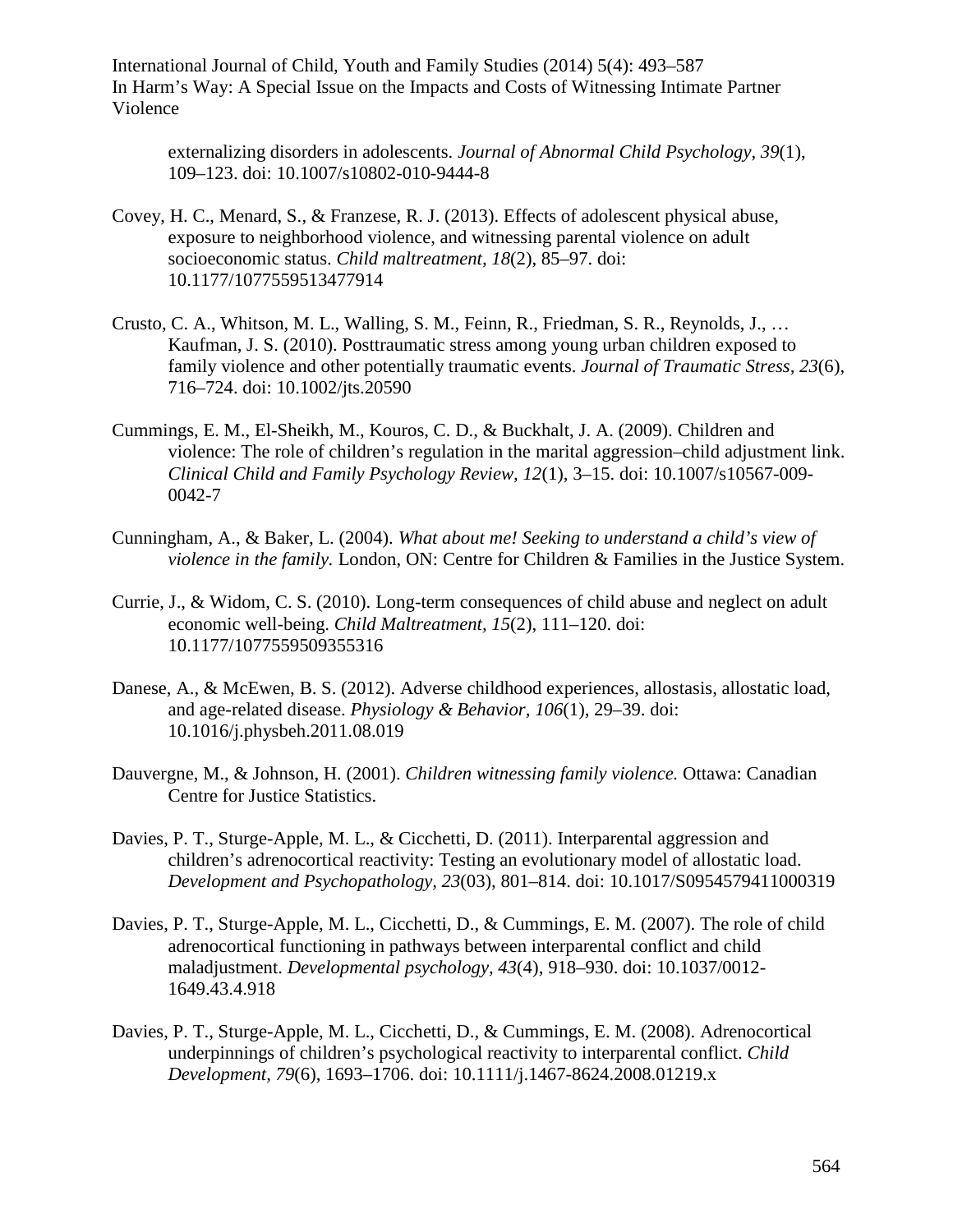- Davies, P. T., Sturge-Apple, M. L., Cicchetti, D., Manning, L. G., & Vonhold, S. E. (2012). Pathways and processes of risk in associations among maternal antisocial personality symptoms, interparental aggression, and preschooler's psychopathology. *Development and Psychopathology, 24*, 807–823. doi: 10.1017/S0954579412000387
- Davies, P. T., Sturge-Apple, M. L., Cicchetti, D., Manning, L. G., & Zale, E. (2009). Children's patterns of emotional reactivity to conflict as explanatory mechanisms in links between interpartner aggression and child physiological functioning. *Journal of Child Psychology and Psychiatry, 50*(11), 1384–1391. doi: 10.1111/j.1469-7610.2009.02154.x
- DeJonghe, E. S., von Eye, A., Bogat, G. A., & Levendosky, A. A. (2011). Does witnessing intimate partner violence contribute to toddlers' internalizing and externalizing behaviors? *Applied Developmental Science, 15*(3), 129–139. doi: 10.1080/10888691.2011.587713
- Denver, R. J., & Crespi, E. J. (2006). Stress hormones and human developmental plasticity lessons from tadpoles. *NeoReviews, 7*(4), e183–e188. doi: 10.1542/neo.7-4-e183
- DePrince, A. P., Chu, A. T., & Combs, M. D. (2008). Trauma-related predictors of deontic reasoning: A pilot study in a community sample of children. *Child Abuse & Neglect, 32*(7), 732–737. doi: 0.1016/j.chiabu.2007.10.006
- Douglas, K. R., Chan, G., Gelernter, J., Arias, A. J., Anton, R. F., Weiss, R. D., … Kranzler, H. R. (2010). Adverse childhood events as risk factors for substance dependence: Partial mediation by mood and anxiety disorders. *Addictive Behaviors, 35*(1), 7–13. doi: 10.1016/j.addbeh.2009.07.004
- Dube, S. R., Fairweather, D., Pearson, W. S., Felitti, V. J., Anda, R. F., & Croft, J. B. (2009). Cumulative childhood stress and autoimmune diseases in adults. *Psychosomatic Medicine, 71*(2), 243–250. doi: 10.1097/PSY.0b013e3181907888
- Duncan, A., Thomas, J. C., & Miller, C. (2005). Significance of family risk factors in development of childhood animal cruelty in adolescent boys with conduct problems. *Journal of Family Violence, 20*(4), 235–239. doi: 10.1007/s10896-005-5987-9
- Edleson, J. L., Ellerton, A. L., Seagren, E. A., Kirchberg, S. L., Schmidt, S. O., & Ambrose, A. T. (2007). Assessing child exposure to adult domestic violence. *Children and Youth Services Review, 29*(7), 961–971. doi: 10.1016/j.childyouth.2006.12.009
- Ehrensaft, M. K., & Cohen, P. (2012). Contribution of family violence to the intergenerational transmission of externalizing behavior. *Prevention Science, 13*(4), 370–383. doi: 10.1007/s11121-011-0223-8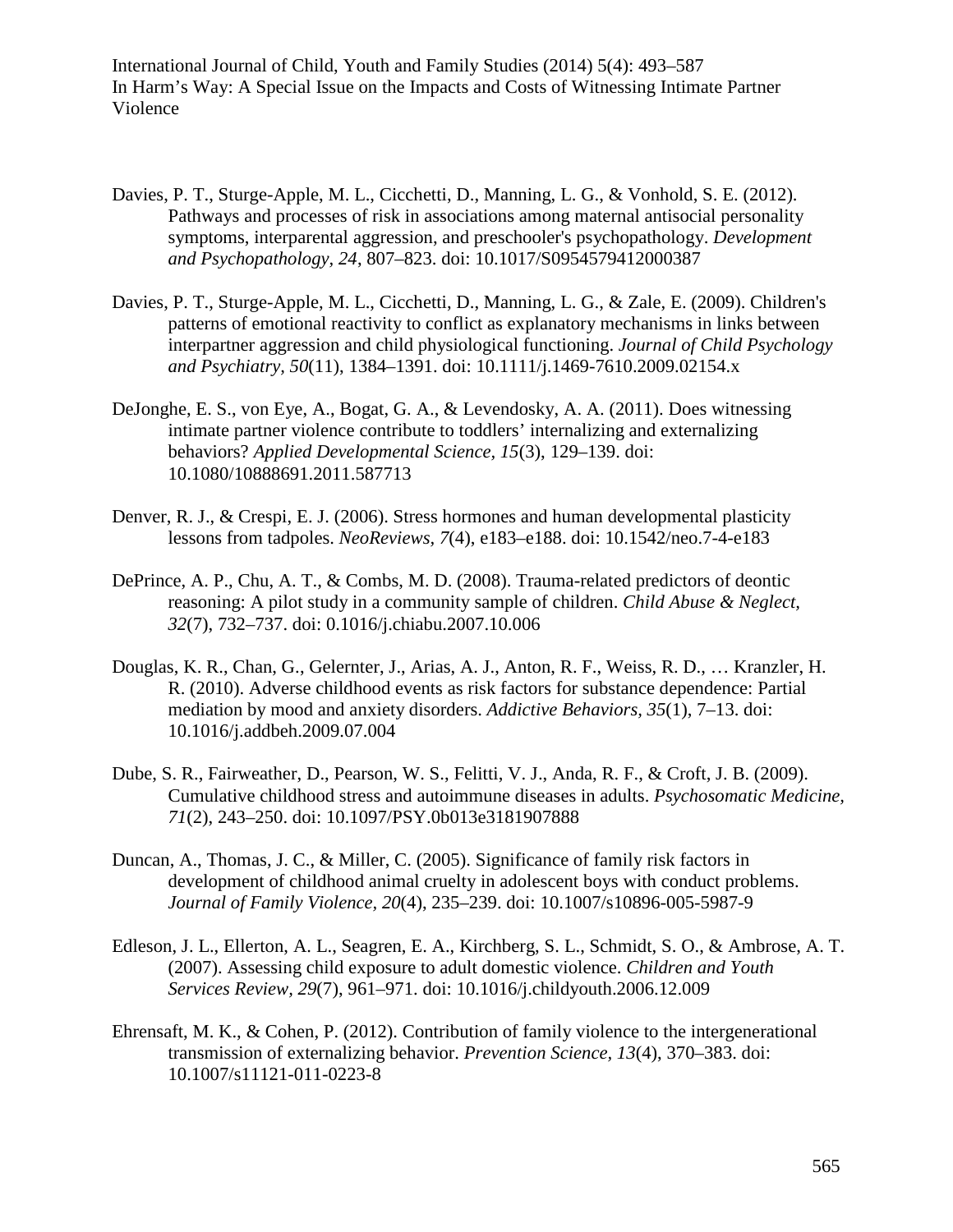- El-Sheikh, M., & Erath, S. A. (2011). Family conflict, autonomic nervous system functioning, and child adaptation: State of the science and future directions. *Development and Psychopathology, 23*(02), 703–721. doi: 10.1017/S0954579411000034
- El-Sheikh, M., & Hinnant, J. B. (2011). Marital conflict, respiratory sinus arrhythmia, and allostatic load: Interrelations and associations with the development of children's externalizing behavior. *Development and Psychopathology, 23*(3), 815–829. doi: 10.1017/S0954579411000320
- El-Sheikh, M., Hinnant, J. B., & Erath, S. (2011). Developmental trajectories of delinquency symptoms in childhood: The role of marital conflict and autonomic nervous system activity. *Journal of Abnormal Psychology, 120*(1), 16–32. doi: 10.1037/a0020626
- El-Sheikh, M., Keiley, M., Erath, S., & Dyer, W. J. (2013). Marital conflict and growth in children's internalizing symptoms: The role of autonomic nervous system activity. *Developmental Psychology, 49*(1), 92–108. doi: 10.1037/a0027703
- El-Sheikh, M., Keller, P. S., & Erath, S. A. (2007). Marital conflict and risk for child maladjustment over time: Skin conductance level reactivity as a vulnerability factor. *Journal of Abnormal Child Psychology, 35*(5), 715–727. doi:10.1007/s10802-007-9127-2
- El-Sheikh, M., Kouros, C. D., Erath, S., Cummings, E. M., Keller, P., & Staton, L. (2009). Marital conflict and children's externalizing behavior: Pathways involving interactions between parasympathetic and sympathetic nervous system activity. *Monographs of the Society for Research in Child Development, 74*(1), vii–79. doi: 10.1111/j.1540- 5834.2009.00501.x
- El-Sheikh, M., & Whitson, S. A. (2006). Longitudinal relations between marital conflict and child adjustment: Vagal regulation as a protective factor. *Journal of Family Psychology, 20*(1), 30–39. doi: 10.1037/0893-3200.20.1.30
- Ellis, B. J., & Boyce, W. T. (2008). Biological sensitivity to context. *Current Directions in Psychological Science, 17*(3), 183–187. doi: 10.1111/j.1467-8721.2008.00571.x
- Ellis, B. J., & Boyce, W. T. (2011). Differential susceptibility to the environment: Toward an understanding of sensitivity to developmental experiences and context. *Development and Psychopathology, 23*(1), 1–5. doi: 10.1017/S095457941000060X
- Ellonen, N., Piispa, M., Peltonen, K., & Oranen, M. (2013). Exposure to parental violence and outcomes of child psychosocial adjustment. *Violence and victims, 28*(1), 3–15. doi: 10.1891/0886-6708.28.1.3
- Emery, C. R. (2011). Controlling for selection effects in the relationship between child behavior problems and exposure to intimate partner violence. *Journal of Interpersonal Violence, 26*(8), 1541–1558. doi: 10.1177/0886260510370597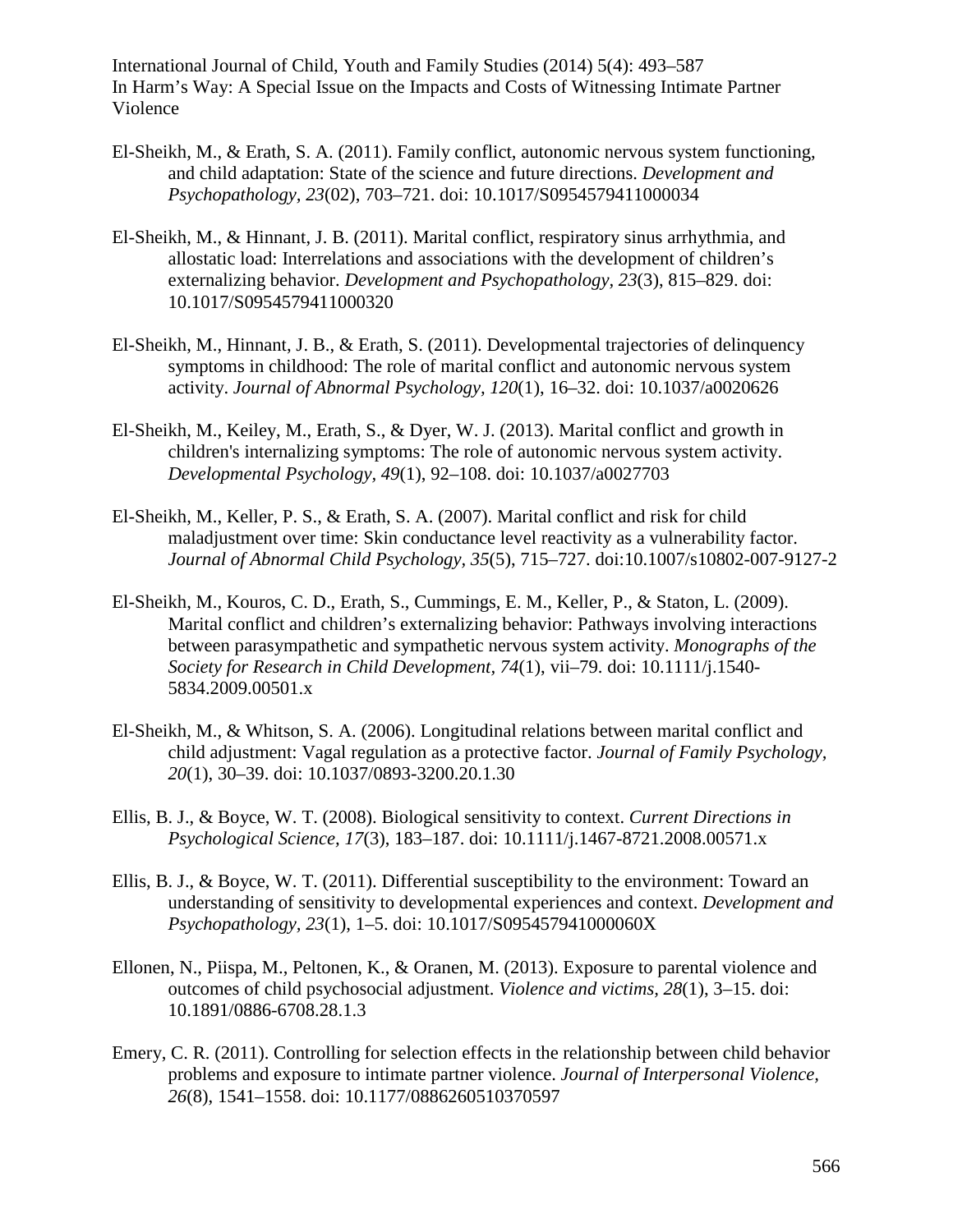- Engert, V., Efanov, S. I., Dedovic, K., Duchesne, A., Dagher, A., & Pruessner, J. C. (2010). Perceived early-life maternal care and the cortisol response to repeated psychosocial stress. *Journal of Psychiatry & Neuroscience: JPN, 35*(6), 370–377. doi: 10.1503/jpn.100022
- English, D. J., Graham, J. C., Newton, R. R., Lewis, T. L., Thompson, R., Kotch, J. B., & Weisbart, C. (2009). At-risk and maltreated children exposed to intimate partner aggression/violence what the conflict looks like and its relationship to child outcomes. *Child Maltreatment, 14*(2), 157–171. doi: 10.1177/1077559508326287
- English, D. J., Upadhyaya, M. P., Litrownik, A. J., Marshall, J. M., Runyan, D. K., Graham, J. C., & Dubowitz, H. (2005). Maltreatment's wake: The relationship of maltreatment dimensions to child outcomes. *Child Abuse & Neglect, 29*(5), 597–619. doi: 10.1016/j.chiabu.2004.12.008
- Enoch, M.-A. (2011). The role of early life stress as a predictor for alcohol and drug dependence. *Psychopharmacology, 214*(1), 17–31. doi: 10.1007/s00213-010-1916-6
- Essex, M. J., Thomas Boyce, W., Hertzman, C., Lam, L. L., Armstrong, J. M., Neumann, S., & Kobor, M. S. (2013). Epigenetic vestiges of early developmental adversity: Childhood stress exposure and DNA methylation in adolescence. *Child Development, 84*(1), 58–75. doi: 10.1111/j.1467-8624.2011.01641.x
- Evans, S. E., Davies, C., & DiLillo, D. (2008). Exposure to domestic violence: A meta-analysis of child and adolescent outcomes. *Aggression and Violent Behavior, 13*(2), 131–140. doi: 10.1016/j.avb.2008.02.005
- Fantuzzo, J. W., & Lindquist, C. U. (1989). The effects of observing conjugal violence on children: A review and analysis of research methodology. *Journal of Family Violence, 4*(1), 77–94. doi: 10.1007/BF00985658
- Fergusson, D. M., Boden, J. M., & Horwood, L. J. (2008a). The developmental antecedents of illicit drug use: Evidence from a 25-year longitudinal study. *Drug and Alcohol Dependence, 96*(1), 165–177. doi: 10.1016/j.drugalcdep.2008.03.003
- Fergusson, D. M., Boden, J. M., & Horwood, L. J. (2008b). Developmental antecedents of interpartner violence in a New Zealand birth cohort. *Journal of Family Violence, 23*(8), 737–753. doi: 10.1007/s10896-008-9199-y
- Fisher, W. H., & Grudzinskas, Jr., A. J. (2010). Crisis intervention teams as the solution to managing crises involving persons with serious psychiatric illnesses: Does one size fit all? *Journal of Police Crisis Negotiations, 10*(1/2), 58–71. doi: 10.1080/15332581003757263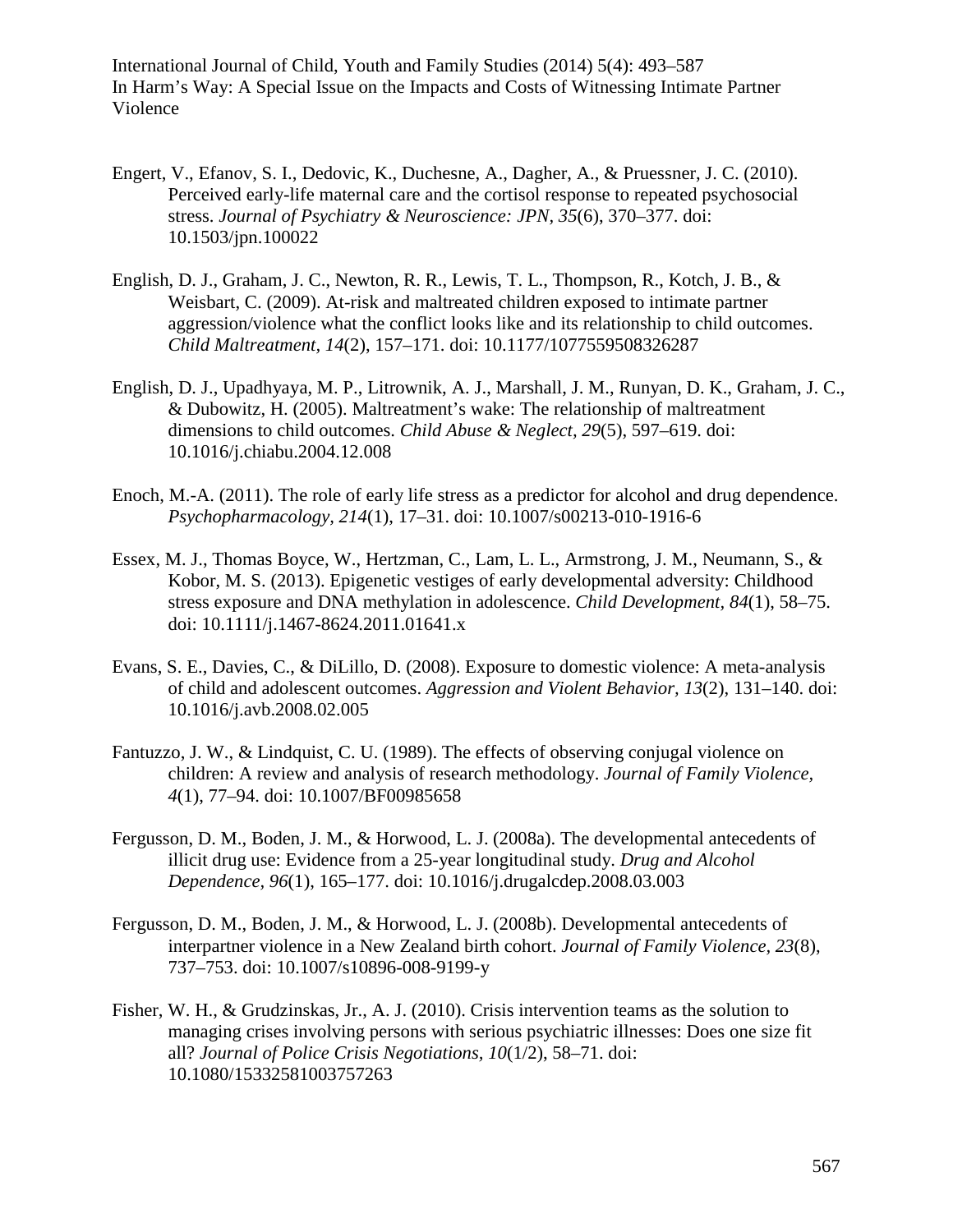- Ford, J. D., Gagnon, K., Connor, D. F., & Pearson, G. (2011). History of interpersonal violence, abuse, and nonvictimization trauma and severity of psychiatric symptoms among children in outpatient psychiatric treatment. *Journal of Interpersonal Violence, 26*(16), 3316–3337. doi: 10.1177/0886260510393009
- Fowler, D. N., & Chanmugam, A. (2007). A critical review of quantitative analyses of children exposed to domestic violence: Lessons for practice and research. *Brief Treatment and Crisis Intervention, 7*(4), 322–344. doi: 10.1093/brief-treatment/mhm019
- Fredland, N. M., Campbell, J. C., & Han, H. (2008). Effect of violence exposure on health outcomes among young urban adolescents. *Nursing Research, 57*(3), 157–165. doi: 10.1097/01.NNR.0000319493.21628.c6
- Garcia-Moreno, C., & Watts, C. (2011). Violence against women: An urgent public health priority. *Bulletin of the World Health Organization, 89*(1), 2–3. doi: 10.2471/BLT.10.085217
- Gavazzi, S. M., Lim, J.-Y., Yarcheck, C. M., Bostic, J. M., & Scheer, S. D. (2008). The impact of gender and family processes on mental health and substance use issues in a sample of court-involved female and male adolescents. *Journal of Youth and Adolescence, 37*(9), 1071–1084. doi: 10.1007/s10964-008-9306-7
- Gavazzi, S. M., Slade, D., Buettner, C. K., Partridge, C., Yarcheck, C. M., & Andrews, D. W. (2003). Toward conceptual development and empirical measurement of global risk indicators in the lives of court-involved youth. *Psychological Reports, 92*(2), 599–615. doi: 10.2466/pr0.2003.92.2.599
- Gewirtz, A., & Edleson, J. (2004). Young children's exposure to adult domestic violence: Toward a developmental risk and resilience framework for research and intervention *Early childhood, domestic violence, and poverty: Helping young children and their families* (Vol. 6). Iowa City, IA: University of Iowa.
- Gewirtz, A. H., & Edleson, J. L. (2007). Young children's exposure to intimate partner violence: Towards a developmental risk and resilience framework for research and intervention. *Journal of Family Violence, 22*(3), 151–163. doi: 10.1007/s10896-007-9065-3
- Gewirtz, A. H., & Medhanie, A. (2008). Proximity and risk in children's witnessing of intimate partner violence incidents. *Journal of Emotional Abuse, 8*(1-2), 67–82. doi: 10.1080/10926790801982436
- Gilbert, R., Widom, C. S., Browne, K., Fergusson, D., Webb, E., & Janson, S. (2009). Burden and consequences of child maltreatment in high-income countries. *The Lancet, 373*(9657), 68–81. doi: 10.1016/S0140-6736(08)61706-7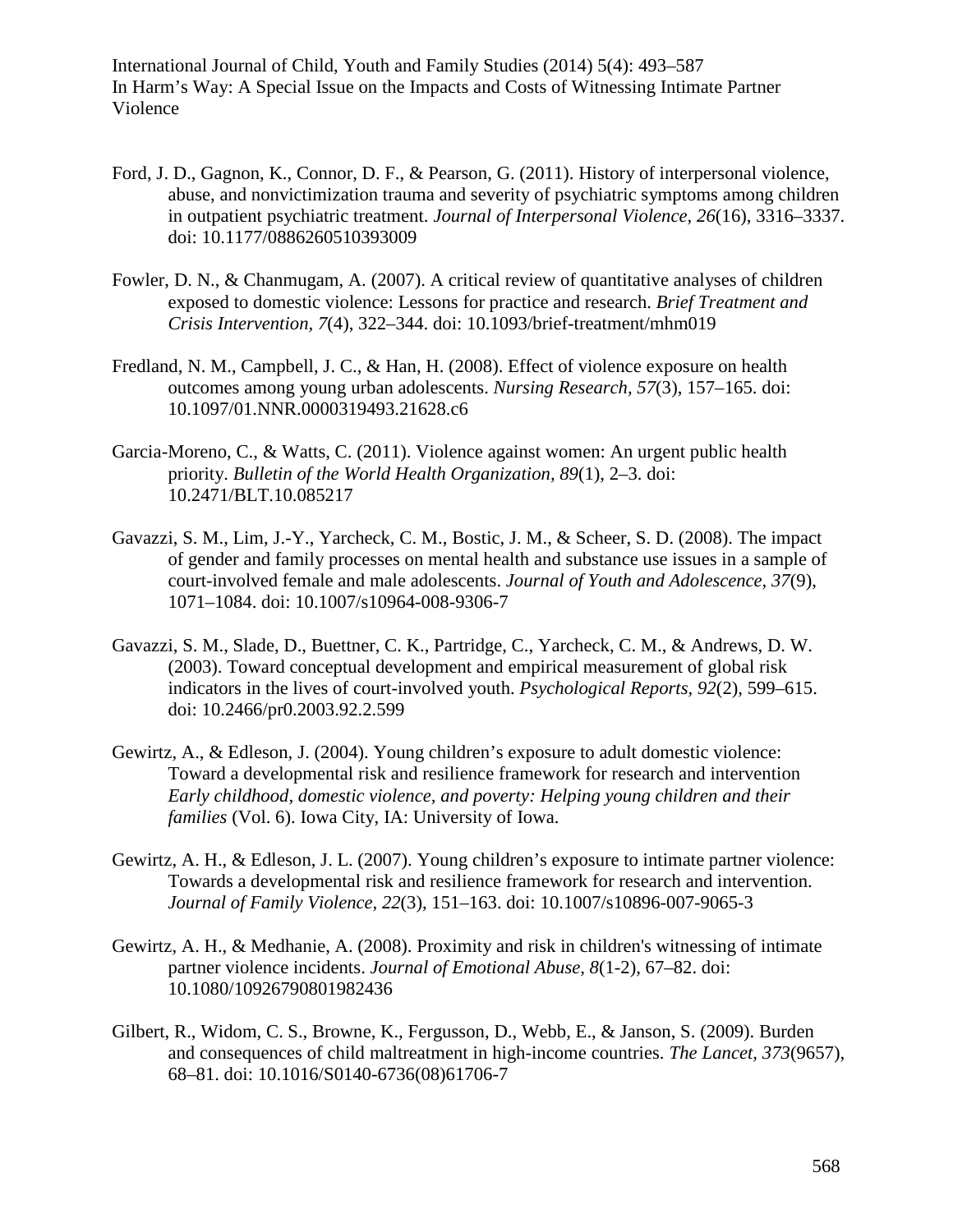- Glueck, S., & Glueck, E. (1950). *Unraveling juvenile delinquency: Exploring the mysteries of human behavior*. New York: Commonwealth Fund.
- Gordis, E. B., Feres, N., Olezeski, C. L., Rabkin, A. N., & Trickett, P. K. (2010). Skin conductance reactivity and respiratory sinus arrhythmia among maltreated and comparison youth: Relations with aggressive behavior. *Journal of Pediatric Psychology, 35*(5), 547–558. doi: 10.1093/jpepsy/jsp113
- Gordis, E. B., Margolin, G., Spies, L. A., Susman, E. J., & Granger, D. A. (2010). Interparental aggression and parent–adolescent salivary alpha amylase symmetry. *Physiology & Behavior, 100*(3), 225–233. doi: 10.1016/j.physbeh.2010.01.006
- Gover, A. R., Jennings, W. G., Tomsich, E. A., Park, M., & Rennison, C. M. (2011). The influence of childhood maltreatment and self-control on dating violence: A comparison of college students in the United States and South Korea. *Violence and victims, 26*(3), 296–318. doi: 10.1891/0886-6708.26.3.296
- Graham-Bermann, S. A., Castor, L. E., Miller, L. E., & Howell, K. H. (2012). The impact of intimate partner violence and additional traumatic events on trauma symptoms and PTSD in preschool-aged children. *Journal of Traumatic Stress, 25*(4), 393–400. doi: 10.1002/jts.21724
- Graham-Bermann, S. A., Gruber, G., Howell, K. H., & Girz, L. (2009). Factors discriminating among profiles of resilience and psychopathology in children exposed to intimate partner violence (IPV). *Child Abuse & Neglect, 33*(9), 648–660. doi: 10.1016/j.chiabu.2009.01.002
- Graham-Bermann, S. A., Howell, K. H., Miller, L. E., Kwek, J., & Lilly, M. M. (2010). Traumatic events and maternal education as predictors of verbal ability for preschool children exposed to intimate partner violence (IPV). *Journal of Family Violence, 25*(4), 383–392. doi: 10.1007/s10896-009-9299-3
- Graham-Bermann, S. A., & Perkins, S. (2010). Effects of early exposure and lifetime exposure to intimate partner violence (IPV) on child adjustment. *Violence and Victims, 25*(4), 427– 439. doi: 10.1891/0886-6708.25.4.427
- Grassi-Oliveira, R., Ashy, M., & Stein, L. M. (2008). Psychobiology of childhood maltreatment: Effects of allostatic load? *Revista Brasileira de Psiquiatria, 30*(1), 60–68. doi: 10.1590/S1516-44462008000100012
- Gustafsson, H. C., Coffman, J. L., Harris, L. S., Langley, H. A., Ornstein, P. A., & Cox, M. J. (2013). Intimate partner violence and children's memory. *Journal of Family Psychology, 27*(6), 937–944. doi: 10.1037/a0034592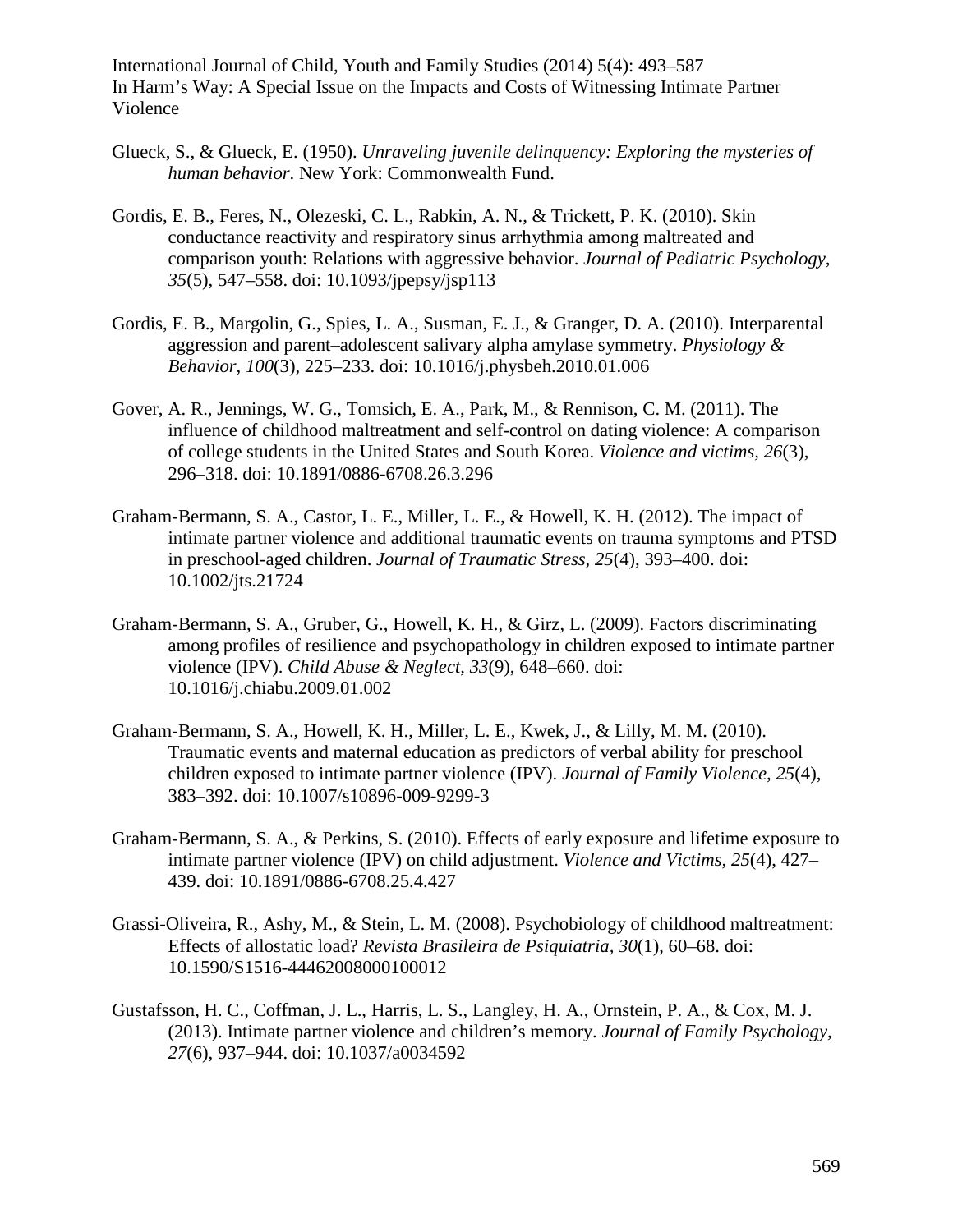- Haeseler, L. A. (2006). Children of abuse and school discourse: Implications for teachers and administration. *Education, 126*(3), 534–540. Retrieved from <http://www.projectinnovation.biz/education.html>
- Hall, J. P., & Parker, K. (2010). Stuck in a loop: Individual and system barriers for job seekers with disabilities. *The Career Development Quarterly, 58*(3), 246–256. doi: 10.1002/j.2161-0045.2010.tb00190.x
- Hamburger, M. E., Leeb, R. T., & Swahn, M. H. (2008). Childhood maltreatment and early alcohol use among high-risk adolescents. *Journal of Studies on Alcohol and Drugs, 69*(2), 291–295. Retrieved from [http://www.jsad.com](http://www.jsad.com/)
- Harding, H. G., Morelen, D., Thomassin, K., Bradbury, L., & Shaffer, A. (2013). Exposure to maternal-and paternal-perpetrated intimate partner violence, emotion regulation, and child outcomes. *Journal of Family Violence, 28*(1), 63–72. doi: 10.1007/s10896-012- 9487-4
- Harlow, H. F., Dodsworth, R. O., & Harlow, M. K. (1965). Total social isolation in monkeys. *Proceedings of the National Academy of Sciences of the United States of America, 54*(1), 90–97. Retrieved from<http://www.pnas.org/>
- Hasselmann, M. H., & Reichenheim, M. E. (2006). Parental violence and the occurrence of severe and acute malnutrition in childhood. *Paediatric and Perinatal Epidemiology, 20*(4), 299–311. doi: 10.1111/j.1365-3016.2006.00735.x
- Helweg-Larsen, K., Frederiksen, M. L., & Larsen, H. B. (2011). Violence, a risk factor for poor mental health in adolescence: A Danish nationally representative youth survey. *Scandinavian Journal of Public Health, 39*(8), 849–856. doi: 10.1177/1403494811421638
- Herman-Smith, R. (2013). Intimate partner violence exposure in early childhood: An ecobiodevelopmental perspective. *Health & Social Work, 38*(4), 231–239. doi: 10.1093/hsw/hlt018
- Herrenkohl, T. I., & Herrenkohl, R. C. (2007). Examining the overlap and prediction of multiple forms of child maltreatment, stressors, and socioeconomic status: A longitudinal analysis of youth outcomes. *Journal of Family Violence, 22*(7), 553–562. doi: 10.1007/s10896- 007-9107-x
- Herrenkohl, T. I., Sousa, C., Tajima, E. A., Herrenkohl, R. C., & Moylan, C. A. (2008). Intersection of child abuse and children's exposure to domestic violence. *Trauma, Violence, & Abuse, 9*(2), 84–99. doi: 10.1177/1524838008314797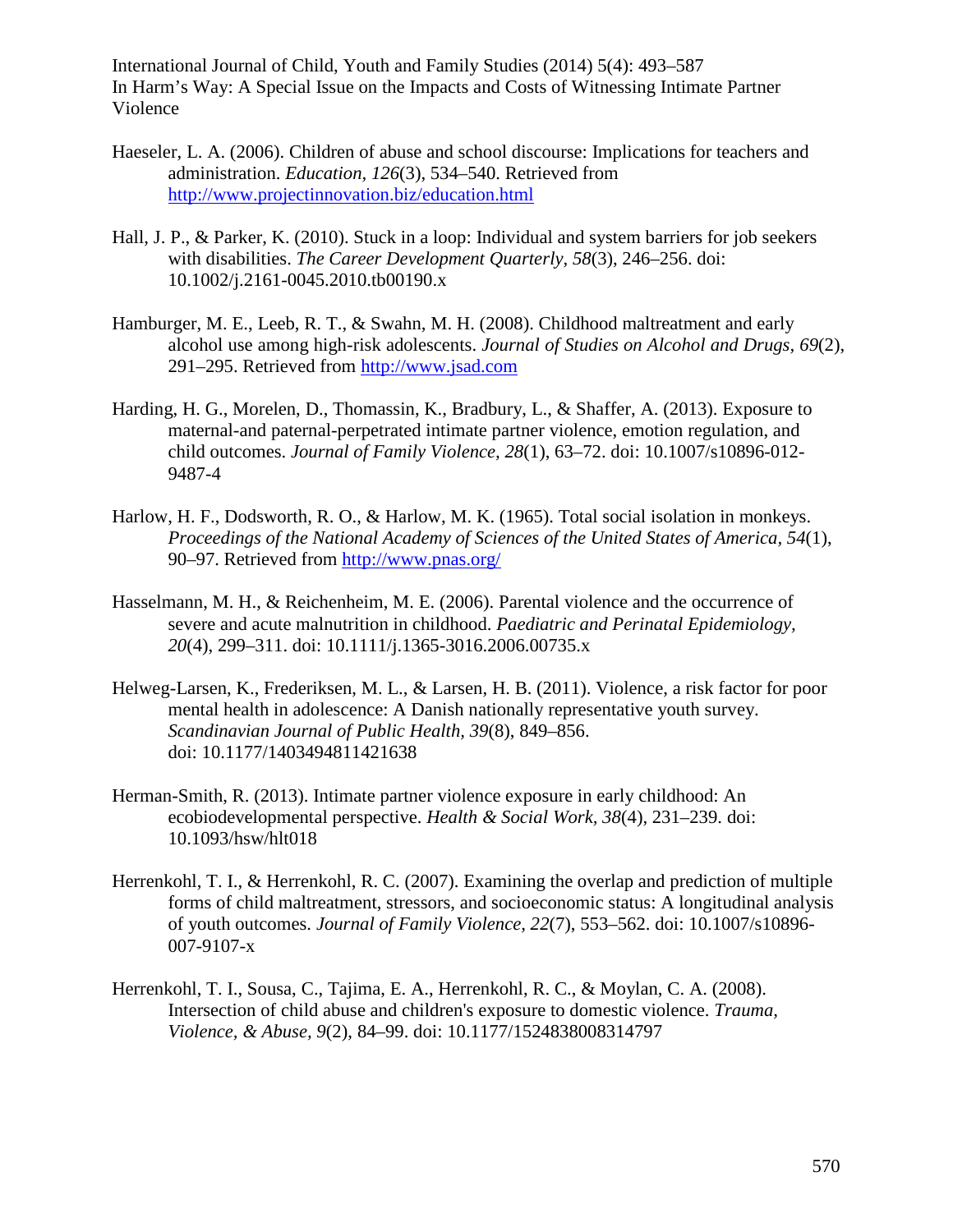- Hertzman, C. (2012). Putting the concept of biological embedding in historical perspective. *Proceedings of the National Academy of Sciences, 109*(Supplement 2), 17160–17167. doi: 10.1073/pnas.1202203109
- Hibel, L. C., Granger, D. A., Blair, C., Cox, M. J., & The Family Life Project Key Investigators. (2009). Intimate partner violence moderates the association between mother–infant adrenocortical activity across an emotional challenge. *Journal of Family Psychology, 23*(5), 615–625. doi: 10.1037/a0016323
- Hibel, L. C., Granger, D. A., Blair, C., Cox, M. J., & The Family Life Project Key Investigators. (2011). Maternal sensitivity buffers the adrenocortical implications of intimate partner violence exposure during early childhood. *Development and Psychopathology, 23*(02), 689–701. doi: 10.1017/S0954579411000010
- Ho, M. Y., & Cheung, F. M. (2010). The differential effects of forms and settings of exposure to violence on adolescents' adjustment. *Journal of Interpersonal Violence, 25*(7), 1309– 1337. doi: 10.1177/0886260509340548
- Hoeve, M., Dubas, J. S., Eichelsheim, V. I., van der Laan, P. H., Smeenk, W., & Gerris, J. R. (2009). The relationship between parenting and delinquency: A meta-analysis. *Journal of Abnormal Child Psychology, 37*(6), 749–775. doi: 10.1007/s10802-009-9310-8
- Holden, G. W. (2003). Children exposed to domestic violence and child abuse: Terminology and taxonomy. *Clinical Child and Family Psychology Review, 6*(3), 151–160. doi: 10.1023/A:1024906315255
- Holmes, M. R. (2013). The sleeper effect of intimate partner violence exposure: Long-term consequences on young children's aggressive behavior. *Journal of Child Psychology and Psychiatry, 54*(9), 986–995. doi: 10.1111/jcpp.12071
- Holt, S., Buckley, H., & Whelan, S. (2008). The impact of exposure to domestic violence on children and young people: A review of the literature. *Child Abuse & Neglect, 32*(8), 797–810. doi: 10.1016/j.chiabu.2008.02.004
- Horn, S. R., Hunter, E. C., & Graham-Bermann, S. A. (2013). Differences and similarities in pairs of siblings exposed to intimate partner violence: A clinical case study. *Partner Abuse, 4*(2), 274–286. doi: 10.1891/1946-6560.4.2.274
- House of Commons Debates. (1982). *32nd Parliament, 1st Session: Vol. 15*. Retrieved from [http://parl.canadiana.ca/view/oop.debates\\_HOC3201\\_15/1?r=0&s=1.](http://parl.canadiana.ca/view/oop.debates_HOC3201_15/1?r=0&s=1)
- Hovdestad, W. E., Tonmyr, L., Wekerle, C., & Thornton, T. (2011). Why is childhood maltreatment associated with adolescent substance abuse? A critical review of explanatory models. *International Journal of Mental Health and Addiction, 9*(5), 525– 542. doi: 10.1007/s11469-011-9322-9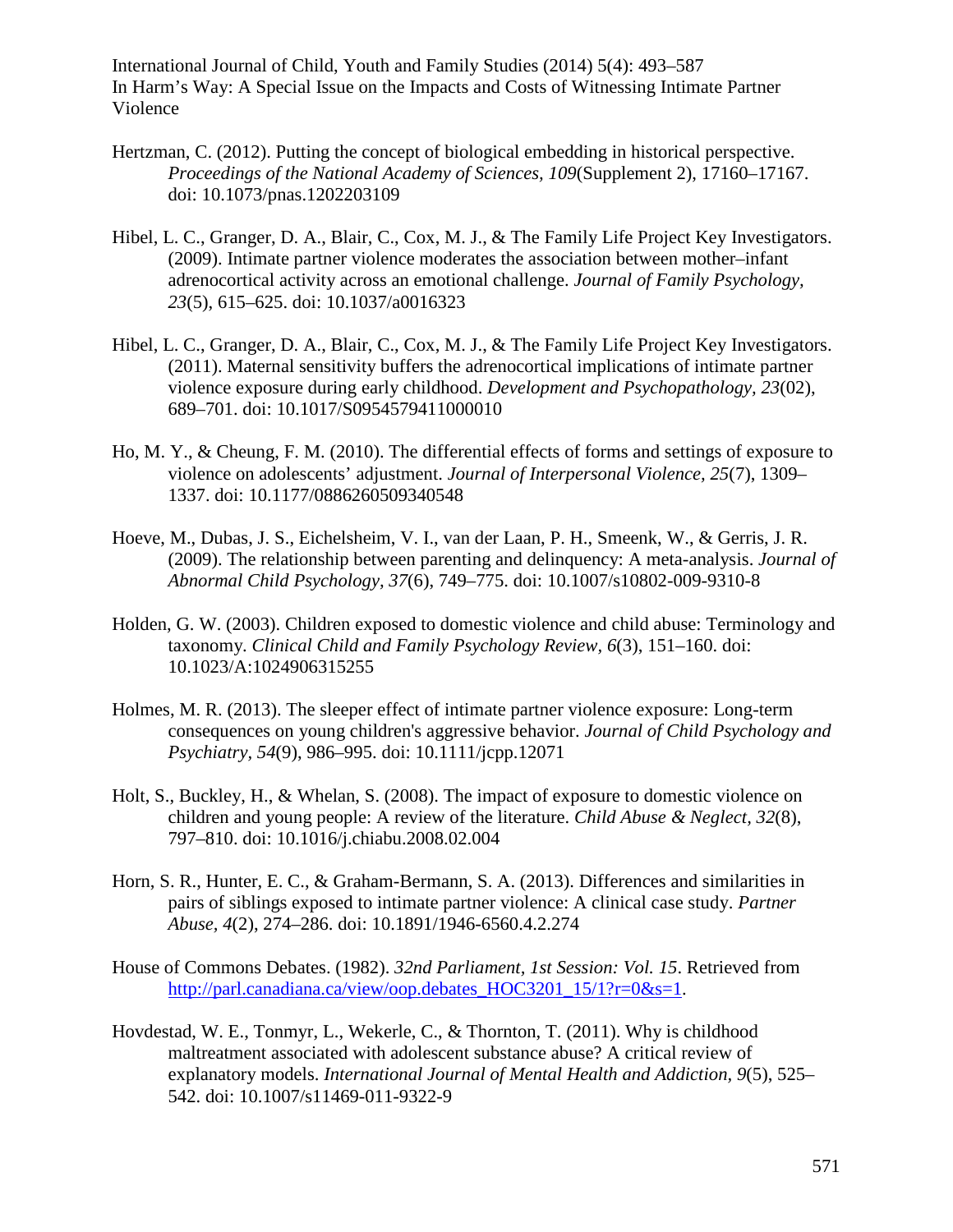- Howell, K. H. (2011). Resilience and psychopathology in children exposed to family violence. *Aggression and Violent Behavior, 16*(6), 562–569. doi: 10.1016/j.avb.2011.09.001
- Howell, K. H., & Graham-Bermann, S. A. (2011). The multiple impacts of intimate partner violence on preschool children. In S. A. Graham-Bermann & A. A. Levendosky (Eds.), *How intimate partner violence affects children: Developmental research, case studies, and evidence-based intervention* (pp. 87–107). Washington, DC: American Psychological Association.
- Howell, K. H., Graham-Bermann, S. A., Czyz, E., & Lilly, M. (2010). Assessing resilience in preschool children exposed to intimate partner violence. *Violence and Victims, 25*(2), 150–164. doi: 10.1891/0886-6708.25.2.150
- Howells, N. L., & Rosenbaum, A. (2008). Effects of perpetrator and victim gender on negative outcomes of family violence. *Journal of Family Violence, 23*(3), 203–209. doi: 10.1007/s10896-007-9144-5
- Hungerford, A., Wait, S. K., Fritz, A. M., & Clements, C. M. (2012). Exposure to intimate partner violence and children's psychological adjustment, cognitive functioning, and social competence: A review. *Aggression and Violent Behavior, 17*(4), 373–382. doi: 10.1016/j.avb.2012.04.002
- Hunter, E. C., & Graham-Bermann, S. A. (2013). Intimate partner violence and child adjustment: Moderation by father contact? *Journal of Family Violence, 28*(5), 435–444. doi: 10.1007/s10896-013-9517-x
- Huth-Bocks, A. C., Levendosky, A. A., & Semel, M. A. (2001). The direct and indirect effects of domestic violence on young children's intellectual functioning. *Journal of Family Violence, 16*(3), 269–290. doi: 10.1023/A:1011138332712
- Ireland, T. O., & Smith, C. A. (2009). Living in partner-violent families: Developmental links to antisocial behavior and relationship violence. *Journal of Youth and Adolescence, 38*(3), 323–339. doi: 10.1007/s10964-008-9347-y
- Israel, E., & Stover, C. (2009). Intimate partner violence: The role of the relationship between perpetrators and children who witness violence. *Journal of Interpersonal Violence, 24*(10), 1755–1764. doi: 10.1177/0886260509334044
- Jarvis, K. L., Gordon, E. E., & Novaco, R. W. (2005). Psychological distress of children and mothers in domestic violence emergency shelters. *Journal of Family Violence, 20*(6), 389–402. doi: 10.1007/s10896-005-7800-1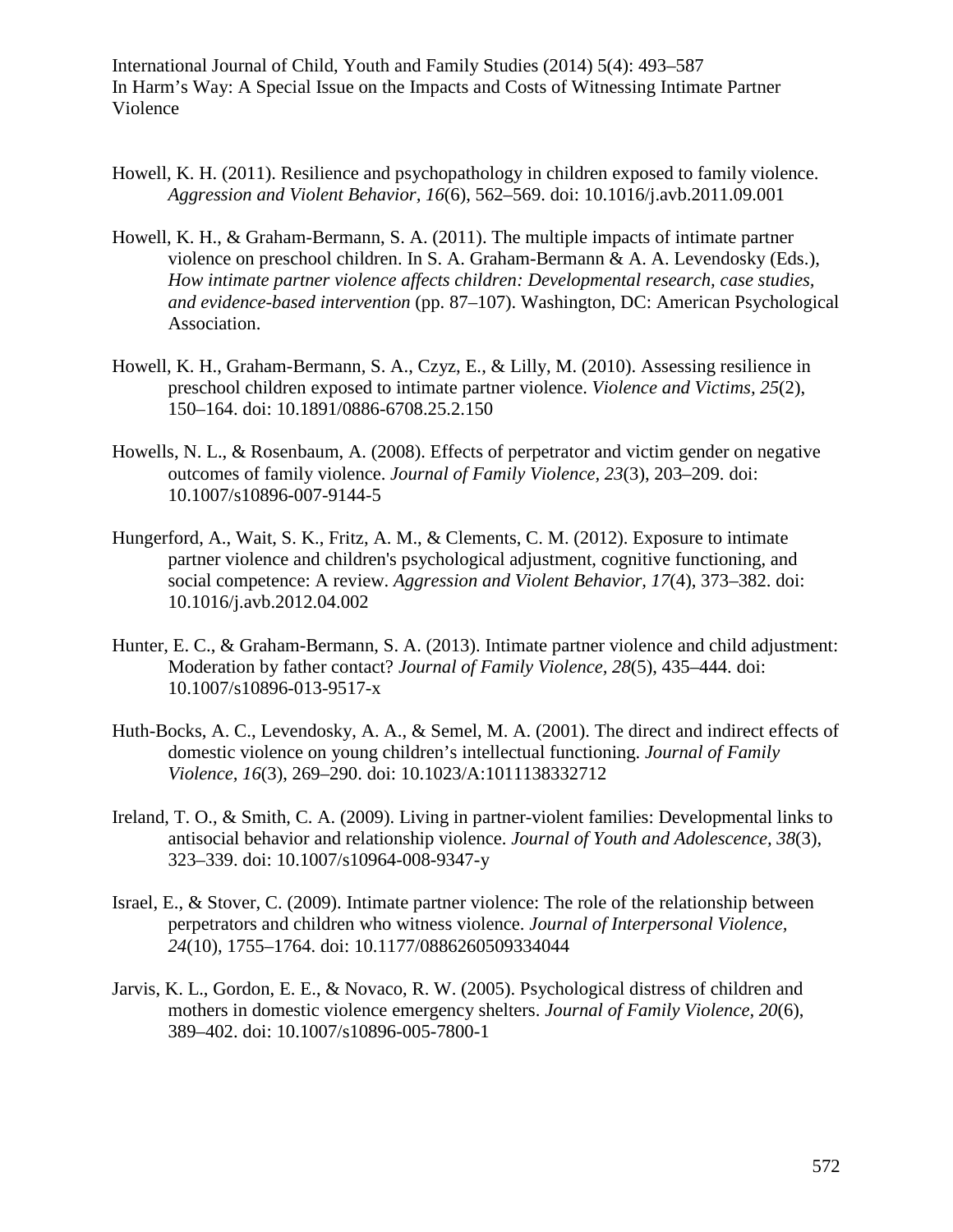- Jayasinghe, S., Jayawardena, P., & Perera, H. (2009). Influence of intimate partner violence on behaviour, psychological status and school performance of children in Sri Lanka. *Journal of Family Studies, 15*(3), 274–283. doi: 10.1007/s00127-010-0252-9
- Jirapramukpitak, T., Harpham, T., & Prince, M. (2011). Family violence and its 'adversity package': A community survey of family violence and adverse mental outcomes among young people. *Social Psychiatry and Psychiatric Epidemiology, 46*(9), 825–831. doi: 10.1007/s00127-010-0252-9
- Johannesen, J. K., McGrew, J. H., Griss, M. E., & Born, D. L. (2009). Change in self-perceived barriers to employment as a predictor of vocational rehabilitation outcome. *American Journal of Psychiatric Rehabilitation, 12*(4), 295–316. doi: 10.1080/15487760903248358
- Johnson, V. K., & Lieberman, A. F. (2007). Variations in behavior problems of preschoolers exposed to domestic violence: The role of mothers' attunement to children's emotional experiences. *Journal of Family Violence, 22*(5), 297–308. doi: 10.1007/s10896-007- 9083-1
- Kassis, W., Artz, S., & Moldenhauer, S. (2013). Laying down the family burden: A crosscultural analysis of resilience in the midst of family violence. *Child & Youth Services, 34*(1), 37–63. doi: 10.1080/0145935X.2013.766067
- Katz, L. F. (2007). Domestic violence and vagal reactivity to peer provocation. *Biological Psychology, 74*(2), 154–164. doi: 10.1016/j.biopsycho.2005.10.010
- Kaufman, J., Yang, B.-Z., Douglas-Palumberi, H., Crouse-Artus, M., Lipschitz, D., Krystal, J. H., & Gelernter, J. (2007). Genetic and environmental predictors of early alcohol use. *Biological Psychiatry, 61*(11), 1228–1234. doi: 10.1016/j.biopsych.2006.06.039
- Kemeny, M. E. (2003). The psychobiology of stress. *Current Directions in Psychological Science, 12*(4), 124–129. doi: 10.1111/1467-8721.01246
- Kendler, K. S., Sundquist, K., Ohlsson, H., Palmér, K., Maes, H., Winkleby, M. A., & Sundquist, J. (2012). Genetic and familial environmental influences on the risk for drug abuse: A national Swedish adoption study. *Archives of General Psychiatry, 69*(7), 690–697. doi: 10.1001/archgenpsychiatry.2011.2112
- Kennedy, A. C., Bybee, D., Sullivan, C. M., & Greeson, M. (2009). The effects of community and family violence exposure on anxiety trajectories during middle childhood: The role of family social support as a moderator. *Journal of Clinical Child & Adolescent Psychology, 38*(3), 365–379. doi: 10.1080/15374410902851713
- Kennedy, A. C., Bybee, D., Sullivan, C. M., & Greeson, M. (2010). The impact of family and community violence on children's depression trajectories: Examining the interactions of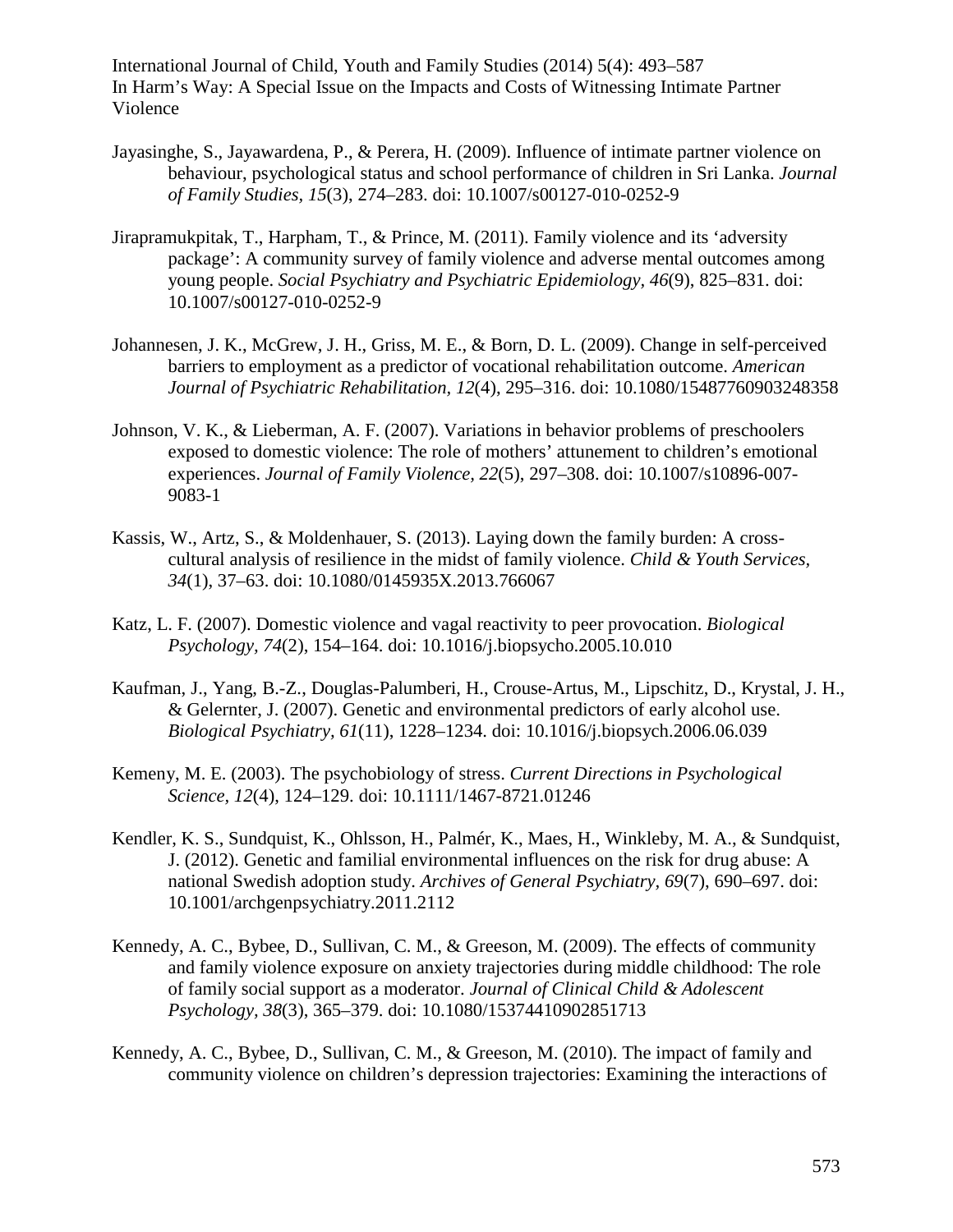violence exposure, family social support, and gender. *Journal of Family Psychology, 24*(2), 197–207. doi: 10.1037/a0018787

- Kernic, M. A., Holt, V. L., Wolf, M. E., McKnight, B., Huebner, C. E., & Rivara, F. P. (2002). Academic and school health issues among children exposed to maternal intimate partner abuse. *Archives of Pediatrics & Adolescent Medicine, 156*(6), 549–555. doi: 10.1001/archpedi.156.6.549
- Kitzmann, K. M., Gaylord, N. K., Holt, A. R., & Kenny, E. D. (2003). Child witnesses to domestic violence: A meta-analytic review. *Journal of Consulting and Clinical Psychology, 71*(2), 339–352. doi: 10.1037/0022-006X.71.2.339
- Kliewer, W., & Murrelle, L. (2007). Risk and protective factors for adolescent substance use: Findings from a study in selected Central American countries. *Journal of Adolescent Health, 40*(5), 448–455. doi: 10.1016/j.jadohealth.2006.11.148
- Knous-Westfall, H. M., Ehrensaft, M. K., MacDonell, K. W., & Cohen, P. (2012). Parental intimate partner violence, parenting practices, and adolescent peer bullying: A prospective study. *Journal of Child and Family Studies, 21*(5), 754–766. doi: 10.1007/s10826-011-9528-2
- Knutson, J. F., Lawrence, E., Taber, S. M., Bank, L., & DeGarmo, D. S. (2009). Assessing children's exposure to intimate partner violence. *Clinical Child and Family Psychology Review, 12*(2), 157–173. doi: 10.1007/s10567-009-0048-1
- Kolb, B., Gibb, R., & Robinson, T. E. (2003). Brain plasticity and behavior. *Current Directions in Psychological Science, 12*(1), 1–5. doi: 10.1111/1467-8721.01210
- Kolbo, J. R., Blakely, E. H., & Engleman, D. (1996). Children who witness domestic violence: A review of empirical literature. *Journal of Interpersonal Violence, 11*(2), 281–293. doi: 10.1177/088626096011002010
- Koss, K. J., George, M. R., Bergman, K. N., Cummings, E. M., Davies, P. T., & Cicchetti, D. (2011). Understanding children's emotional processes and behavioral strategies in the context of marital conflict. *Journal of Experimental Child Psychology, 109*(3), 336–352. doi: 10.1016/j.jecp.2011.02.007
- Kuhlman, K. R., Howell, K. H., & Graham-Bermann, S. A. (2012). Physical health in preschool children exposed to intimate partner violence. *Journal of Family Violence, 27*(6), 499– 510. doi: 10.1007/s10896-012-9444-2
- Lamers-Winkelman, F., Schipper, J., & Oosterman, M. (2012). Children's physical health complaints after exposure to intimate partner violence. *British Journal of Health Psychology, 17*(4), 771–784. doi: 10.1111/j.2044-8287.2012.02072.x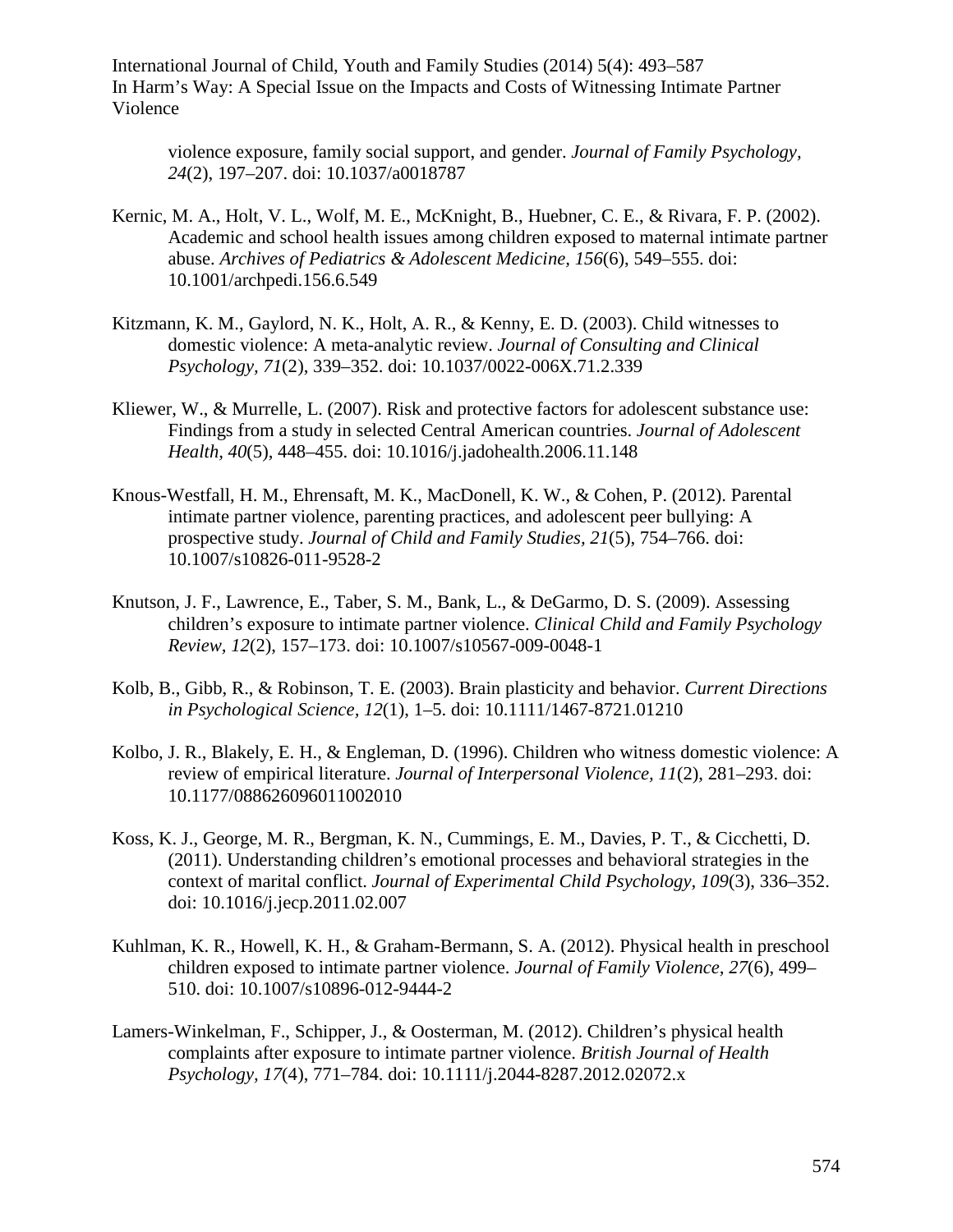- Lamers-Winkelman, F., Willemen, A. M., & Visser, M. (2012). Adverse childhood experiences of referred children exposed to intimate partner violence: Consequences for their wellbeing. *Child Abuse & Neglect, 36*(2), 166–179. doi: 10.1016/j.chiabu.2011.07.006
- Lane, K. L., Oakes, W. P., Carter, E. W., Lambert, W. E., & Jenkins, A. B. (2013). Initial evidence for the reliability and validity of the Student Risk Screening Scale for internalizing and externalizing behaviors at the middle school level. *Assessment for Effective Intervention, 39*(1), 24–38. doi: 10.1177/1534508413489336
- Lang, J. M., & Stover, C. S. (2008). Symptom patterns among youth exposed to intimate partner violence. *Journal of Family Violence, 23*(7), 619–629. doi: 10.1007/s10896-008-9184-5
- Leeb, R. T., Paulozzi, L. J., Melanson, C., Simon, T. R., & Arias, I. (2008). *Child maltreatment surveillance: Uniform definitions for public health and recommended data elements*. Atlanta, GA: Centers for Disease Control and Prevention, National Center for Injury Prevention and Control.
- Lepistö, S., Luukkaala, T., & Paavilainen, E. (2010). Witnessing and experiencing domestic violence: A descriptive study of adolescents. *Scandinavian Journal of Caring Sciences, 25*(1), 70–80. doi: 10.1111/j.1471-6712.2010.00792.x
- Leschied, A., Chiodo, D., Nowicki, E., & Rodger, S. (2008). Childhood predictors of adult criminality: A meta-analysis drawn from the prospective longitudinal literature. *Canadian Journal of Criminology and Criminal Justice/La Revue canadienne de criminologie et de justice pénale, 50*(4), 435–467. doi: 10.3138/cjccj.50.4.435
- Levendosky, A. A., Bogat, G. A., & Martinez-Torteya, C. (2013). PTSD symptoms in young children exposed to intimate partner violence. *Violence Against Women, 19*(2), 187–201. doi: 10.1177/1077801213476458
- Liptak, J. (2009). *Overcoming barriers to employment success: Instructor's guide.* Retrieved from http://ebookbrowse.com/overcoming-barriers-to-employment-success-instructorsguide-pdf-d340778554
- Liu, J. (2004). Childhood externalizing behavior: Theory and implications. *Journal of Child and Adolescent Psychiatric Nursing, 17*(3), 93–103. doi: 10.1111/j.1744- 6171.2004.tb00003.x
- Lohman, B. J., Neppl, T. K., Senia, J. M., & Schofield, T. J. (2013). Understanding adolescent and family influences on intimate partner psychological violence during emerging adulthood and adulthood. *Journal of Youth and Adolescence, 42*(4), 500–517. doi: 10.1007/s10964-013-9923-7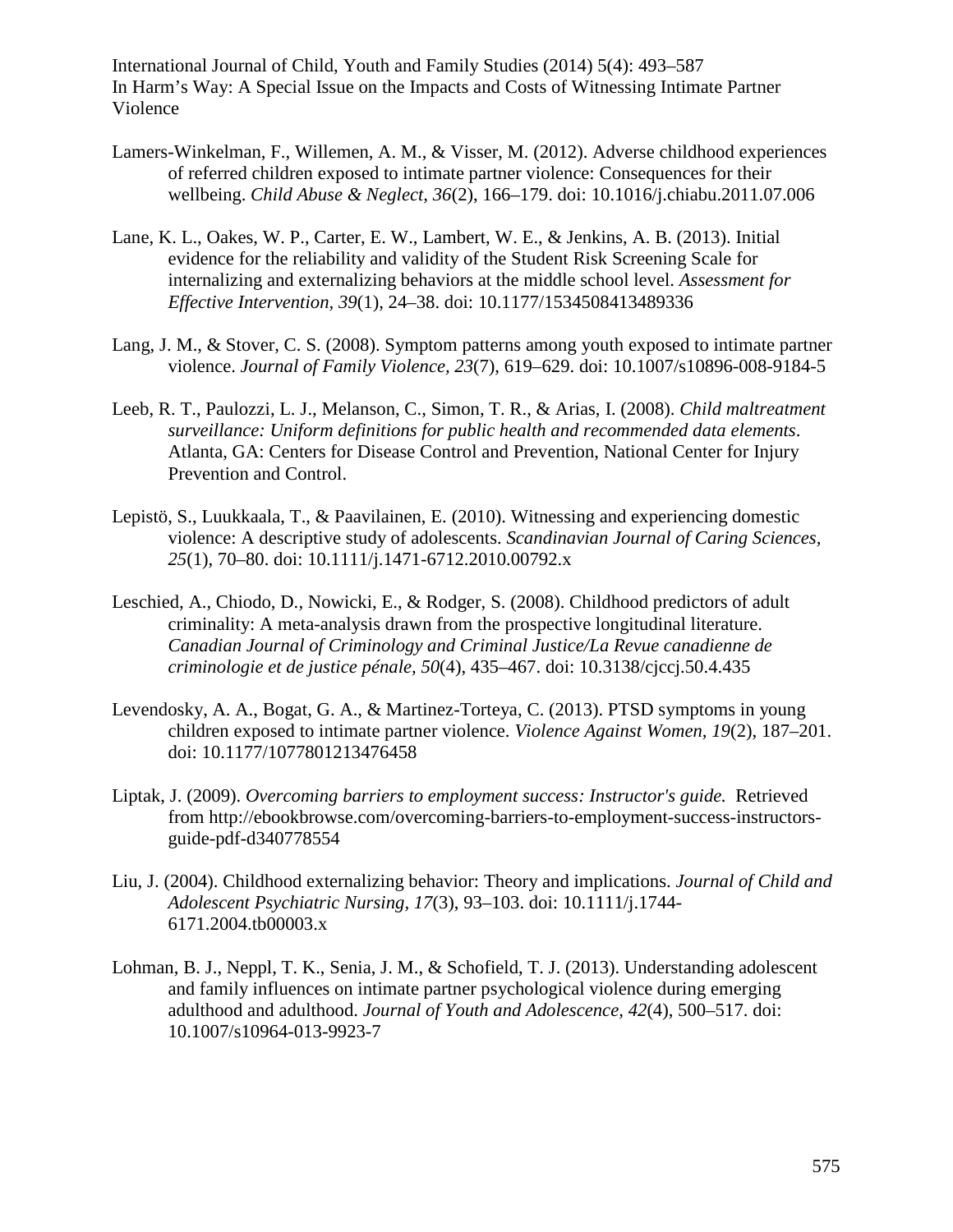- Lundy, M., & Grossman, S. F. (2005). The mental health and service needs of young children exposed to domestic violence: Supportive data. *Families in Society: The Journal of Contemporary Social Services, 86*(1), 17–29. doi: 10.1606/1044-3894.1873
- Macmillan, R., & Hagan, J. (2004). Violence in the transition to adulthood: Adolescent victimization, education, and socioeconomic attainment in later life. *Journal of Research on Adolescence, 14*(2), 127–158. doi: 10.1111/j.1532-7795.2004.01402001.x
- Malik, N. M. (2008). Exposure to domestic and community violence in a nonrisk sample associations with child functioning. *Journal of Interpersonal Violence, 23*(4), 490–504. doi: 10.1177/0886260507312945
- Mandal, M., & Hindin, M. J. (2013). From family to friends: Does witnessing interparental violence affect young adults' relationships with friends? *Journal of Adolescent Health, 53*(2), 187–193. doi: 10.1016/j.jadohealth.2013.03.015
- Manion, I. G. (2010). Provoking evolution in child and youth mental health in Canada. *Canadian Psychology/Psychologie canadienne, 51*(1), 50–57. doi: 10.1037/a0018468
- Margolin, G., & Gordis, E. B. (2000). The effects of family and community violence on children. *Annual Review of Psychology, 51*(1), 445–479. doi: 10.1146/annurev.psych.51.1.445
- Margolin, G., & Vickerman, K. A. (2011). Posttraumatic stress in children and adolescents exposed to family violence: I. Overview and issues. *Couple and Family Psychology: Research and Practice, 1*(S), 63–73. doi: 10.1037/2160-4096.1.S.63
- Margolin, G., Vickerman, K. A., Oliver, P. H., & Gordis, E. B. (2010). Violence exposure in multiple interpersonal domains: Cumulative and differential effects. *Journal of Adolescent Health, 47*(2), 198–205. doi: 10.1016/j.jadohealth.2010.01.020
- Marmion, S. L., & Lundberg-Love, P. K. (2008). PTSD symptoms in college students exposed to interparental violence: Are they comparable to those that result from child physical and sexual abuse? *Journal of Aggression, Maltreatment & Trauma, 17*(3), 263–278. doi: 10.1080/10926770802424935
- Martin, S. G. (2002). Children exposed to domestic violence: Psychological considerations for health care practitioners. *Holistic Nursing Practice, 16*(3), 7–15. Retrieved from <http://journals.lww.com/hnpjournal/pages/default.aspx>
- McCrory, E., De Brito, S. A., & Viding, E. (2011). The impact of childhood maltreatment: A review of neurobiological and genetic factors. *Frontiers in Psychiatry, 2*, 1–14. doi: 10.3389/fpsyt.2011.00048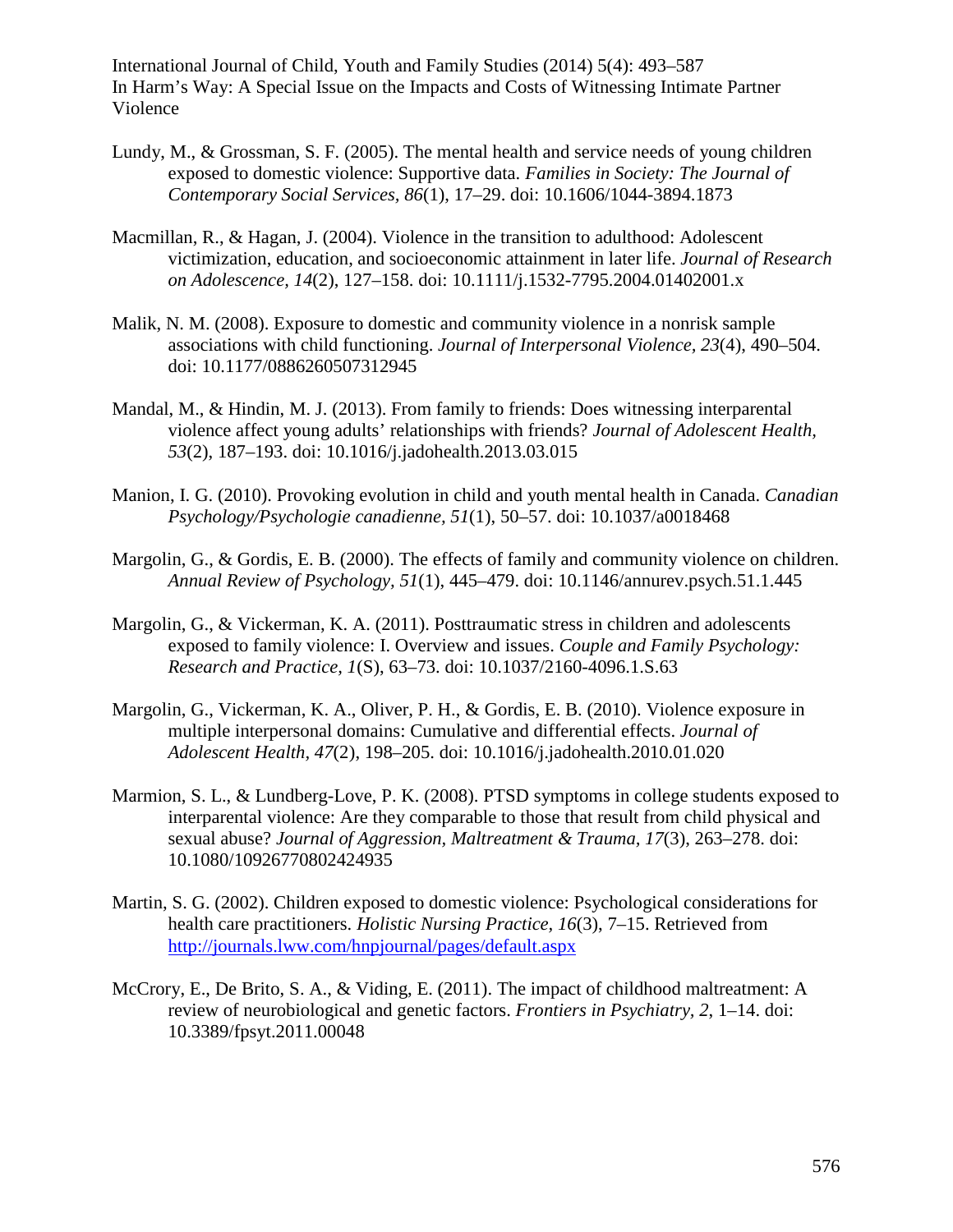- McDermott, R., Dawes, C., Prom-Wormley, E., Eaves, L., & Hatemi, P. K. (2013). MAOA and aggression: A gene–environment interaction in two populations. *Journal of Conflict Resolution, 57*(6), 1043–1064. doi: 10.1177/0022002712457746
- McEwen, B. S. (2000). The neurobiology of stress: From serendipity to clinical relevance. *Brain Research, 886*(1), 172–189. doi: 10.1016/S0006-8993(00)02950-4
- McIntosh, J. E. (2002). Thought in the face of violence: A child's need. *Child Abuse & Neglect, 26*(3), 229–241. doi: 10.1016/S0145-2134(01)00321-0
- Mejia, R., Kliewer, W., & Williams, L. (2006). Domestic violence exposure in Colombian adolescents: Pathways to violent and prosocial behavior. *Journal of Traumatic Stress, 19*(2), 257–267. doi: 10.1002/jts.20116
- Meltzer, H., Doos, L., Vostanis, P., Ford, T., & Goodman, R. (2009). The mental health of children who witness domestic violence. *Child & Family Social Work, 14*(4), 491–501. doi: 10.1111/j.1365-2206.2009.00633.x
- Mental Health Commission of Canada. (2012). *Changing directions, changing lives: The mental health strategy for Canada.* Calgary, AB: Author.
- Mikolajewski, A. J., Allan, N. P., Hart, S. A., Lonigan, C. J., & Taylor, J. (2013). Negative affect shares genetic and environmental influences with symptoms of childhood internalizing and externalizing disorders. *Journal of Abnormal Child Psychology, 41*(3), 411–423. doi: 10.1007/s10802-012-9681-0
- Miller, L. E., Howell, K. H., & Graham-Bermann, S. A. (2012). Potential mediators of adjustment for preschool children exposed to intimate partner violence. *Child Abuse & Neglect, 36*(9), 671–675. doi: 10.1016/j.chiabu.2012.07.005
- Mitchell, K. J., & Finkelhor, D. (2001). Risk of crime victimization among youth exposed to domestic violence. *Journal of Interpersonal Violence, 16*(9), 944–964. doi: 10.1177/088626001016009006
- Mohr, W. K., & Fantuzzo, J. W. (2000). The neglected variable of physiology in domestic violence. *Journal of Aggression, Maltreatment & Trauma, 3*(1), 69–84. doi: 10.1300/J146v03n01\_06
- Mohr, W. K., Lutz, M. J. N., Fantuzzo, J. W., & Perry, M. A. (2000). Children exposed to family violence: A review of empirical research from a developmental-ecological perspective. *Trauma, Violence, & Abuse, 1*(3), 264–283. doi: 10.1177/1524838000001003004
- Moore, G. A. (2010). Parent conflict predicts infants' vagal regulation in social interaction. *Development and psychopathology, 22*(01), 23–33. doi: 10.1017/S095457940999023X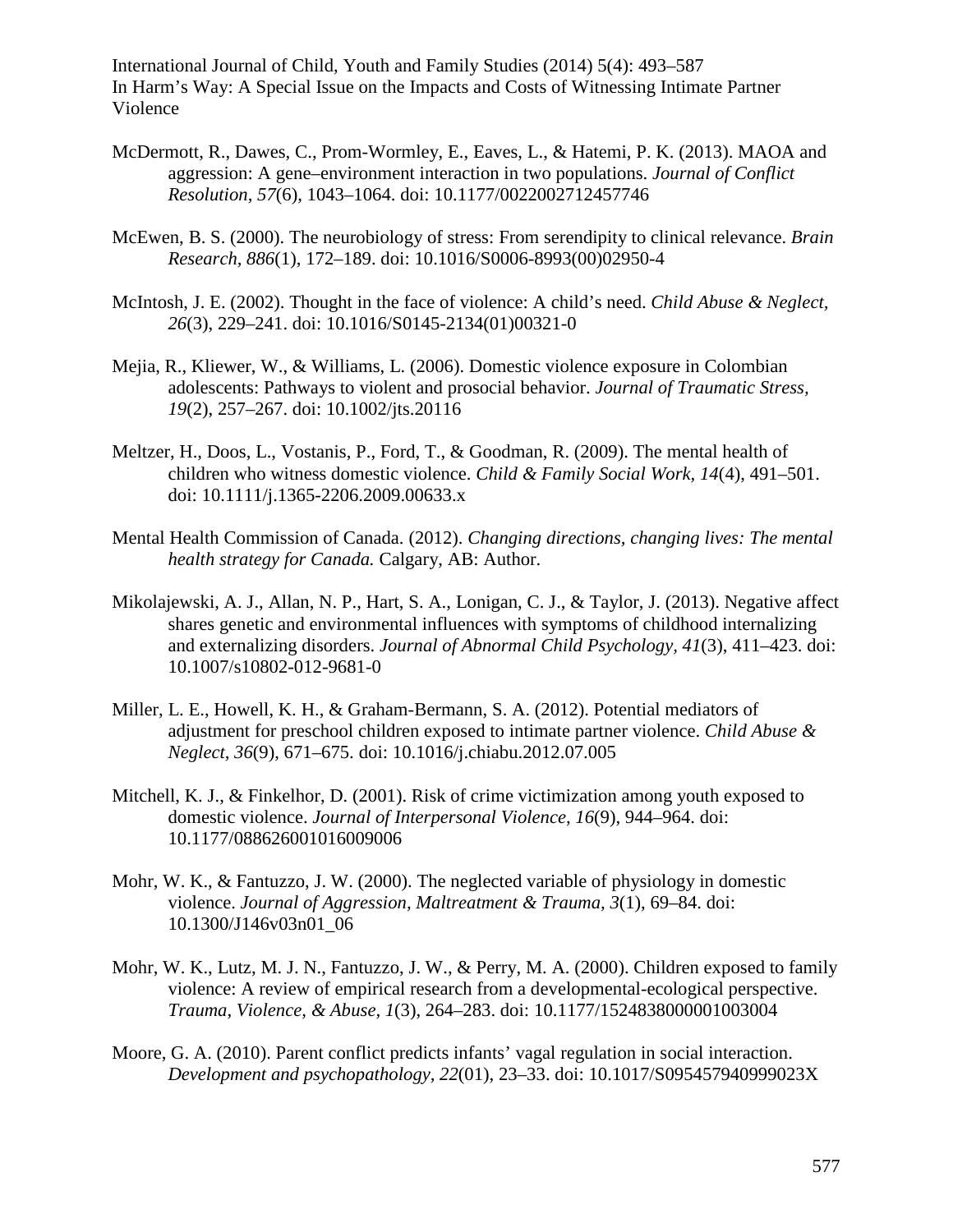- Moos, R. H., & Moos, B. S. (1986). *The family environment scale: The manual*. Palo Alto, CA: Consulting Psychologists Press.
- Moretti, M. M., Obsuth, I., Odgers, C. L., & Reebye, P. (2006). Exposure to maternal vs. paternal partner violence, PTSD, and aggression in adolescent girls and boys. *Aggressive Behavior, 32*(4), 385–395. doi: 10.1002/ab.20137
- Moss, K. (2004). Kids witnessing family violence. *Canadian Social Trends, 73*(Summer), 12–16. Retrieved from [http://www5.statcan.gc.ca/bsolc/olc-cel/olc-cel?lang=eng&catno=11-008-](http://www5.statcan.gc.ca/bsolc/olc-cel/olc-cel?lang=eng&catno=11-008-X20040016876) [X20040016876](http://www5.statcan.gc.ca/bsolc/olc-cel/olc-cel?lang=eng&catno=11-008-X20040016876)
- Moylan, C. A., Herrenkohl, T. I., Sousa, C., Tajima, E. A., Herrenkohl, R. C., & Russo, M. J. (2010). The effects of child abuse and exposure to domestic violence on adolescent internalizing and externalizing behavior problems. *Journal of Family Violence, 25*(1), 53–63. doi: 10.1007/s10896-009-9269-9
- Murrell, A. R., Christoff, K. A., & Henning, K. R. (2007). Characteristics of domestic violence offenders: Associations with childhood exposure to violence. *Journal of Family Violence, 22*(7), 523–532. doi: 10.1007/s10896-007-9100-4
- Neighbors, C., Walker, D. D., Mbilinyi, L. F., Zegree, J., Foster, D. W., & Roffman, R. A. (2013). A self-determination model of childhood exposure, perceived prevalence, justification, and perpetration of intimate partner violence. *Journal of Applied Social Psychology, 43*(2), 338–349. doi: 10.1111/j.1559-1816.2012.01003.x
- Nelson, C. A. (2007). A neurobiological perspective on early human deprivation. *Child Development Perspectives, 1*(1), 13–18. doi: 10.1111/j.1750-8606.2007.00004.x
- Nelson, C. A., & Bloom, F. E. (1997). Child development and neuroscience. *Child Development, 68*(5), 970–987. doi: 10.1111/j.1467-8624.1997.tb01974.x
- Nguyen, T. D., & Larsen, S. (2012). Prevalence of children witnessing parental violence. *Review of European Studies, 4*(1), 148–154. doi: 10.5539/res.v4n1p148
- Noll, J. G., & Shenk, C. E. (2010). Introduction to the special issue: The physical health consequences of childhood maltreatment—Implications for public health. *Journal of Pediatric Psychology, 35*(5), 447–449. doi: 10.1093/jpepsy/jsq013
- Obradović, J., & Boyce, W. T. (2009). Individual differences in behavioral, physiological, and genetic sensitivities to contexts: Implications for development and adaptation. *Developmental Neuroscience, 31*(4), 300–308. doi: 10.1159/000216541
- Obradović, J., Bush, N. R., & Boyce, W. T. (2011). The interactive effect of marital conflict and stress reactivity on externalizing and internalizing symptoms: The role of laboratory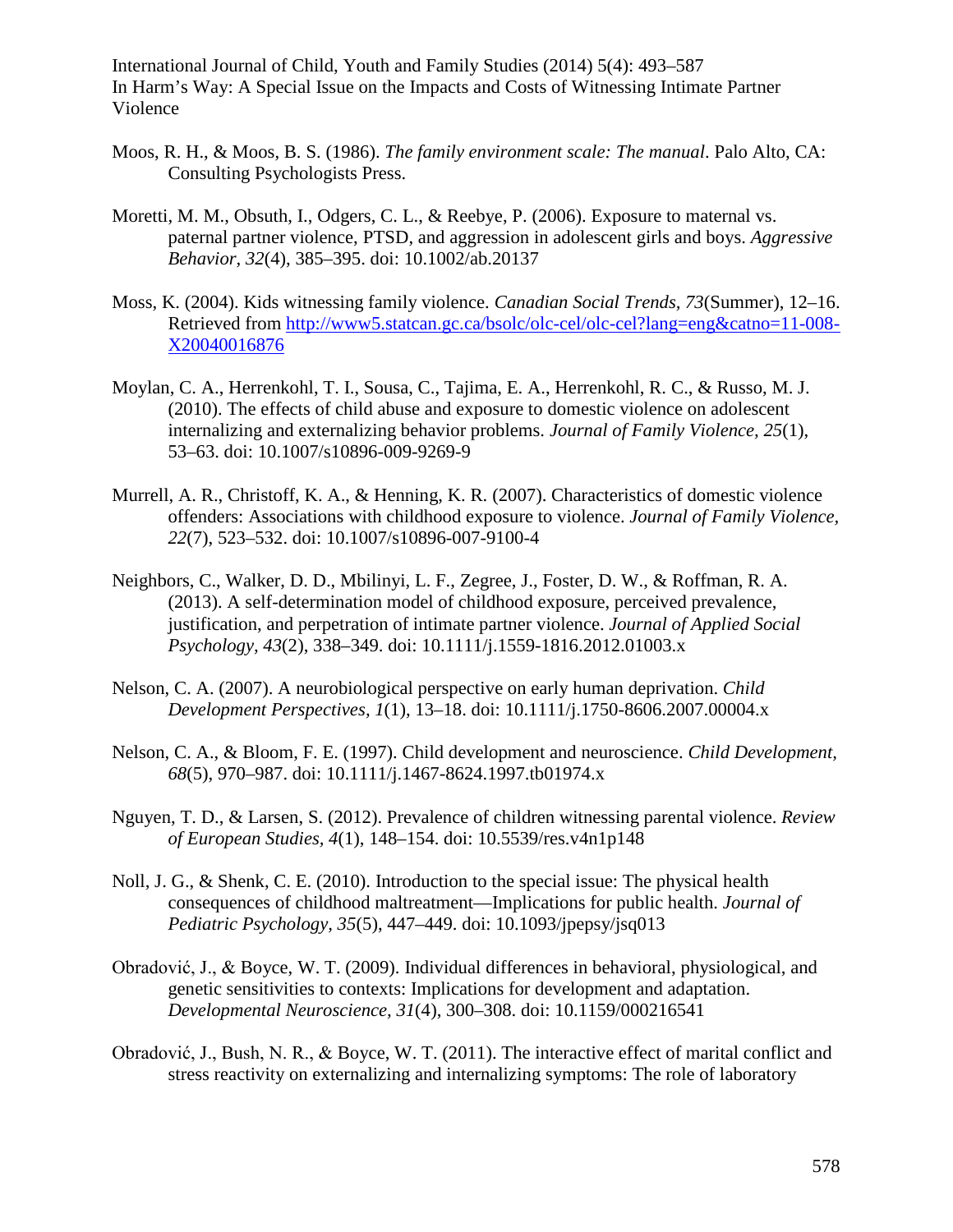stressors. *Development and Psychopathology, 23*(01), 101–114. doi: 10.1017/S0954579410000672

- Olaya, B., Ezpeleta, L., de la Osa, N., Granero, R., & Doménech, J. M. (2010). Mental health needs of children exposed to intimate partner violence seeking help from mental health services. *Children and Youth Services Review, 32*(7), 1004–1011. doi: 10.1016/j.childyouth.2010.03.028
- Olofsson, N., Lindqvist, K., Gådin, K. G., Bråbäck, L., & Danielsson, I. (2011). Physical and psychological symptoms and learning difficulties in children of women exposed and nonexposed to violence: A population-based study. *International Journal of Public Health, 56*(1), 89–96. doi: 10.1007/s00038-010-0165-0
- Olofsson, N., Lindqvist, K., Shaw, B. A., & Danielsson, I. (2012). Long-term health consequences of violence exposure in adolescence: A 26–year prospective study. *BMC Public Health, 12*(1), 411. doi: 10.1186/1471-2458-12-411
- Onyskiw, J. E. (2002). Health and use of health services of children exposed to violence in their families. *Canadian Journal of Public Health, 93*(6), 416–420. Retrieved from <http://journal.cpha.ca/index.php/cjph>
- Owen, A. E., Thompson, M. P., Mitchell, M. D., Kennebrew, S. Y., Paranjape, A., Reddick, T. L., … Kaslow, N. J. (2008). Perceived social support as a mediator of the link between intimate partner conflict and child adjustment. *Journal of Family Violence, 23*(4), 221– 230. doi: 10.1007/s10896-007-9145-4
- Owen, A. E., Thompson, M. P., Shaffer, A., Jackson, E. B., & Kaslow, N. J. (2009). Family variables that mediate the relation between intimate partner violence (IPV) and child adjustment. *Journal of Family Violence, 24*(7), 433–445. doi:10.1007/s10896-009-9239-2
- Paglia-Boak, A., Mann, R. E., Adlaf, E. M., Rehm, J., & Ontario Student Drug Use. (2009). Drug use among Ontario students: 1997-2011 (*CAMH Research Document Series no. 32*). Toronto: Centre for Addiction and Mental Health.
- Park, A., Smith, C., & Ireland, T. (2012). Equivalent harm? The relative roles of maltreatment and exposure to intimate partner violence in antisocial outcomes for young adults. *Children and Youth Services Review, 34*(5), 962–972. doi: 10.1016/j.childyouth.2012.01.029
- Peek-Asa, C., Maxwell, L., Stromquist, A., Whitten, P., Limbos, M. A., & Merchant, J. (2007). Does parental physical violence reduce children's standardized test score performance? *Annals of Epidemiology, 17*(11), 847–853. doi: 10.1016/j.annepidem.2007.06.004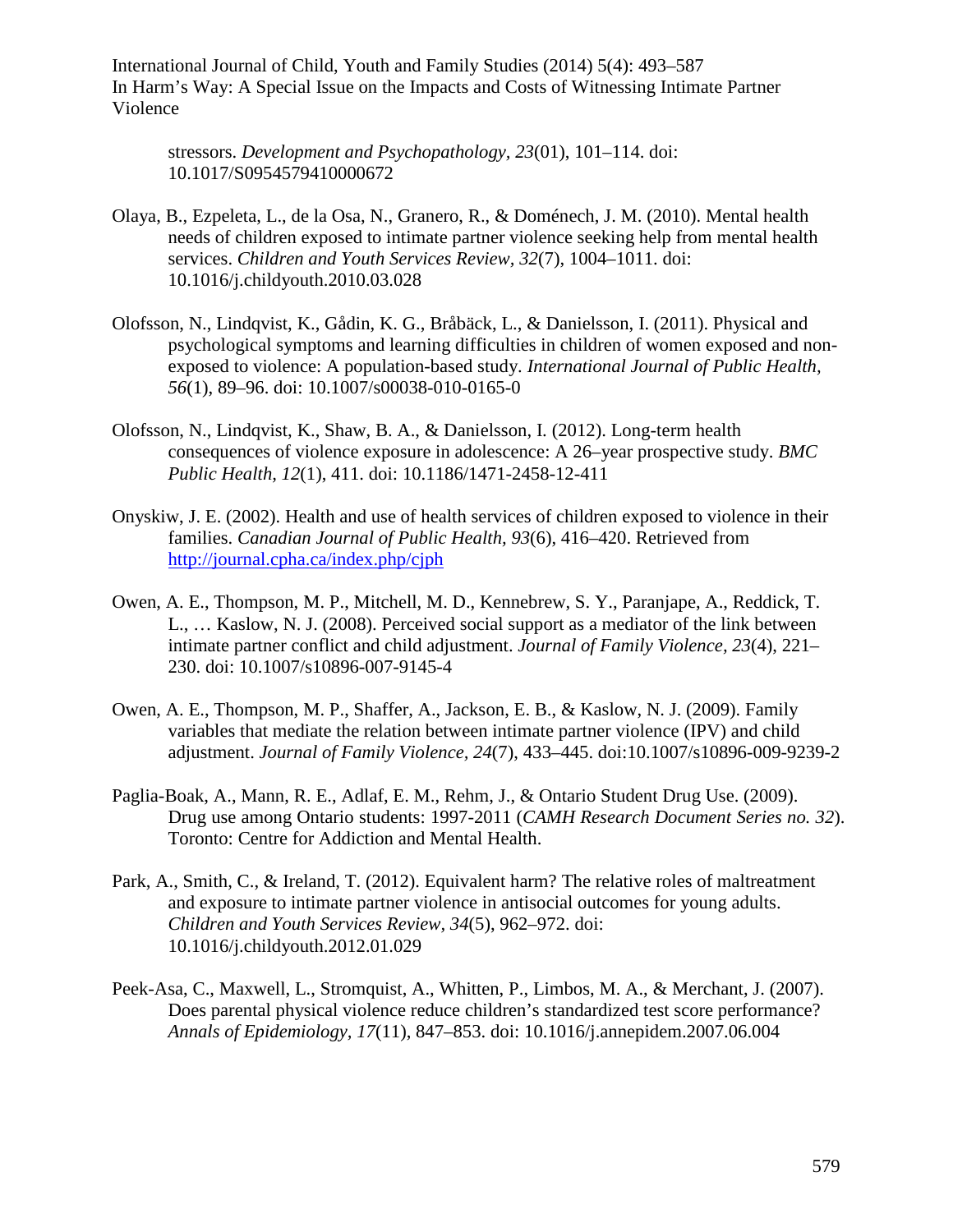- Perry, B. D., & Pollard, R. (1998). Homeostasis, stress, trauma, and adaptation: A neurodevelopmental view of childhood trauma. *Child and Adolescent Psychiatric Clinics of North America, 7*(1), 33–51. Retrieved from<http://www.childpsych.theclinics.com/>
- Pierucci-Lagha, A., Gelernter, J., Feinn, R., Cubells, J. F., Pearson, D., Pollastri, A., … Kranzler, H. R. (2005). Diagnostic reliability of the Semi-structured Assessment for Drug Dependence and Alcoholism (SSADDA). *Drug and Alcohol Dependence, 80*(3), 303– 312. doi: 10.1016/j.drugalcdep.2005.04.005
- Porter, C. L., Wouden-Miller, M., Silva, S. S., & Porter, A. E. (2003). Marital harmony and conflict: Links to infants' emotional regulation and cardiac vagal tone. *Infancy, 4*(2), 297–307. doi: 10.1207/S15327078IN0402\_09
- Public Health Agency of Canada. (2010). *Canadian incidence study of reported child abuse and neglect – 2008: Major findings*. Ottawa: Author.
- Public Health Agency of Canada. (2013). *Family violence initiative (FVI)*. Ottawa: Author. Retrieved from [http://www.phac-aspc.gc.ca/ncfv-cnivf/initiative-eng.php.](http://www.phac-aspc.gc.ca/ncfv-cnivf/initiative-eng.php)
- Ramiro, L. S., Madrid, B. J., & Brown, D. W. (2010). Adverse childhood experiences (ACE) and health-risk behaviors among adults in a developing country setting. *Child Abuse & Neglect, 34*(11), 842–855. doi: 10.1016/j.chiabu.2010.02.012
- Renner, L. M. (2012). Single types of family violence victimization and externalizing behaviors among children and adolescents. *Journal of Family Violence, 27*(3), 177–186. doi: 10.1007/s10896-012-9421-9
- Rhoades, K. A. (2008). Children's responses to interparental conflict: A meta-analysis of their associations with child adjustment. *Child Development, 79*(6), 1942–1956. doi: 10.1111/j.1467-8624.2008.01235.x
- Rico, E., Fenn, B., Abramsky, T., & Watts, C. (2011). Associations between maternal experiences of intimate partner violence and child nutrition and mortality: Findings from demographic and health surveys in Egypt, Honduras, Kenya, Malawi and Rwanda. *Journal of Epidemiology and Community Health, 65*(4), 360–367. doi: 10.1136/jech.2008.081810
- Rigterink, T., Katz, L. F., & Hessler, D. M. (2010). Domestic violence and longitudinal associations with children's physiological regulation abilities. *Journal of Interpersonal Violence, 25*(9), 1669–1683. doi: 10.1177/0886260509354589
- Ritter, J., Stewart, M., Bernet, C., Coe, M., & Brown, S. A. (2002). Effects of childhood exposure to familial alcoholism and family violence on adolescent substance use, conduct problems, and self-esteem. *Journal of Traumatic Stress, 15*(2), 113–122. doi: 10.1023/A:1014803907234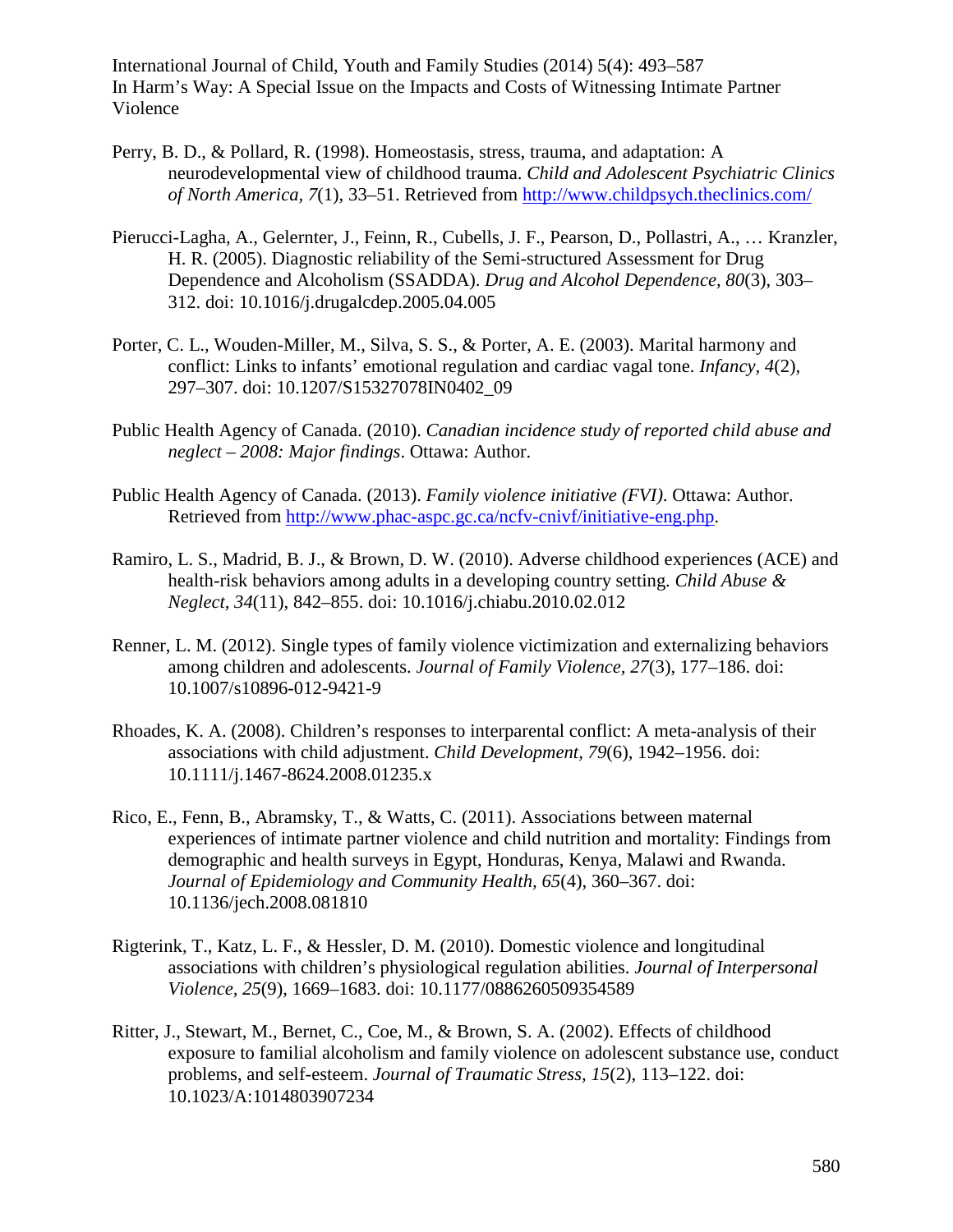- Roberts, A. L., Gilman, S. E., Fitzmaurice, G., Decker, M. R., & Koenen, K. C. (2010). Witness of intimate partner violence in childhood and perpetration of intimate partner violence in adulthood. *Epidemiology, 21*(6), 809–818. doi: 10.1097/EDE.0b013e3181f39f03
- Rodríguez, M., Valentine, J. M., Son, J. B., & Muhammad, M. (2009). Intimate partner violence and barriers to mental health care for ethnically diverse populations of women. *Trauma, Violence, & Abuse, 10*(4), 358–374. doi: 10.1177/1524838009339756
- Rothman, E. F., Edwards, E. M., Heeren, T., & Hingson, R. W. (2008). Adverse childhood experiences predict earlier age of drinking onset: Results from a representative U.S. sample of current or former drinkers. *Pediatrics, 122*(2), e298–e304. doi: 10.1542/peds.2007-3412
- Roustit, C., Renahy, E., Guernec, G., Lesieur, S., Parizot, I., & Chauvin, P. (2009). Exposure to interparental violence and psychosocial maladjustment in the adult life course: Advocacy for early prevention. *Journal of Epidemiology and Community Health, 63*(7), 563–568. doi: 10.1136/jech.2008.077750
- Royal Canadian Mounted Police. (2012). *The effects of family violence on children - Where does it hurt?* Ottawa: Author.
- Rutter, M. (2012). Achievements and challenges in the biology of environmental effects. *Proceedings of the National Academy of Sciences, 109*(Supplement 2), 17149–17153. doi: 10.1073/pnas.1121258109
- Saltzman, K. M., Holden, G. W., & Holahan, C. J. (2005). The psychobiology of children exposed to marital violence. *Journal of Clinical Child and Adolescent Psychology, 34*(1), 129–139. doi: 10.1207/s15374424jccp3401\_12
- Sansone, R. A., Leung, J. S., & Wiederman, M. W. (2012). Five forms of childhood trauma: Relationships with employment in adulthood. *Child Abuse & Neglect, 36*(9), 676–679. doi: 10.1016/j.chiabu.2012.07.007
- Saxbe, D. E., Margolin, G., Spies Shapiro, L. A., & Baucom, B. R. (2012). Does dampened physiological reactivity protect youth in aggressive family environments? *Child development, 83*(3), 821–830. doi: 10.1111/j.1467-8624.2012.01752.x
- Scarpa, A., Tanaka, A., & Chiara Haden, S. (2008). Biosocial bases of reactive and proactive aggression: The roles of community violence exposure and heart rate. *Journal of Community Psychology, 36*(8), 969–988. doi: 10.1002/jcop.20276
- Schensul, J. J., Convey, M., & Burkholder, G. (2005). Challenges in measuring concurrency, agency and intentionality in polydrug research. *Addictive Behaviors, 30*(3), 571–574. doi: 10.1016/j.addbeh.2004.05.022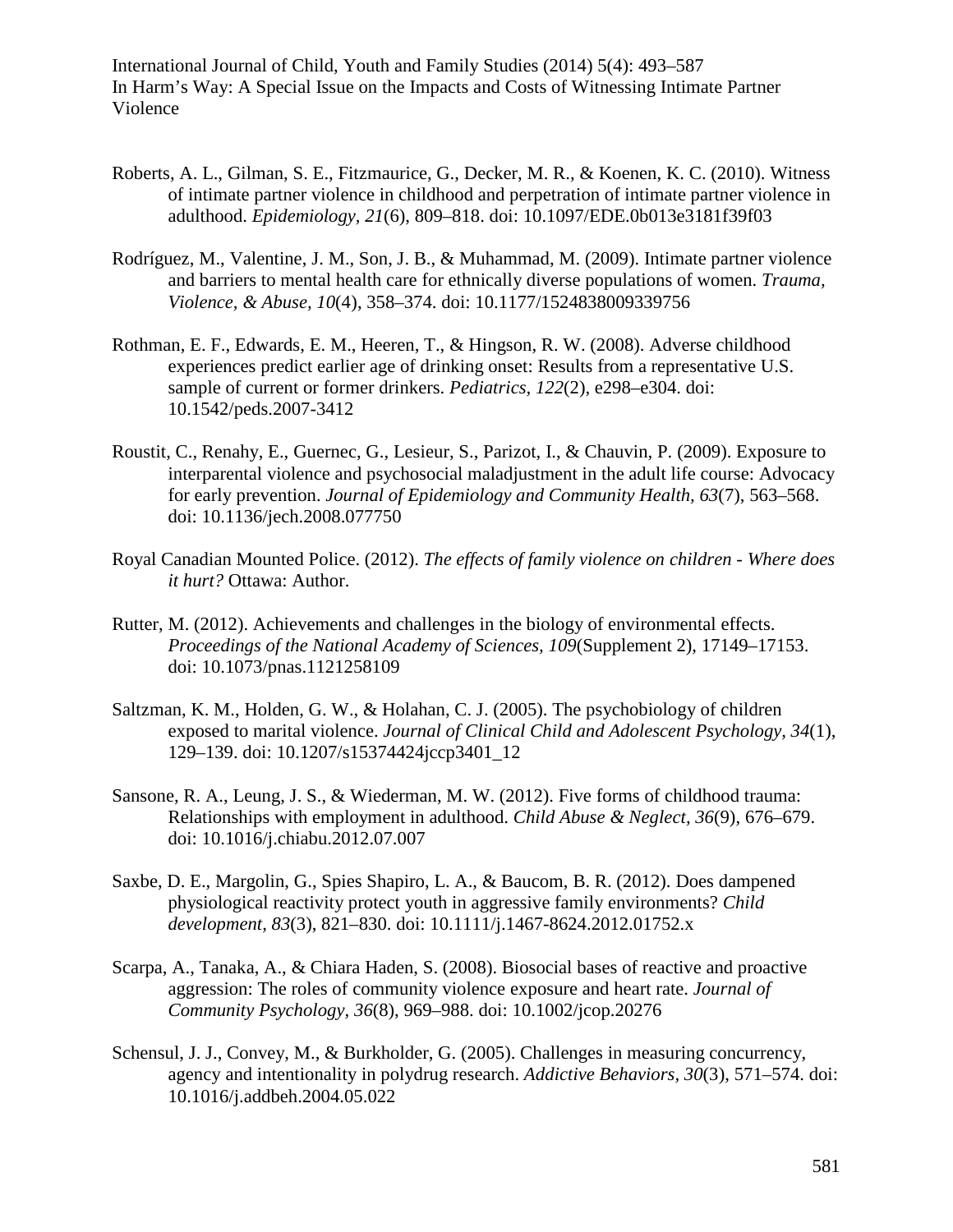- Schewe, P., Riger, S., Howard, A., Staggs, S. L., & Mason, G. E. (2006). Factors associated with domestic violence and sexual assault victimization. *Journal of Family Violence, 21*(7), 469–475. doi: 10.1007/s10896-006-9042-2
- Schwartz, I. M., Rendon, J. A., & Hsieh, C.-M. (1994). Is child maltreatment a leading cause of delinquency? *Child Welfare: Journal of Policy, Practice, and Program, 73*(5), 639–655. Retrieved from [https://http://www.cwla.org/articles/cwjabstracts.htm](https://http/www.cwla.org/articles/cwjabstracts.htm)
- Schwartz, J. P., Hage, S. M., Bush, I., & Burns, L. K. (2006). Unhealthy parenting and potential mediators as contributing factors to future intimate violence: A review of the literature. *Trauma, Violence, & Abuse, 7*(3), 206–221. doi: 10.1177/1524838006288932
- Shonkoff, J. P. (2003). From neurons to neighborhoods: Old and new challenges for developmental and behavioral pediatrics. *Journal of Developmental & Behavioral Pediatrics, 24*(1), 70–76. doi: 0196-206X/00/2401-0070
- Shonkoff, J. P., Boyce, W. T., & McEwen, B. S. (2009). Neuroscience, molecular biology, and the childhood roots of health disparities: Building a new framework for health promotion and disease prevention. *Journal of the American Medical Association, 301*(21), 2252– 2259. doi: 10.1001/jama.2009.754
- Sigurdsson, S. O., Ring, B. M., O'Reilly, K., & Silverman, K. (2012). Barriers to employment among unemployed drug users: Age predicts severity. *The American Journal of Drug and Alcohol Abuse, 38*(6), 580–587. doi: 10.3109/00952990.2011.643976
- Silverman, J. G., Decker, M. R., Cheng, D. M., Wirth, K., Saggurti, N., McCauley, H. L., … Raj, A. (2011). Gender-based disparities in infant and child mortality based on maternal exposure to spousal violence: The heavy burden borne by Indian girls. *Archives of Pediatrics & Adolescent Medicine, 165*(1), 22–27. doi: 10.1001/archpediatrics.2010.261
- Singh, V.-A. S., Thornton, T., & Tonmyr, L. (2011). Determinants of substance abuse in a population of children and adolescents involved with the child welfare system. *International Journal of Mental Health and Addiction, 9*(4), 382–397. doi: 10.1007/s11469-011-9320-y
- Sinha, M. (2013). *Family violence in Canada: A statistical profile, 2011*. Ottawa: Canadian Centre for Justice Statistics.
- Skeer, M., McCormick, M. C., Normand, S.-L. T., Buka, S. L., & Gilman, S. E. (2009). A prospective study of familial conflict, psychological stress, and the development of substance use disorders in adolescence. *Drug and Alcohol Dependence, 104*(1), 65–72. doi: 10.1016/j.drugalcdep.2009.03.017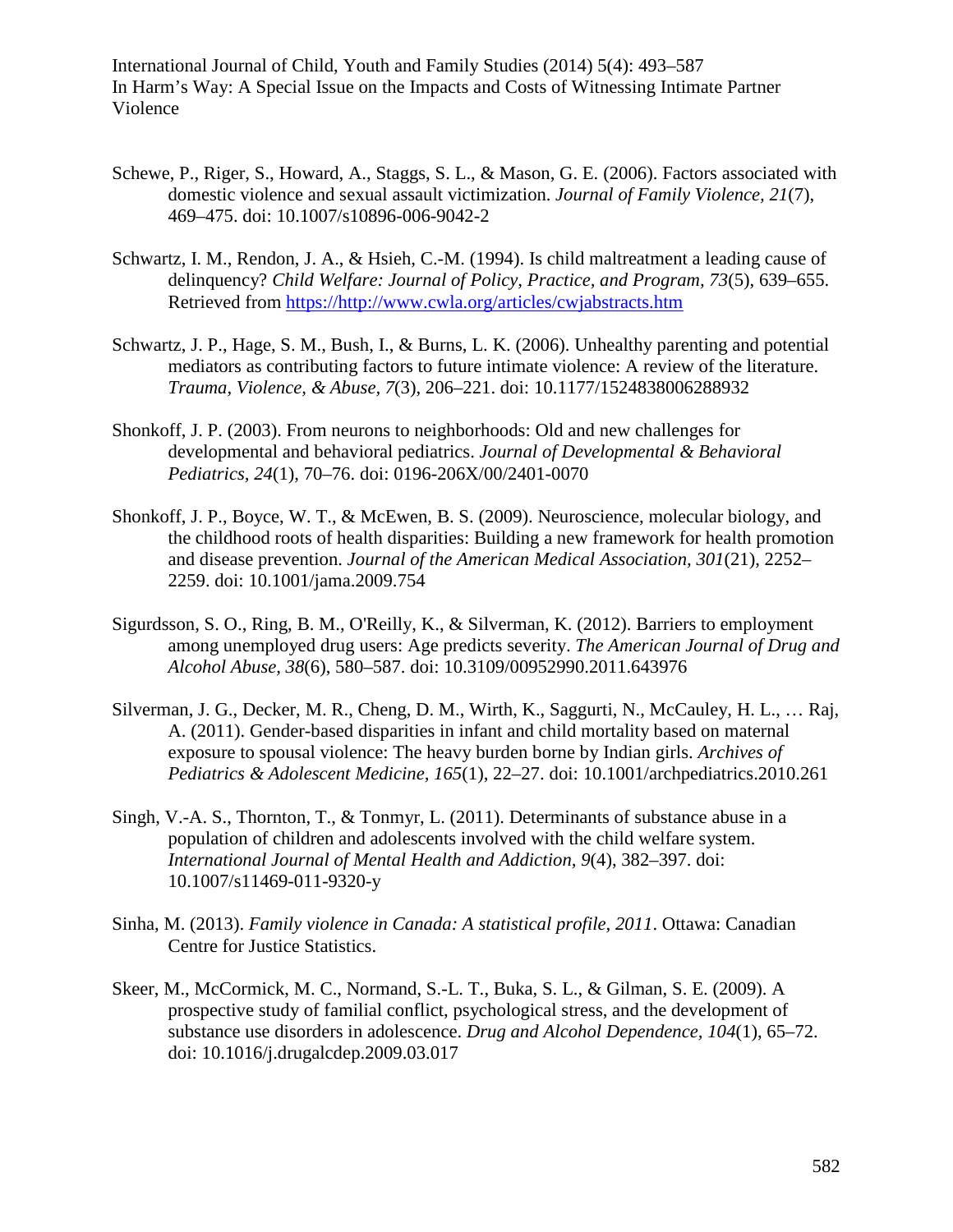- Slade, T. (2007). The descriptive epidemiology of internalizing and externalizing psychiatric dimensions. *Social Psychiatry and Psychiatric Epidemiology, 42*(7), 554–560. doi: 10.1007/s00127-007-0200-5
- Slopen, N., Fitzmaurice, G. M., Williams, D. R., & Gilman, S. E. (2012). Common patterns of violence experiences and depression and anxiety among adolescents. *Social Psychiatry and Psychiatric Epidemiology, 47*(10), 1591–1605. doi: 10.1007/s00127-011-0466-5
- Smith, C. A., Elwyn, L. J., Ireland, T. O., & Thornberry, T. P. (2010). Impact of adolescent exposure to intimate partner violence on substance use in early adulthood. *Journal of Studies on Alcohol and Drugs, 71*(2), 219–230. Retrieved from<http://www.jsad.com/>
- Sobkoviak, R. M., Yount, K. M., & Halim, N. (2012). Domestic violence and child nutrition in Liberia. *Social Science & Medicine, 74*(2), 103–111. doi: 10.1016/j.socscimed.2011.10.024
- Sousa, C., Herrenkohl, T. I., Moylan, C. A., Tajima, E. A., Klika, J. B., Herrenkohl, R. C., & Russo, M. J. (2011). Longitudinal study on the effects of child abuse and children's exposure to domestic violence, parent-child attachments, and antisocial behavior in adolescence. *Journal of Interpersonal Violence, 26*(1), 111–136. doi: 0.1177/0886260510362883
- Spilsbury, J. C., Belliston, L., Drotar, D., Drinkard, A., Kretschmar, J., Creeden, R., … Friedman, S. (2007). Clinically significant trauma symptoms and behavioral problems in a community-based sample of children exposed to domestic violence. *Journal of Family Violence, 22*(6), 487–499. doi: 10.1007/s10896-007-9113-z
- Spilsbury, J. C., Kahana, S., Drotar, D., Creeden, R., Flannery, D. J., & Friedman, S. (2008). Profiles of behavioral problems in children who witness domestic violence. *Violence and Victims, 23*(1), 3–17. doi: 10.1891/0886-6708.23.1.3
- Steinberg, L., & Avenevoli, S. (2000). The role of context in the development of psychopathology: A conceptual framework and some speculative propositions. *Child Development, 71*(1), 66–74. doi: 10.1111/1467-8624.00119
- Sternberg, K. J., Baradaran, L. P., Abbott, C. B., Lamb, M. E., & Guterman, E. (2006). Type of violence, age, and gender differences in the effects of family violence on children's behavior problems: A mega-analysis. *Developmental Review, 26*(1), 89–112. doi: 10.1016/j.dr.2005.12.001
- Sternberg, K. J., Lamb, M. E., Guterman, E., & Abbott, C. B. (2006). Effects of early and later family violence on children's behavior problems and depression: A longitudinal, multiinformant perspective. *Child Abuse & Neglect, 30*(3), 283–306. doi: 10.1016/j.chiabu.2005.10.008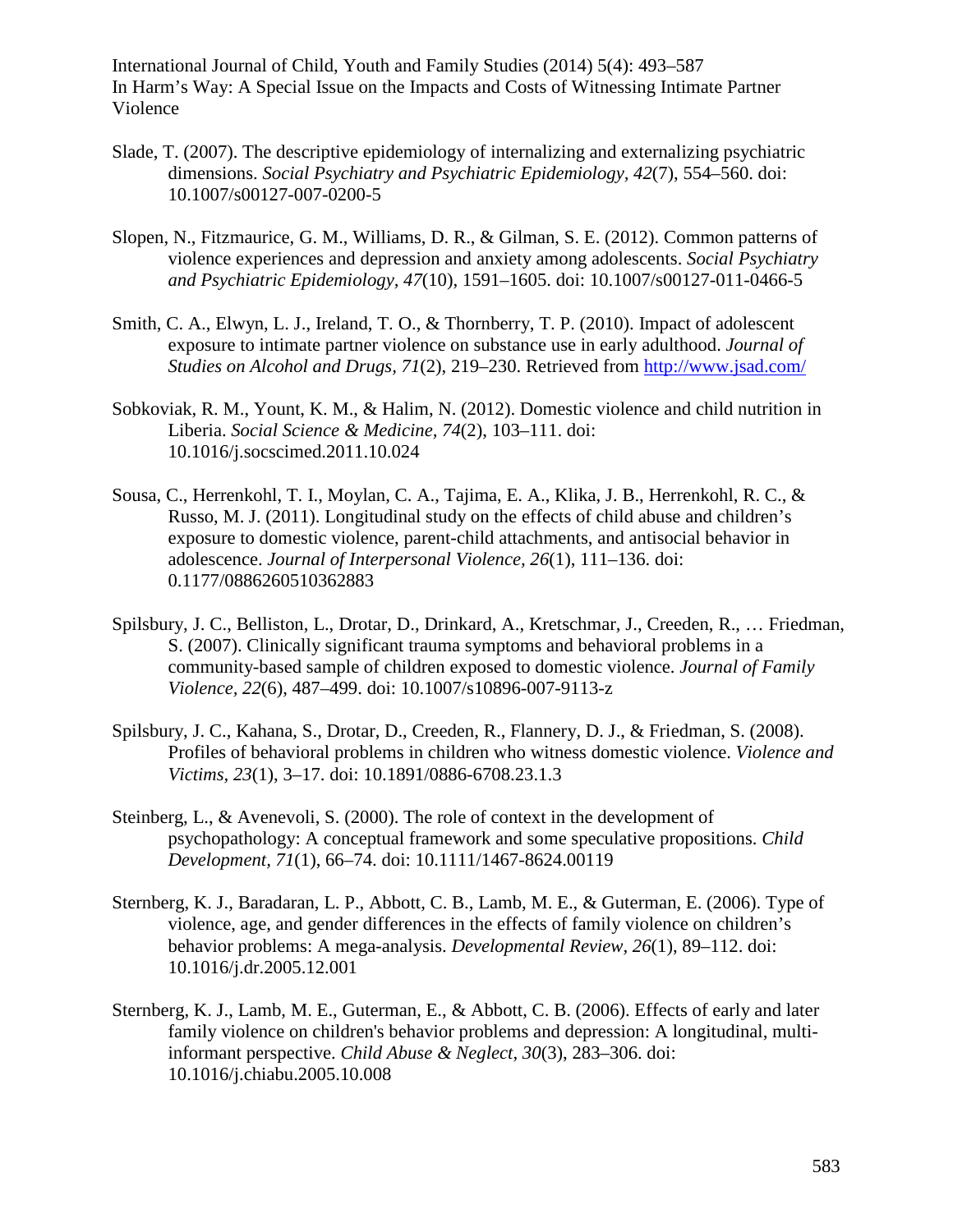- Straus, M. A. (1979). Measuring intrafamily conflict and violence: The conflict tactics (CT) scales. *Journal of Marriage and the Family, 41*(1), 75–88. Retrieved from [http://onlinelibrary.wiley.com/journal/10.1111/\(ISSN\)1741-3737](http://onlinelibrary.wiley.com/journal/10.1111/(ISSN)1741-3737)
- Straus, M. A., Hamby, S. L., Boney-McCoy, S., & Sugarman, D. B. (1996). The revised conflict tactics scales (CTS2): Development and preliminary psychometric data. *Journal of Family Issues, 17*(3), 283–316. doi: 10.1177/019251396017003001
- Stride, S., Geffner, R., & Lincoln, A. (2008). The physiological and traumatic effects of childhood exposure to intimate partner violence. *Journal of Emotional Abuse, 8*(1-2), 83– 101. doi: 10.1080/10926790801984507
- Strine, T. W., Dube, S. R., Edwards, V. J., Prehn, A. W., Rasmussen, S., Wagenfeld, M., … Croft, J. B. (2012). Associations between adverse childhood experiences, psychological distress, and adult alcohol problems. *American Journal of Health Behavior, 36*(3), 408– 423. doi: 10.5993/AJHB.36.3.11
- Sturge-Apple, M. L., Davies, P. T., Cicchetti, D., & Manning, L. G. (2012). Interparental violence, maternal emotional unavailability and children's cortisol functioning in family contexts. *Developmental Psychology, 48*(1), 237–249. doi: 10.1037/a0025419
- Subramanian, S., Ackerson, L. K., Subramanyam, M. A., & Wright, R. J. (2007). Domestic violence is associated with adult and childhood asthma prevalence in India. *International Journal of Epidemiology, 36*(3), 569–579. doi: 10.1093/ije/dym007
- Suglia, S. F., Enlow, M. B., Kullowatz, A., & Wright, R. J. (2009). Maternal intimate partner violence and increased asthma incidence in children: Buffering effects of supportive caregiving. *Archives of Pediatrics & Adolescent Medicine, 163*(3), 244–250. doi: 10.1001/archpediatrics.2008.555
- Tajima, E. A., Herrenkohl, T. I., Moylan, C. A., & Derr, A. S. (2011). Moderating the effects of childhood exposure to intimate partner violence: The roles of parenting characteristics and adolescent peer support. *Journal of Research on Adolescence, 21*(2), 376–394. doi: 10.1111/j.1532-7795.2010.00676.x
- Tam, T. W., Zlotnick, C., & Robertson, M. J. (2003). Longitudinal perspective: Adverse childhood events, substance use, and labor force participation among homeless adults. *The American Journal of Drug and Alcohol Abuse, 29*(4), 829–846. doi: 10.1081/ADA-120026263
- Tanaka, M., Jamieson, E., Georgiades, K., Duku, E. K., Boyle, M. H., & MacMillan, H. L. (2011). The association between childhood abuse and labor force outcomes in young adults: Results from the Ontario child health study. *Journal of Aggression, Maltreatment & Trauma, 20*(8), 821–844. doi: 10.1080/10926771.2011.621851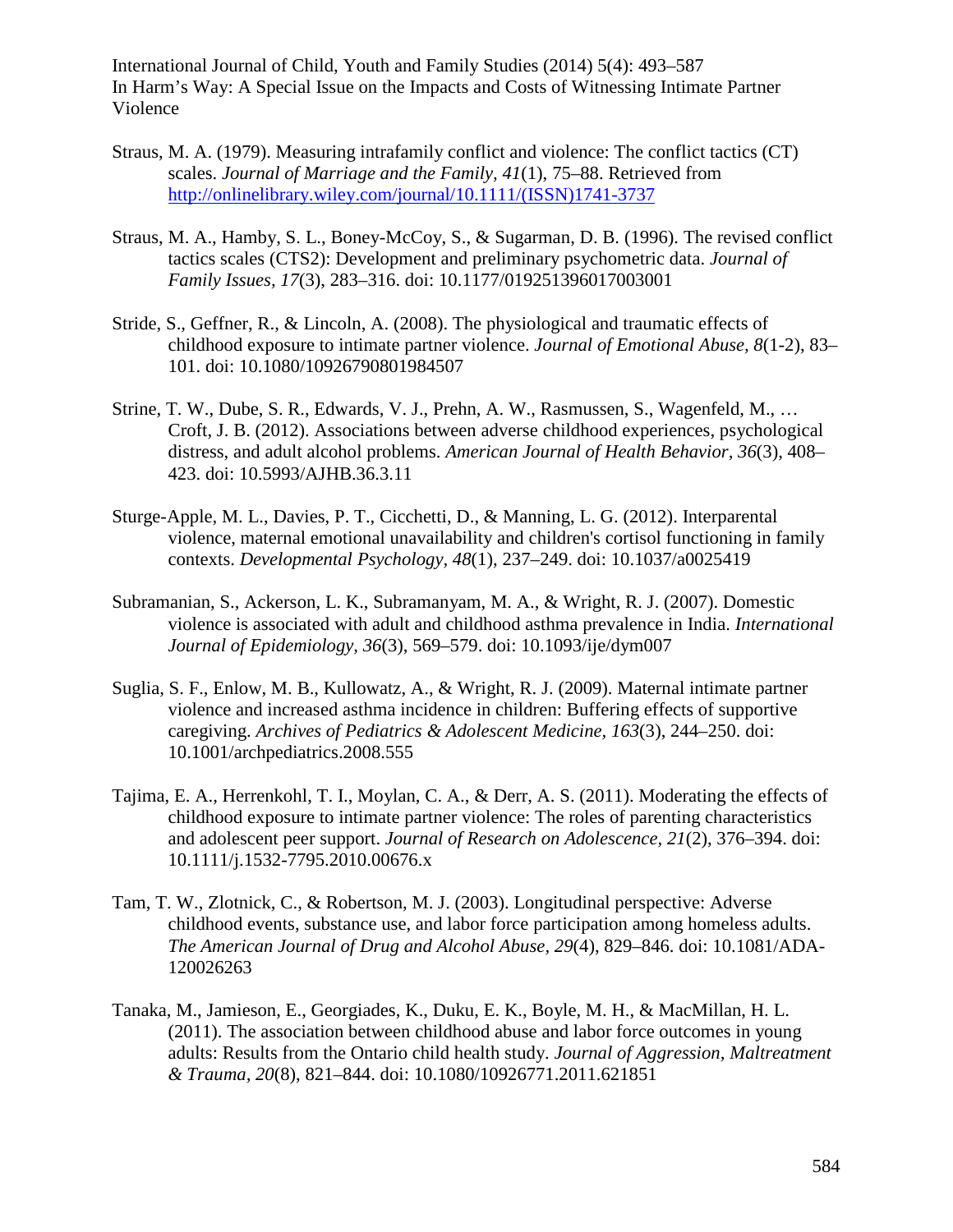- Teicher, M. H. (2000). Wounds that time won't heal: The neurobiology of child abuse. *Cerebrum, 2*(4), 50–67. Retrieved from <http://192.211.16.13/curricular/hhd2006/news/wounds.pdf>
- Teicher, M. H., Samson, J., Polcari, A., & McGreenery, C. (2006). Sticks, stones, and hurtful words: Relative effects of various forms of childhood maltreatment. *American Journal of Psychiatry, 163*(6), 993–1000. doi: 10.1176/appi.ajp.163.6.993
- Teicher, M. H., Samson, J. A., Sheu, Y.-S., Polcari, A., & McGreenery, C. E. (2010). Hurtful words: Association of exposure to peer verbal abuse with elevated psychiatric symptom scores and corpus callosum abnormalities. *American Journal of Psychiatry, 167*(12), 1464–1471. doi: 10.1176/appi.ajp.2010.10010030
- Teicher, M. H., Tomoda, A., & Andersen, S. L. (2006). Neurobiological consequences of early stress and childhood maltreatment: Are results from human and animal studies comparable? *Annals of the New York Academy of Sciences, 1071*(1), 313–323. doi: 10.1196/annals.1364.024
- Teicher, M. H., & Vitaliano, G. D. (2011). Witnessing violence toward siblings: An understudied but potent form of early adversity. *PLOS ONE, 6*(12), 1–10. doi: 10.1371/journal.pone.0028852
- Temple, J. R., Shorey, R. C., Tortolero, S. R., Wolfe, D. A., & Stuart, G. L. (2013). Importance of gender and attitudes about violence in the relationship between exposure to interparental violence and the perpetration of teen dating violence. *Child Abuse & Neglect, 37*(5), 343–352. doi: 10.1016/j.chiabu.2013.02.001
- Thompson, R., & Whimper, L. A. (2010). Exposure to family violence and reading level of early adolescents. *Journal of Aggression, Maltreatment & Trauma, 19*(7), 721–733. doi: 10.1080/10926771003781347
- Thompson, R., Wiley, T. R., Lewis, T., English, D. J., Dubowitz, H., Litrownik, A. J., … Block, S. (2012). Links between traumatic experiences and expectations about the future in high risk youth. *Psychological Trauma: Theory, Research, Practice, and Policy, 4*(3), 293– 302. doi: 10.1037/a0023867
- Thornberry, T. P., Krohn, M. D., Lizotte, A. J., Smith, C. A., & Porter, P. (1998). *Taking stock: An overview of findings from the Rochester Youth Development Study.* Paper presented at the American Society of Criminology meeting, Washington, DC. Arbuckle, Frabutt, MacKinnon-Lewis.
- Towe-Goodman, N. R., Stifter, C. A., Mills-Koonce, W. R., Granger, D. A., & The Family Life Project Key Investigators. (2012). Interparental aggression and infant patterns of adrenocortical and behavioral stress responses. *Developmental psychobiology, 54*(7), 685–699. doi: 10.1002/dev.20618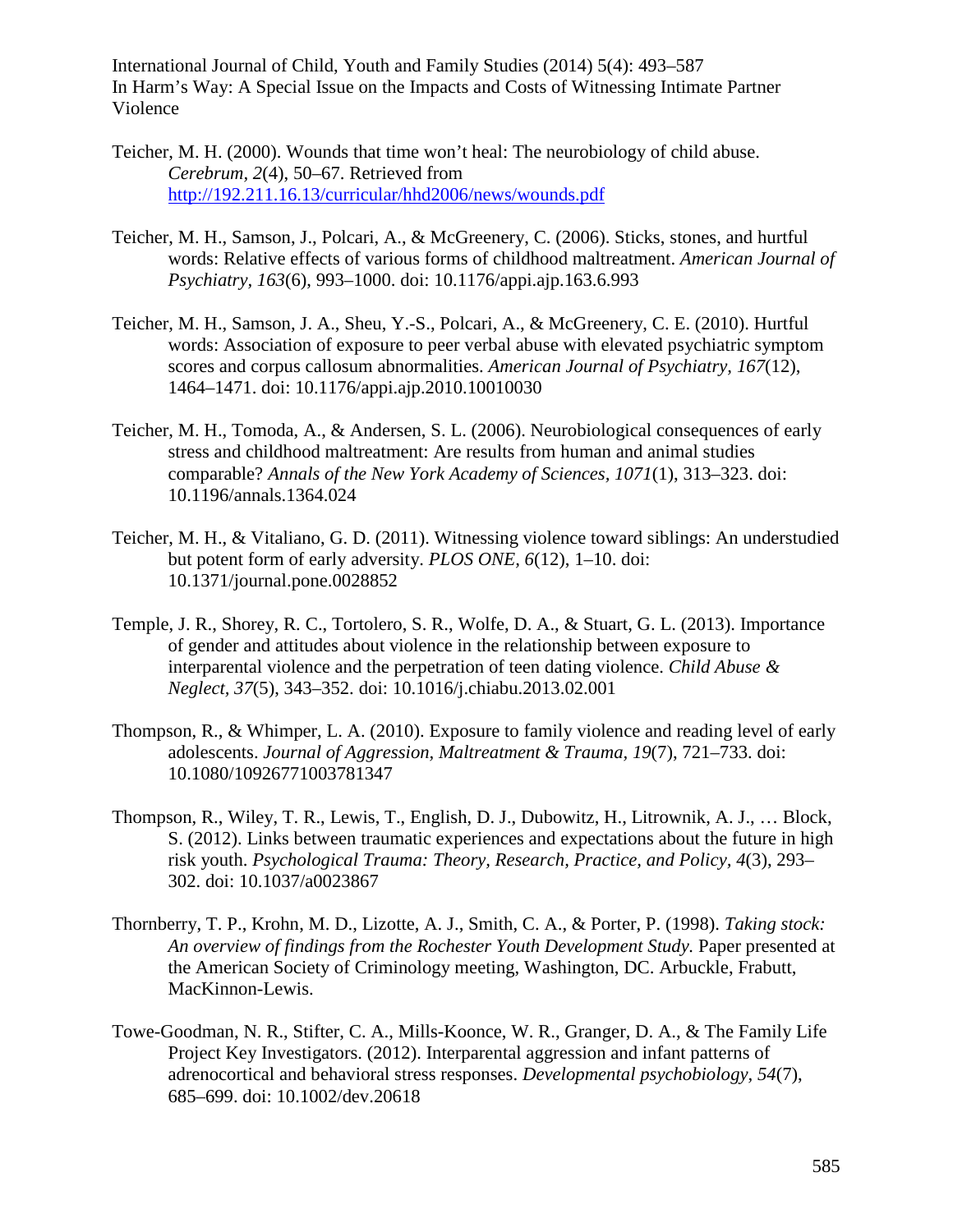- Tschann, J. M., Pasch, L. A., Flores, E., Marin, B. V., Baisch, E. M., & Wibbelsman, C. J. (2009). Nonviolent aspects of interparental conflict and dating violence among adolescents. *Journal of Family Issues, 30*(3), 295–319. doi: 10.1177/0192513X08325010
- Turner, H. A., Finkelhor, D., & Ormrod, R. (2006). The effect of lifetime victimization on the mental health of children and adolescents. *Social Science & Medicine, 62*(1), 13–27. doi: 10.1016/j.socscimed.2005.05.030
- Turpel-Lafond, M. E. (2012). *Honouring Kaitlynne, Max and Cordon: Make their voices heard now*. Victoria, BC: BC Representative for Children and Youth.
- U.S. Department of Justice Office of Juvenile Justice and Delinquency Prevention. (1998). *Consequences of youth substance abuse*. Washington, DC: Author.
- Varcoe, C., Hankivsky, O., Ford-Gilboe, M., Wuest, J., Wilk, P., Hammerton, J., & Campbell, J. C. (2011). Attributing selected costs to intimate partner violence in a sample of women who have left abusive partners: A social determinants of health approach. *Canadian Public Policy, 37*(3), 359–380.
- Voisin, D. R., & Hong, J. S. (2012). A meditational model linking witnessing intimate partner violence and bullying behaviors and victimization among youth. *Educational Psychology Review, 24*(4), 479–498. doi: 10.1007/s10648-012-9197-8
- Widom, C. S., Marmorstein, N. R., & White, H. R. (2006). Childhood victimization and illicit drug use in middle adulthood. *Psychology of Addictive Behaviors, 20*(4), 394–403.
- Wolfe, D. A., Crooks, C. V., Lee, V., McIntyre-Smith, A., & Jaffe, P. G. (2003). The effects of children's exposure to domestic violence: A meta-analysis and critique. *Clinical Child and Family Psychology Review, 6*(3), 171–187. doi: 10.1023/A:1024910416164
- Wood, S. L., & Sommers, M. S. (2011). Consequences of intimate partner violence on child witnesses: A systematic review of the literature. *Journal of Child and Adolescent Psychiatric Nursing, 24*(4), 223–236. doi: 10.1111/j.1744-6171.2011.00302.x
- World Health Organization [WHO]. (2013). The Ottawa charter for health promotion. Retrieved from<http://www.who.int/healthpromotion/conferences/previous/ottawa/en/>
- Wright, E. M., & Fagan, A. A. (2012). Exposure to intimate partner violence. Does the gender of the perpetrator matter for adolescent mental health outcomes? *Criminal Justice and Behavior, 39*(1), 26–41. doi: 10.1177/0093854811425649
- Ybarra, G. J., Wilkens, S. L., & Lieberman, A. F. (2007). The influence of domestic violence on preschooler behavior and functioning. *Journal of Family Violence, 22*(1), 33–42. doi: 10.1007/s10896-006-9054-y